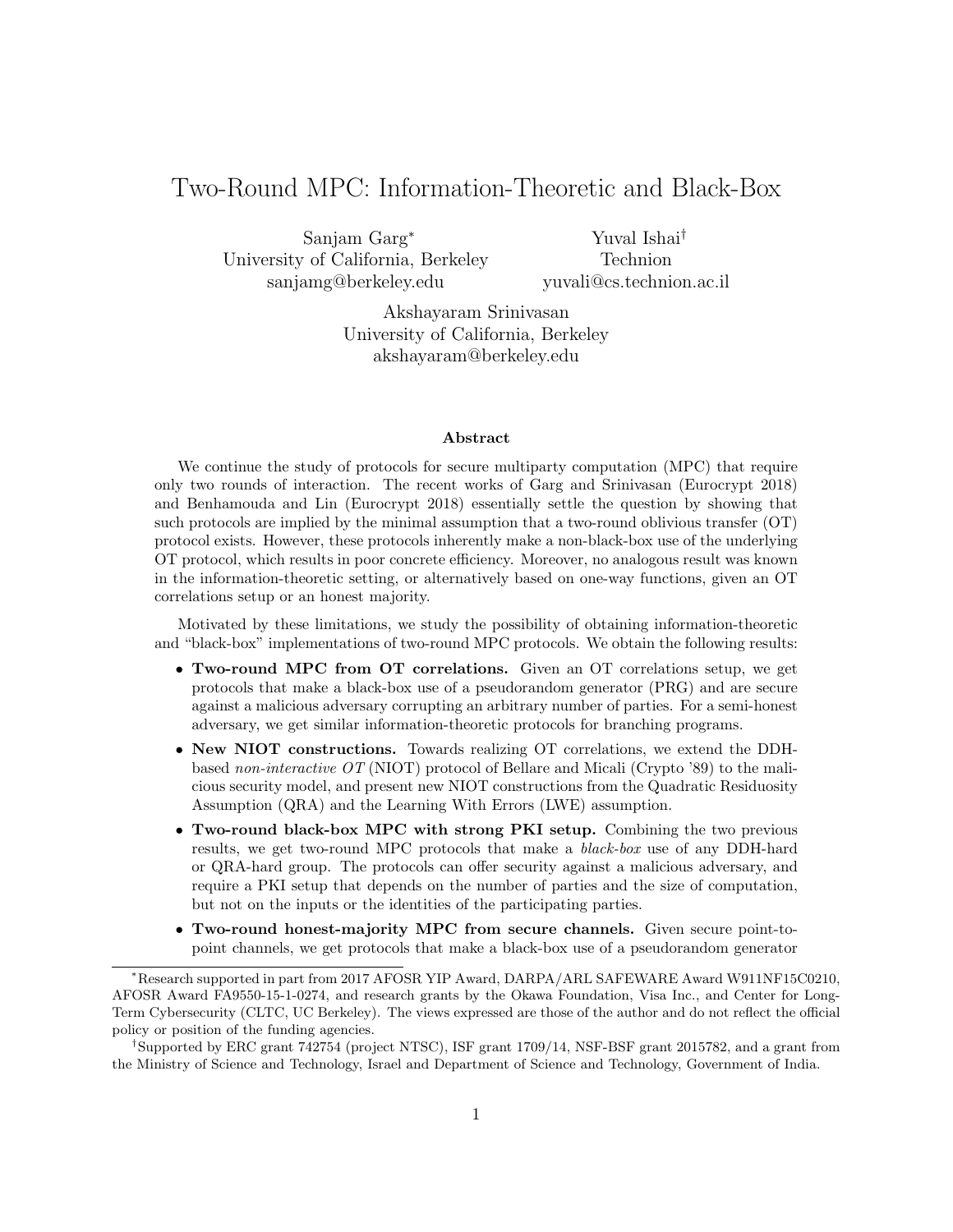(PRG), as well as information-theoretic protocols for branching programs. These protocols can tolerate a semi-honest adversary corrupting a strict minority of the parties, where in the information-theoretic case the complexity is exponential in the number of parties.

## 1 Introduction

There is an enormous body of work on the round complexity of protocols for secure multiparty computation (MPC). While the feasibility of constant-round MPC has been established a long time ago [Yao86, BB89, BMR90], some of the most basic questions about the exact number of rounds required for MPC remained wide open until recently.

A single round of interaction is clearly insufficient to realize the standard notion of MPC. The focus of this work is on MPC protocols that require only two rounds. Two-round MPC protocols are not only interesting because of the quantitative aspect of minimizing the number of rounds, but also because of the following qualitative advantage. In a two-round MPC protocol, a party can send its first round messages and then go offline until all second-round messages are received and the output can be computed. (In fact, for two-round protocols over insecure channels, the first round messages can be publicly posted.) Moreover, the first round messages can be potentially reused for several computations in which the receiver's input remains the same. Indeed, in the two-party setting, such two-round protocols are sometimes referred to as "non-interactive secure computation" [IKO+11].

The state of the art on two-round MPC can be briefly summarized as follows. Unless otherwise specified, we restrict our attention to *semi-honest* adversaries, who may non-adaptively corrupt an arbitrary subset of parties, and allow the protocols to use a common random string.

In the information-theoretic setting, 2-round protocols over secure point-to-point channels are known to exist with  $t < n/3$  corrupted parties [IK00], leaving open the existence of similar protocols with an optimal threshold of  $t < n/2$ . These information-theoretic protocols, like all current general constant-round protocols in the information-theoretic setting, have complexity that grows polynomially with n and with the *branching program* size of the function being computed, and thus can only efficiently apply to rich but limited function classes such as  $NC<sup>1</sup>$ , NL, or other log-space classes.

Settling for computational security, the above information-theoretic protocols imply (via the multi-party garbling technique of [BMR90]) similar protocols for *circuits*, capturing all polynomialtime computable functions, where the protocols only require a black-box use of any pseudorandom generator (PRG), or equivalently a one-way function. In this setting too, it was open whether the optimal<sup>1</sup> threshold of  $t < n/2$  can be achieved.

Under stronger cryptographic assumptions, a lot of recent progress has been made on two-round MPC protocols that tolerate an arbitrary number of corrupted parties. The first such protocols required a public-key infrastructure (PKI) setup, where each party can post a public key before its input is known, and were based on the Learning With Errors (LWE) assumption via threshold fully homomorphic encryption [AJW11]. This was followed by protocols without PKI setup, first under indistinguishability obfuscation [GGHR14] or witness encryption [GLS15], and later under LWE via multi-key fully homomorphic encryption [MW16] or spooky encryption [DHRW16]. Using PKI

<sup>1</sup>Protocols that offer security with no honest majority imply oblivious transfer. Thus, they provably do not admit a black-box reduction to a PRG [IR89], and a non-black-box reduction would be considered a major breakthrough in cryptography.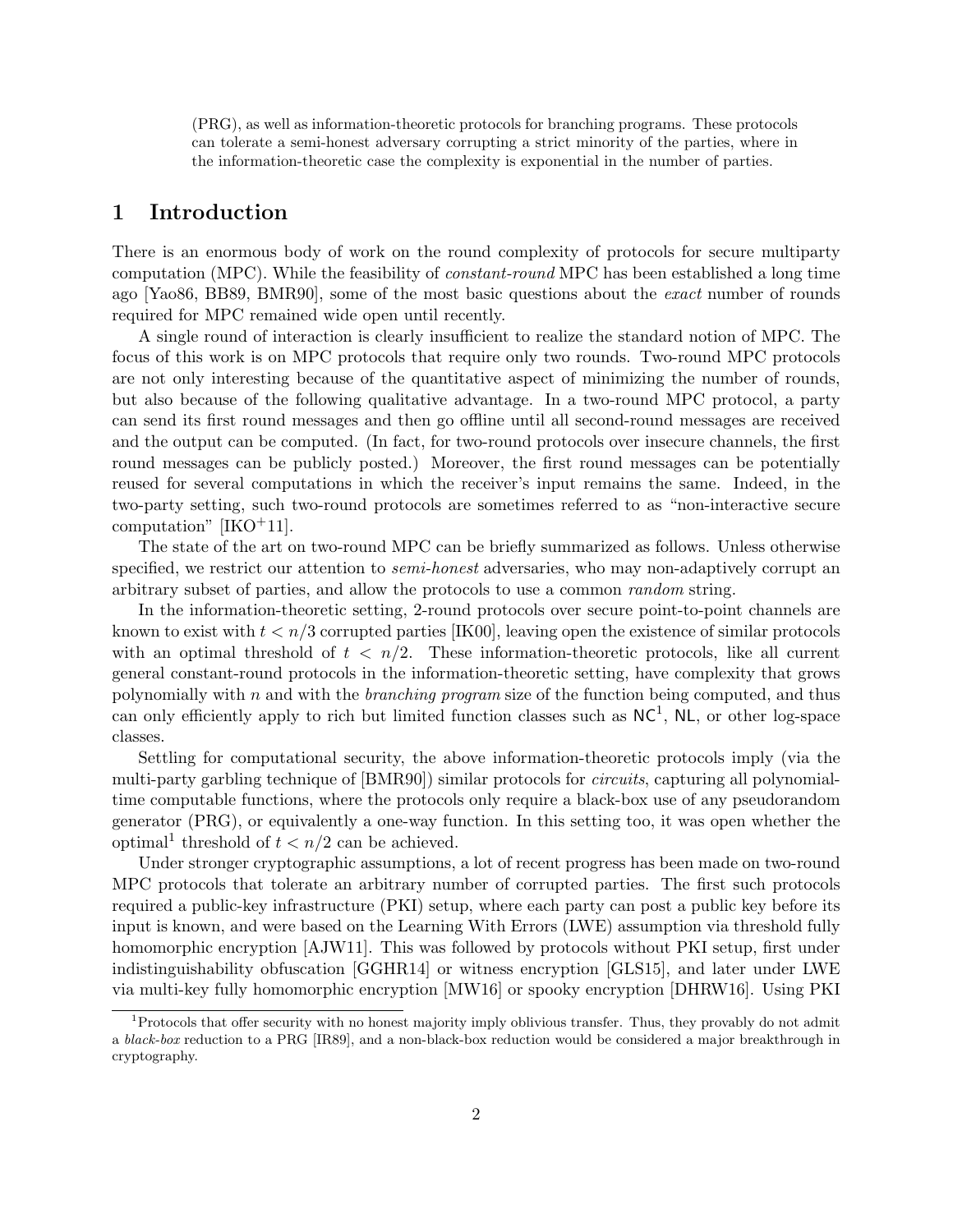setup, two-round protocols could also be constructed under the Decisional Diffie-Hellman (DDH) assumption via homomorphic secret sharing [BGI17, BGI+18].

In recent works, a new general technique for collapsing rounds via "protocol garbling" [GS17] has been used by Garg and Srinivasan [GS18] and Benhamouda and Lin [BL18] to settle the minimal assumptions required for two-round MPC. These works show that general two-round MPC can be based on any two-round protocol for oblivious transfer (OT) [Rab81, EGL85], namely a protocol allowing a receiver to obtain only one of two bits held by a sender without revealing the identity of the chosen bit. This assumption is clearly necessary, since two-round OT is an instance of two-round general MPC.

Remaining challenges. Despite apparently settling the problem of two-round MPC, many challenges still remain. First and foremost, the recent OT-based protocols from [GS18, BL18] inherently make a non-black-box use of the underlying OT protocol. This results in poor concrete efficiency, which is unfortunate given the appealing features of two-round MPC discussed above. Second, the recent results leave open the possibility of obtaining information-theoretic security, or alternatively, computational security using symmetric cryptography, in other natural settings. These include protocols for the case of an *honest majority*  $(t < n/2)$  using secure point-to-point channels,<sup>2</sup> or alternatively protocols for dishonest majority based on an ideal OT oracle. Finally, the two-round MPC protocols from [GS18, BL18] did not seem to apply to the more general clientserver setting, where only clients hold inputs and receive outputs, and communication only involves messages from clients to servers and from servers to clients.<sup>3</sup>

#### 1.1 Our Contribution

In this work we address the above challenges, focusing mainly on the goal of constructing informationtheoretic and "black-box" implementations of two-round MPC protocols. We obtain the following results:

Two-round MPC from OT correlations. We start by studying two-round MPC using an OT correlations setup, which can be viewed as a minimal<sup>4</sup> setup for MPC with no honest majority under assumptions that are weaker than OT. An OT correlation setup allows each pair of parties to share many independent instances of correlated randomness where party  $P_i$  gets a pair of random bits (or strings)  $(s_0, s_1)$  and party  $P_i$  gets a random bit b and the bit  $s_b$ . Using such an OT correlations setup, we get protocols that make a black-box use of a PRG and are secure against either a semi-honest<sup>5</sup> or malicious adversary corrupting an arbitrary number of parties. For a

<sup>&</sup>lt;sup>2</sup>A recent work of Ananth, Choudhuri, Goel, and Jain [ACGJ18] obtains honest-majority, two-round MPC protocols from one-way functions satisfying the notion of security with abort against malicious adversaries. Our work was done in part following a public announcement of this result.

<sup>&</sup>lt;sup>3</sup>An additional disadvantage of the protocols from [GS18, BL18] compared to most earlier protocols is that their communication complexity is always bigger than the circuit size of the function being computed. However, breaking this circuit size barrier under general assumptions such as OT would require a major breakthrough, regardless of round complexity.

<sup>&</sup>lt;sup>4</sup>Two-round MPC was previously known to follow from a *global* correlated randomness setup that includes garbled circuits  $[CEMY09, IMO18]$  or truth-tables  $[IKM<sup>+</sup>13]$  whose keys are secret-shared between all parties. Our setup assumption is weaker in that it only involves a simple pairwise correlation.

<sup>5</sup>Our protocol for semi-honest adversaries is expensive but not prohibitively so. With some simple optimizations, the online communication consists of roughly  $1750 \cdot n^3$  standard garbled circuits, which is about 135 times the cost of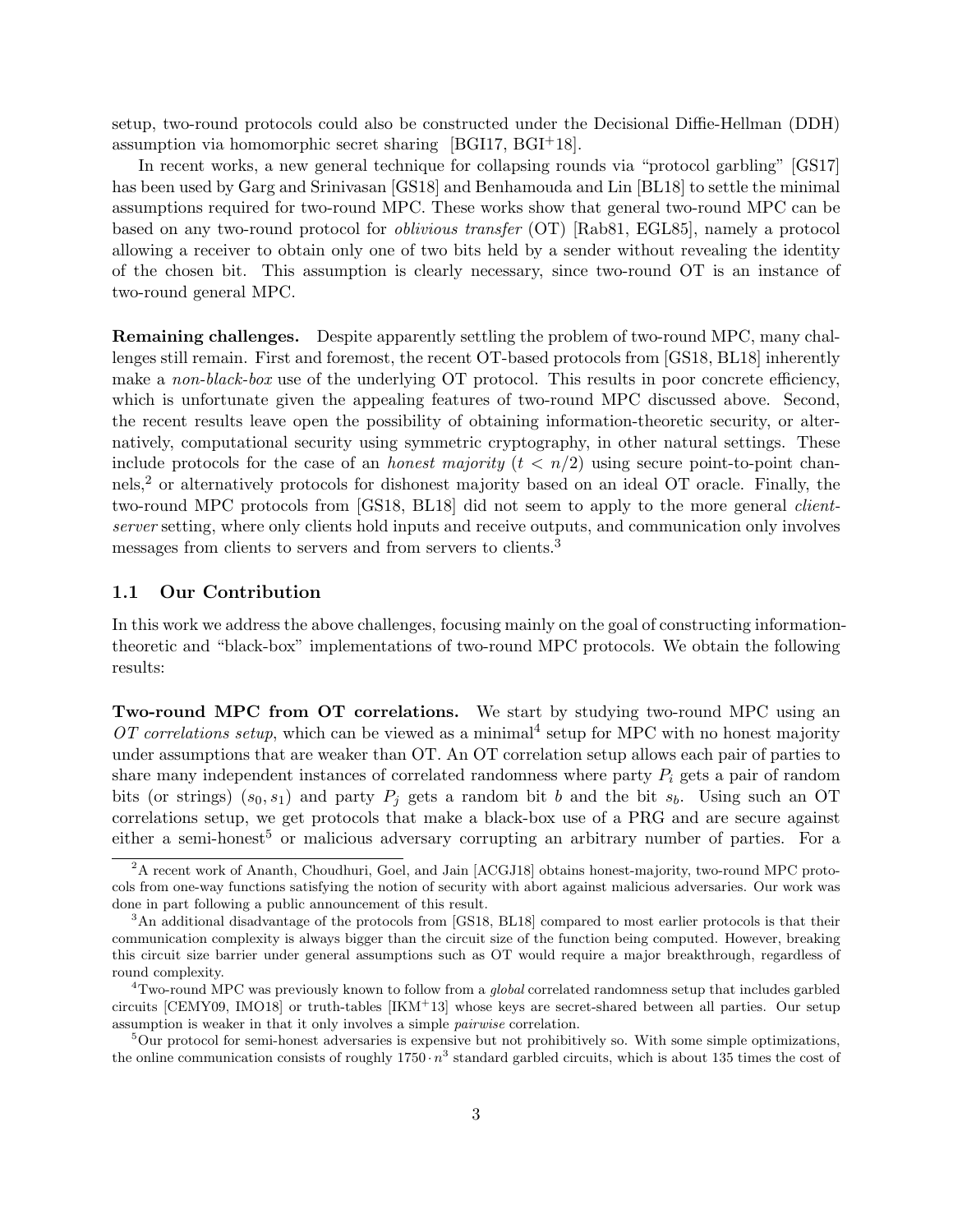semi-honest adversary, we get similar *information-theoretic* protocols for branching programs.

This OT correlation setup can be implemented with good concrete efficiency via OT extension [IKNP03], requiring roughly 128 bits of communication per string-OT. Alternatively, the communication complexity of the setup can be made independent of the circuit size (at a much higher computational cost) by using homomorphic secret sharing based on LWE, DDH, or DCRA [BGI16, DHRW16, FGJI17, BCG<sup>+</sup>17. Finally, a fully non-interactive option for implementing the OT correlation setup is discussed next.

New NIOT constructions. An appealing method of realizing the OT correlation setup is via non-interactive OT (NIOT) [BM90]. An NIOT protocol is the OT analogue of non-interactive key exchange: it allows two parties to obtain a joint OT correlation via a simultaneous message exchange. We present several new constructions of NIOT. First, we extend the DDH-based construction from [BM90] to the malicious security model, improving over an earlier construction based on bilinear maps from [GS17]. Second, we present new NIOT constructions from the Quadratic Residuosity Assumption (QRA) and from LWE.

Two-round black-box MPC with strong PKI setup. Combining the protocols based on OT correlations and the NIOT constructions, we get two-round MPC protocols that make a black-box use of any DDH-hard or QRA-hard group. The protocols can offer security against a malicious adversary, and require a strong PKI setup that depends on the number of parties and the size of computation, but not on the inputs or the identity of the participating parties. This is arguably the first "black box" two-round MPC protocol that does not rely on an honest majority or a correlated randomness setup. Our DDH-based protocol can be compared with previous DDH-based tworound MPC protocols from [BGI+18] that require a weaker PKI setup and have better asymptotic communication complexity, but make a non-black-box use of the underlying group except when there are *n* clients and 2 servers.

Two-round honest-majority MPC from secure channels. Given secure point-to-point channels, we get protocols that make a black-box use of a PRG, as well as information-theoretic protocols for branching programs. These protocols can tolerate a semi-honest adversary corrupting a strict minority of the parties, where in the information-theoretic case the complexity of the protocol grows exponentially with the number of parties. Our work leaves open the question of eliminating this slightly super-polynomial dependence as well as the question of obtaining similar results for malicious adversaries. This question has been resolved in the concurrent and independent work of Applebaum, Brakerski and Tsabary [ABT18].

From standard MPC to client-server MPC. Finally, we present a general (non-black-box) transformation that allows converting previous two-round MPC protocols (including the recent OTbased protocols from [GS18, BL18]) to the stronger client-server model. Concretely, we use a PRG to transform any n-party, two-round, MPC protocol with security against semi-honest adversaries corrupting an arbitrary subset of parties to a similar protocol with  $n$  clients and  $m$  servers, where in the first round each client sends a message to each server and in the second round each server sends a message to each client. The resulting protocol is secure against a semi-honest adversary that

the BMR protocol [BMR90], and the total number of OTs required by the setup is less than 7% of the communication.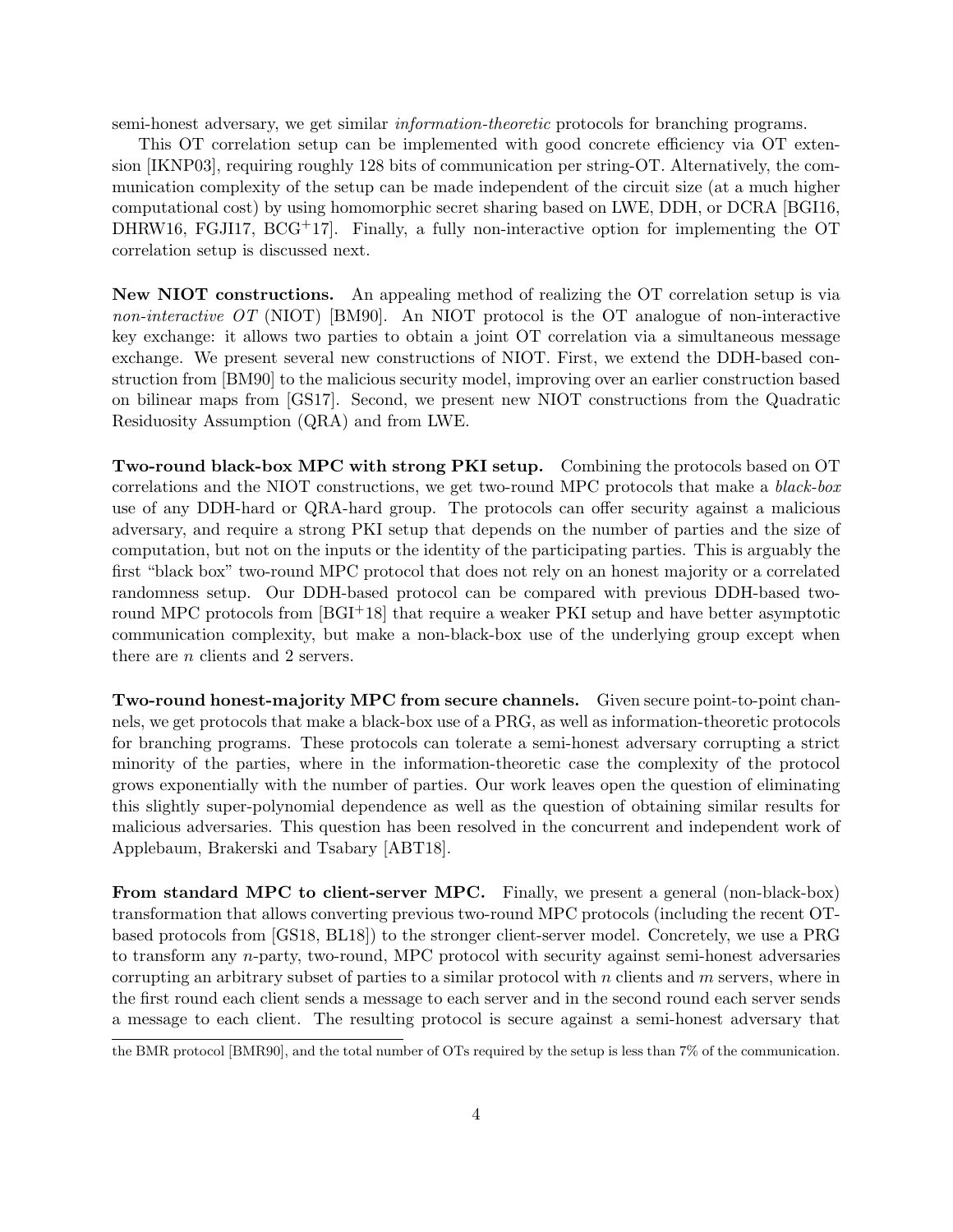corrupts an arbitrary subset of clients and a strict subset of the servers. This setting is particularly appealing when clients would like to be offline except when their input changes or they would like to receive an output.

#### 1.2 Overview of Techniques

In this subsection, we describe the main techniques used to obtain our results.

- 1. We start with a high-level overview of the OT correlations model and describe the technical challenges in constructing a non-interactive OT protocol.
- 2. Later, we will show how to use OT correlations to make the compiler of Garg and Srinivasan [GS18] information theoretic. This gives efficient, two-round protocols in the OT correlations model with information theoretic security for branching programs and computational security for circuits making black-box use of a pseudorandom generator.
- 3. We then explain the main ideas in constructing a two-round, protocol in the honest majority setting with secure point-to-point channels.

OT Correlations Model. The OT correlation is modeled by a two-party ideal functionality. When this functionality is invoked by a (sender, receiver) pair, it samples three bits  $(s_0, s_1)$  and b uniformly at random and provides  $(s_0, s_1)$  to the sender and  $(b, s_b)$  to the receiver. For simplicity, we focus only for the case where sender's output  $(s_0, s_1)$  are bits as there are perfect, round-preserving reductions from bit OT correlations to string OT correlations (refer [BCS96, BCW03]). Given such OT correlations, there is an information theoretic, two-round OT protocol as follows. In the first round, the receiver sends  $u = b \oplus c$  to the sender where c is the choice bit and in the second round, the sender computes  $(x_0, x_1) = (m_0 \oplus s_u, m_1 \oplus s_{1 \oplus u})$  and sends them to the receiver. The receiver outputs  $x_c \oplus r_b$ .

Bellare-Micali Non-Interactive Oblivious Transfer. Bellare and Micali [BM90] gave an efficient, single-round protocol based on Decisional Diffie-Hellman (DDH) assumption [DH76] for computing OT correlations when the adversary corrupting either of the two parties is semi-honest. The protocol is in the common reference string model and is as follows. Let us assume that G is a DDH hard group and  $g$  is a generator. The CRS is an uniform group element  $X$ . The sender chooses  $a \leftarrow \mathbb{Z}_p^*$  and sends  $A = g^a$  to the receiver. The receiver chooses a random  $b \leftarrow \mathbb{Z}_p^*$  and sends  $(B_0, B_1) = (g^b, X/g^b)$  in a randomly permuted order. The sender computes  $(B_0^a, B_1^a)$  and outputs it and the receiver computes  $A^b$  and outputs it. The receiver's choice bit b is statistically hidden from an adversarial sender and the string  $s_{1-b}$  is computationally hidden from the receiver based on the DDH assumption. However, this protocol only works in the semi-honest model as there is no efficient way to extract the receiver's choice bit or the sender's correlations. In [GS17], Garg and Srinivasan additionally used Groth-Sahai proofs [GS08] to enable efficient extraction of the correlations from a malicious adversary but this construction relies on bilinear maps.

Our Construction of Non-Interactive Oblivious Transfer. Our approach of constructing non-interactive oblivious transfer is via a generalization of the dual-mode framework introduced in the work of Peikert, Vaikuntanathan and Waters [PVW08]. In the dual mode framework,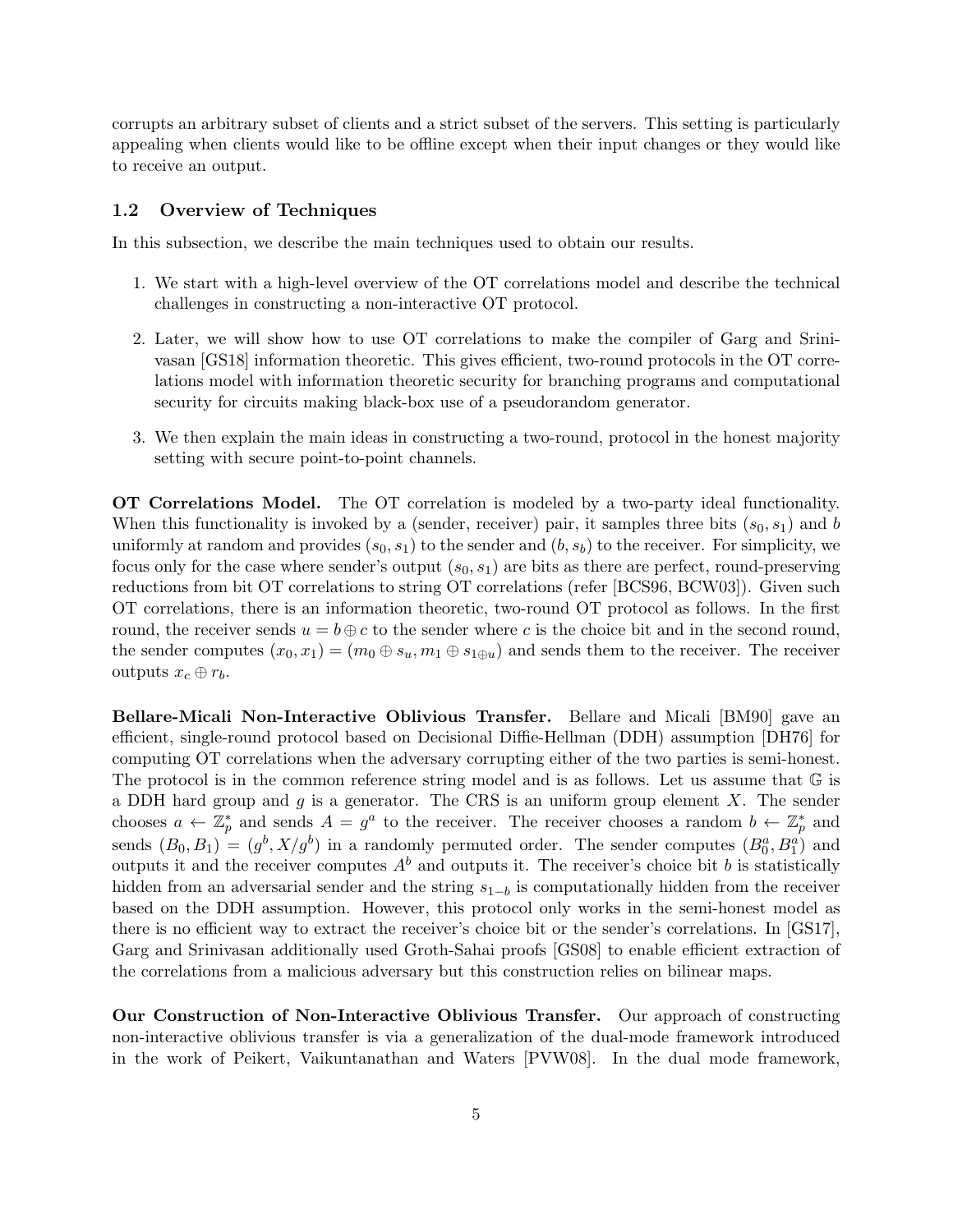the common reference string can be in one of two indistinguishable modes: namely, the receiver extraction mode or the sender extraction mode. In the receiver extraction mode, the CRS trapdoor enables the simulator to extract the receiver's correlation b and in the sender extraction mode, the it enables the simulator to extract the sender's correlation  $(s_0, s_1)$  from the malicious party. In either of the two modes, the secrets of the honest party are statistically hidden. We give efficient instantiations of this framework from DDH, Quadratic Residuocity assumption [GM82] and the Learning with Errors assumption [Reg05]. Our DDH and QR based constructions make black-box use of the underlying group. We stress that constructions of dual-mode cryptosystem in [PVW08] do not yield non-interactive oblivious transfer and we need to come up with new constructions. We refer the reader to Section 3.1 for the details.

Round-Collapsing Compiler in the OT Correlations Model. Independent works by Benhemouda and Lin [BL18] and Garg and Srinivasan [GS18] gave a "round-collapsing" compiler that takes an arbitrary multi-round MPC protocol and collapses it to two-rounds assuming the existence of a two-round oblivious transfer and garbled circuits. The compiler makes use of the code of the underlying protocol and thus, if the underlying protocol performs cryptographic operations then the resultant two-round protocol makes non-black box use of cryptography. In this work, we will use OT correlations to modify the compiler of [GS18] so that the resulting protocol makes black-box use of cryptography even if the underlying protocol performs cryptographic operations. Let us see how this is done.

We start by observing that OT correlations allow for perfect (resp., statistical) informationtheoretic protocols in the presence of an arbitrary number of semi-honest (resp., malicious) corrupted parties. Hence, we we will round-collapse, perfectly/statistically secure protocols that are in the OT-hybrid model (e.g., [GMW87, Kil88, IPS08]). We first give a reduction from perfectly/statistically secure protocols in the OT-hybrid model to a perfectly/statistically secure protocols in the OT correlations model. This reduction has a property that all the OT correlations are generated before the actual execution of the protocol and the operations performed in the protocol are information theoretic. Another useful property is that number of OT correlations needed depends only the number of parties and the size of the computation to be performed and in particular, is independent of the actual inputs. At a high level, this reduction relies on the fact that OT correlations can be used to perform information theoretic OTs. Now, given such a protocol in the OT correlations model, we modify the compiler of Garg and Srinivasan to have a pre-processing phase where all the OT correlations needed for the underlying protocol and those consumed by the round-collapsing compiler are generated. Later, these OT correlations are used to perform information theoretic OTs both in the underlying protocol and the round-collapsing compiler. Additionally, we also replace the garbled circuits used in the round-collapsing compiler with a perfectly secure analogue, namely a so-called "decomposable randomized encodings" for low-depth circuits [IK00, AIK04]. With these changes to the [GS18] compiler, we get a perfectly secure two-round protocol in the OT correlations model for constant size functions. Later, we use a result from [BGI<sup>+</sup>18] to bootstrap this to a perfectly secure, two-round protocol in the OT correlations model for  $NC^0$  circuits. Two immediate corollaries of this result are a perfectly secure, two-round protocol in the OT correlations model for polynomial sized branching programs and a computationally secure, two-round protocol in the OT correlations model for arbitrary circuits making black-box use of a pseudorandom generator.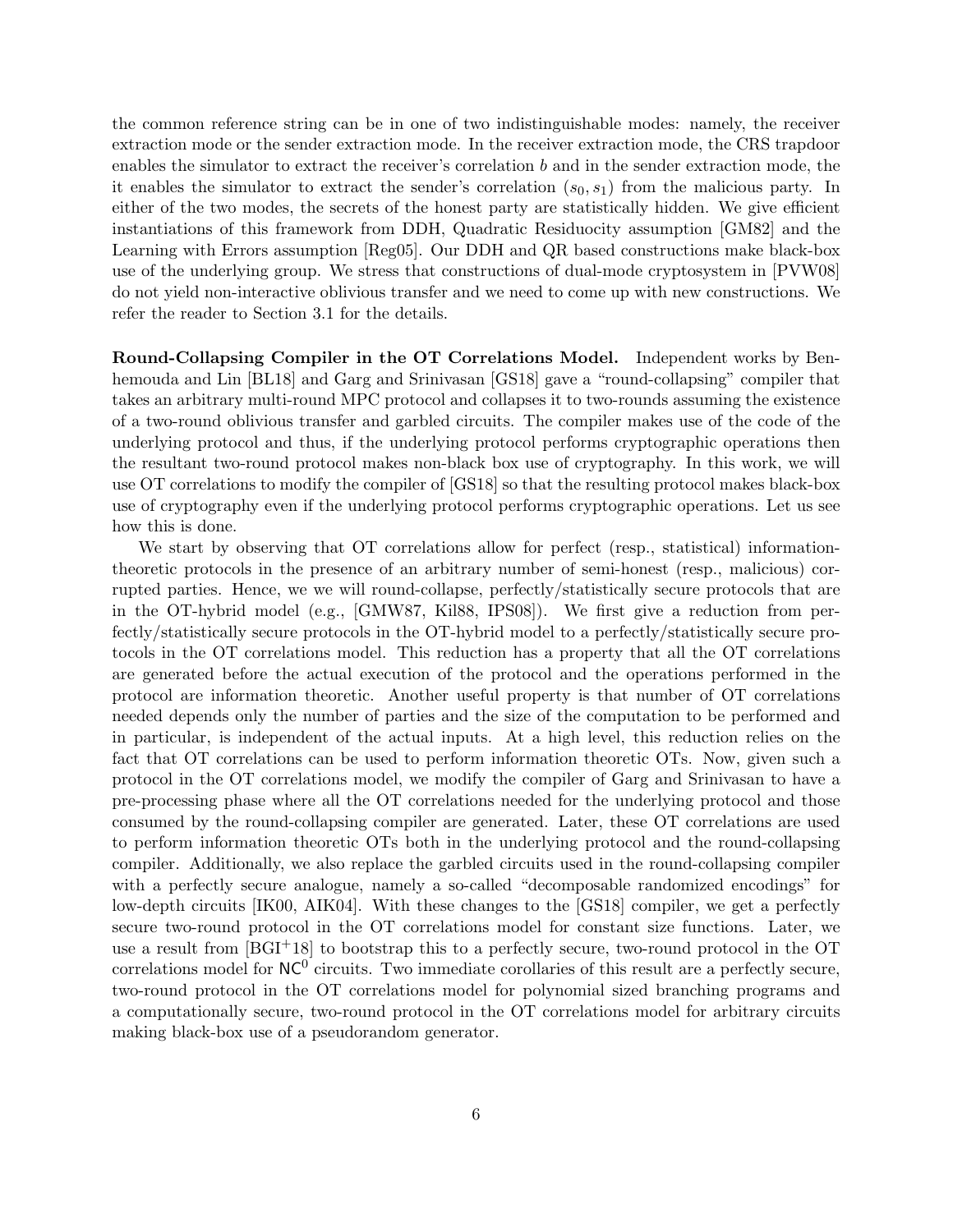Two-round Protocol in the Honest Majority Setting. To construct a two-round protocol in the plain model (with secure point-to-point channels) when the adversary corrupts a strict minority of the parties, we use the same high level idea of the [GS18] compiler. That is, we take a larger round protocol secure with honest majority and round-collapse it to two-rounds. Two immediate issues arise: (1) The first issue is that the round-collapsing compiler requires the existence of tworound oblivious transfer, (2) the second issue is that round-collapsing compiler could only compress protocols in the presence of a broadcast channels and fails for protocols with secure channels. To address the first issue, we construct a perfectly secure, two-round OT protocol in the presence of honest majority (building on the work of [IKP10]) and to address the second issue, we give a generalization of the [GS18] compiler to compress protocols that may require secure channels. We then use this OT protocol in parallel with the round-collapsing compiler of [GS18] (enhanced to work for protocols with secure channels) to obtain a two-round protocol in the honest majority setting. However, the resulting communication complexity of the protocol grows super-polynomially with the number of parties n. Still, for constant n, the protocol is efficient.

### 2 Preliminaries

We recall some standard cryptographic definitions in this section. Let  $\lambda$  denote the security parameter. A function  $\mu(\cdot): \mathbb{N} \to \mathbb{R}^+$  is said to be negligible if for any polynomial poly $(\cdot)$  there exists  $\lambda_0$  such that for all  $\lambda > \lambda_0$  we have  $\mu(\lambda) < \frac{1}{\text{poly}}$  $\frac{1}{\text{poly}(\lambda)}$ . We will use negl(.) to denote an unspecified negligible function and  $\text{poly}(\cdot)$  to denote an unspecified polynomial function.

For a probabilistic algorithm A, we denote  $A(x; r)$  to be the output of A on input x with the content of the random tape being r. When r is omitted,  $A(x)$  denotes a distribution. For a finite set S, we denote  $x \leftarrow S$  as the process of sampling x uniformly from the set S. We will use PPT to denote Probabilistic Polynomial Time algorithm.

### 2.1 Decomposable Randomized Encoding

We recall the definitions of randomized encoding [Yao86, IK00, AIK04].

**Definition 2.1 (Randomized Encoding)** Let  $f : \{0,1\}^n \rightarrow \{0,1\}^m$  be some function. We say that a function  $\widehat{f} : \{0,1\}^n \times \{0,1\}^p \to \{0,1\}^m$  is a perfect randomized encoding of f if for every input  $x \in \{0,1\}$ , the distribution  $\widehat{f}(x; r)$  induced by an uniform choice of  $r \stackrel{\$}{\leftarrow} \{0,1\}^{\rho}$ , encodes the string  $f(x)$  in the following sense:

• Correctness. There exists a decoding algorithm Dec such that for every  $x \in \{0,1\}^n$ , it holds that:

$$
\Pr_{r \stackrel{\$}{\leftarrow} \{0,1\}^{\rho}}[\mathsf{Dec}(\widehat{f}(x; r)) = f(x)] = 1
$$

• Privacy: There exists a randomized algorithm S such that for every  $x \in \{0,1\}^n$  and uniformly chosen  $r \stackrel{\$}{\leftarrow} \{0,1\}^{\rho}$  it holds that

 $S(f(x))$  is distributed identically to  $\widehat{f}(x; r)$ .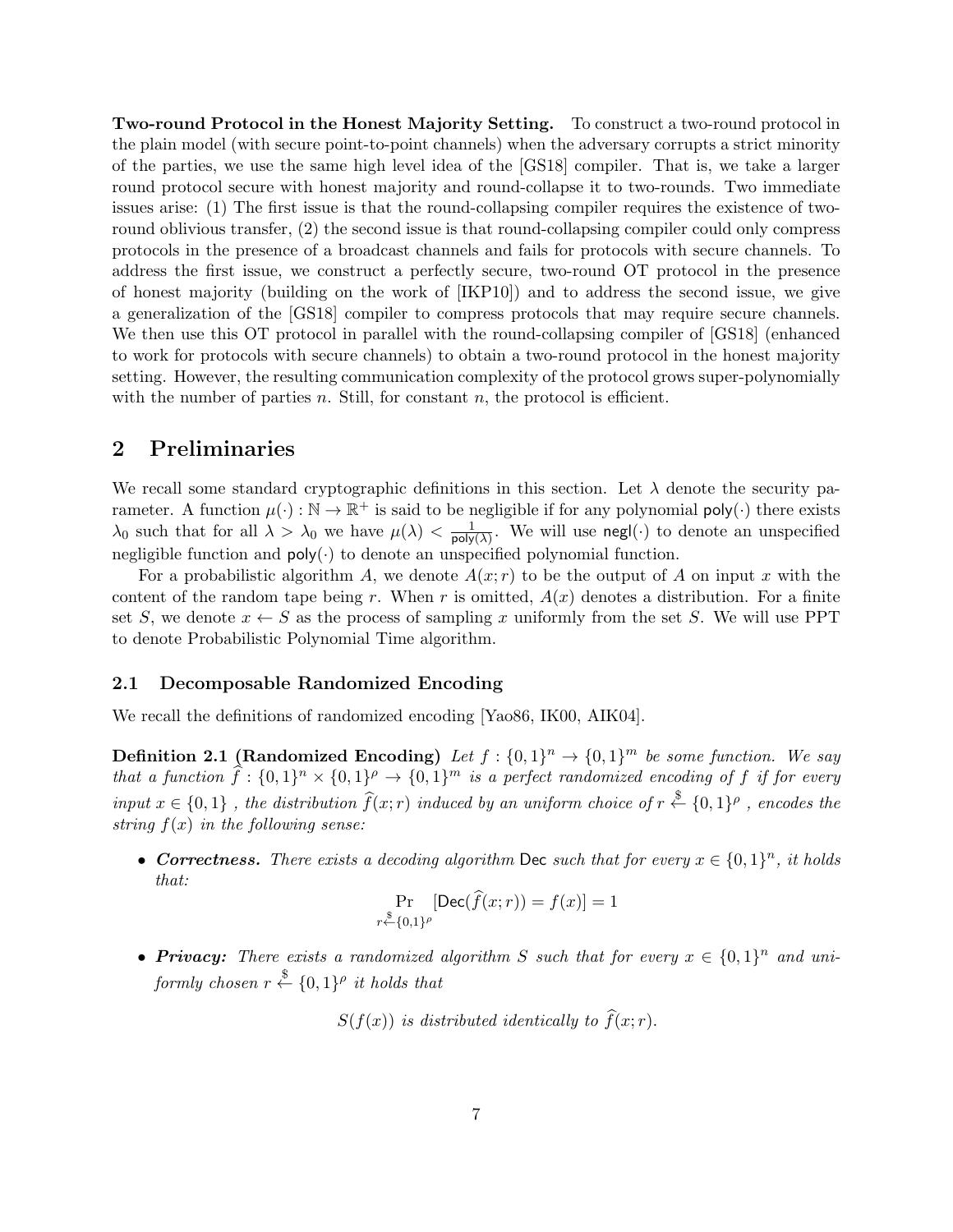Definition 2.2 (Decomposable Randomized Encoding) We say that  $\widehat{f}(x; r)$  is decomposable if  $\widehat{f}$  can be written as  $\widehat{f}(x; r) = (\widehat{f}_0(r), \widehat{f}_1(x_1; r), \ldots, \widehat{f}_n(x_n; r))$  where  $\widehat{f}_i$  is chooses between two vectors based on  $x_i$  , i.e., it can be written as  $a_{i,x_i}$  and  $(a_{i,0}, a_{i,1})$  arbitrarily depend on the randomness r. We will use  $\widehat{f}(\cdot; r)$  to denote  $(\widehat{f}_0(r),(\mathbf{a}_{1,0}, \mathbf{a}_{1,1}), \ldots,(\mathbf{a}_{n,0}, \mathbf{a}_{n,1})).$ 

We will recall the following two constructions of randomized encoding.

**Lemma 2.3 ([Kil88, IK00])** Let  $f : \{0,1\}^n \to \{0,1\}^m$  be a function computable in NC<sup>0</sup>. Then f has a perfectly secure decomposable randomized encoding  $\hat{f}$  where the size of the encoding is  $2^{O(d)}(n+m)$  where d is the depth of the circuit.

**Lemma 2.4 ([Yao86])** Let  $f : \{0,1\}^n \to \{0,1\}^m$  be a function computable by an arbitrary circuit. Assuming the existence of one-way functions, f has a computationally secure randomized encoding  $f$ .

### 2.2 Universal Composability Framework

We work in the the Universal Composition (UC) framework [Can01] to formalize and analyze the security of our protocols. (Our protocols can also be analyzed in the stand-alone setting, using the composability framework of [Can00], or in other UC-like frameworks, like that of [PW00].) We give the details in Appendix A. We only focus on static (non-adaptive) adversaries but we note that our perfectly secure protocols are also secure against adaptive adversaries.

## 3 OT Correlations Functionality

In this section, we define the  $\mathcal{F}_{\text{OTCor}}$  functionality in Figure 1. Intuitively, the  $\mathcal{F}_{\text{OTCor}}$  functionality obtains a bit b from the receiver and samples two bits  $(s_0, s_1)$  randomly from  $\{0, 1\}$  and outputs  $(s_0, s_1)$  to the sender and  $s_b$  to the receiver.<sup>6</sup> In the definition, we focus on the case where the sender's output are just two bits  $(s_0, s_1)$  instead of two strings as there are efficient reductions from 1-out-of-2 string OTs to 1-out-of-2 bit OTs using self-intersecting codes or randomness extractors [BCS96, BCW03]. By abusing notation, we will interchangeably use the same functionality to sample two strings instead of two bits.

We first discuss two generic ways from literature for realizing  $\mathcal{F}_{\text{OTCor}}$  functionality and then give two new ways for realizing it.

**OT Extension.** We first note that any OT protocol can be used to realize  $\mathcal{F}_{\text{OTCor}}$  functionality. A more efficient way would be to use an oblivious transfer extension protocol [Bea96, IKNP03, ALSZ13, ALSZ15, KOS15]. Any OT extension protocol with security against semi-honest/malicious adversaries can be used to realize the  $\mathcal{F}_{\text{OTCor}}$  functionality against semi-honest/malicious adversaries. The only downside of this approach is that it involves multiple rounds of interaction (which is inherent if we want to make black-box use of cryptography [GMMM18]).

 $6$ Here, we let the receiver to choose the bit b and provide as input to the functionality. We can also work with a weaker formulation wherein the functionality can sample a random bit b. However, we chose this formulation as it will lead to concrete improvements in the cost of our two-round MPC protocols.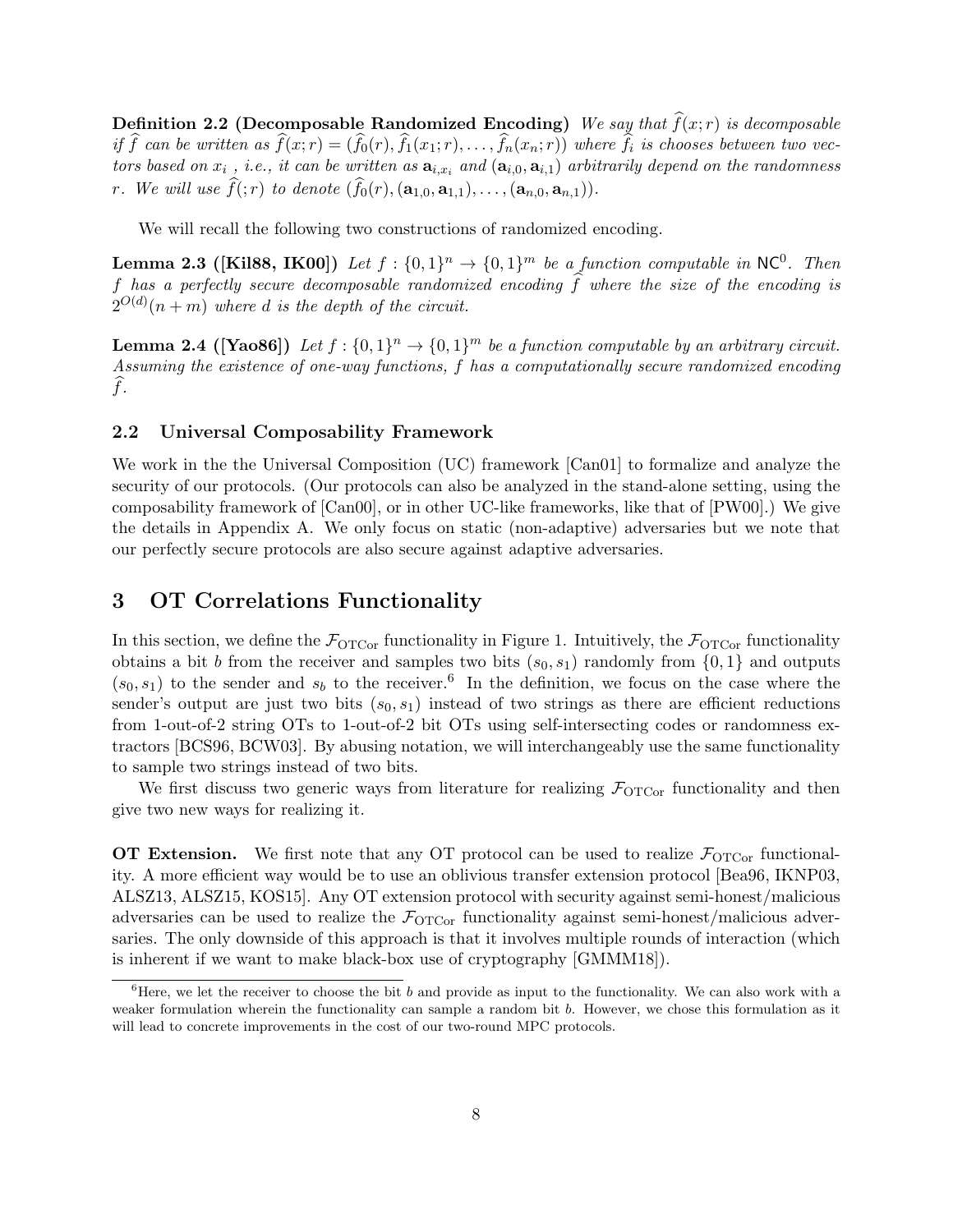Parametrized with parties  $P_1, \ldots, P_n$  and an adversary S controlling a subset of the parties. Let  $H$  be the set of parties not controlled by the adversary.

- On receiving  $(side, \text{receiver}, pid, b)$  (where  $b \in \{0,1\}$ ) or  $(side, \text{sender}, pid)$  from a party with id pid, store this message.
- On receiving  $(sid, pid_1, pid_2)$  from a party with id  $pid_1$ , check if  $(sid, \text{receiver}, pid_2, b)$  and (sid, sender,  $pid_1$ ) are stored. If not stored, then do nothing. Else, do the following:
	- If both  $pid_1, pid_2 \in H$ , sample  $(s_0, s_1) \stackrel{\$}{\leftarrow} \{0,1\}$ , send  $(s_0, s_1)$  to the party  $pid_1$  and  $s_b$  to the party  $pid_2$ .
	- If  $pid_1 \notin H$  but  $pid_2 \in H$  then send the message (sender,  $pid_1$ ) to S and receive  $(s_0, s_1)$  from S. Send  $s_b$  to the party  $pid_2$ .
	- If  $pid_1 \in H$  but  $pid_2 \notin H$ , send the message (**receiver**,  $pid_2$ ) to S and receive  $s_b$ from S. Sample  $s_{1-b} \stackrel{\$}{\leftarrow} \{0,1\}$  and send  $(s_0, s_1)$  to the party  $pid_1$ .
	- If both  $pid_1, pid_2 \notin H$ , ignore the message.

**Figure 1:** OT Correlations Functionality  $\mathcal{F}_{\text{OTCor}}$ .

Homomorphic Secret Sharing/ Threshold FHE. A reusable and a non-interactive approach to realize the weaker formulation wherein the receiver's choice bit is sampled randomly by the functionality is to use Homomorphic Secret Sharing (HSS) [BGI16, BGI17, BGI+18, BCG+17]. Using Homomorphic Secret Sharing, each party can generate a HSS encoding of a randomly chosen PRG seed and broadcasts this encoding to all other parties. When an OT correlation is to be generated, the parties (using the encodings) locally compute a functionality that expands the receiver's and the sender's PRG seed to the required length and samples the prescribed OT correlation from the expanded seeds. At the end of this local computation, the parties hold an additive secret sharing of the OT correlation and the actual correlation can be obtained non-interactively by sending these additive shares to the receiver. This approach is reusable as the encodings just needs to be sent once and can be resused to generate fresh correlations each time.<sup>7</sup> We also note that we can replace the above homomorphic secret sharing with any threshold FHE construction  $[MW16, DHRW16, BGG<sup>+</sup>18]$ . The downsides of using HSS or threshold FHE is that they make non-black box use of one-way functions in expanding the short seed to a pseudorandom string and they are computationally expensive when compared to the OT extension. Additionally, HSS requires the use of secure channels between every pairs of parties.

In Section 3.1, we describe a non-interactive approach to realize  $\mathcal{F}_{\text{OTCor}}$ . The advantage of this approach over HSS/threshold-FHE is that it makes black-box use of a groups where either DDH or QR is hard (we also provide an efficient construction from the LWE assumption). However, unlike HSS/threshold-FHE they are not reusable. In Section 3.2, we give a two-round, information theoretic protocol (with security against semi-honest adversaries) in the client-server model for realizing  $\mathcal{F}_{\text{OTCor}}$  when a majority of the servers are honest.

<sup>&</sup>lt;sup>7</sup>The HSS constructions in [BGI16, BGI17, BGI<sup>+</sup>18, BCG<sup>+</sup>17] have a polynomial error probability and this might leak information about the correlations to an adversary.  $[BCG^+17]$  mentions two ways to prevent such leakages: either bootstrap random pads or use a punctured OT [BGI17]. We refer the reader to [BCG<sup>+</sup>17] for the details.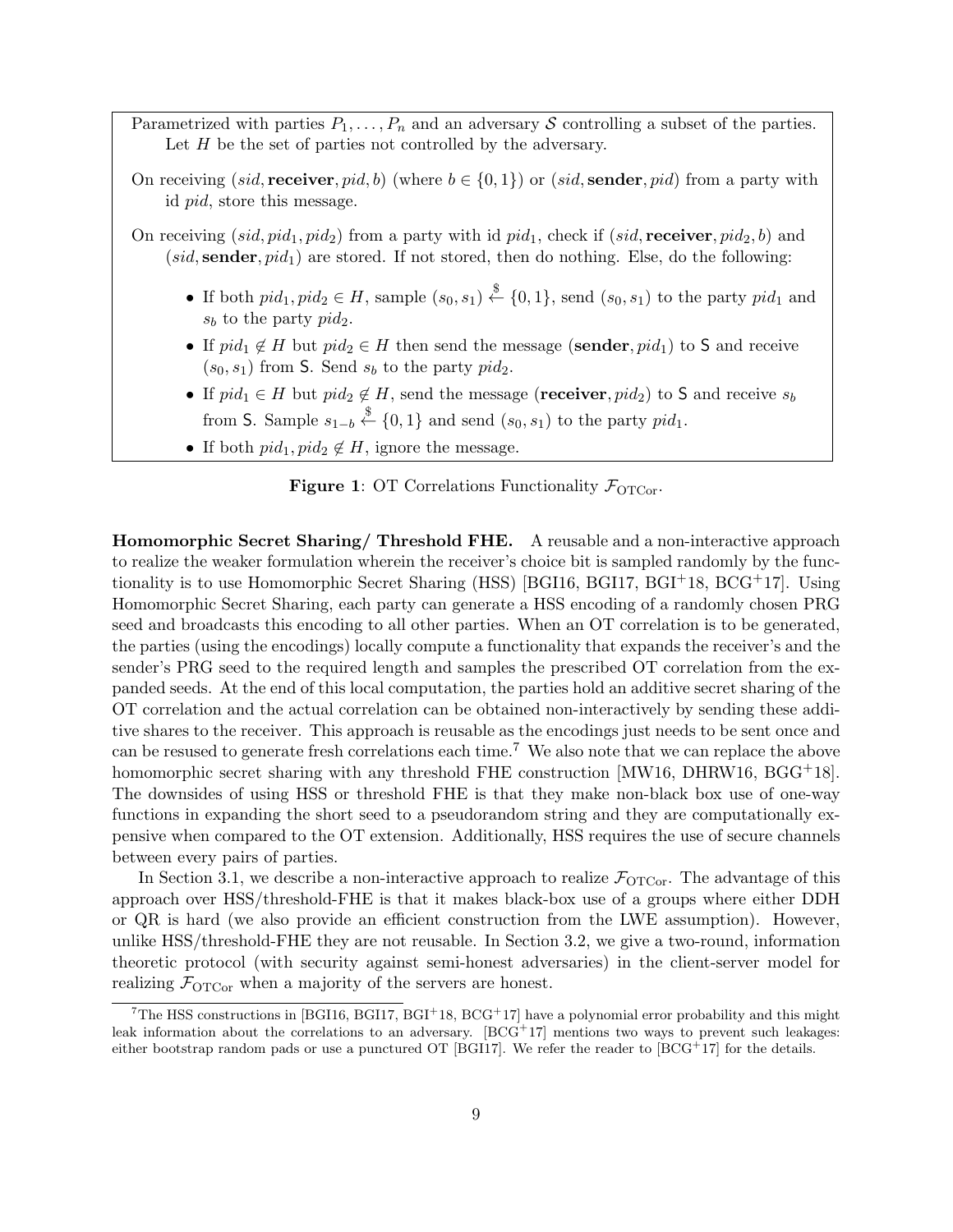### 3.1 Realizing  $\mathcal{F}_{\text{OTCor}}$ : Non-Interactive Oblivious Transfer

In this subsection, we define a Non-Interactive Oblivious Transfer (NIOT) and show how to realize  $\mathcal{F}_{\text{OTCor}}$  functionality from NIOT. Later, we give constructions of NIOT based on the Decisional Diffie-Hellman (DDH), Quadratic Residuocity (QR) and Learning with Errors (LWE).

**Definition.** A Non-Interactive Oblivious Transfer (NIOT) is a tuple of algorithms  $(K_R, K_S,$  Sen, Rec,  $out_S, out_R)$  having the following syntax, correctness and security guarantees.

- $K_R$  and  $K_S$  are randomized algorithms that take as input the security parameter (encoded in unary) and output a common random string  $\sigma$  along with some trapdoor information  $\tau$ .
- Sen is a randomized algorithm that takes  $\sigma$  as input and outputs msg<sub>S</sub> along with secret randomness  $\omega$ .
- Rec is a randomized algorithm that takes  $\sigma$  and a bit b as input and outputs  $\mathsf{msg}_R$  along with secret randomness  $\rho_b$ .
- outs is a deterministic algorithm that takes as input  $\sigma$ , msg<sub>R</sub> and the secret randomness  $\omega$ and outputs two bits  $k_0, k_1$ .
- out<sub>R</sub> is a deterministic algorithm that takes as  $\sigma$ , msg<sub>S</sub> and the secret randomness  $\rho_b$  and outputs a bit  $k'_b$ .

**Correctness.** We require that for all  $b \in \{0, 1\}$ ,

$$
\Pr\left[k_b' = k_b \ : \ (\sigma, \tau) \leftarrow \mathsf{K}_{\mathsf{R}}(1^{\lambda}), (\mathsf{msg}_\mathsf{S}, \omega) \leftarrow \mathsf{Sen}(\sigma), (\mathsf{msg}_\mathsf{R}, \rho_b) \leftarrow \mathsf{Rec}(\sigma, b),\\ (k_0, k_1) \leftarrow \mathsf{out}_{\mathsf{S}}(\sigma, \omega, \mathsf{msg}_\mathsf{R}), k_b' \leftarrow \mathsf{out}_{\mathsf{R}}(\sigma, \rho_b, \mathsf{msg}_\mathsf{S}) \right] \ge 1 - \mathsf{negl}(\lambda)
$$

Security. We require the following security properties to hold.

• CRS Indistinguishability. We require that

$$
\left\{\sigma: (\sigma, \tau) \leftarrow \mathsf{K}_{\mathrm{R}}(1^{\lambda})\right\} \stackrel{c}{\approx} \left\{\sigma: (\sigma, \tau) \leftarrow \mathsf{K}_{\mathrm{S}}(1^{\lambda})\right\}
$$

• Sender Security. We require that there exists a PPT algorithm  $Ext_R$  such that for all non-uniform PPT adversarial Rec<sup>∗</sup> the following two distributions are statistically close.

$$
\begin{Bmatrix} (\sigma, \tau) \leftarrow \mathsf{K}_{\mathrm{R}}(1^{\lambda}), \\ (\mathsf{msg}_\mathrm{S}, \omega) \leftarrow \mathsf{Sen}(\sigma), \\ \mathsf{msg}_\mathrm{R} \leftarrow \mathsf{Rec}^{*}(\sigma, \mathsf{msg}_\mathrm{S}) \\ (k_0, k_1) \leftarrow \mathsf{out}_{\mathrm{S}}(\sigma, \omega, \mathsf{msg}_\mathrm{R}) : \\ \text{Output } (\mathsf{msg}_\mathrm{S}, \mathsf{msg}_\mathrm{R}, k_0, k_1) \end{Bmatrix} \overset{\mathbb{S}}{\approx} \begin{Bmatrix} (\sigma, \tau) \leftarrow \mathsf{K}_{\mathrm{R}}(1^{\lambda}), \\ (\mathsf{msg}_\mathrm{S}, \omega) \leftarrow \mathsf{Sen}(\sigma), \\ \mathsf{msg}_\mathrm{R} \leftarrow \mathsf{Rec}^{*}(\sigma, \mathsf{msg}_\mathrm{S}) \\ b' \leftarrow \mathsf{Ext}_{\mathrm{R}}(\sigma, \mathsf{msg}_\mathrm{R}, \tau) : \\ b' \leftarrow \mathsf{Ext}_{\mathrm{R}}(\sigma, \mathsf{msg}_\mathrm{R}, \tau) : \\ (k_0, k_1) \leftarrow \mathsf{out}_{\mathrm{S}}(\sigma, \omega, \mathsf{msg}_\mathrm{R}), \\ \ell_{b'} := k_{b'}, \ell_{1-b'} \leftarrow \{0, 1\} : \\ \text{Output } (\mathsf{msg}_\mathrm{S}, \mathsf{msg}_\mathrm{R}, \ell_0, \ell_1). \end{Bmatrix}
$$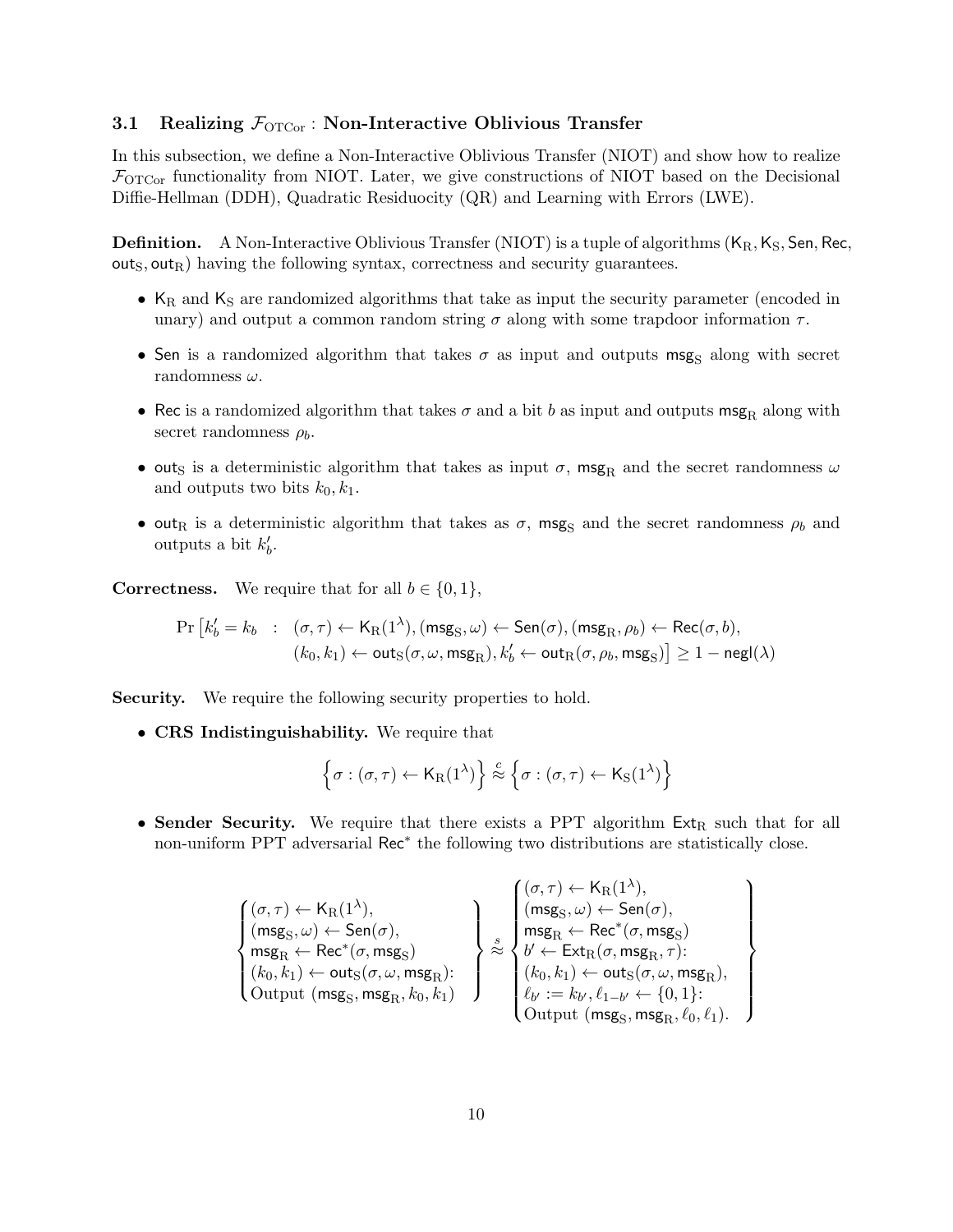• Receiver Security. We require that there exists a PPT algrithm  $Ext_S$  such that for all non-uniform PPT adversarial Sen<sup>\*</sup> and for all  $b \in \{0, 1\}$ , the following two distributions are statistically close.

$$
\begin{Bmatrix}(\sigma,\tau) \leftarrow \mathsf{K}_{\mathsf{S}}(1^{\lambda}), \\ (\mathsf{msg}_\mathsf{R},\rho_b) \leftarrow \mathsf{Rec}(\sigma,b), \\ \mathsf{msg}_\mathsf{S} \leftarrow \mathsf{Sen}^*(\sigma,\mathsf{msg}_\mathsf{R}), \\ k'_b \quad \leftarrow \quad \mathsf{out}_\mathsf{R}(\sigma,\rho_b,\mathsf{msg}_\mathsf{S}) : \\ \text{Output } (\mathsf{msg}_\mathsf{S},\mathsf{msg}_\mathsf{R},k'_b) \end{Bmatrix} \stackrel{s}{\approx} \begin{Bmatrix}(\sigma,\tau) \leftarrow \mathsf{K}_{\mathsf{S}}(1^{\lambda}), \\ (\mathsf{msg}_\mathsf{R},\rho_0,\rho_1) \leftarrow \quad \mathsf{Ext}_{\mathsf{S}}(\sigma,\tau), \\ \mathsf{msg}_\mathsf{S} \leftarrow \mathsf{Sen}^*(\sigma,\mathsf{msg}_\mathsf{R}), \\ k'_b \leftarrow \quad \mathsf{out}_\mathsf{R}(\sigma,\rho_b,\mathsf{msg}_\mathsf{S}) : \\ \text{Output } (\mathsf{msg}_\mathsf{S},\mathsf{msg}_\mathsf{R},k'_b) \end{Bmatrix}
$$

### 3.1.1 NIOT  $\Rightarrow$   $\mathcal{F}_{\text{OTCor}}$

In this subsection, we give a realization of the  $\mathcal{F}_{\text{OTCor}}$  functionality from any non-interactive oblivious transfer.

Theorem 3.1 Assuming the existence of non-interactive oblivious transfer, there is a single round protocol for realizing  $\mathcal{F}_{\text{OTCor}}$  against malicious adversaries in the common reference string model.

**Construction.** We give a construction realizing the  $\mathcal{F}_{\text{OTCor}}$  functionality in Figure 2.

Let  $(K_R, K_S,$  Sen, Rec, out<sub>S</sub>, out<sub>R</sub>) be a non-interactive oblivious transfer. **Inputs:** Party  $P_i$  for  $i \in [n]$ , receives a session id *sid*. **Common Reference String:** For every  $i, j \in [n]$ , sample  $(\sigma_{i,j}, \tau_{i,j}) \leftarrow K_R(1^{\lambda})$ . Publish  $\{\sigma_{i,j}\}_{i,j \in [n]}$ as the common reference string. Let us assume that  $P_i$  is the sender and  $P_j$  is the receiver. **Message sent by**  $P_i \to P_j$ : Compute  $(\text{msg}_S, \omega) \leftarrow \text{Sen}(\sigma_{i,j})$  and send  $\text{msg}_S$  to  $P_j$ . **Message sent by**  $P_j \to P_i$ : On input  $b \in \{0,1\}$ , compute  $(\text{msg}_R, \rho_b) \leftarrow \text{Rec}(\sigma_{i,j}, b)$ . Send  $\text{msg}_R$  to  $P_i$ . **Computation:**  $P_i$  sets  $(s_0, s_1) := \text{out}_S(\sigma_{i,j}, \omega, \text{msg}_R)$ .  $P_j$  sets  $s_b := \text{out}_R(\sigma_{i,j}, \rho_b, \text{msg}_S)$ .

**Figure 2:** Realizing the  $\mathcal{F}_{\text{OTCor}}$  functionality

**Description of the Simulator.** We assume that  $A$  is static and hence the set of honest parties H is known before the execution of the protocol. Recall the properties of  $Ext_R$  and  $Ext_S$  from the definition of non-interactive oblivious transfer.

**Simulating the CRS.** For every  $i \in [n]$ ,

- If  $P_i \in H$ , sample  $(\sigma_{i,j}, \tau_{i,j}) \leftarrow \mathsf{K}_{\mathsf{R}}(1^{\lambda})$  for every  $j \in [n] \setminus \{i\}.$
- If  $P_i \notin H$ , sample  $(\sigma_{i,j}, \tau_{i,j}) \leftarrow \mathsf{K}_{\mathrm{S}}(1^{\lambda})$  for every  $j \in [n] \setminus \{i\}.$

Publish  $\{\sigma_{i,j}\}_{i,j\in[n]}$  as the common reference string.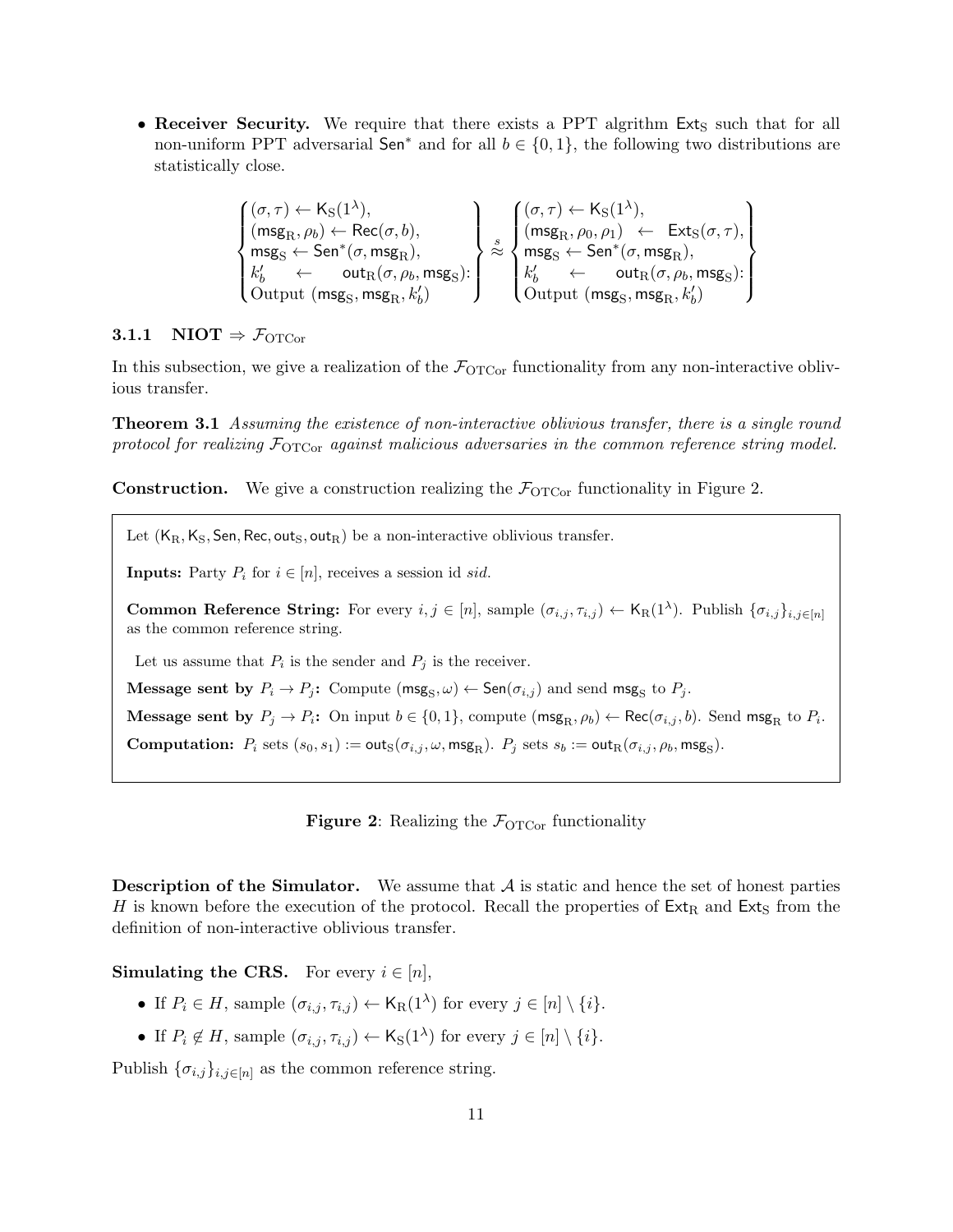**Simulating the interaction with Z.** For every input value for the set of corrupted parties that S receives from  $\mathcal{Z}$ , S writes that value to  $\mathcal{A}$ 's input tape. Similarly, the output of  $\mathcal{A}$  is written as the output on S's output tape.

**Simulating the interaction with**  $\mathcal{A}$ **:** For every concurrent interaction with the session identifier sid that A may start and for every choice of sender  $P_i$  and the receiver  $P_j$ , the simulator does the following:

- Both  $P_i, P_j \in H$ :
	- 1. Compute  $(\mathsf{msg}_S, \omega) \leftarrow \mathsf{Sen}(\sigma_{i,j})$  on behalf of  $P_i$  and send  $\mathsf{msg}_S$  to  $P_j$ .
	- 2. Sample  $b \leftarrow \{0, 1\}$  and compute  $(\text{msg}_R, \rho_b) \leftarrow \text{Rec}(\sigma_{i,j}, b)$  on behalf of  $P_j$ . Send msg<sub>R</sub> to  $P_i$ .
- $P_i \in H$  and  $P_j \notin H$ :
	- 1. Compute  $(\text{msg}_S, \omega) \leftarrow \text{Sen}(\sigma_{i,j})$  on behalf of  $P_i$  and send msg<sub>S</sub> to A.
	- 2. A outputs msg<sub>R</sub>.
	- 3. Run  $b' \leftarrow \text{Ext}_{R}(\sigma_{i,j}, \tau_{i,j}, \text{msg}_R)$ .
	- 4. Compute  $(s_0, s_1) := \text{out}_{S}(\sigma_{i,j}, \omega, \text{msg}_R)$ .
	- 5. Send  $s_{b'}$  to the  $\mathcal{F}_{\text{OTCor}}$  functionality and output whatever  $\mathcal{A}$  outputs.
- $P_i \notin H$  and  $P_j \in H$ :
	- 1. Compute  $(msg_R, \rho_0, \rho_1) \leftarrow S(\sigma_{i,j}, \tau_{i,j})$  and send msg<sub>R</sub> to A.
	- 2.  $\mathcal A$  outputs msg<sub>S</sub>.
	- 3. Compute  $s_b := \textsf{out}_R(\sigma_{i,j}, \rho_b, \textsf{msg}_S)$  for all  $b \in \{0, 1\}.$
	- 4. Send  $(s_0, s_1)$  to the  $\mathcal{F}_{\text{OTCor}}$  functionality and output whatever A outputs.

**Lemma 3.2** Assuming the security of non-interactive oblivious transfer, for every  $\mathcal Z$  that obeys the rules of interaction for UC security we have  $\text{EXEC}_{\mathcal{F},\mathcal{S},\mathcal{Z}} \stackrel{c}{\approx} \text{EXEC}_{\pi,\mathcal{A},\mathcal{Z}}$ .

**Proof** We now show that no environment can distinguish the real world execution with adversary A and an ideal world execution with adversary S. We consider three cases.

• Case-1:  $P_i, P_j \in H$ . Note that  $\text{EXEC}_{\mathcal{F}, \mathcal{S}, \mathcal{Z}}$  is identically distributed to  $(\{\sigma_{i,j}\}_{i,j \in [n]}, \text{msg}_S, \text{msg}_R,$  $(\ell_0, \ell_1), \ell_b$ ) where msg<sub>S</sub> and msg<sub>R</sub> are obtained as in the description of the simulator and  $(\ell_0, \ell_1) \leftarrow \{0, 1\}$ . EXEC<sub>π, $\mathcal{A}, \mathcal{Z}$ </sub> is identically distributed to  $(\{\sigma_{i,j}\}_{i,j\in[n]}, \mathsf{msg}_S, \mathsf{msg}_R,$  $(s_0, s_1), s_b$ ) where  $(\mathsf{msg}_R, \rho_b) \leftarrow \mathsf{Rec}(\sigma_{i,j}, b), (\mathsf{msg}_S, \omega) \leftarrow \mathsf{Sen}(\sigma_{i,j})$  and  $(s_0, s_1) \leftarrow \mathsf{out}_S(\sigma_{i,j}, \omega, \mathsf{msg}_R)$ We show through a sequence of hybrids that  $\text{EXEC}_{\pi,\mathcal{A},\mathcal{Z}}$  is computationally indistinguishable to  $EXEC_{\mathcal{F},\mathcal{S},\mathcal{Z}}$ .

Hybrid<sub>1</sub>: This hybrid is same as  $\text{EXEC}_{\pi,\mathcal{A},\mathcal{Z}}$  except that we choose a random  $\ell_{1-b} \leftarrow \{0,1\}$ and the sender outputs it instead of  $s_{1-b}$ . Hybrid<sub>1</sub> is statistically close to  $\text{EXEC}_{\pi,\mathcal{A},\mathcal{Z}}$  from the sender security of non-interactive oblivious transfer.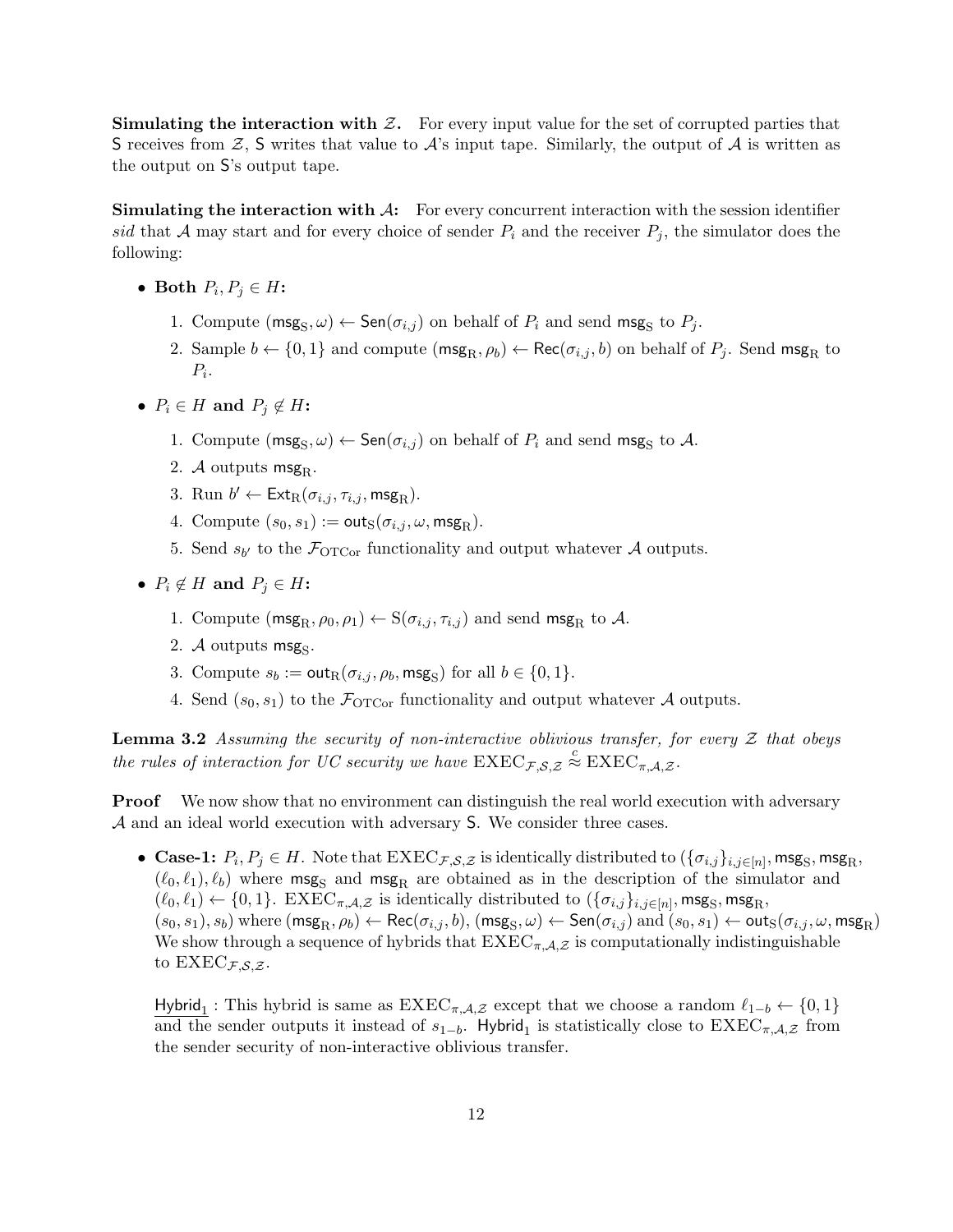Hybrid<sub>2</sub>: This hybrid is same as Hybrid<sub>1</sub> except that we generate  $\sigma_{i,j}$  as  $(\sigma_{i,j}, \tau_{i,j}) \leftarrow K_S(1^{\lambda})$ . Hybrid<sub>1</sub> is computationally indistinguishable to Hybrid<sub>1</sub> from the CRS indistinguishability.

Hybrid<sub>3</sub>: This hybrid is same as Hybrid<sub>2</sub> except that the receiver's message encodes  $1 - b$ instead of b. Hybrid<sub>3</sub> is statistically close to Hybrid<sub>2</sub> from receiver security of non-interactive oblivious transfer.

Hybrid<sub>4</sub>: This hybrid is same as Hybrid<sub>3</sub> except that we generate  $\sigma_{i,j}$  as  $(\sigma_{i,j}, \tau_{i,j}) \leftarrow K_R(1^{\lambda})$ . Again,  $H$ ybrid<sub>4</sub> is computationally indistinguishable to  $H$ ybrid<sub>3</sub> from the CRS indistinguishability.

Hybrid<sub>5</sub>: This hybrid is same as Hybrid<sub>4</sub> except that we choose a random  $\ell_b \leftarrow \{0, 1\}$  and the sender outputs it instead of  $s_b$ . Hybrid<sub>4</sub> is statistically close to Hybrid<sub>4</sub> from the sender security of non-interactive oblivious transfer.

Hybrid<sub>6</sub>: This hybrid is same as Hybrid<sub>5</sub> except that we generate  $\sigma_{i,j}$  as  $(\sigma_{i,j}, \tau_{i,j}) \leftarrow K_S(1^{\lambda})$ . Again, Hybrid<sub>5</sub> is computationally indistinguishable to Hybrid<sub>6</sub> from the CRS indistinguishability.

 $Hybrid<sub>7</sub>$ : This hybrid is same as  $Hybrid<sub>6</sub>$  except that the receiver's message encodes a randomly chosen c instead of b. Hybrid<sub>3</sub> is statistically close to Hybrid<sub>2</sub> from receiver security of noninteractive oblivious transfer. Notice that  $H$ ybrid<sub>5</sub> is distributed identically to  $\text{EXEC}_{\mathcal{F},\mathcal{S},\mathcal{Z}}$ .

- Case-2:  $P_i \in H$  and  $P_j \notin H$ . It follows from the sender security of non-interactive oblivious transfer that  $\text{EXEC}_{\mathcal{F},\mathcal{S},\mathcal{Z}}$  is statistically close to  $\text{EXEC}_{\pi,\mathcal{A},\mathcal{Z}}$ .
- Case-3:  $P_i \notin H$  and  $P_j \in H$ . It follows from the receiver security of non-interactive oblivious transfer that  $\text{EXEC}_{\mathcal{F},\mathcal{S},\mathcal{Z}}$  is statistically close to  $\text{EXEC}_{\pi,\mathcal{A},\mathcal{Z}}$ .

П

#### 3.1.2 NIOT from Decisional Diffie-Hellman

In this subsection we give a construction of non-interactive oblivious transfer from the Decisional Diffie-Hellman (DDH) assumption. Bellare and Micali in [BM90] gave a protocol in the semi-honest setting from DDH assumption. Garg and Srinivasan [GS17] gave a protocol against malicious adversaries from bilinear maps. We review the DDH assumption below.

**Decisional Diffie-Hellman Assumption [DH76].** Let Setup<sub>DDH</sub> be a randomized algorithm that takes a security parameter as input and outputs  $(p, \mathbb{G}, g)$  such that p is a prime,  $\mathbb{G}$  is a descriptions of group of order  $p$  and  $q$  is a random generator of  $\mathbb{G}$ .

Definition 3.3 (Decisional Diffie-Hellaman Assumption) We say the Decisional Diffie-Hellman holds for the group generator Setup $_{\text{DDH}}$  if for all non-uniform polynomial time adversaries A we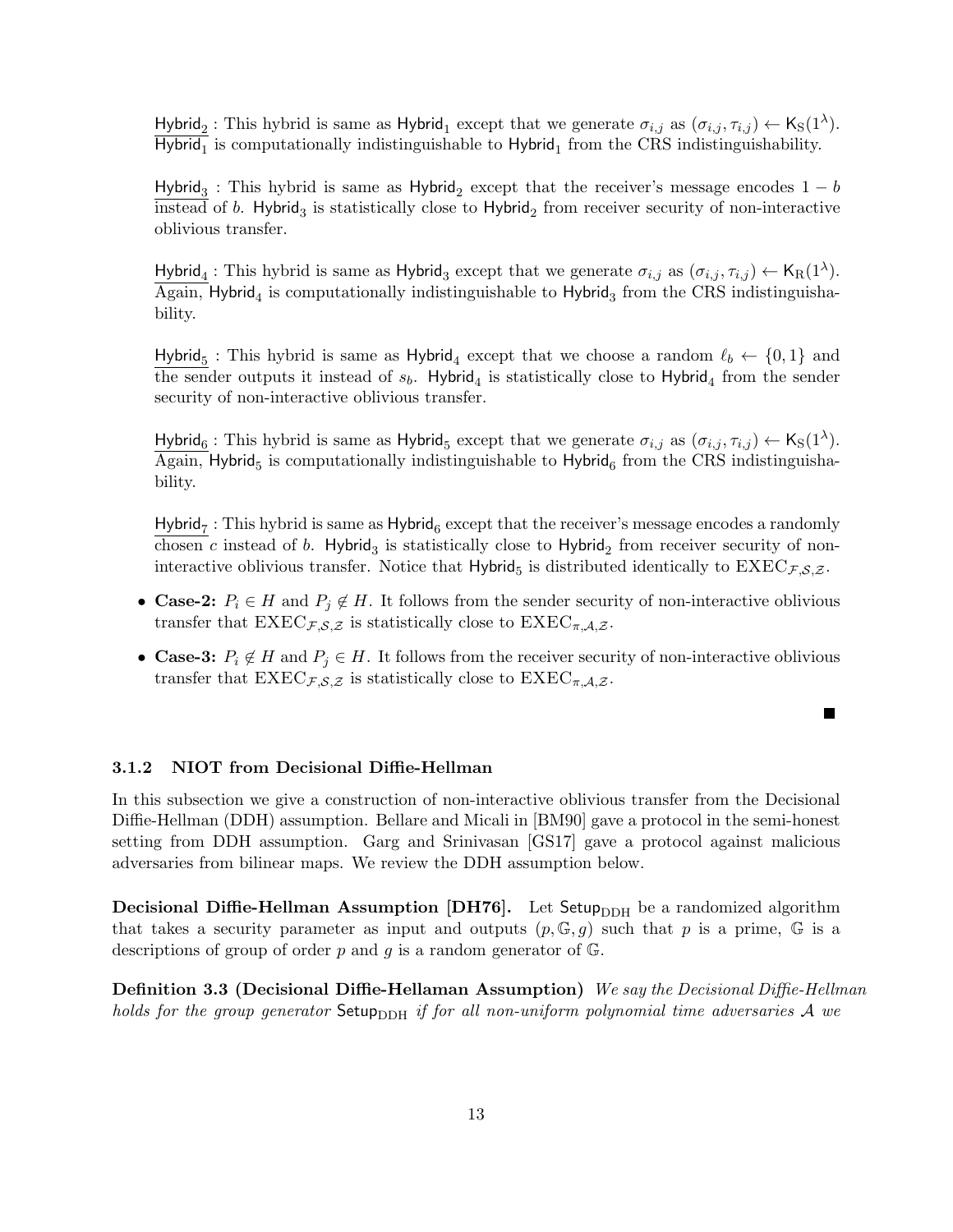have

$$
\left| \Pr \left[ (p, \mathbb{G}, g) \leftarrow \text{Setup}_{\text{DDH}}(1^{\lambda}); x, y \leftarrow \mathbb{Z}_p^* : \mathcal{A}(p, \mathbb{G}, g, g^x, g^y, g^{xy}) = 1 \right] - \right.
$$
\n
$$
\left| \Pr \left[ (p, \mathbb{G}, g) \leftarrow \text{Setup}_{\text{DDH}}(1^{\lambda}); x, y, z \leftarrow \mathbb{Z}_p^* : \mathcal{A}(p, \mathbb{G}, g, g^x, g^y, g^z) = 1 \right] \right| \le \text{negl}(\lambda)
$$

**Theorem 3.4** Assuming the DDH assumption, there exists a construction of non-interactive oblivious transfer.

We give our construction in Figure 3.

**Correctness.** We first argue correctness of the construction given in Figure 3. Note that  $(\overline{g}_b)^r =$  $(g_b^{s_b}h_b^{t_b})^r = (g_b^r)^{s_b}(h_b^r)^{t_b} = g^{s_b}h^{t_b}$ . Thus, it follows that  $k_b$  is indeed the first bit of  $(\overline{g}_b)^r$ .

Security. CRS indistinguishability follows directly from the DDH assumption. We show sender and receiver security.

• Sender Security. We give details on the  $Ext_R$  algorithm. On input  $\sigma := (g_0, h_0, g_1, h_1)$ , trapdoor  $\tau := (x_0, x_1) := (z, zy/x)$  and an adversarially generated message  $(g, h)$ , it checks if  $x_0 = x_1$ . If yes, it aborts. If it does not abort, it checks if  $h = g^{x_0}$ . If that is the case, it outputs 0. Else, it checks if  $h = g^{x_1}$  in which case it outputs 1. If  $h \neq g^{x_0}$  or if  $h \neq g^{x_1}$ , it outputs 0.

We first notice that since x and y are sampled randomly, the probability that  $Ext_R$  aborts is negligible. So, we can condition on the event that  $Ext_R$  does not abort (or, in other words,  $x \neq y$ . We consider the following cases.

- **Case-1:**  $h = g^{x_0}$ . In this case, it is sufficient to show that for randomly chosen  $s_1, t_1 \leftarrow$  $\mathbb{Z}_p^*, g^{s_1}h^{t_1}$  is distributed uniformly in G conditioned on  $g_1^{s_1}h_1^{t_1}$ . Let  $g := g_0^r$  and  $h_0 := g_0^z$ . Since,  $h = g^{x_0}$ , we have  $h := h_0^r$ . Thus,  $g^{s_1}h^{t_1} := g_0^{rs_1}h_0^{rt_1}$ . Notice that since  $x \neq y$ , for a randomly chosen  $s_1, t_1 \leftarrow \mathbb{Z}_p^*, xs_1 + zyt_1$  and  $rs_1 + zrt_1$  are random and independent of each other. It now follows that  $g_1^{s_1}h_1^{t_1} := g_0^{xs_1+zyt_1}$  and  $g^{s_1}h_1^{t_1} := g_0^{rs_1+zrt_1}$  are random and independent of each other.
- Case-2:  $h = g^{x_1}$ . It can be shown via an identical argument to Case-1 that for a randomly chosen  $s_0, t_0 \leftarrow \mathbb{Z}_p^*, g^{s_0} h^{t_0}$  is distributed uniformly in G conditioned on  $g_0^{s_0} h_0^{t_0}$ .
- Case-3:  $h \neq g^{x_0}$  and  $h \neq g^{x_1}$ . In this case, let  $g := g_0^r$  and  $h := h_0^{r'}$  $r'_{0}$  for some  $r \neq r'$ since  $h \neq g^{x_0}$ . As in Case-1, it can be easily seen that for a randomly chosen  $s_1, t_1 \leftarrow \mathbb{Z}_p^*$  $xs_1 + zyt_1$  and  $rs_1 + zr't_1$  are random and independent of each other unless  $r := x$  and  $r' = y$ . If  $r := x$  and  $r' = y$  then  $h := g^{x_1}$  which contradicts our assumption.
- Receiver Security. We give details on the Ext<sub>S</sub> algorithm. On input  $\sigma := (g_0, h_0, g_1, h_1)$ and the trapdoor  $\tau := x$ , Ext<sub>S</sub> chooses  $r \leftarrow \mathbb{Z}_p^*$  and outputs  $\mathsf{msg}_R = (g, h) := (g_0^r, h_0^r)$  and sets  $\rho_0 := (r, 0)$  and  $\rho_1 := (r/x, 1)$ .

Notice that  $\mathsf{msg}_R$  is identically distributed to  $\mathsf{Rec}(\sigma, b)$  for any  $b \in \{0, 1\}$ . Let  $(\overline{g}_0, \overline{g}_1)$  be any adversarially chosen msg<sub>S</sub>. Let  $s_0, s_1, t_0, t_1$  be such that  $\overline{g}_b := g_b^{s_b} h_b^{t_b}$ . It is sufficient to prove that  $g^{s_1}h^{t_1} := (\overline{g}_1)^{r/x}$ . Note that  $g_1 := g_0^x$  and  $h_1 := h_0^x$ . Thus,  $(\overline{g}_1)^{r/x} := (g_1^{s_1}h_1^{t_1})^{r/x} :=$  $(g_0^r)^{s_1} (h_0^r)^{t_1} := g^{s_1} h^{t_1}.$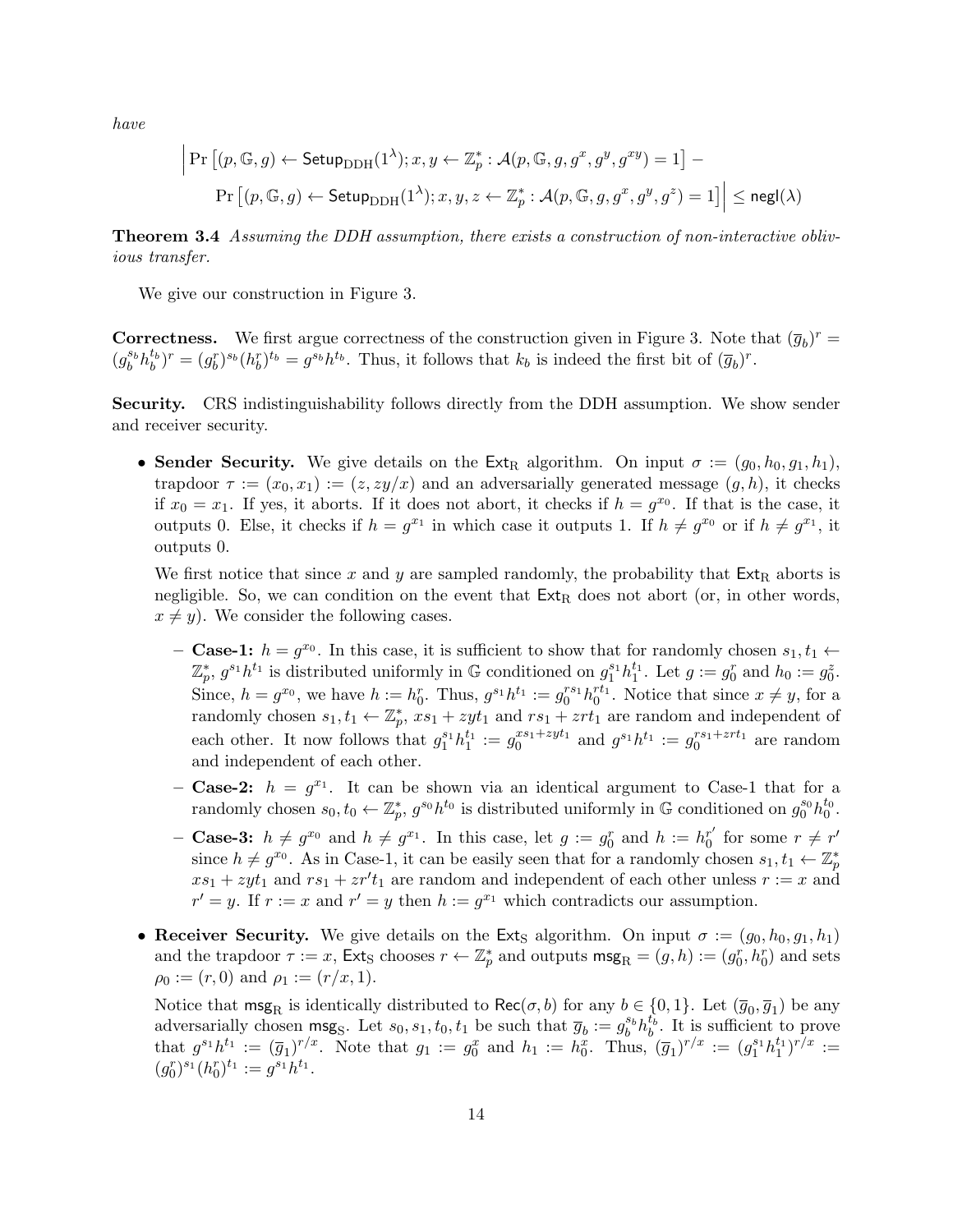- K $_{\rm R}(1^{\lambda})$  : 1.  $(p, \mathbb{G}, g) \leftarrow$  Setup<sub>DDH</sub>. 2. Set  $g_0 := g$  and choose  $z \leftarrow \mathbb{Z}_p^*$ . 3. Set  $h_0 := g_0^z$ . 4. Choose  $x, y \leftarrow \mathbb{Z}_p^*$ . 5. Set  $g_1 := g_0^x$  and  $h_1 := h_0^y$  $_{0}^{y}.$ 6. Output  $\sigma := (g_0, h_0, g_1, h_1)$  and the trapdoor  $\tau := (z, zy/x)$ . - K $_{\rm S}(1^\lambda)$  : 1.  $(p, \mathbb{G}, g) \leftarrow$  Setup<sub>DDH</sub>. 2. Set  $g_0 := g$  and choose  $h_0 \leftarrow \mathbb{G}$ . 3. Choose  $x \leftarrow \mathbb{Z}_p^*$ . 4. Set  $g_1 := g_0^x$  and  $h_1 := h_0^x$ . 5. Output  $\sigma := (g_0, h_0, g_1, h_1)$  and the trapdoor  $\tau := x$ . - Sen $(\sigma)$  : 1. Choose  $s_0, t_0, s_1, t_1 \leftarrow \mathbb{Z}_p^*$ . 2. Output  $\text{msg}_S := (g_0^{s_0} h_0^{t_0}, g_1^{s_1} h_1^{t_1})$  and secret randomness  $\omega := (s_0, t_0, s_1, t_1)$ . - Rec( $\sigma$ , b) : 1. Choose  $r \leftarrow \mathbb{Z}_p^*$ . 2. Output  $\text{msg}_R := (g_b^r, h_b^r)$  and the secret randomness  $\rho_b := (r, b)$ . - out<sub>S</sub> $(\sigma, \omega, \mathsf{msg}_R)$  : 1. Parse msg<sub>R</sub> as  $(g, h)$  and  $\omega$  as  $(s_0, t_0, s_1, t_1)$ . 2. Output  $k_0$  and  $k_1$  to be the first bit of  $g^{s_0}h^{t_0}$  and  $g^{s_1}h^{t_1}$  respectively. -  $\mathsf{out}_\mathrm{R}(\sigma,\rho_b,\mathsf{msg}_\mathrm{S})$  : 1. Parse msg<sub>S</sub> as  $(\overline{g}_0, \overline{g}_1)$  and  $\rho_b$  as  $(r, b)$ . 2. Output the first bit of  $(\overline{g}_b)^r$ .

Figure 3: Non-Interactive Oblivious Transfer from DDH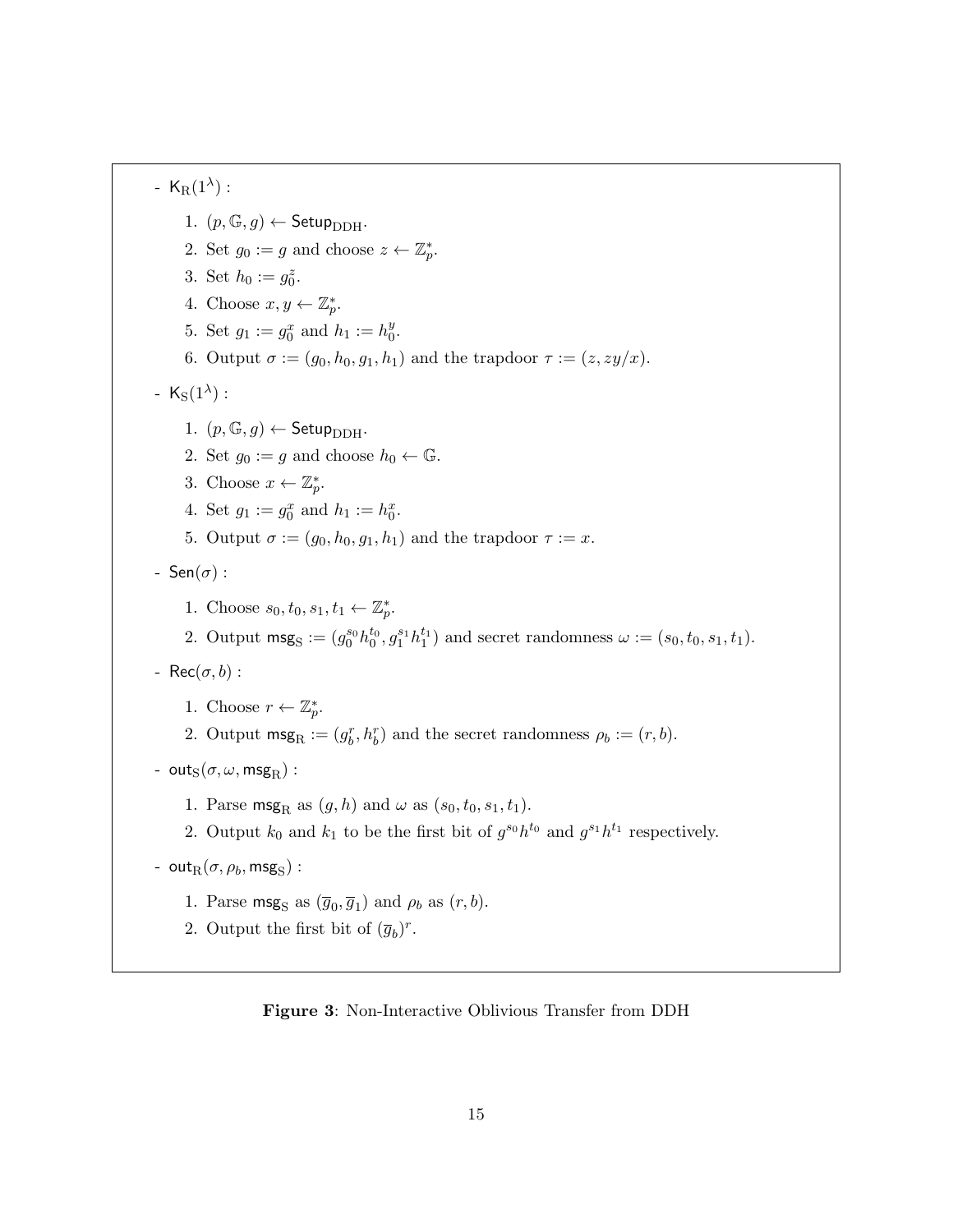### 3.1.3 NIOT from Quadratic Residuocity

In this section we present a construction of non-interactive oblivious transfer from the quadratic residuocity (QR) assumption. We will begin by reviewing the assumption, then describe the construction, and finally prove its correctness and security.

**Notations** For a positive integer N, we use  $\mathcal{J}(N)$  to denote the set  $\{x \in \mathbb{Z}/N\mathbb{Z} : \left(\frac{x}{N}\right)^{N} \}$  $\frac{x}{N}$  = 1}, where  $\left(\frac{x}{N}\right)$  $\frac{x}{N}$ ) is the Jacobi symbol of x in  $\mathbb{Z}/N\mathbb{Z}$ . We use  $\mathcal{QR}(N)$  to denote the set of quadratic residues in  $\mathcal{J}(N)$ . The security of our scheme is based on the following computational assumption.

Definition 3.5 (Quadratic Residuocity (QR) Assumption [GM82]) Let QRgen( $\cdot$ ) be a PPT algorithm that generates two equal size primes p, q and  $N = pq$ . The following two distributions are computationally indistinguishable:

$$
\Big\{(p,q,N) \leftarrow \mathsf{QRgen}(1^{\lambda}); V \leftarrow \mathcal{QR}(N): (N,V)\Big\} \stackrel{c}{\approx} \Big\{(p,q,N) \leftarrow \mathsf{QRgen}(1^{\lambda}); V \leftarrow \mathcal{J}(N) \setminus \mathcal{QR}(N): (N,V)\Big\}
$$

In the construction and the proof of security, we make use of the the notion IBE compatible algorithm proved in [BGH07].

**Definition 3.6 ([BGH07])** Let Q be a deterministic algorithm that takes as input  $(N, S, R)$  where  $N \in \mathbb{Z}^+$  and  $R, S \in \mathbb{Z}/N\mathbb{Z}$ . The algorithm outputs two polynomials  $f, g \in \mathbb{Z}/N\mathbb{Z}[x]$ . We say that  $Q$  is IBE-compatible if the following two conditions hold:

- 1. (Condition 1) If S and R are quadratic residues then  $f(s)g(r)$  is a quadratic residue for all square roots  $r$  of  $R$  and  $s$  of  $S$ .
- 2. (Condition 2) If S is a quadratic residue then  $f(s)f(-s)R$  is a quadratic residue for all square roots s of S.

Boneh et al. [BGH07] showed a concrete instantiation of such an IBE-compatible algorithm.

**Theorem 3.7** Assuming the Quadratic Residuocity assumption, there exists a construction of noninteractive oblivious transfer.

The Construction. We give the construction of non-interactive oblivious transfer in Figure 4.

**Correctness.** We start with the correctness proof. Notice that if  $b = 0$  then  $\text{msg}_R$  is a quadratic residue and otherwise,  $u \cdot \text{msg}_R$  is a quadratic residue. Let us first consider the case where  $\text{msg}_R$  is a quadratic residue. In that case, Condition 1 in Lemma 3.6 implies that  $\left(\frac{f(s)}{N}\right)$  $\left(\frac{f(s)}{N}\right) = \left(\frac{g(r)}{N}\right)$  $\frac{N(r)}{N}$ . Hence,  $k'_0 = k_0$ . A similar argument can be used to show that if  $u \cdot \text{msg}_R$  is a quadratic residue then  $k'_1 = k_1.$ 

CRS Indistinguishability. The CRS indistinguishability property follows directly from quadratic residuocity assumption.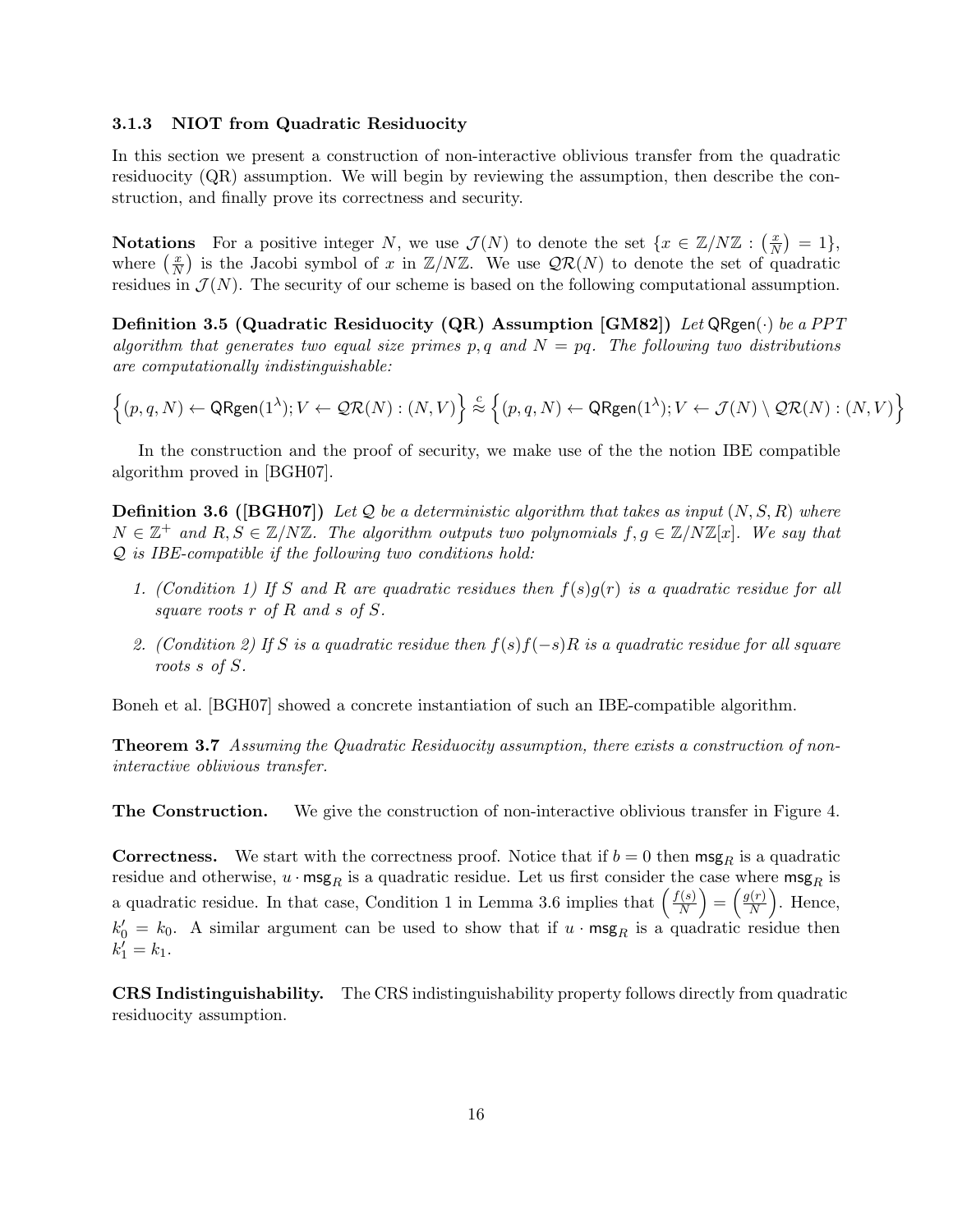•  $\mathsf{K}_\mathrm{R}(1^\lambda)$  : 1.  $(p, q, N) \leftarrow \mathsf{QRegen}(1^{\lambda})$ . 2. Sample a random  $u \leftarrow \mathcal{J}(N) \setminus \mathcal{QR}(N)$ . 3. Output  $\sigma := (N, u), \tau := (p, q)$ . • K<sub>S</sub> $(1^{\lambda})$ : 1.  $(p, q) \leftarrow \mathsf{QRegen}(1^{\lambda})$ . 2. Sample a random  $u \leftarrow \mathcal{QR}(N)$ . 3. Output  $\sigma := (N, u), \tau := (p, q)$ . • Sen $(\sigma)$ : 1. Pick a random  $s \in \mathbb{Z}/N\mathbb{Z}$ . 2.  $S := s^2$ . 3. Output  $\mathsf{msg}_\mathsf{S} := S, \omega := s.$ • Rec $(\sigma, b)$ : 1. Pick a random  $r \in \mathbb{Z}/N\mathbb{Z}$ . 2. If  $b = 0$ , let  $\mathsf{msg}_R := r^2$ , otherwise let  $\mathsf{msg}_R := r^2u$ . 3. Output  $\mathsf{msg}_R$  and  $\rho_b := (r, b, \mathsf{msg}_R)$ . • out<sub>S</sub> $(\sigma, \omega, \text{msg}_B)$ : 1. Parse  $\omega$  as s, and let  $S := s^2$ . 2.  $(f, g) \leftarrow \mathcal{Q}(N, S, \text{msg}_R), (\bar{f}, \bar{g}) \leftarrow \mathcal{Q}(N, S, u \cdot \text{msg}_R).$ 3. Output  $k_0 := \left(\frac{f(s)}{N}\right)$  $\left(\frac{\bar{f}(s)}{N}\right), k_1 := \left(\frac{\bar{f}(s)}{N}\right)$  $\frac{F(s)}{N}$ .  $\bullet~$  out $_{\rm R}(\sigma,\rho_b, {\sf msg}_{{\rm S}})$ : 1. Parse  $\rho_b$  as  $(r, b, \text{msg}_B)$ ; parse msg<sub>S</sub> as S. 2. If  $b = 0$ , let  $(f, g) \leftarrow \mathcal{Q}(N, S, r^2)$  and  $k'_b := \left(\frac{g(r)}{N}\right)$  $\frac{(r)}{N}$ ; otherwise let  $(\bar{f}, \bar{g}) \leftarrow \mathcal{Q}(N, S, (ru)^2)$  and  $k'_b := \left(\frac{\bar{g}(ru)}{N}\right)$  $\frac{(ru)}{N}$ . 3. Output  $k'_b$ .

#### Figure 4: Non-Interactive Oblivious Transfer from QR

**Sender Security.** We first give the description of the extractor  $Ext_R$ . On input msg<sub>R</sub>, the extractor uses the trapdoor  $\tau = (p, q)$  to check if  $\mathsf{msg}_R$  is a quadratic residue. It outputs  $b' = 0$  if it is the case and 1 otherwise. We now need to show that  $k_{1-b}$  is statistically indistinguishable to random and this follows directly from the following lemma given in [BGH07].<sup>8</sup>

<sup>&</sup>lt;sup>8</sup>The lemma in [BGH07] was shown only for  $R \in \mathcal{J}(N)$ . We extend it to arbitrary  $R \notin \mathcal{QR}(N)$ .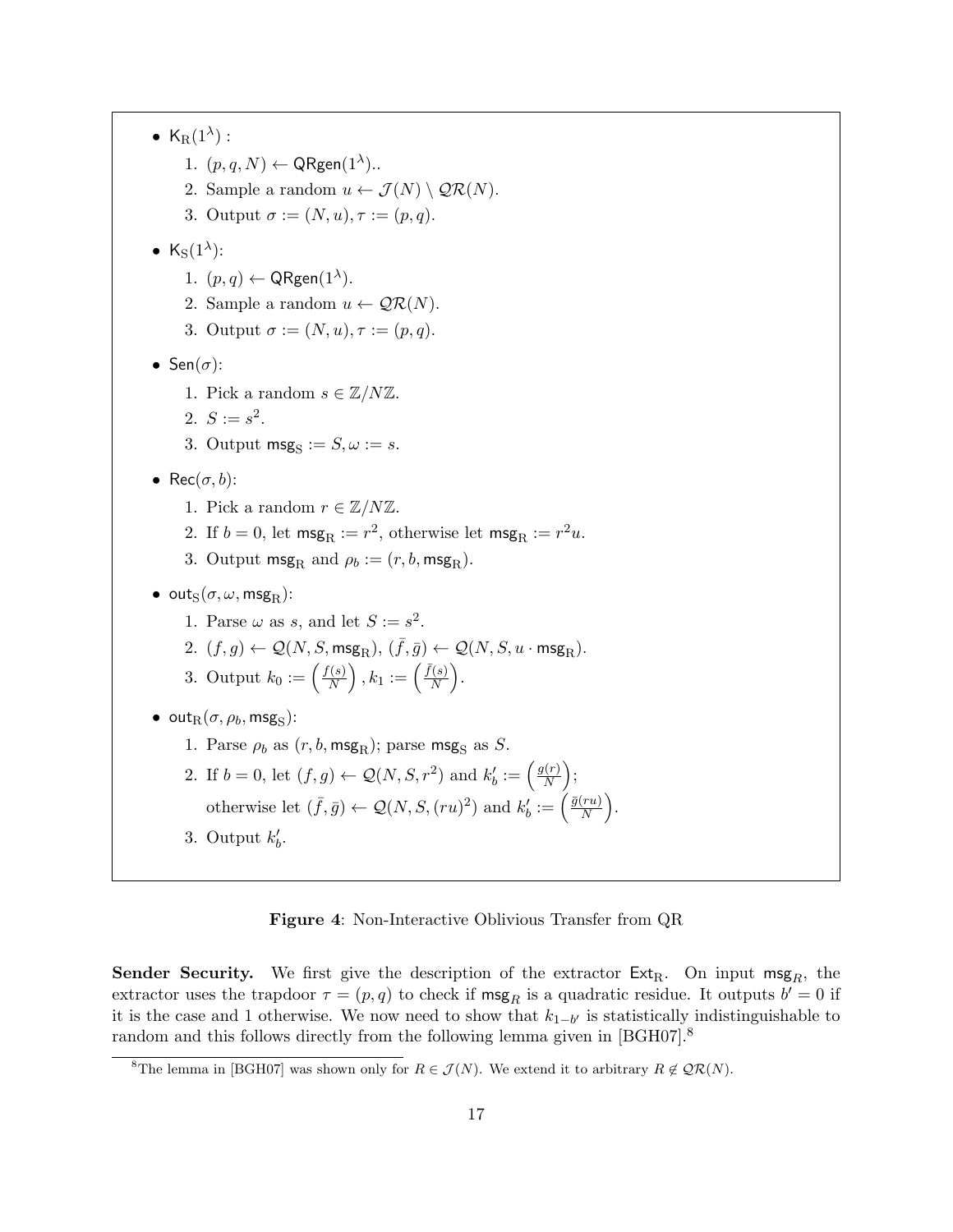**Lemma 3.8** ([BGH07]) Let  $N = pq$  be a QR modulus,  $X \in \mathcal{QR}(N)$  and  $R \notin \mathcal{QR}(N)$ . Let x be a random variable uniformly chosen among the four square roots of  $X$ . Let  $f$  be a polynomial such that  $f(x)f(-x)R$  is a quadratic residue for all four values of x. Then,  $\left(\frac{f(x)}{N}\right)$  $\binom{f(x)}{N}$  is uniformly distributed in  $\{\pm 1\}$ .

**Proof** Some parts of the proof are taken verbatim from [BGH07]. Let  $x, x'$  be two squareroots of X such that  $x = x' \mod p$  and  $x = -x' \mod q$ . Then, the four square roots of X are  $\{\pm x, \pm x'\}.$  By definition, we have that  $\left(\frac{f(x)}{n}\right)$  $\binom{(x)}{p}$  =  $\left(\frac{f(x')}{p}\right)$  $\left(\frac{x'}{p}\right)$  and  $\left(\frac{f(x')}{q}\right)$  $\left(\frac{x'}{q}\right) = \left(\frac{f(-x)}{q}\right)$  $\frac{-x)}{q}$ . Also, from the fact that  $f(x)f(-x)R$  is a quadratic residue, we have that  $\left(\frac{f(x)}{n}\right)$  $\binom{(x)}{p}$   $\left(\frac{f(-x)}{p}\right)\left(\frac{R}{p}\right) = 1$  and  $\int f(x)$  $\left(\frac{f(x)}{q}\right)\left(\frac{f(-x)}{q}\right)\left(\frac{R}{q}\right) = 1.$  Since  $R \notin \mathcal{QR}(N)$  either  $\left(\frac{R}{p}\right)$  $\left(\frac{R}{p}\right)$  =  $-1$  or  $\left(\frac{R}{q}\right)$  $\left(\frac{R}{q}\right)$  = -1. We consider two cases:

- Case-1:  $\left(\frac{R}{a}\right)$  $\left(\frac{R}{q}\right)$  = -1. In this case,  $\left(\frac{f(x)}{q}\right)$  $\left(\frac{f(x)}{q}\right) = -\left(\frac{f(-x)}{q}\right)$  $\left(\frac{-x)}{q}\right) = -\left(\frac{f(x')}{q}\right)$  $\left(\frac{x'}{q}\right)$ . Thus,  $\left(\frac{f(x)}{N}\right)$  $\left(\frac{x}{N}\right) =$  $-\left(\frac{f(x')}{N}\right)$  $\left(\frac{x'}{N}\right)$ . Similarly, one can show that  $\left(\frac{f(-x)}{N}\right)$  $\left(\frac{-x)}{N}\right) = -1 \left(\frac{f(-x')}{N}\right)$  $\left(\frac{-x'}{N}\right)$ . Thus, among  $f(x)$ ,  $f(x')$ ,  $f(-x)$ ,  $f(-x')$ , the first two have different Jacobi symbols and the last two have different Jacobi symbols modulo N. Thus,  $\left(\frac{f(x)}{N}\right)$  $\frac{f(x)}{N}$  is uniformly distributed over  $\{\pm 1\}.$
- Case-2:  $\left(\frac{R}{n}\right)$  $\left(\frac{R}{p}\right)$  = -1. In this case,  $\left(\frac{f(x)}{p}\right)$  $\binom{(x)}{p}$  =  $-\left(\frac{f(-x)}{p}\right)$  $\left(\frac{-x)}{p}\right) = -\left(\frac{f(-x')}{p}\right)$  $\left(\frac{-x'}{p}\right)$ . Thus,  $\left(\frac{f(x)}{N}\right)$  $\frac{(x)}{N}$  =  $-\left(\frac{f(-x')}{N}\right)$  $\left(\frac{-x'}{N}\right)$ . Similarly, one can show that  $\left(\frac{f(x')}{N}\right)$  $\binom{(x')}{N}$  =  $-\left(\frac{f(-x)}{N}\right)$  $\left(\frac{-x}{N}\right)$ . Thus, among  $f(x)$ ,  $f(-x')$ ,  $f(-x)$ ,  $f(x')$ , the first two have different Jacobi symbols and the last two have different Jacobi symbols modulo N. Thus,  $\left(\frac{f(x)}{N}\right)$  $\frac{f(x)}{N}$  is uniformly distributed over  $\{\pm 1\}.$

 $\blacksquare$ 

**Receiver Security.** We first give the description of the extractor Ext<sub>S</sub>. On input  $\sigma$ ,  $\tau$ , it uses  $\tau$ to find the square root u' of u. It samples a random r and sets  $\text{msg}_R = r^2u$ ,  $\rho_0 = ru'$  and  $\rho_1 = r$ . It is easy to see that this extractor satisfies the receiver security definition.

#### 3.1.4 NIOT from Learning with Errors

In this section, we will provide a construction of non-interactive oblivious transfer from Learning with Errors (LWE) assumption.

We will begin by recalling the LWE assumption. In the following description, we will use  $n$  as the security parameter.

Lemma 3.9 (Lattice Trapdoors [Ajt99, GPV08, MP12]) There is an efficient randomized algorithm TrapSamp $(1^n, 1^m, q)$  that, given any integers  $n \geq 1$ ,  $q \geq 2$ , and sufficiently large  $m =$  $\Omega(n \log q)$ , outputs a parity check matrix  $\mathbf{A} \in \mathbb{Z}_q^{nm}$  and a trapdoor matrix  $\mathbf{T} \in \mathbb{Z}^{mm}$  such that the distribution of  $A$  is negl(n)-close to uniform.

**Definition 3.10 (B-Bounded Distribution)** A family of distribution  $\chi := {\chi_n}_{n \in \mathbb{N}}$  is said to be  $B = B(n) \in \mathbb{N}$ -bounded for every n,  $Pr[\chi \in \{-B, -B+1, \ldots, B-1, B\}] = 1$ .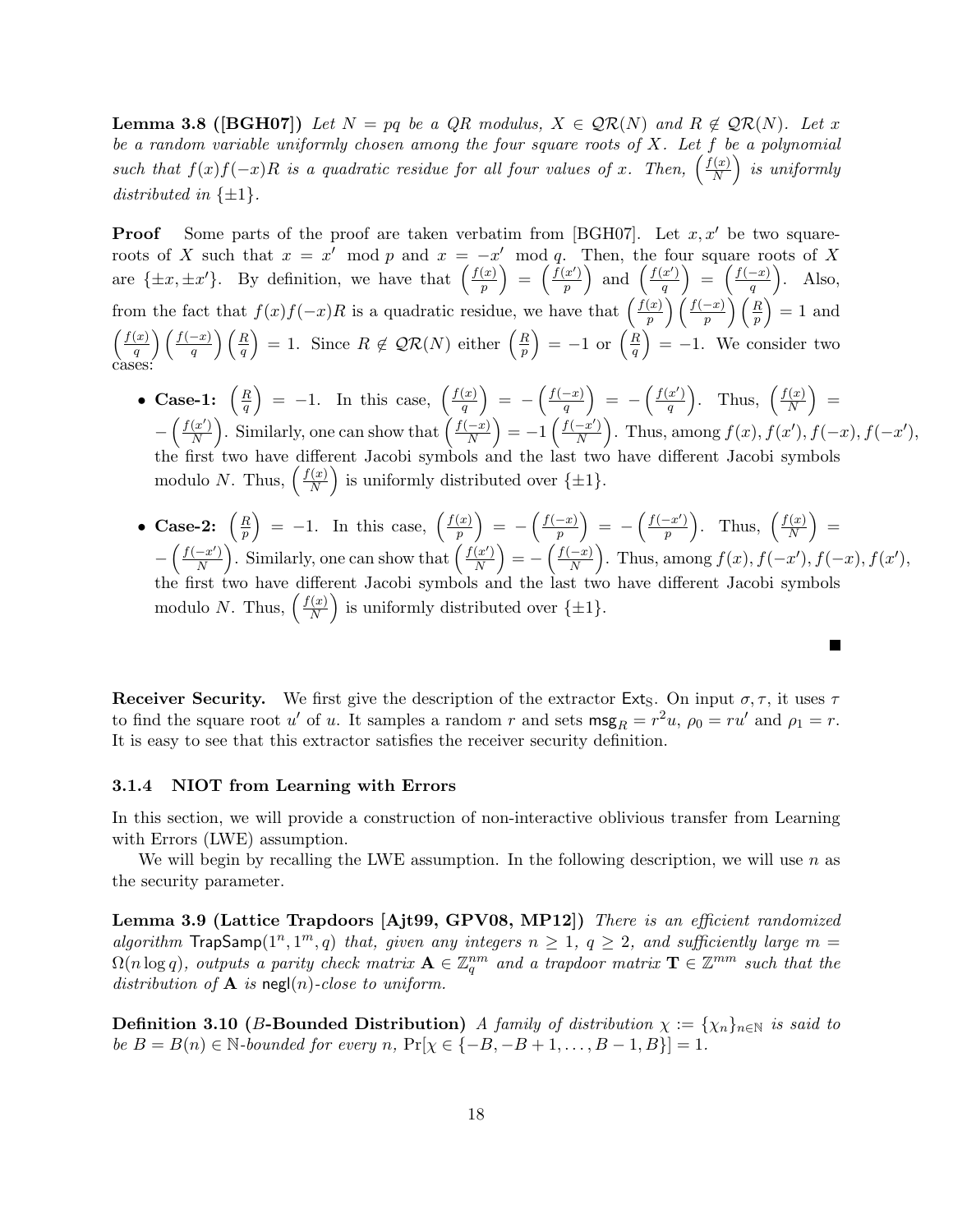Definition 3.11 (Learning with Errors [Reg05, Pei09]) For an integer  $q = q(n) \geq 2$  and a B-bounded error distribution  $\chi = \chi(n)$  over  $\mathbb{Z}_q$ , the learning with errors problem dLWE<sub>n,m,q, $\chi$ </sub> is to distinguish between the following pairs of distributions:

$$
\{\mathbf A, \mathbf A^T \mathbf s + \mathbf e\} \text{ and } \{\mathbf A, \mathbf y\}
$$

where  $\mathbf{A} \leftarrow \mathbb{Z}_q^{n \times m}, s \leftarrow \mathbb{Z}_q^n, \mathbf{e} \leftarrow \chi^m$  and  $\mathbf{y} \leftarrow \mathbb{Z}_q^m$ .

Theorem 3.12 Assuming LWE, there exists a construction of non-interactive oblivious transfer.

The Construction. We give the construction of non-interactive oblivious transfer in Figure 5. In the construction, we will fix an integer  $2\sqrt{q} \leq R \leq \frac{q}{4m}$  and denote  $\mathcal{R} := [0, R-1]$ .

**Correctness.** The receiver output  $k'_{\underline{b}}$  is the msb of  $\mathbf{r}_b^T \mathbf{A}^T \mathbf{s}_R$  and  $k_b$  output by the sender is the msb of  $\mathbf{r}_b^T \mathbf{A}^T \mathbf{s}_R + \mathbf{r}_b^T \mathbf{e}_R$ . Note that  $|\mathbf{r}_b^T \mathbf{e}_R| \le mRB \le q/4$ . Thus, msb of  $\mathbf{r}_b^T \mathbf{A}^T \mathbf{s}_R$  is same as the msb of  $\mathbf{r}_b^T \mathbf{A}^T \mathbf{s}_R + \mathbf{r}_b^T \mathbf{e}_R$ .

CRS Indistinguishability. The CRS indistinguishability follows directly from the LWE assumption.

Sender Security. The proof of sender security follows almost directly from [PVW08]. We now sketch the details.

For a fixed  $(A, v) \in \mathbb{Z}_q^{n \times m} \times \mathbb{Z}_q^m$ , following [PVW08], we define  $\delta(A, v)$  to be the statistical distance between  $(\mathbf{r}^T \mathbf{A}^T, \mathbf{r}^T \mathbf{v})$  where  $\mathbf{r} \leftarrow \mathcal{R}^m$  and the uniform distribution over  $\mathbb{Z}_q^n \times \mathbb{Z}_q$ . The following lemma was shown in [PVW08].

**Lemma 3.13 ([PVW08, GPV08])** Let  $m \geq 2(n+1) \log q$  and let  $\varepsilon = \frac{1}{\sqrt{n+1}}$  $\frac{1}{q^{(n+1)/2}}$ . Then, with all but negligible probability over the random choices of  $(A, u_0, u_1)$ , for every  $\overline{ms}_R \in \mathbb{Z}_q^m$ , there exists  $b \in \{0,1\}$  such that  $\delta(\mathbf{A}, \mathsf{msg}_R + \mathbf{u}_b) \leq \varepsilon$ . Furthermore, given the trapdoor matrix  $\mathbf{T}$ , there exists an efficient algorithm that finds such a b given  $\mathsf{msg}_R$ .

The sender security follows from a straightforward application of this lemma.

**Receiver Security.** We describe the algorithm Exts. This algorithm outputs  $\text{msg}_R = \textbf{w}$  and  $\rho_b = s_b$  for each  $b \in \{0,1\}$ . It is easy to see that this extractor satisfies the receiver security requirement.

### 3.2 Realizing  $\mathcal{F}_{\text{OTCor}}$ : Honest Majority Case

We first give a brief introduction to the client-server model.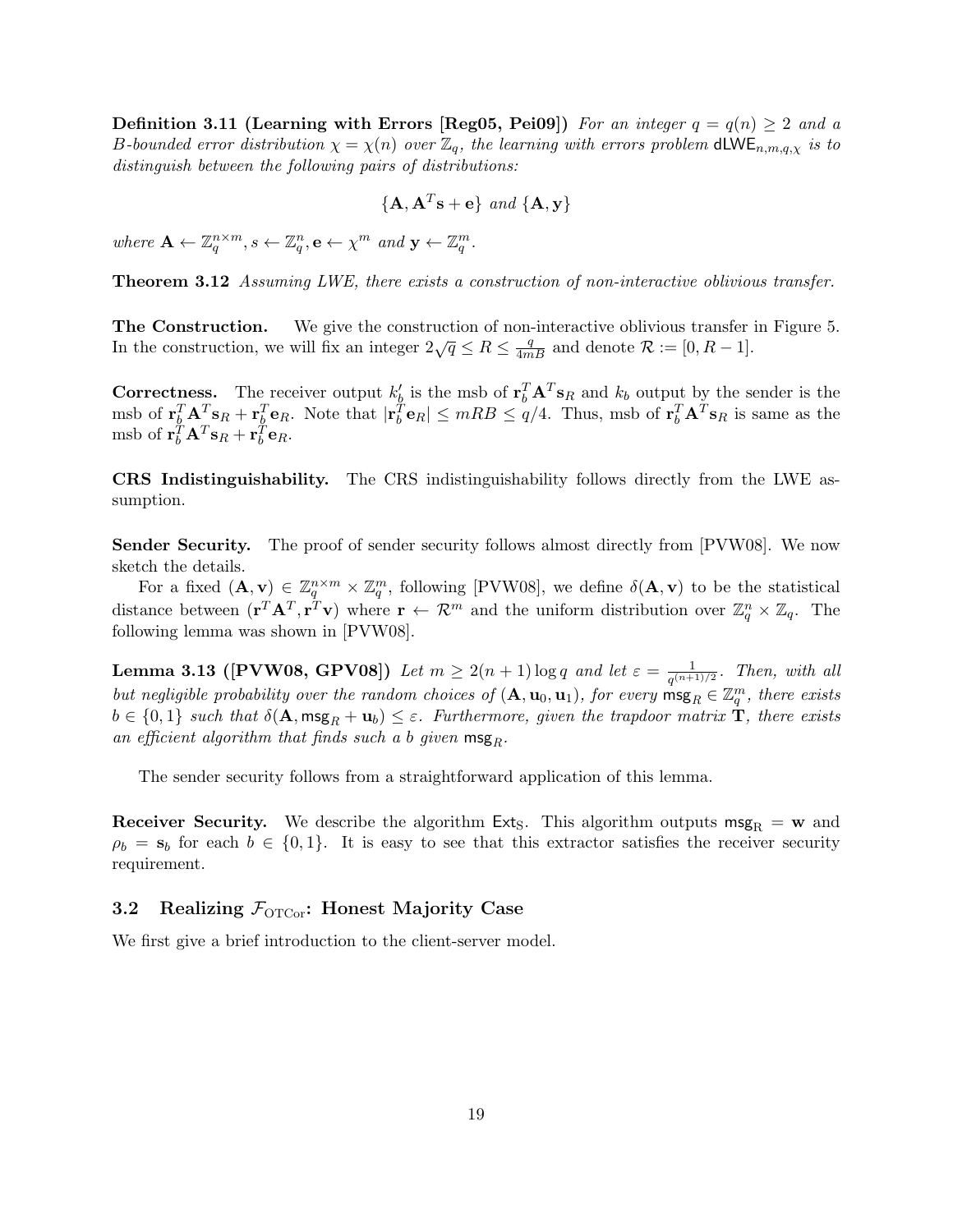•  $\mathsf{K}_\mathrm{R}(1^\lambda)$  : 1.  $(\mathbf{A}, \mathbf{T}) \leftarrow \mathsf{TrapSamp}(1^n, 1^m, q)$ . 2. Sample  $\mathbf{u}_0, \mathbf{u}_1 \leftarrow \mathbb{Z}_q^m$ . 3. Output  $\sigma := (\mathbf{A}, \mathbf{u}_0, \mathbf{u}_1), \tau := \mathbf{T}$ . • K<sub>S</sub> $(1^{\lambda})$ : 1.  $(\mathbf{A}, \mathbf{T}) \leftarrow \mathsf{TrapSamp}(1^n, 1^m, q)$ . 2. Sample  $\mathbf{w} \leftarrow \mathbb{Z}_q^m$  and  $\mathbf{s}_0, \mathbf{s}_1 \leftarrow \mathbb{Z}_q^n$ . 3. Set  $\mathbf{u}_b := \mathbf{A}^T \mathbf{s}_b + \mathbf{e}_b - \mathbf{w}$  where  $\mathbf{e}_b \leftarrow \chi^m$  for  $b \in \{0, 1\}.$ 4. Output  $\sigma := (\mathbf{A}, \mathbf{u}_0, \mathbf{u}_1), \tau := (\mathbf{T}, \mathbf{s}_0, \mathbf{s}_1).$ • Sen $(\sigma)$ : 1. Sample  $\mathbf{r}_0, \mathbf{r}_1 \in \mathcal{R}^m$ . 2. Set  $\mathbf{v}_b := \mathbf{r}_b^T A^T$ . 3. Output  $\mathsf{msg}_S := (\mathbf{v}_0, \mathbf{v}_1)$  and  $\omega = (\mathbf{r}_0, \mathbf{r}_1)$ . • Rec( $\sigma$ , b): 1. Sample  $\mathbf{s}_R \leftarrow \mathbb{Z}_q^n$ . 2. Set  $\mathsf{msg}_R := \mathbf{A}^T \mathbf{s}_R + \mathbf{e}_R - \mathbf{u}_b$  where  $\mathbf{e}_R \leftarrow \chi^m$ . 3. Output  $\mathsf{msg}_R$  and  $\rho_b := (\mathbf{s}_R, b)$ . • out<sub>S</sub> $(\sigma, \omega, \text{msg}_R)$ : 1. Parse  $\omega$  as  $(\mathbf{r}_0, \mathbf{r}_1)$ . 2. Output  $k_b$  as the msb of  $\mathbf{r}_b^T(\text{msg}_R + \mathbf{u}_b)$  for  $b \in \{0, 1\}$ .  $\bullet~$  out $_{\rm R}(\sigma,\rho_b, {\sf msg}_{{\rm S}})$ : 1. Parse  $\rho_b$  as  $(\mathbf{s}_R, b)$ ; parse msg<sub>S</sub> as  $(\mathbf{v}_0, \mathbf{v}_1)$ . 2. Output  $k'_b$  to be the msb of  $\mathbf{v}_b^T \mathbf{s}_R$ .

Figure 5: Non-Interactive Oblivious Transfer from LWE

**Client-Server Model.** In the client-server model for computing  $\mathcal{F}_{\text{OTCor}}$ , there are two clients: the sender and the receiver of the  $\mathcal{F}_{\text{OTCor}}$  functionality. There are  $2t + 1$  servers and at most t of them are corrupted. In the two-round protocol, a single message is sent from both the sender and the receiver to the  $2t + 1$  servers (via a private channel) and a single message is sent from all the  $2t + 1$  servers to the receiver (again via a private channel) which enables the receiver to obtain the output of the function.

Ishai et al. [IKP10] gave a two-round protocol for computing degree-2 functionalities in the client-server model. We observe that this protocol in fact implies as protocol for securely computing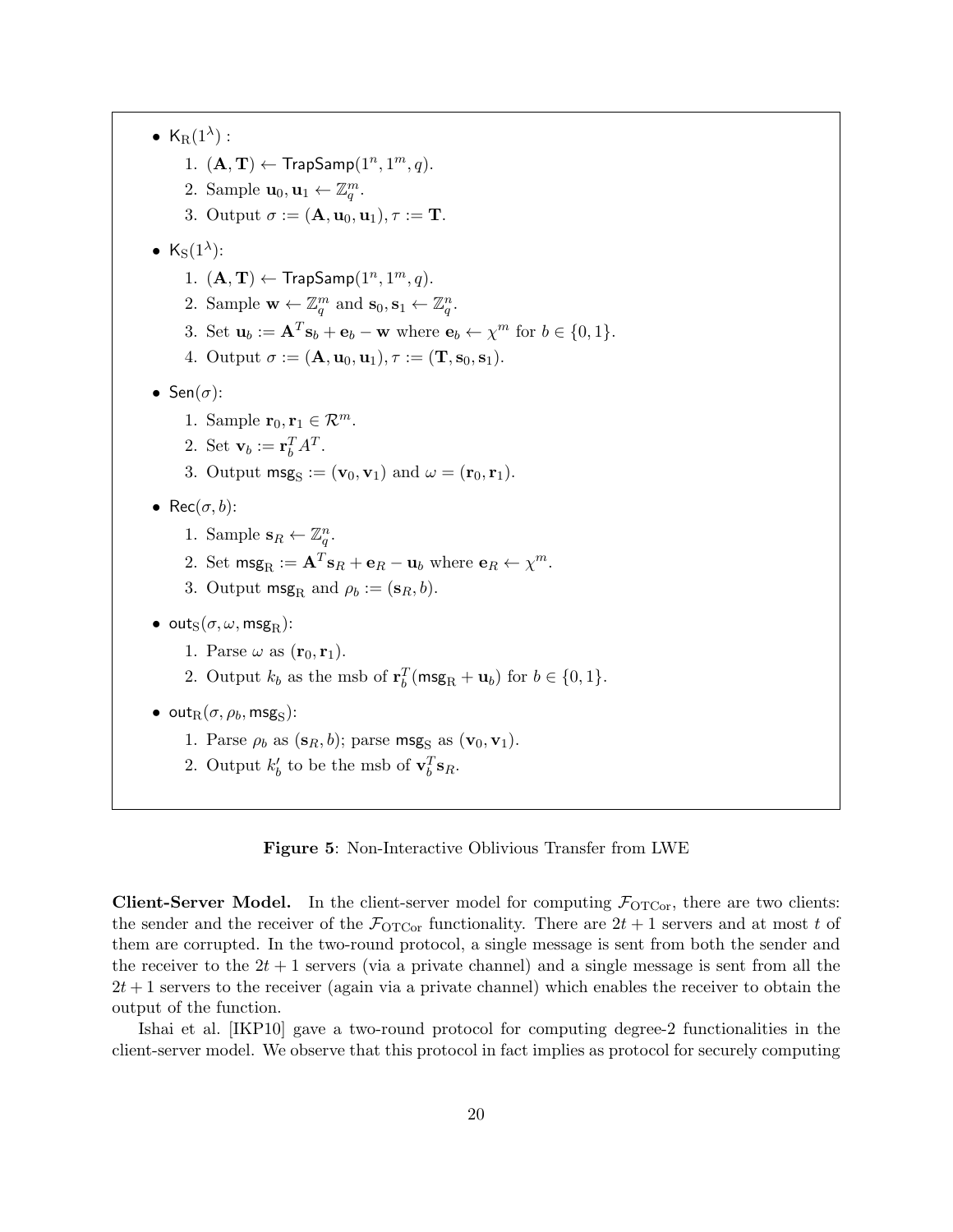$\mathcal{F}_{\text{OTCor}}$  in the client-server model where the majority of the servers are honest and the adversary is semi-honest. We state the theorem here and for completeness we give a proof in Appendix B.

**Theorem 3.14** There is a protocol that securely realizes  $\mathcal{F}_{\text{OTCor}}$  in the client-server model against adversaries who can corrupt an arbitrary number of clients and a minority of the servers.

## 4 Two-round Semi-Honest MPC in the  $\mathcal{F}_{\text{OTCor}}$  Model

In this section, we give our construction of two-round MPC against semi-honest adversaries in the  $\mathcal{F}_{\text{OTCor}}$  model when the adversary is allowed to corrupt an arbitrary subset of the parties. The results we obtain against semi-honest adversaries are as follows (all our results are in the  $\mathcal{F}_{\text{OTCor}}$ model):

- 1. We first give a perfectly secure, two-round protocol for constant-size functionalities.
- 2. Next, using s result in  $[**BGI**<sup>+</sup>**18**]$  and the protocol from Step 1, we will give a protocol with perfectly (resp. statistical) secure, two-round protocol for functionalities with perfect (resp. statistical) randomized encodings with constant degree. Following [AIK04], we will denote the class of functions with perfectly (resp. statistically) secure constant degree randomized encodings as PREN (resp. SREN). Applebaum et al. [AIK04] showed that some of the natural complexity classes such as  $NC^1$  and mod-2 branching programs  $\oplus L/\text{poly}$  are contained in PREN. A complexity class that is in SREN but not known to be in PREN is NL.
- 3. Next, using the result in [BMR90] and the protocol from Step 1, we will give a protocol for all circuits making black-box use of a pseudorandom generator.

### 4.1 Protocols for Constant-Size Functionalities

For a constant n, let  $f: \{0,1\}^n \to \{0,1\}$  be a function with constant circuit size.<sup>9</sup> For each  $i \in [n]$ , the party  $P_i$  has input bit  $x_i$  and the parties want to securely compute  $f(x_1, \ldots, x_n)$ .<sup>10</sup> We give perfectly secure, two-round protocols for computing  $f$  both in the dishonest majority setting in the  $\mathcal{F}_{\text{OTCor}}$  hybrid model.

To construct a two-round protocol in the dishonest majority setting, we will use the same high level idea of Garg and Srinivasan [GS18]. To be more precise, we will take an arbitrary round protocol that securely computes the function  $f$  and compress it to two-rounds. However, to construct a perfectly secure protocol we will make the following changes to the round-collapsing compiler of [GS18],

1. All the executions of two-round oblivious transfer used by the round-collapsing compiler in [GS18] are replaced with perfectly secure, two-round oblivious transfer from OT correlations.

<sup>9</sup>For simplicity, we restrict ourselves to functions that output a single bit. We note that all our results can be generalized to functions with multiple bits with efficiency growing linearly with this number. We also assume that all the parties get the output of this functionality. We can also generalize our result for the case where some specific parties get the output.

 $10$ Again, for simplicity we restrict ourselves to parties with a single input bit and our results naturally generalize to parties with multiple bits as input.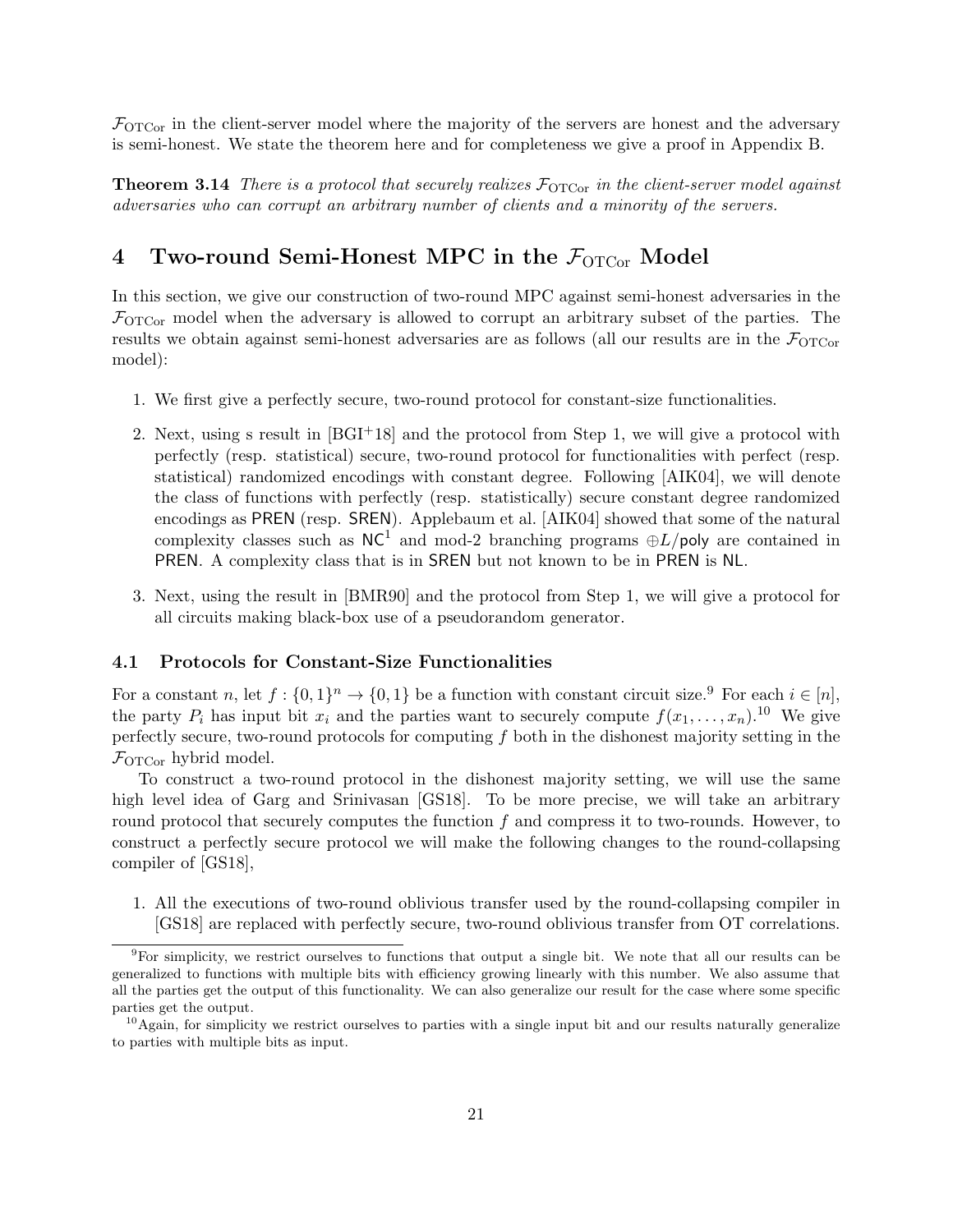- 2. The garbled circuits used in [GS18] compiler are replaced with perfectly secure, decomposable randomized encodings for  $NC^0$  circuits (cf. Definition 2.2).
- 3. The underlying multi-round protocol that we want to round-compress might use cryptographic operations (which is necessary in the dishonest majority setting) and this creates the following two problems: (i) we can no longer argue perfect/statistical security, (ii) a subtle but a more important problem is that the compiler in [GS18] makes use of the code of the underlying protocol and hence if the underlying protocol involves cryptographic operations then the resultant two-round protocol makes non-black box use of cryptographic primitives. To solve the first problem, we will only round-compress perfect/statistical protocols in the OT-hybrid model (e.g., [GMW87, Kil88, IPS08]). Notice that any protocol in the OT-hybrid model can be reduced information theoretically to a protocol in the  $\mathcal{F}_{\text{OTCor}}$  functionality. To make the operations performed by all the parties information theoretic, we will generate OT correlations and make these correlations as part of the party's input. For example, consider two parties  $P_1$  and  $P_2$  who wish to do an OT in some round of the underlying protocol. Now,  $P_1$  and  $P_2$ will use the OT correlations from their input to perform an information theoretic OT.

The rest of the subsection is organized as follows. We will first recall the notion of conforming protocols from [GS18]. Intuitively, conforming protocols are MPC protocols with some additional structure. [GS18] showed that any MPC protocol can be transformed to a conforming protocol (with some efficiency loss). We give a generalization of the notion of conforming protocols to work in  $\mathcal{F}_{\text{OTCor}}$  model. Then, we will describe our construction of two-round MPC in the  $\mathcal{F}_{\text{OTCor}}$  hybrid model.

Conforming Protocol. We will now recall the notion of conforming protocols from [GS18]. We introduce an additional parameter s such that in each round of the conforming protocol, a single party computes s NAND gates and broadcasts the output of these NAND gates to every party. We note that in the formulation of [GS18], the parameter s was set to 1. We introduce this parameter for better concrete efficiency.

Consider a n-party deterministic<sup>11</sup> MPC protocol  $\Phi$  between parties  $P_1, \ldots, P_n$  with inputs  $x_1, \ldots, x_n$ , respectively. For each  $i \in [n]$ , we let  $x_i \in \{0,1\}^m$  denote the input of party  $P_i(x_i)$ 's also include the randomness used in the protocol and hence they are  $m$  bits long). A conforming protocol  $\Phi$  in the  $\mathcal{F}_{\text{OTCor}}$  is defined by functions pre, post, and a OT correlations generation phase and computations steps or what we call *actions*  $\phi_1, \dots, \phi_T$ . The protocol  $\Phi$  proceeds in four stages: the OT correlations generation phase, the pre-processing stage, the computation stage and the output stage.

- OT correlations generator: For every instance of the OT to be performed in the protocol, interact with the  $\mathcal{F}_{\text{OTCor}}$  functionality to generate OT correlations.
- Pre-processing phase: For each  $i \in [n]$ , party  $P_i$  computes

$$
(z_i, v_i) \leftarrow \mathsf{pre}(i, x_i)
$$

where pre is a randomized algorithm and the input  $x_i$  is now augmented with the OT correlations generated in the previous step. The algorithm pre takes as input the index  $i$  of the

 $11$ Randomized protocols can be handled by including the randomness used by a party as part of its input.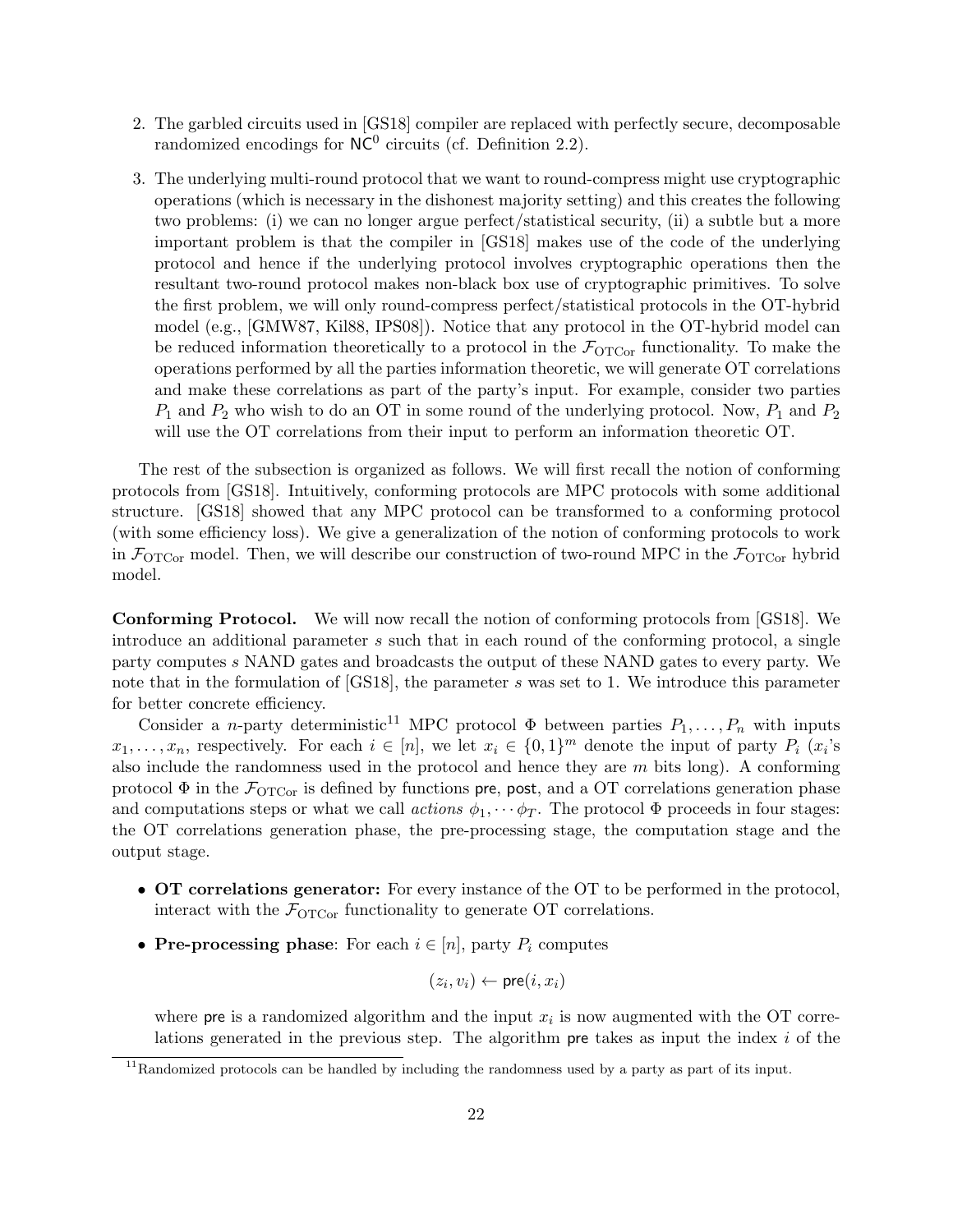party, its input  $x_i$  and outputs  $z_i \in \{0,1\}^{\ell/n}$  and  $v_i \in \{0,1\}^{\ell}$  (where  $\ell$  is a parameter of the protocol). Finally,  $P_i$  retains  $v_i$  as the secret information and broadcasts  $z_i$  to every other party. We require that  $v_{i,k} = 0$  for all  $k \in [\ell] \setminus \{(i-1)\ell/n + 1, \ldots, i\ell/n\}.$ 

• Computation phase: For each  $i \in [n]$ , party  $P_i$  sets

$$
\mathsf{st}_i := (z_1 \| \cdots \| z_n).
$$

Next, for each  $t \in \{1 \cdots T\}$  parties proceed as follows:

- 1. Parse action  $\phi_t$  as  $(i, (a_1, b_1, c_1), \ldots, (a_s, b_s, c_s))$  where  $i \in [n]$  and  $a_j, b_j, c_j \in [\ell]$  for all  $j \in |s|.$
- 2. Party  $P_i$  computes s NAND gates as

 $\mathsf{st}_{i,c_j} = \mathsf{NAND}(\mathsf{st}_{i,a_j} \oplus v_{i,a_j}, \mathsf{st}_{i,b_j} \oplus v_{i,b_j}) \oplus v_{i,c_j}$ 

for all  $j \in [s]$  and broadcasts  $\{\text{st}_{i,c_j}\}_{j \in [s]}$  to every other party.

3. Every party  $P_k$  for  $k \neq i$  updates  $\mathsf{st}_{k,c_j}$  for all  $j \in [s]$  to the bits received from  $P_i$ .

We require that for all  $t, t' \in [T]$  such that  $t \neq t'$ , if  $\phi_t = (\cdot, (\cdot, \cdot, c_1), \dots, (\cdot, \cdot, c_s))$  and  $\phi_{t'} =$  $(\cdot, (\cdot, \cdot, c'_1), \ldots, (\cdot, \cdot, c'_s))$  then  $\{c_j\} \cap \{c'_j\} = \varnothing$ . We use  $A_i \subset [T]$  to denote the set of rounds in which the party  $P_i$  sends a message. Namely,  $A_i = \{t \in T \mid \phi_t = (i, (\cdot, \cdot, \cdot), \dots, (\cdot, \cdot, \cdot))\}$ .

• Output phase: For each  $i \in [n]$ , party  $P_i$  outputs post $(i, st_i, v_i)$ .

We now show the following lemma which is a generalization of the lemma proved in [GS18].

**Lemma 4.1** For  $s = 1$ , any MPC protocol  $\Pi$  in the OT hybrid model can be transformed into a conforming protocol  $\Phi$  in the  $\mathcal{F}_{\text{OTCor}}$  model while inheriting the correctness and the security of the original protocol. Furthermore, there exists a choice of s such that the number of rounds of the resulting conforming protocol is  $O(n \cdot d_{\text{max}} \cdot r)$  where  $d_{\text{max}}$  is the maximum depth of the boolean circuit computing the next message function of any party and r is the number of rounds of the original protocol Π.

We prove the lemma in Appendix C.

**Remark 4.2** We note that if the *i*-th party's output is public then the algorithm post need not take v<sup>i</sup> as input.

Compiled Protocol. We describe the compiled protocol in Figure 6 and give an informal overview below.

Overview. Our construction involves a pre-preprocessing phase followed by the two-rounds of interaction (described in Figure 6) and a local evaluation phase (described below). In the preprocessing phase, the parties interact with the  $\mathcal{F}_{\text{OTCor}}$  functionality to generate two sets of OT correlations. The first set of OT correlations are generated to execute the two-round oblivious transfer used in the compiler of Garg and Srinivasan [GS18]. The second set of OT correlations are to be hardwired as part of the input in the conforming protocols so that the operations done by each party in the conforming protocol are information theoretic. To obtain perfect security, we also use a decomposable randomized encoding in place of garbled circuits. Apart from these changes, our two-round protocol is exactly same as in [GS18].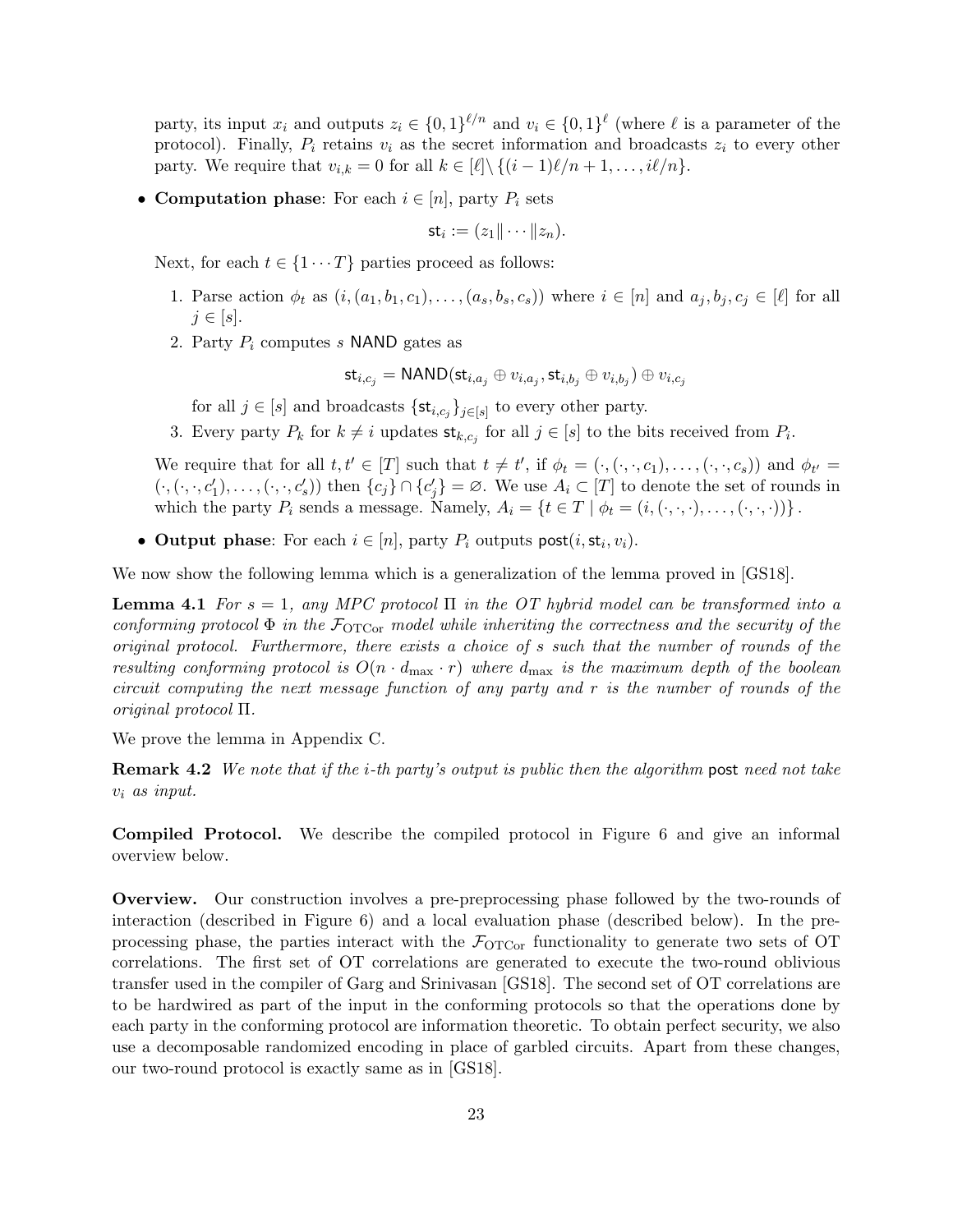**Evaluation.** To compute the output of the protocol, each party  $P_i$  does the following:

- 1. For each  $k \in [n]$ , let  $\hat{x}^{k,1}$  be the input encoding received from  $P_k$  at the end of round 2.
- 2. for each  $t$  from 1 to  $T$  do:
	- (a) Parse  $\phi_t$  as  $(i^*, (a_1, b_1, c_1), \ldots, (a_s, b_s, c_s)).$
	- (b) Compute  $(\{(\xi_j, \omega_j)\}_{j \in [s]}, \hat{x}^{i^*, t+1}) := \text{Dec}(\tilde{f}^{i,t}, \tilde{x}^{i,t}).$
	- (c) Set  $\mathsf{st}_{i,c_j} := \xi_j$ .
	- (d) for each  $k \neq i^*$  do:
		- i. Compute  $(\{\text{ots}_j^2\}_{j\in[s]}, \{\hat{x}_h^{k,t+1},\})$  ${}_{h}^{k,t+1}\}_{h \in [\ell] \setminus {c_j}_{j \in [s]}}) := \mathsf{Dec}(\widetilde{f}^{i,t}, \widehat{x}^{i,t}).$
		- ii. For every  $j \in [s]$ : A. Parse ots<sub>j</sub><sup>2</sup> as  $(Y_0, Y_1)$  and  $\omega_j$  as  $\{\gamma_j^k\}_{k \in [n] \setminus \{i^*\}}$ . B. Recover  $\widehat{x}_{c_j}^{k,t+1} := Y_{\xi_j} \oplus \gamma_j^k$ . iii. Set  $\hat{x}^{k,t+1} := \{ \hat{x}_h^{k,t+1} \}$  ${}_{h}^{\kappa,t+1}\}_{h\in[\ell]}$ .
- 3. Compute the output as  $post(i, st_i, v_i)$ .

**Asymptotic cost.** Since the function f is constant size, the number of rounds of the underlying protocol and the maximum depth of the next message functions are constant (e.g., if we use [GMW87] as the underlying protocol). As a result of Lemma 4.1, the number of rounds of the conforming protocol is also a constant since  $k$  is a constant. Hence, the asymptotic cost of our protocol is a constant (though concretely it grows as  $2^{O(T)}$  where T is the number of rounds of the conforming protocol).

Security. The only changes that we make when compared to the protocol in [GS18] is that we use information theoretic, two-round oblivious transfer (based on OT correlations) and perfectly secure DRE in place of garbled circuits. For completeness, we show the proof of the following theorem in Appendix D.

**Theorem 4.3** For every constant size function  $f$ , the protocol in Figure 6 perfectly computes  $f$ against a semi-honest adversaries who might corrupt an arbitrary subset of the parties.

Extensions. We will now describe two-extensions to the protocol in Figure 6.

• f need not be known until the second round. We will now describe how to augment the protocol so that the function  $f$  to be computed need not be known until the beginning of the second round and only the size of these functions need to be known before the first round. Let us assume for simplicity that,  $|f| = m'$ . We define a  $(k + m'k)$ -party functionality C that takes  $x_i$  from party  $P_i$  for every  $i \in [k]$  and takes a bit  $y_{i\ell}$  from party  $P_{i\ell}$  for each  $i \in [k]$  and  $\ell \in [m']$  and does the following: it checks if for each  $i, i' \in [n]$  and  $\ell \in [m']$ ,  $y_{i,\ell} \stackrel{?}{=} y_{i',\ell}$ ; if yes, it interprets  $y_{1,1}, \ldots, y_{1,m'}$  as the function f and computes an universal circuit  $U(x_1, \ldots, x_k, f)$ that outputs  $f(x_1, \ldots, x_k)$ . With this functionality, let us now see how to change the tworound protocol so that the parties need not know f until the beginning of the second-round.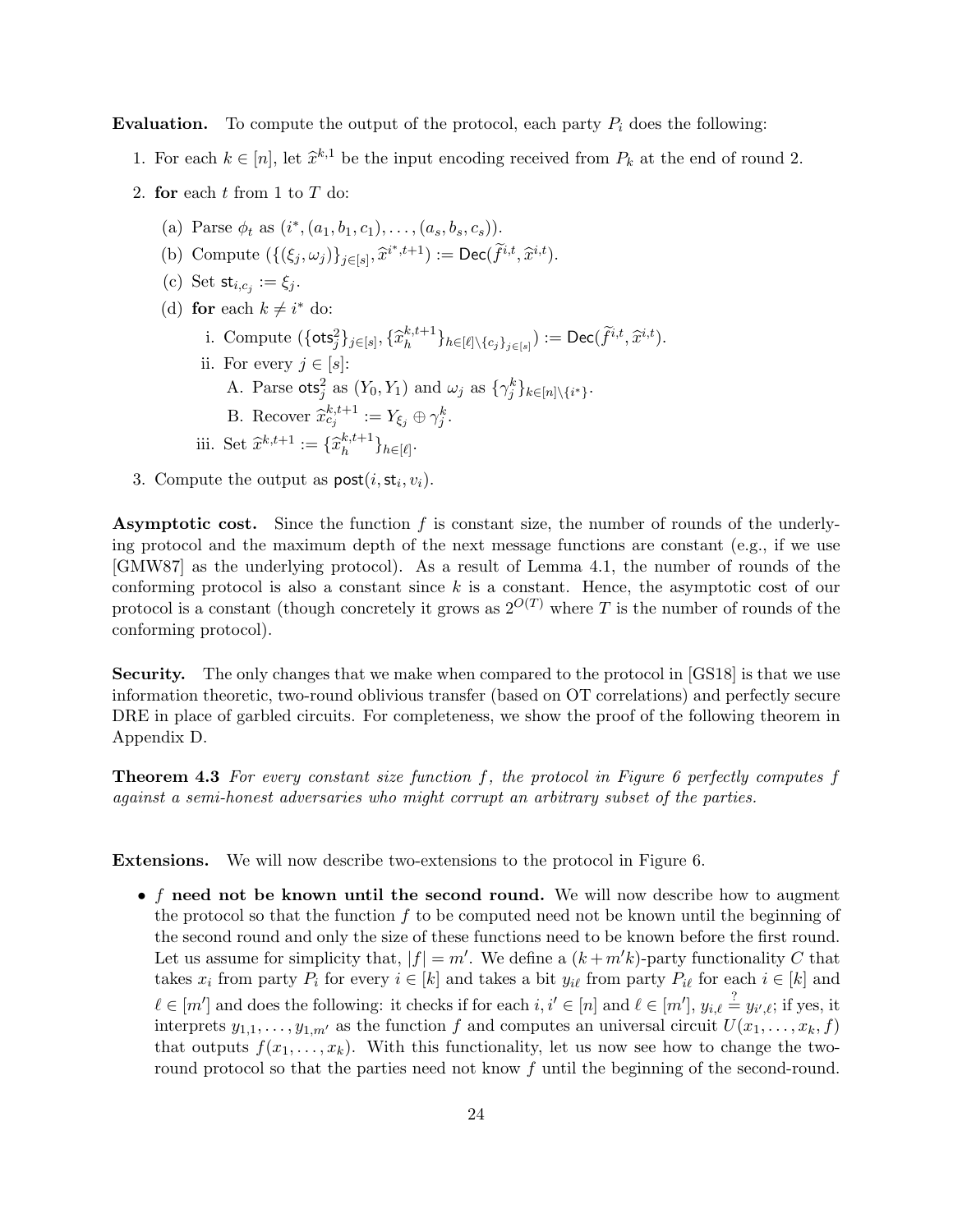Let  $\Phi$  be an *n*-party conforming semi-honest MPC protocol (with T rounds in the computation phase) and  $\widehat{f}$  be a DRE (See Definition 2.2).

- **Pre-processing Phase:** On input the number of parties  $n$ , the number of functions  $s$ , the size of each of these functions and the size of each party's input m, the party  $P_i$  does the following:
	- 1. For each  $j \in [s]$  and  $\alpha, \beta \in \{0, 1\}$ :
		- (a) For each  $t \in A_i$  (recall the definition of  $A_i$  from the description of conforming protocol), send  $((t, j, \alpha, \beta),$  **receiver**,  $i, r_{t, j, \alpha, \beta}$  (where  $r_{t, j, \alpha, \beta}$  is chosen randomly) and for each  $t \in [T] \setminus A_i$ , send  $((t, j, \alpha, \beta), \textbf{sender}, i)$  to  $\mathcal{F}_{\text{OTCor}}$  functionality.
		- (b) Receive  $\omega_{t,j,\alpha,\beta} = {\gamma_{t,j,\alpha,\beta}^k}_{k\in[n]\setminus\{i\}}$  for each  $t \in A_i$  and  $({\gamma_{t,j,\alpha,\beta}^0}, {\gamma_{t,j,\alpha,\beta}^1})$  if  $t \in [T] \setminus A_i$ from  $\mathcal{F}_{\text{OTCor}}$ .
	- 2. Execute the OT correlations generation phase of the conforming protocol Φ.

**Round-1:** Each party  $P_i$  does the following:

- 1. Compute  $(z_i, v_i) \leftarrow \text{pre}(i, x_i)$ .
- 2. For each  $t \in A_i$ , for each  $j \in [s]$  and  $\alpha, \beta \in \{0, 1\}$ , compute

$$
\mathsf{ots}^1_{t,j,\alpha,\beta} \leftarrow \big(v_{i,c_j} \oplus \mathsf{NAND}(v_{i,a_j} \oplus \alpha, v_{i,b_j} \oplus \beta)\big) \oplus r_{t,j,\alpha,\beta},
$$

where  $\phi_t = (i, (a_1, b_1, c_1), \ldots, (a_s, b_s, c_s)).$ 

3. Send  $(z_i, {\{\text{ots}\n\}}_{t,j,\alpha,\beta\}^{t} \in A_i, j \in [s], \alpha, \beta \in \{0,1\}$  to every other party.

**Round-2:** In the second round, each party  $P_i$  does the following:

- 1. Set  $\mathsf{st}_i := (z_1 \| \dots \| z_i \| \dots \| z_n).$
- 2. Set  $\mathbf{a}_{k,0}^{i,T+1} = \mathbf{a}_{k,1}^{i,T+1} = \perp$  for all  $k \in [\ell]$ .
- 3. for each  $t$  from  $T$  down to 1,
	- (a) Parse  $\phi_t$  as  $(i^*, (a_1, b_1, c_1), \ldots, (a_s, b_s, c_s)).$
	- (b) If  $i = i^*$  then
		- i. Let  $f^{i,t}$  be a NC<sup>0</sup> function that takes st as input, updates  $st_{c_j}$  as per the action for every  $j \in [s]$  and outputs  $\omega_{t,j,\mathbf{st}_{a_j},\mathbf{st}_{b_j}}$  for every  $j \in [s]$  along with  $\mathbf{a}_{k,\mathbf{st}_k}^{i,t+1}$  for every  $k \in [\ell].$
	- (c) If  $i \neq i^*$  then for every  $\alpha, \beta \in \{0, 1\},\$ 
		- i. Compute  $\text{ots}_{t,j,\alpha,\beta}^2 := (\textbf{a}_{c_j,0}^{i,t+1} \oplus X_0, \textbf{a}_{c_j,1}^{i,t+1} \oplus X_1)$  where  $X_b = \gamma_{t,j,\alpha,\beta}^{b \oplus \text{ots}_{t,j,\alpha,\beta}^1}$  for every  $j \in [s]$ .
		- ii. Let  $f^{i,t}$  be a NC<sup>0</sup> function that takes st as input and outputs  $\mathbf{a}_{k,\text{st}_k}^{i,t+1}$  for all  $k \in$  $[\ell] \setminus \{c_j\}$  and  $\text{ots}_{t,j,\text{st}_{a_j},\text{st}_{b_j}}^2$  for every  $j \in [s]$ .
	- (d) Compute  $(\tilde{f}^{i,t}, \{(\mathbf{a}_{k,0}^{i,t}, \mathbf{a}_{k,1}^{i,t})\}_{k \in [\ell]}) \leftarrow \hat{f}^{i,t}(:,r).$
- 4. Send  $(\{\hat{f}^{i,t}\}_{t\in[T]}, \{\mathbf{a}_{k,\mathsf{st}_k}^{i,1}\}_{k\in[\ell]})$  to every other party.

**Figure 6:** Two-round MPC for constant size functions in the  $\mathcal{F}_{\text{OTCor}}$  hybrid model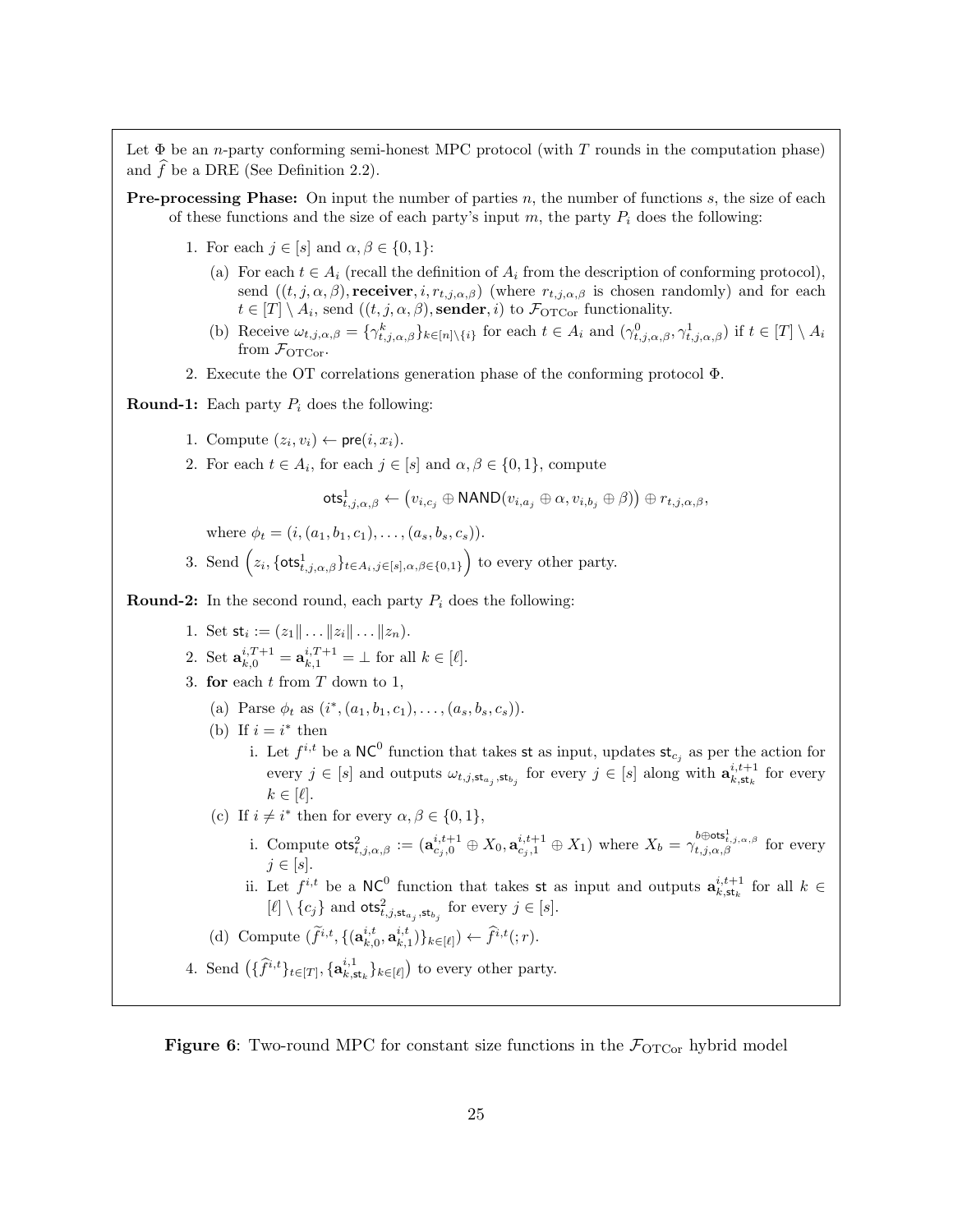We will use an underlying conforming protocol that securely computes the constant size circuit C. In the compiled protocol, we will let each party  $P_i$  to additionally emulate the parties  ${P_{i\ell}}_{\ell \in [m']}$ . To be more precise, in the first round of the protocol, for each  $\ell \in [m']$ , the party  $P_i$  sends two first round messages on behalf of party  $P_i\ell$ ; the first message assuming the bit  $y_{i\ell} = 0$  and the second message assuming the bit  $y_{i\ell'} = 1$ . In the beginning of the second round, all the parties know the description of the functions  $f$  and hence can choose the first round message corresponding to the correct value of  $y_{i\ell}$  and ignore the other message. Based on the chosen messages, the parties generate the second round message in the compiled protocol.

- Extension to the Client-Server setting. We now describe an extension of our two-round protocol to the client-server setting. In the client server setting, there are  $n$ -input clients who holds the inputs, m servers who do not have any input and one output client. The input clients send a single message to each of the  $m$  servers and the servers send a single message to the output client and the output client learns the output of the function based on the server's message. We will assume that any number of clients can be corrupted but there is at least one server who is uncorrupted. We will transform our 2-round protocol in the  $\mathcal{F}_{\text{OTCor}}$  model to one in the client-server model. Later, in Section 5, we give a general transformation from any two-round MPC protocol with security against semi-honest adversaries who might corrupt an arbitrary subset of the parties to a protocol in the client-server model. However, this general transformation might make non-black-box use of cryptography but the transformation we give here is specific to protocol in Figure 6 and is information theoretic.
	- 1. The *i*-th input client computes the first round message  $(z_i, {\{\text{ots}_i\}}_{i,j,\alpha,\beta\}}_{t\in A_i,j\in [s],\alpha,\beta\in \{0,1\}})$ of our two-round protocol and sends it to each of the servers.
	- 2. In addition to the protocols first round message, the client will generate a randomized encoding of NC<sup>0</sup> circuits  $\overline{f}^{i,t}$  for every  $t \in [T]$ , and sends these randomized encodings along with an additive secret share of the input encoding  $(a_0^{i,1})$  $_{0}^{i,1},\mathbf{a}_{1}^{i,1}$  $_{1}^{i,1}$ ) to the servers. Let us now describe the functionality computed by  $\overline{f}^{i,t}$ . The functionality takes in the first round messages of all parties and reconstructs  $st_i$ . If  $t \in A_i$ , then it computes the same function as that of  $f_{i,t}$  (described in Figure 6). If  $t \notin A_i$ , it will use  $\text{ot} \mathsf{s}^1_{t,j,\alpha,\beta}$ (obtained from the first round messages of the parties) and will generate  $\text{ots}_{t,j,\alpha,\beta}^2$  exactly as described in the protocol. Then, it computes the same functionality as that of  $f^{i,t}$ .
	- 3. The servers on receiving the first round messages from all the input clients, choose the secret share of the input encodings corresponding to the first round messages from all the clients and sends the chosen secret shares to the output client.
	- 4. The output client reconstructs the input encodings from the shares and decodes the randomized encodings exactly as given the evaluation procedure of our two-round protocol to obtain the output.

### 4.2 Protocols for PREN and SREN

In this subsection, we will use the protocols described in Section 4.1 to construct protocols for functions in PREN and SREN. We first define the dMULTPlus function below.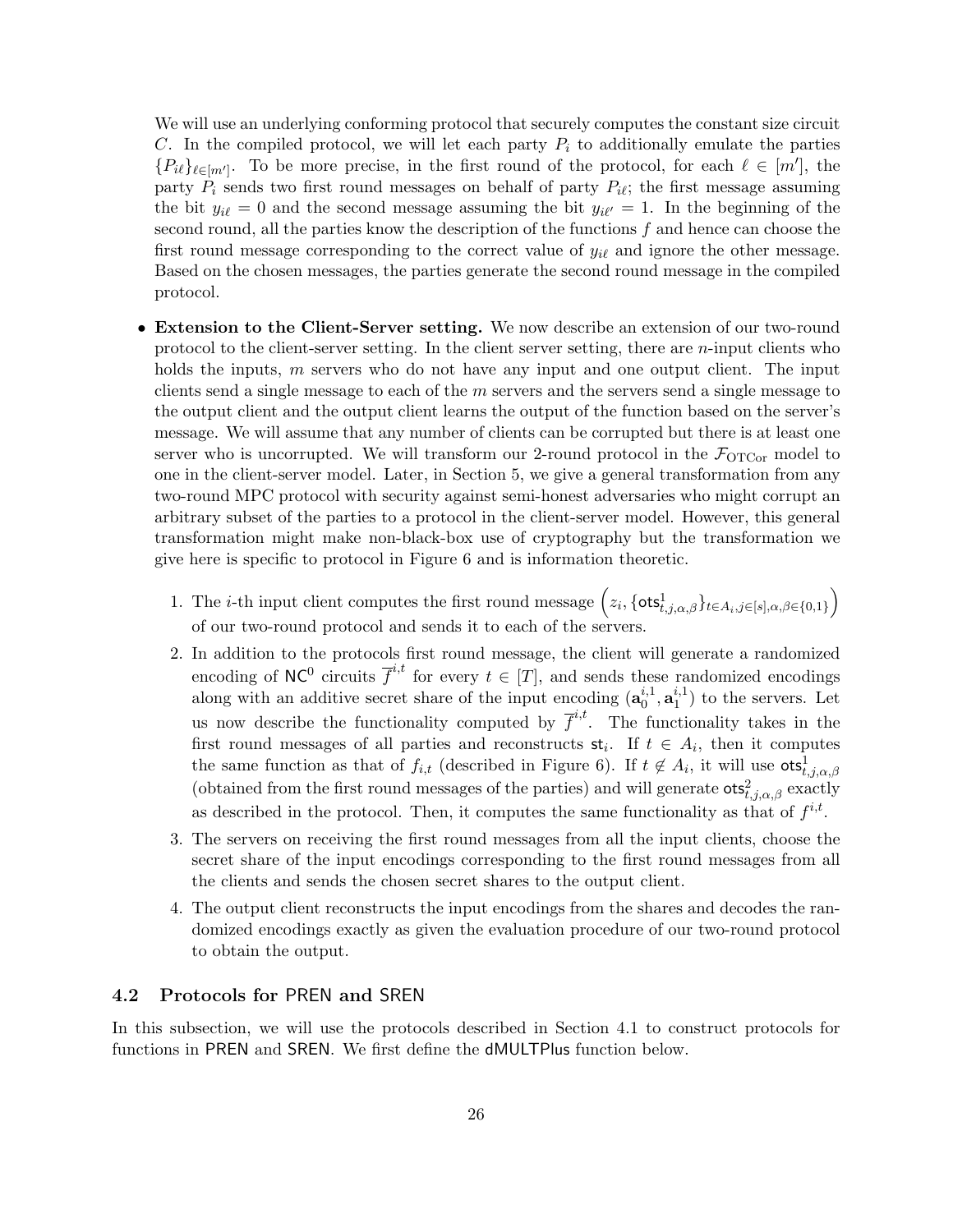dMULTPlus
$$
((x_1, z_1), \ldots, (x_d, z_d)) = x_1 \cdot \ldots \cdot x_d + \sum_{i=1}^d z_i
$$
.

We recall the following lemma from  $[{\rm B}G I^+18]$ .

**Lemma 4.4 ([BGI<sup>+</sup>18])** Let  $g: \{0,1\}^n \to \{0,1\}$  be a constant degree function i.e., there exists a constant d such that  $g(x_1,...,x_n) = \sum a_{i_1...i_d}^{\ell} x_{i_1} x_{i_2} ... x_{i_d}$ . There exists a perfectly secure, tworound protocol in the presence of secure channels between every pair of parties for computing g against semi-honest adversary (corrupting an arbitrary subset of parties) in the  $\mathcal{F}_{dMULTP|us}$  hybrid model. The efficiency of the protocol is  $O(m + n^2)$  where m is the number of monomials in g.

We obtain the following corollary of our Theorem 4.3.

**Corollary 4.5** There exists a perfectly secure, two-round protocol for realizing  $\mathcal{F}_{dMULTP|us}$  functionality against semi-honest adversary (corrupting an arbitrary subset of parties) in the  $\mathcal{F}_{\text{OTCor}}$ hybrid model. The efficiency of the protocol is  $2^{poly(d)}$ .

Combining Lemma 4.4 and Corollary 4.5 and the observation that  $\mathcal{F}_{\text{OTCor}}$  implies secure channels, we get the following lemma.

**Lemma 4.6** Let  $g: \{0,1\}^n \to \{0,1\}$  be a constant degree function i.e., there exists a constant d such that  $g(x_1,...,x_n) = \sum a_{i_1...i_d}^{\ell} x_{i_1} x_{i_2} ... x_{i_d}$ . There exists a perfectly secure, two-round protocol for computing g against semi-honest adversary (corrupting an arbitrary subset of parties) in the  $\mathcal{F}_{\text{OTCor}}$  hybrid model. The efficiency of the protocol is  $O(m+n^2)$  where m is the number of monomials in g.

We now show our main theorem regarding securely computing functions in PREN and SREN.

**Theorem 4.7** Every  $f : \{0,1\}^n \to \{0,1\}$  in PREN (resp. SREN) has an efficient, perfectly secure (resp., statistically secure) two-round protocol in the  $\mathcal{F}_{\text{OTCor}}$  model against a semi-honest adversary corrupting an arbitrary subset of parties. The computational cost incurred by each party is  $O(m+n^2)$ where m is the size of the randomized encoding for f.

**Proof** Let  $\hat{f}$ :  $\{0, 1\}^n \times \{0, 1\}^p \rightarrow \{0, 1\}$  be the randomized encoding of the function f. Each party  $P_i$  chooses  $r_i$  uniformly at random from  $\{0,1\}^{\rho}$  and the parties wish to securely compute the functionality  $f(x_1, \ldots, x_n; r_1 \oplus r_2 \ldots \oplus r_n)$  (i.e., the input of party  $P_i$  is set as  $(x_i, r_i)$ ).

Let  $\widehat{f}(x_1, \ldots, x_n; r_1 \oplus r_2 \ldots \oplus r_n) = \sum a_{i_1 i_2 \ldots i_d}^{\ell} v_{i_1} v_{i_2} \ldots v_{i_d}$  where each  $v_{i_d}$  is either some input bit  $x_j$  or a bit of some random string  $r_j$ . We will use the protocol from Lemma 4.6 to securely compute  $f$ .

It now follows from the privacy of randomized encodings and the security of the protocol for computing  $\widehat{f}$  the above protocol securely computes f against semi-honest corruptions. **The Second Service** 

Remark 4.8 For simplicity, in Theorem 4.7, we considered a setting where each party holds a single bit as input and the output of the function f is also a single bit. This can be naturally generalized to a setting wherein each party holds a string as input and the number of outputs of the functions is greater than 1.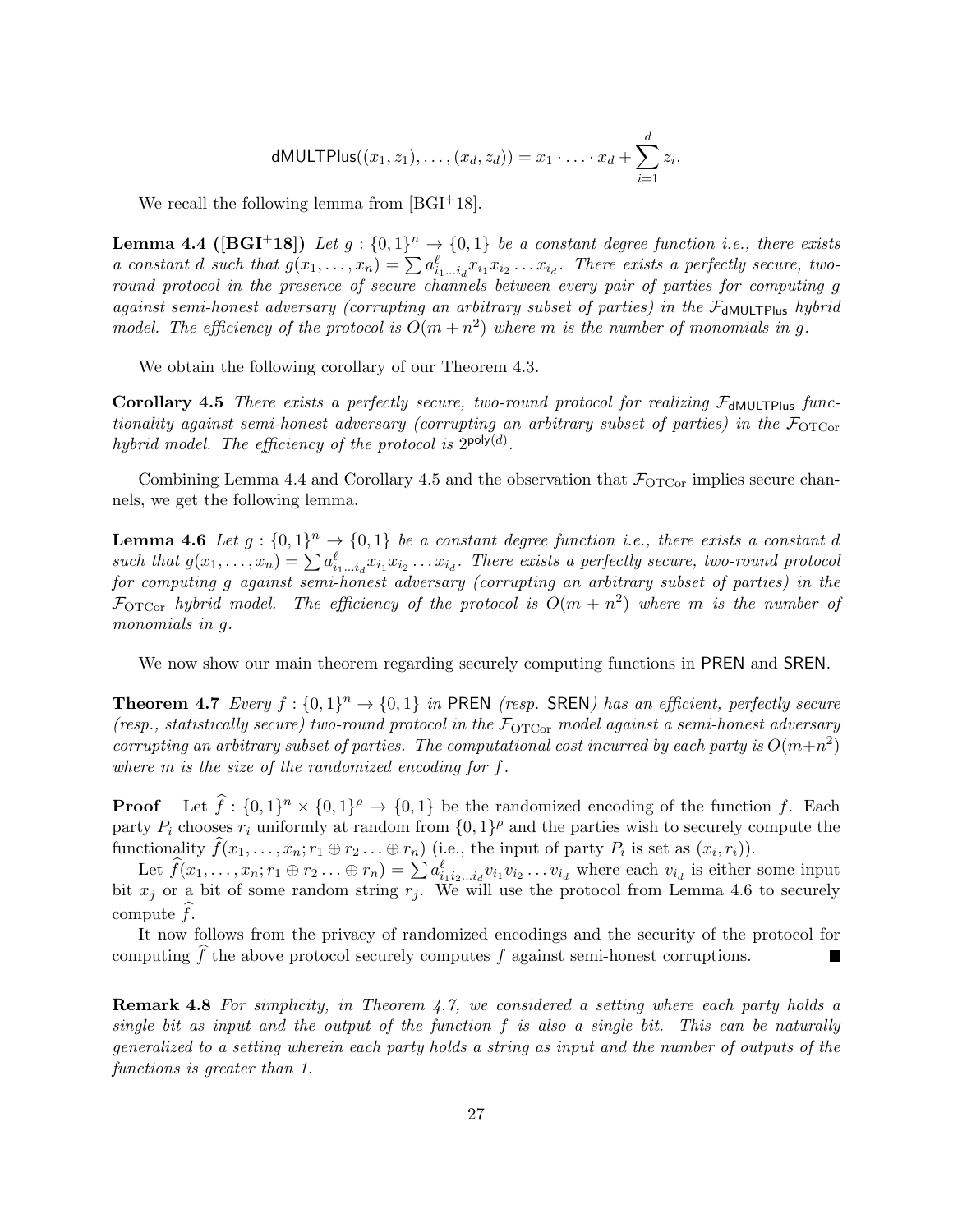We obtain the following corollary from Theorem 4.7.

Corollary 4.9 There is a perfectly (resp. statistical) secure two-round protocol for branching programs (resp. non-deterministic branching programs) in the  $\mathcal{F}_{\text{OTCor}}$  model against a semi-honest adversary corrupting an arbitrary subset of parties.

#### 4.3 Protocols for Circuits

In this subsection, we will use the protocols described in Section 4.1 and make black-box use of a PRG to obtain secure protocols for computing circuits. Without loss of generality, we will restrict ourselves to circuits with fan-in 2 NAND gates. The high level idea is to use the protocol in Section 4.1 to compute the BMR garbling of a gate [BMR90]. To obtain the labels for executing the BMR garbled circuit, we run the BMR online phase in parallel.

**BMR Garbling.** We will now recall the semantics of a BMR garbled gate. The BMR garbling for a NAND gate  $g$  that takes wires  $a$  and  $b$  as input and the output wire is  $c$  is a set of values  $\{\widetilde{G}_{r_1,r_2}^i\}_{r_1,r_2\in\{0,1\}, i\in[n]},$  where

$$
\widetilde{G}_{r_1,r_2}^j = \left( \bigoplus_{i=1}^n F_{k_{a,r_1}^i}(g,j,r_1,r_2) \oplus F_{k_{b,r_2}^i}(g,j,r_1,r_2) \right) \oplus k_{c,0}^j \oplus (\chi_{r_1,r_2} \wedge (k_{c,1}^j \oplus k_{c,0}^j))
$$

where  $\chi_{r_1,r_2} = ((\bigoplus_{i=1}^n \lambda_{i,a} \oplus r_1) \cdot (\bigoplus_{i=1}^n \lambda_{i,b} \oplus r_2) \oplus 1) \oplus (\bigoplus_{i=1}^n \lambda_{i,c})$ . Here, F is a PRF,  $k_{x,r}^i$  where  $x \in \{a, b, c, \}$  and  $r \in \{0, 1\}$  is a PRF key,  $\lambda_{i,x}$  for  $x \in \{a, b, c, \}$  are bits.<sup>12</sup> The PRF keys  $k_{x,r}^i$  and the bits  $\lambda_{i,x}$  are chosen by each party before the first round of the protocol.

We notice that each output bit of  $\{\widetilde{G}_{r_1,r_2}^i\}_{r_1,r_2 \in \{0,1\}, i \in [n]}$  is a constant degree (precisely, a degree 3 functionality). We will use the protocol in Lemma 4.6 to securely compute each output bit of  $\{\widetilde{G}_{r_{1},r_{2}}^{i}\}_{r_{1},r_{2}\in\{0,1\},i\in[n]}.^{13}$ 

**Online Phase of BMR.** We now describe the two-round BMR online phase.

- 1. For every wire w, which is the input wire of a party  $P_i$ , the other parties  $P_j$  will set  $\lambda_{j,w} = 0$ . The party  $P_i$  will compute  $\alpha_w = \lambda_{i,w} \oplus x_w$  and broadcast it to all other parties.
- 2. For every  $\alpha_w$  obtained, the party  $P_i$  will broadcast  $k_{w,\alpha_w}^i$  to every other party.

**Asymptotic Cost.** The cost of computing every bit of  $\tilde{G}_{r_1,r_2}^i$  is  $O(n^2)$  since the number of monomials in  $\widetilde{G}_{r_1,r_2}^i$  is  $O(n^2)$ . So the overall complexity of our protocol is  $O(n^3|C|\lambda)$ . This gives a factor of *n* improvement over the cost in [GS18].

Using the above protocol for computing the BMR garbled gate in parallel with the online phase, we obtain the following theorem:

**Theorem 4.10** There is a computationally secure two-round protocol for any circuit  $C$  in the  $\mathcal{F}_{\text{OTCor}}$  model against a semi-honest adversary corrupting an arbitrary subset of parties, where the protocol makes a black-box use of a PRG. The computational cost incurred by each party is dominated by  $O(n^3|C|)$  invocations of a length-doubling PRG.

 $12$ For simplicity we consider a PRF. But all our results also work with a length doubling pseudorandom generator.

<sup>&</sup>lt;sup>13</sup>Here, the parties will compute the PRF outputs locally and give these as inputs to the protocol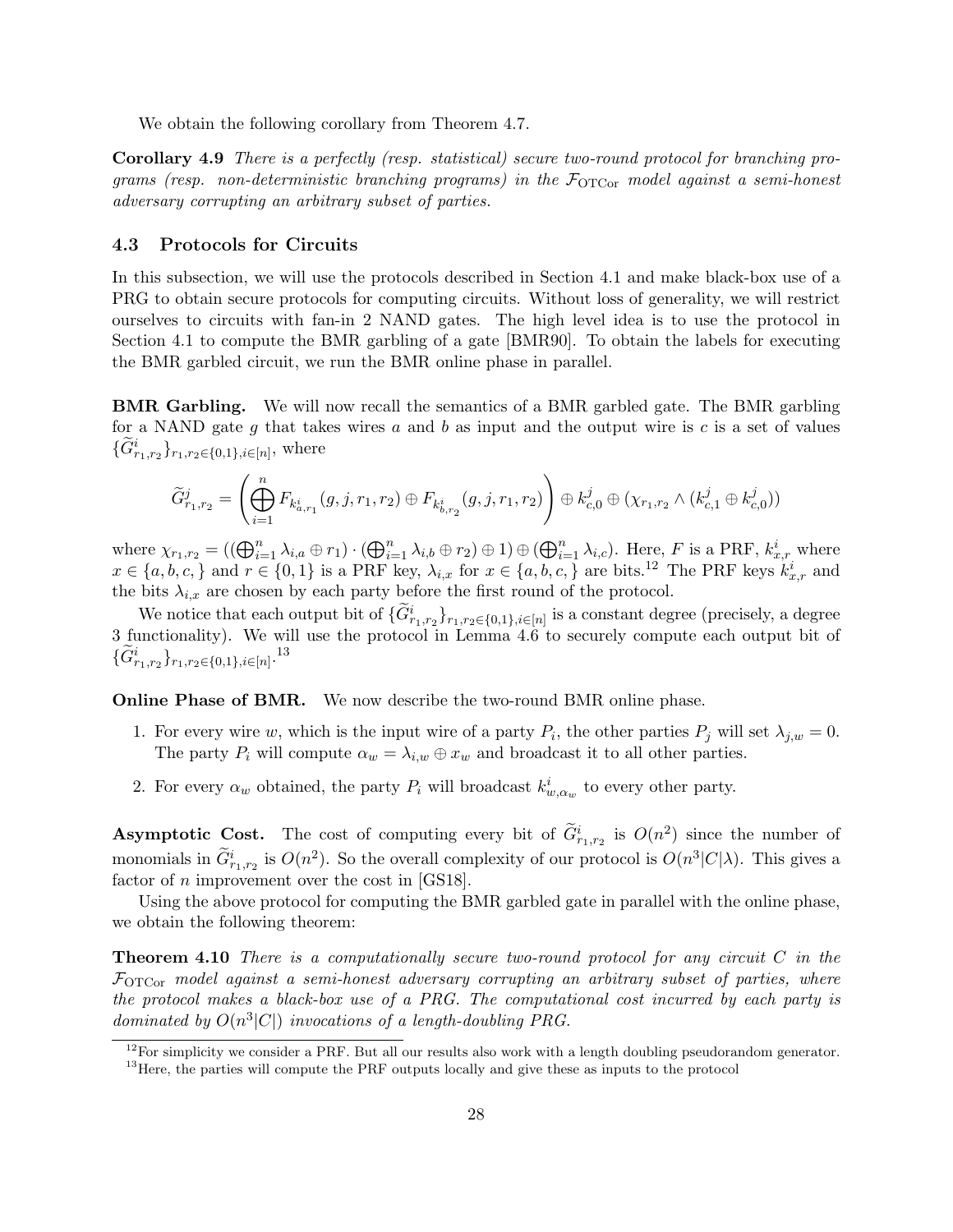We the following two corollaries by realizing  $\mathcal{F}_{\text{OTCor}}$  under DDH/QR or LWE in the strong-PKI model.

Corollary 4.11 (DDH/QR) There is a computationally secure, two-round protocol for any circuit C in the strong-PKI model against a semi-honest adversary corrupting an arbitrary subset of parties, where the protocol makes a black-box use of a PRG and black-box use of a DDH/QR hard group.

Corollary 4.12 (LWE) Under the LWE assumption, there is a computationally secure, two-round protocol for any circuit C in the strong-PKI model against a semi-honest adversary corrupting an arbitrary subset of parties, where the protocol makes a black-box use of a PRG.

#### 4.4 Concretely Efficient Protocols in the Dishonest Majority Setting

In this subsection, we will describe a concretely efficient two-round, MPC protocols (against static, semi-honest adversaries corrupting a majority of the parties) for computing arbitrary circuits in the  $\mathcal{F}_{\text{OTCor}}$  hybrid model.

It follows from Sections 4.2 and 4.3, that it is sufficient to focus on the constant size functionality 3MULTPlus which is a three-party functionality defined as follows:

3MULTPlus $((x_1, z_1), (x_2, z_2), (x_3, z_3)) = x_1 \cdot x_2 \cdot x_3 + z_1 + z_2 + z_3$ 

We first describe a multi-round protocol for computing 3MULTPlus and then compress it to two-rounds using the protocol compiler given in Section 4.1 using a specialized garbling gadget that we will describe later.

Multi-round Protocol. The multi-round protocol we will be using is a variant of the one outlined in [ACJ17] for computing an additive secret sharing of  $x_1 \cdot x_2 \cdot x_3$ . We will assume the existence of a two-message OT protocol (which is implied by OT correlations).

- 1. In the first round of the protocol, the party  $P_1$  sends two  $\mathsf{OT}_1$  messages to  $P_2$  encoding the bits  $x_1$  and 0 respectively. The party  $P_3$  also sends two  $\overline{OT}_1$  messages to the first and the second party respectively and both these messages encode its input  $x_3$ .
- 2. In the second round, the party  $P_2$  sends two  $\sigma T_2$  messages to first party. For the first  $\sigma T_1$ message that encodes  $x_1$ , it sends an  $\overline{OT}_2$  message that encodes  $(0 \cdot x_2 + r_2, 1 \cdot x_2 + r_2)$  where  $r_2$  is a randomly chosen. For the second  $\mathsf{OT}_1$  message, it samples a random y and sends an  $\overline{OT}_2$  message that encodes  $(y, y)$ . The two strings encoded in the  $\overline{OT}_2$  message to the third party are  $(0 \cdot r_2 + z_2 + y, 1 \cdot r_2 + z_2 + y).$
- 3. In the third round, the  $P_1$  recovers the message  $u = x_1 \cdot x_2 + r_2$  from the  $\overline{OT}_2$  message of the second party and sends an  $\sigma T_2$  message to the third party with the two strings that are encoded are  $(0 \cdot u + z_1 + y, 1 \cdot u + z_1 + y).$
- 4. In the last round of the protocol, the  $P_3$  recovers the message  $v = x_3r_2 + z_2 + y$  and  $w =$  $x_1x_2x_3 + x_3x_2 + z_1 + y$  from the  $\overline{\text{OT}}_2$  messages sent from  $P_2$  and  $P_1$  respectively. It broadcasts  $v + w + z_3$  to all the parties.

We will use the following garbling gadget from  $[HIJ^+16]$  as our randomized encoding. Later, we will explain the concept of computation tables which are used to represent the next message function of a party.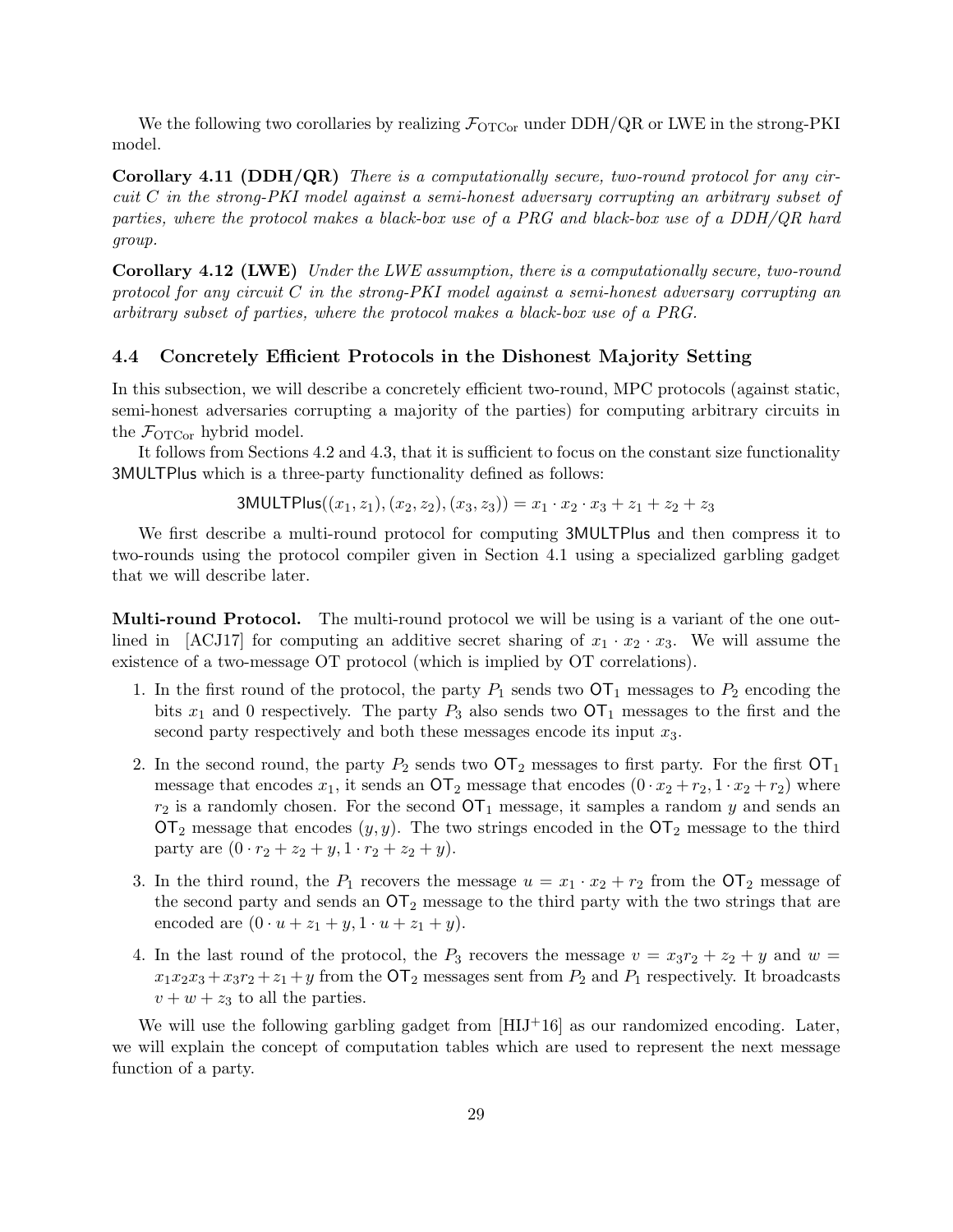**Garbling Gadget.** Let  $f : \{0,1\}^k \to \{0,1\}^m$  be a function. The garbled function  $\hat{f}$  consists of  $2^k$  rows with the contents in the  $(\alpha_1, \alpha_2, \ldots, \alpha_k)$ -th row being

 $f(\alpha_1 \oplus r_1, \alpha_2 \oplus r_2, \ldots, \alpha_k \oplus r_k) \oplus s^1_{\alpha_1} \oplus s^2_{\alpha_1 \parallel \alpha_2} \oplus \ldots s^k_{\alpha_1 \parallel \ldots \parallel \alpha_k}$ 

where  $r_1, \ldots, r_k$  are randomly chosen bits and  $\{s_e^i\}_{i \in [k], e \in \{0,1\}^k}$  are chosen randomly from  $\{0,1\}^m$ . The garbled input  $\hat{x}$  consists of  $(x_1 \oplus r_1, \ldots, x_k \oplus r_k)$  along with  $\{s_{e||x_i}^i\}_{i\in[k],e\in\{0,1\}^{i-1}}$ . To decode, we just output the contents of the  $(x_1 \oplus r_1, \ldots, x_k \oplus r_k)$ -th row of the garbled function unmasked with the bits  $s^1_{x_1 \oplus r_1} \oplus s^2_{(x_1 \oplus r_1)|(x_2 \oplus r_2)} \oplus \ldots s^k_{(x_1 \oplus r_1)||\ldots||(x_n \oplus r_n)}$ .

Computation Tables. Instead of representing a party's next message function as boolean circuits, we will represent them as computation tables which are simply the truth table of the next message function of the party.

2-round Protocol. We now describe our two-round protocol for computing the 3MULTPlus functionality.

- Round-1: In the first round of the protocol, the parties do the following:
	- $P_1$ 's round-1 messages are as follows:
		- ∗ It sends the two  $\text{OT}_1$  messages encoding  $x_1$  and 0 respectively to  $P_2$ .
		- ∗ It prepares the computation table corresponding to the message it has to send to P<sup>3</sup> in the third round of the original protocol.
			- $\cdot$  P<sub>1</sub>'s message to P<sub>3</sub> depends on the four bits it receives from P<sub>2</sub> in the second round of the protocol (these four bits correspond to the two  $\text{OT}_2$  messages) and the  $\overline{OT}_1$  message that it receives from  $P_3$ . Let *i*-th bit of the message from  $P_1$ to  $P_3$  for  $i \in [2]$  be described by the function  $f_i^{1 \to 3}$  that takes as input the messages received from  $P_2$  and  $P_3$  in the second and the first round respectively.
		- $\ast$  For each  $i \in [2]$  and  $\alpha_1, \ldots, \alpha_5 \in \{0, 1\}, P_1$  generates first round OT messages  $\textsf{ots}_{i,\alpha_1,\dots,\alpha_5}^{1\to 3}$  where the bit encoded is  $f_i^{1\to 3}(\alpha_1,\dots,\alpha_5)$ .  $P_1$  broadcasts these messages.
	- $P_2$ 's round-1 messages are as follows:
		- $*$  P<sub>2</sub> first prepares its computation table for the messages it has to send in the second round of the original protocol.
			- $\cdot$  P<sub>2</sub>'s messages to P<sub>1</sub> depends on the two OT<sub>1</sub> messages that it receives from P<sub>1</sub>.  $P_2$ 's message to  $P_1$  in the second round consists of 4 bits corresponding to the two  $\text{OT}_2$  messages. Let *i*-th bit of the message from  $P_2$  to  $P_1$  for  $i \in [4]$  be described by the function  $f_i^{2\to 1}(\cdot,\cdot)$  that takes the messages received from  $P_1$  as input.
			- Similarly,  $P_2$ 's message to  $P_3$  depends on the  $\sigma$  $\Gamma_1$  message it receives from  $P_3$ and  $P_2$ 's message to  $P_3$  consists of the two bits corresponding to the the  $\text{OT}_2$ message. Let the *i*-th bit of the message from  $P_2$  to  $P_3$  for  $i \in [2]$  be described by the function  $f_i^{2\to 3}(\cdot)$  that takes the message received from  $P_3$  as input.
		- $\ast$  For each  $i \in [4]$  and  $\alpha, \beta \in \{0, 1\}, P_2$  generates the first round OT messages ots<sup>2→1</sup><sub>*i*,α,β</sub> where the bit encoded is  $f_i^{2\to 1}(\alpha, \beta)$ . Similarly, for each  $i \in [2]$  and  $\alpha \in \{0, 1\}$ ,  $P_2$ generates first round OT messages  $\text{ots}_{i,\alpha}^{2\to 3}$  where the bit encoded is  $f_i^{2\to 3}(\alpha)$ .  $P_2$ broadcasts these messages.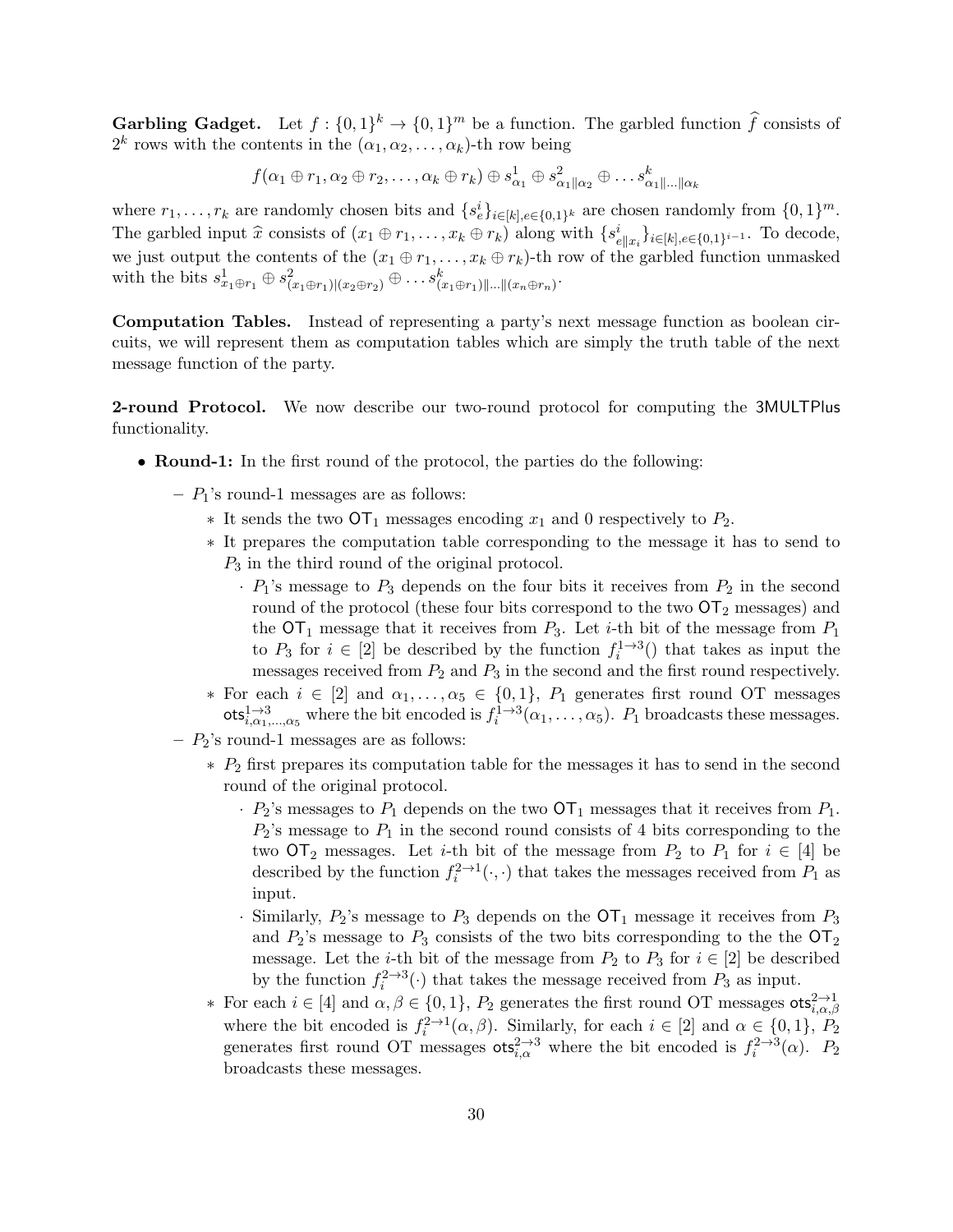- $-P_3$ 's messages in Round-1 are as follows:
	- $*$  It generates two  $\text{OT}_1$  messages that both encode its input  $x_3$  and sends them to  $P_2$ and  $P_1$  respectively.
- Round-2: In the following, we will denote  $(a_1, a_2)$  to be the two  $\mathsf{OT}_1$  messages that  $P_1$  sends to  $P_2$  in the first round of the original protocol,  $a_3$  and b to be the  $\text{OT}_1$  messages that  $P_3$ sends to  $P_2$  and  $P_1$  in the first round of the original protocol. In round-2 of the protocol, the parties do the following:
	- $-P_1$ 's message in Round-2 are as follows:
		- $*$  It uses the garbling gadget to garble a function f that takes 4 bits  $(\alpha_1, \ldots, \alpha_4)$  as inputs and outputs the randomness used for generating  $\{\textsf{ots}_{i,\alpha_1,\dots,\alpha_4,b}^{1\to 3}\}_{i\in[2]}$ . For each  $i \in [4]$ , let  $(\widehat{x}_{i,0}, \widehat{x}_{i,1})$  be the two garbled inputs corresponding to the bits 0 and 1 for the above garbling. For each  $i \in [4]$ ,  $P_1$  generates  $\overline{\text{OT}}_2$  messages  $\overline{\text{ot}}_{i,a_1,a_2}^{2\rightarrow 1}$  (with respect to the ots<sup>2→1</sup><sub>i,a<sub>1,a2</sub>) where the messages encoded are  $(\widehat{x}_{i,0}, \widehat{x}_{i,1})$ . It broadcasts</sub> the garbled function and  $\{\overline{\text{ots}}_{i,a_1,a_2}^{2\to1}\}$  to all the parties.
	- $P_2$ 's messages in Round-2 are as follows:
		- ∗ For each  $i \in [4]$ ,  $P_2$  broadcasts the randomness used for generating  $\text{ots}_{i,a_1,a_2}^{2\rightarrow 1}$ .
		- ∗ For each  $i \in [2], P_2$  broadcasts the randomness used for generating  $\text{ots}_{i,a}^{2\rightarrow 3}$ .
	- $P_3$ 's messages in Round-2 are as follows:
		- ∗ It uses the garbling gadget to garble the last round message function of P<sup>3</sup> of the original protocol. That is, the function  $f_1$  takes in the two bits received from  $P_2$  in the second round, and the two bits received from  $P_1$  in the third round and outputs the last round message of  $P_3$ . For each  $i \in [4]$ , let  $(\hat{x}_{i,0}, \hat{x}_{i,1})$  be the two garbled inputs corresponding to the bits 0 and 1 for the above garbling. For each  $i \in [2]$ ,  $P_3$  generates  $OT_2$  messages  $\overline{\text{ots}}_{i,a}^{2\to 3}$  (with respect to the  $\text{ots}_{i,a}^{2\to 1}$ ) where the messages encoded are  $(\widehat{x}_{i,0}, \widehat{x}_{i,1}).$
		- $\ast$  For  $i \in [3, 4]$  and  $\alpha_1, \ldots, \alpha_4 \in \{0, 1\}$ ,  $P_3$  generates OT<sub>2</sub> messages  $\overline{\text{ots}}_{i=2, \alpha_1, \ldots, \alpha_4, b}^{1 \to 3}$ (with respect to the  $\text{ots}_{i-2,\alpha_1,\dots,\alpha_4,b}^{1\to 3}$ ) where the messages encoded are  $(\widehat{x}_{i,0}, \widehat{x}_{i,1})$ . It again uses the garbling gadget to garble a function  $f_2$  that takes 4 bits  $(\alpha_1, \ldots, \alpha_4)$ as inputs and outputs the  $\{\overline{\text{ots}}_{i+2,\alpha_1,\dots,\alpha_4,b}\}_{i\in[2]}$ . Let  $(\widehat{y}_{i,0}, \widehat{y}_{i,1})$  be the two garbled inputs corresponding to the bits 0 and 1 for the garbled function  $f_2$ . For each  $i \in [4], P_1$  generates  $\overline{OT}_2$  messages  $\overline{ots}_{i,a_1,a_2}^{2\to 1}$  (with respect to the  $\overline{ots}_{i,a_1,a_2}^{2\to 1}$ ) where the messages encoded are  $(\widehat{y}_{i,0}, \widehat{y}_{i,1})$ .
		- ∗  $P_3$  broadcasts  $\widehat{f}_1, \widehat{f}_2, \{\overline{\text{ots}}\}_{i,a}^{2\to 3}\}_{i\in [2]}$  to all the parties.
- Local Evaluation. The parties use the randomness broadcasted by  $P_2$  to recover the input encodings for evaluating f and  $f_1$ . Later, they use the randomness output by evaluation of f to recover the input encodings for evaluating  $f_2$ . The evaluation of  $f_2$  gives the desired output.

Concrete Communication Cost. The concrete communication cost for the protocol is 1752 bits. The communication cost of generating an entry of the garbled circuit is  $1752 \times n^3$  which is about 135 times the communication cost of the BMR protocol.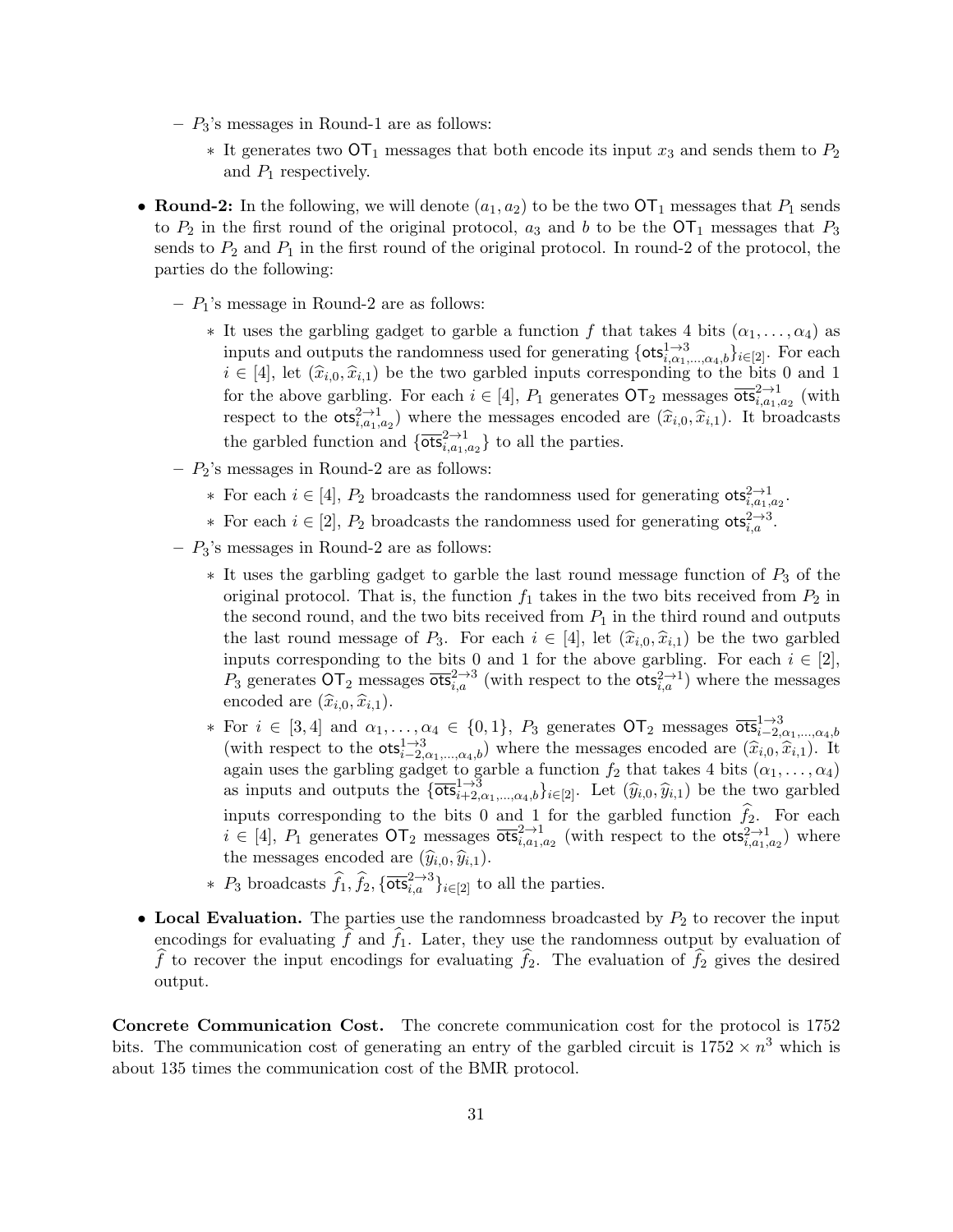Security. The security of the protocol follows directly from Theorem 4.3.

### 5 Transformation to a Protocol in the Client-Server Model

In this section, we give a general transformation from a two-round MPC protocol with security against semi-honest adversaries to a protocol in the client-server model. We first recall the clientserver model and then give the transformation.

Client-Server Model. In the client-server model, there are n input clients, m servers and a single output client. The input clients hold the inputs  $x_1, \ldots, x_n$  and the servers and the output clients do not hold any input. The input clients send a single message to the servers (via private channels) and the servers send a single message to the output client who computes the output of the function. An adversary is allowed to corrupt any number of input and output clients but we assume that there exists at least one server who is not corrupted by the adversary. We will denote a protocol working with n clients and m servers as  $(n, m)$  MPC protocol.

We note that the existing two-round MPC results [GGHR14, GLS15, MW16, GS17, GS18, BL18] do not directly extend to this setting as the input clients generate both of the messages in these protocols. We now describe a general transformation from any two-round MPC protocol to a protocol in the client-server model.

**Theorem 5.1** Assuming the existence of a pseudorandom generator, for any  $m \geq 2$ , there exists a transformation from any n-party two-round, MPC protocol with security against semi-honest adversaries corrupting an arbitrary subset of parties to a  $(n, m)$  MPC protocol against semi-honest adversaries.

Sketch of Proof (Informal) Let the two-round MPC protocol be abstractly defined as follows: in round-1, *i*-th party computes  $(\text{msg}_{i,1}, \text{st}_i) \leftarrow \text{MPC}_1(i, x_i)$  and sends  $\text{msg}_{i,1}$  it to all the parties. In the second round, the *i*-th party computes  $\mathsf{msg}_{i,2} \leftarrow \mathsf{MPC}_2(i, x_i, \mathsf{st}_i, \{\mathsf{msg}_{j,1}\}_{j \in [n]})$  and sends  $\mathsf{msg}_{i,2}$ to all the parties. The parties can compute the output from these messages. We start with the description of the  $(n, m)$  MPC protocol.

- 1. The *i*-th input client computes  $\text{msg}_{i,1}$ ,  $\text{st}_i \leftarrow \text{MPC}_1(i, x_i)$  and sends  $\text{msg}_{i,1}$  to all the *m*servers. Additionally, it computes a garbling of a circuit  $C_i$  that takes as input  $\{\textsf{msg}_{i,1}\}_{j\in[n]}$ and outputs  $\text{msg}_{i,2}$ . It sends the garbled circuit  $C_i$  to all the servers along with an additive secret sharing of the input labels. That is, the  $k$ -th server receives the  $k$ -th secret share of both the input labels for each input wire of  $C_i$ .
- 2. The k-th server on receiving inputs from all the clients, chooses for each  $i \in [n]$ , the secret share of the label corresponding to  $\{\mathsf{msg}_{j,1}\}_{j\in[n]}$  and sends them along with  $\{\mathsf{msg}_{j,1}\}_{j\in[n]}, \{C_j\}_{j\in[n]}$ to the output client.
- 3. The output client reconstructs the labels from the secret shares and evaluates  $\tilde{C}_i$  for each  $i \in [n]$  to obtain  $\textsf{msg}_{i,2}$ . It then computes the output of the function from  $\{\textsf{msg}_{i,1},\textsf{msg}_{i,2}\}_{i \in [n]}.$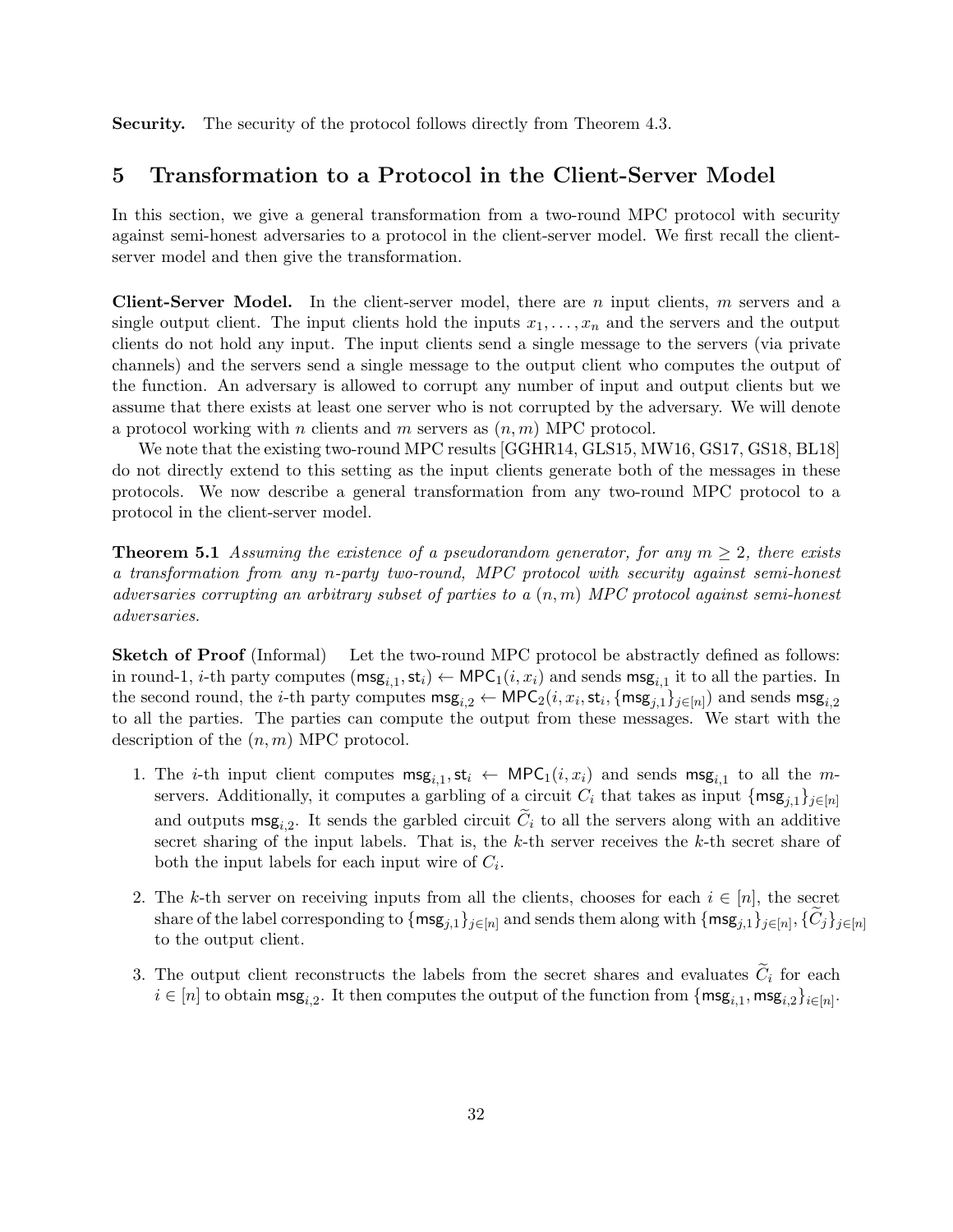Simulator. For each input client corrupted by the adversary, S will use the underlying simulator for MPC to generate their random tapes and for the uncorrupted clients, it uses the underlying simulator to generate the messages in both the rounds of the protocol. To each corrupted server, S forwards the first round message and a simulated garbled circuit that outputs the second round message on behalf of each uncorrupted client. Additionally, instead of additively secret sharing both labels, it just sends random shares to the corrupted servers. For each simulated garbled circuit generated, S chooses the shares that correctly reconstructs to the simulated input label on behalf of the uncorrupted servers. It then forwards these shares to the output client.

Proof of Indistinguishability. To show the indistinguishability of the simulated distribution to the real distribution, we first change all the garbled circuits sent from the uncorrupted input clients to be simulated and then we change the messages in both the rounds to be generated by the simulator of the underlying protocol.

## 6 Two-round MPC in the Honest Majority Setting

In the case of an honest majority, we will obtain a two-round protocol in the plain model (with every pair of parties being connected via a secure channel) for securely computing functionalities represented by polynomial sized branching programs against semi-honest adversaries. For the protocol to be efficient, we restrict the number of parties in the protocol to be a constant.

Conforming Protocols in the Honest Majority Setting. We give a generalization of the conforming protocol in [GS18] to work in a setting where each pair of parties are connected via a secure channel. The original compiler given in [GS18] fails in this case as it was designed only for protocols which make use of a broadcast channel.

Let  $f: \{0,1\}^{nm} \to \{0,1\}$  be a function. Consider a *n*-party deterministic<sup>14</sup> MPC protocol  $\Phi$  between parties  $P_1, \ldots, P_n$  with inputs  $x_1, \ldots, x_n$  that computes  $f^{15}$ . For each  $i \in [n]$ , we let  $x_i \in \{0,1\}^m$  denote the input of party  $P_i$ . A conforming protocol  $\Phi$  is defined by functions pre, post, and computations steps or what we call *actions*  $\phi_1, \dots, \phi_T$ . The protocol  $\Phi$  proceeds in three stages: the pre-processing stage, the computation stage and the output stage.

- Pre-processing phase: For each  $i \in [n]$ ,
	- The party  $P_i$  computes

$$
(z_i, v_i) \leftarrow \mathsf{pre}(1^{\lambda}, i, x_i)
$$

where  $pre$  is a randomized algorithm. The algorithm  $pre$  takes as input the index i of the party, its input  $x_i$  and outputs  $z_i \in \{0,1\}^{\ell/n}$  and  $v_i \in \{0,1\}^{\ell}$  (where  $\ell$  is a parameter of the protocol). Finally,  $P_i$  retains  $v_i$  as the secret information and broadcasts  $z_i$  to every other party. We require that  $v_{i,k} = 0$  for all  $k \in [\ell] \setminus \{(i-1)\ell/n + 1, \ldots, i\ell/n\}.$ 

- For every  $t \in [T]$ , parse the action  $\phi_t$  as  $(i^*, k, (a_1, b_1, c_1), \ldots, (a_s, b_s, c_s))$ . If  $i = i^*$  and  $k \neq \perp$ , then send  $v_{i,c_1}, v_{i,c_2}, \ldots, v_{i,c_s}$  to the party  $P_k$  via private channels. Party  $P_k$ updates  $v_{k,c_j} = v_{i,c_j}$  for every  $j \in [s]$ .

 $14R$ andomized protocols can be handled by including the randomness used by a party as part of its input.

 $15$  For simplicity, we restrict the output of the function to be a single bit. We can naturally extend them to multiple bits.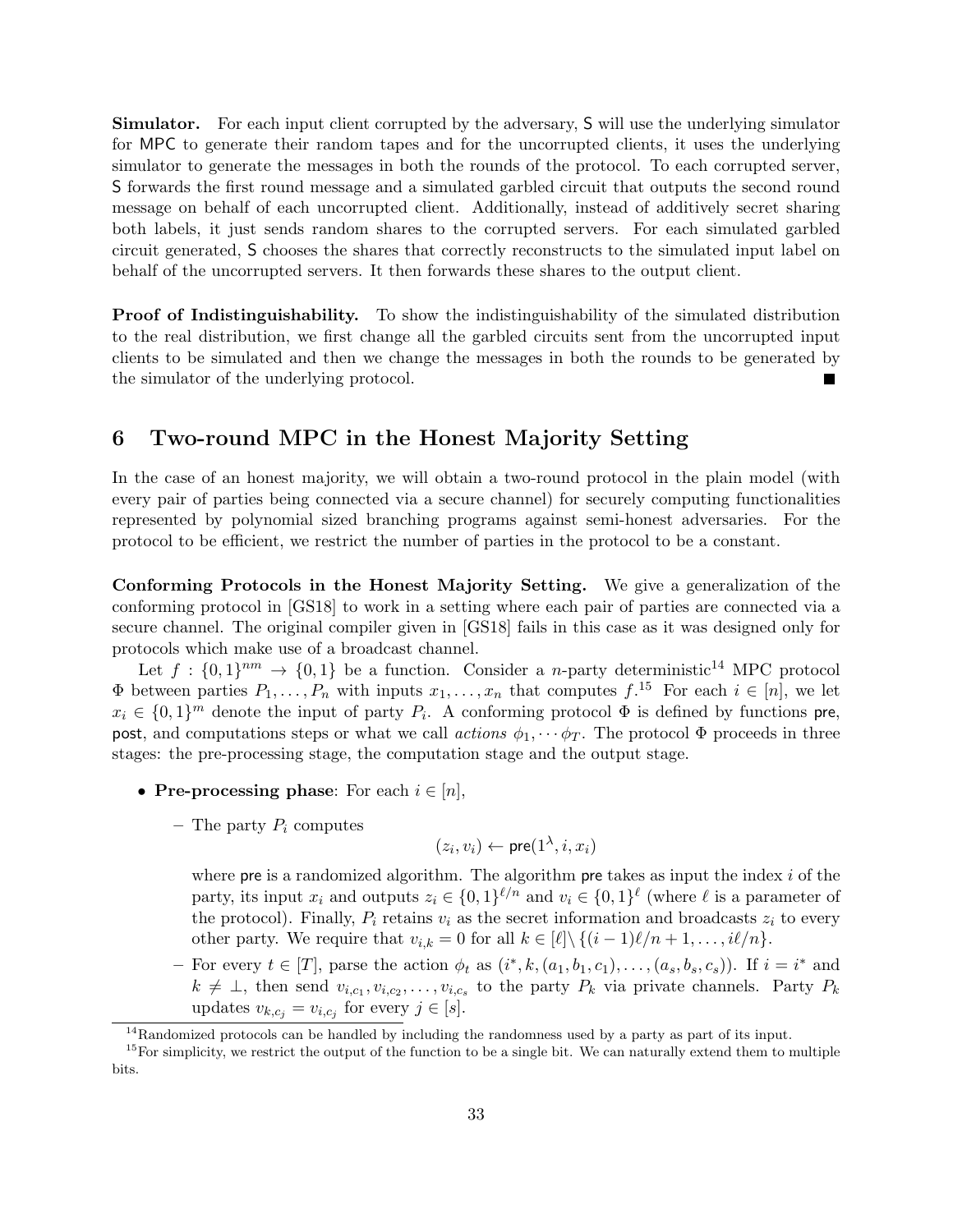• Computation phase: For each  $i \in [n]$ , party  $P_i$  sets

$$
\mathsf{st}_i := (z_1 \| \cdots \| z_n).
$$

Next, for each  $t \in \{1 \cdots T\}$  parties proceed as follows:

- 1. Parse action  $\phi_t$  as  $(i, k, (a_1, b_1, c_1), \ldots, (a_s, b_s, c_s))$  where  $i \in [n]$  and  $a_j, b_j, c_j \in [\ell]$  for all  $j \in [s]$ .
- 2. Party  $P_i$  computes s NAND gates as

$$
\mathsf{st}_{i,c_j} = \mathsf{NAND}(\mathsf{st}_{i,a_j} \oplus v_{i,a_j}, \mathsf{st}_{i,b_j} \oplus v_{i,b_j}) \oplus v_{i,c_j}
$$

for all  $j \in [s]$  and broadcasts  $\{\text{st}_{i,c_j}\}_{j \in [s]}$  to every other party.

3. Every party  $P_k$  for  $k \neq i$  updates  $\mathsf{st}_{k,c_j}$  for all  $j \in [s]$  to the bits received from  $P_i$ .

We require that for all  $t, t' \in [T]$  such that  $t \neq t'$ , if  $\phi_t = (\cdot, (\cdot, \cdot, c_1), \dots, (\cdot, \cdot, c_s))$  and  $\phi_{t'} =$  $(\cdot, (\cdot, \cdot, c'_1), \ldots, (\cdot, \cdot, c'_s))$  then  $\{c_j\} \cap \{c'_j\} = \varnothing$ . We use  $A_i \subset [T]$  to denote the set of rounds in which the party  $P_i$  sends a message. Namely,  $A_i = \{t \in T \mid \phi_t = (i, (\cdot, \cdot, \cdot), \dots, (\cdot, \cdot, \cdot))\}$ .

• Output phase: For each  $i \in [n]$ , party  $P_i$  outputs post $(i, st_i, v_i)$ .

We prove the following lemma in Appendix E.

**Lemma 6.1** There exists a choice of s such that any protocol  $\Pi$  using secure channels can be transformed into a conforming protocol  $\Phi$  (over secure channels) inheriting the correctness and the security properties of  $\Pi$  and the number of rounds of  $\Phi$  is  $O(n^2 \cdot d_{\max} \cdot r)$ . Here,  $d_{\max}$  is the maximum depth of the boolean circuit computing the next message function of any party and r is the number of rounds of the original protocol Π.

Construction. In the construction, we will use a OT protocol that is secure when a majority of the parties are honest (refer Section 3.2). We will abstractly describe the protocol as follows: in the first round, the receiver computes a message  $\mathsf{OT}_1(b)$  to obtain *n*-shares and sends the *i*-th share to party  $P_i$  via a secure channel. Similarly, the sender chooses two-random messages  $m_0$  and  $m_1$ and runs  $\mathsf{OT}_2(m_0, m_1)$  to obtain *n*-shares and sends the *i*-th share to party  $P_i$  via a secure channel. Each party  $P_i$  computes a linear function on the shares to obtain  $\omega_i$ . Given  $\{\omega_i\}_{i\in[n]}$ , the receiver runs the reconstruction algorithm  $\sigma_{3}$  on them to obtain  $m_b$ . We give the formal description of the construction in Figure 7.

**Evaluation.** To compute the output of the protocol, each party  $P_i$  does the following:

- 1. For each  $k \in [n]$ , let  $\hat{x}^{k,1}$  be the input encoding received from  $P_k$  at the end of round 2.
- 2. for each  $t$  from 1 to  $T$  do:
	- (a) Parse  $\phi_t$  as  $(i^*, k, (a_1, b_1, c_1), \ldots, (a_s, b_s, c_s)).$
	- (b) Compute  $(\{(\xi_j, \omega_j^{i^*})\})$  $\{\widetilde{x}^{i^*}\}_{j\in [s]}, \widehat{x}^{i^*,t+1}) := \mathsf{Dec}(\widetilde{f}^{i^*,t}, \widehat{x}^{i^*,t}).$
	- (c) Set  $\mathsf{st}_{i,c_j} := \xi_j$  for each  $j \in [s]$ .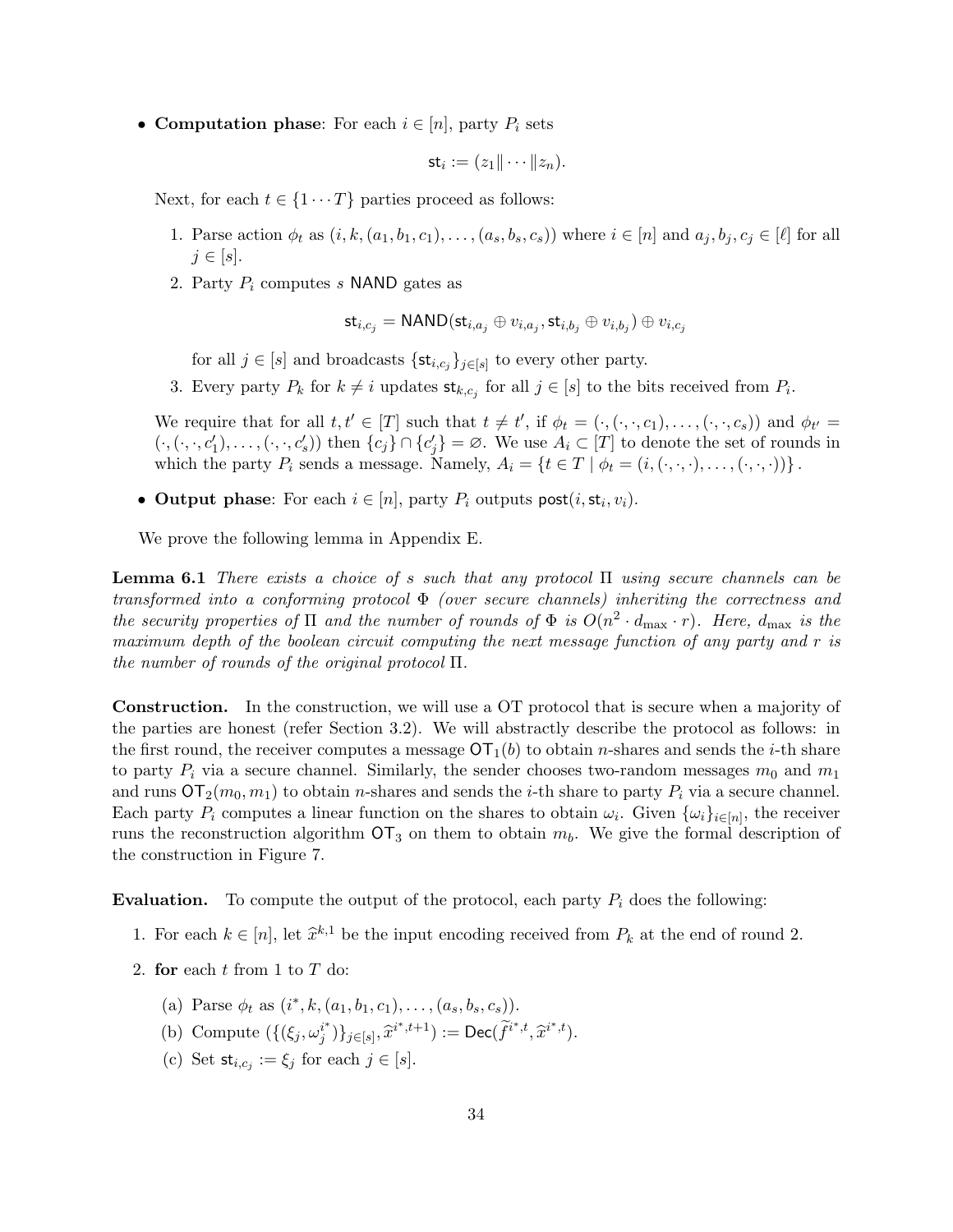- (d) for each  $k \neq i^*$  do:
	- i. Compute  $(\{\text{ots}_j^2\}_{j\in[s]}, {\{\omega_j^k\}_{j\in[s]}}, {\{\hat{x}_h^{k,t+1}\}})$  ${}_{h}^{k,t+1}\}_{h \in [\ell] \setminus {c_j} _{j \in [s]}}) := \mathsf{Dec}(\widetilde{f}^{i,t}, \widehat{x}^{i,t}).$ ii. For each  $j \in [s],$
	- A. Parse ots<sup>2</sup>/<sub>3</sub> as  $(Y_0, Y_1)$  and compute  $\{\gamma_j^k\}_{k \in [n] \setminus \{i^*\}}$  as  $\text{OT}_3(\{\omega_j^k\}_{k \in [n]})$ .
	- B. Recover  $\widehat{x}_{c_j}^{k,t+1} := Y_{\xi_j} \oplus \gamma_j^k$ .
	- iii. Set  $\widehat{x}^{k,t+1} := \{ \widehat{x}_h^{k,t+1} \}$  ${}_{h}^{\kappa,t+1}\}_{h\in[\ell]}$ .
- 3. Compute the output as  $post(i, st_i, v_i)$ .

Asymptotic Cost. We start with the constant round (to be more precise, 3-round) protocol with secure channels (e.g.,  $[K00]$ ) for securely computing f represented by a polynomial sized branching program. We will compile this protocol via Lemma 6.1 to a conforming protocol. Notice that the protocol in [IK00] works over a finite field  $\mathbb{F}$  where  $|\mathbb{F}| \geq n$ . Plugging [IK00] protocol into the compiler in Lemma 6.1, we get a conforming protocol with  $\ell = O(n^2m \log |\mathbb{F}|)$  where m is at most quadratic in the branching program size of  $f$ . In every round of the  $[K00]$  protocol, every party computes a linear function on the private state and the messages received so far. Since the boolean circuit for multiplying two finite field numbers is in  $NC<sup>1</sup>$ , the maximum depth of the circuit computed by a party in every round is  $O(\log \log F)$ . Hence, from Lemma 6.1, the total number of rounds of the conforming protocol is  $O(n^2 \cdot \log \log \mathbb{F})$ . Hence, the asymptotic cost of the protocol described in Figure 7 is  $\ell^{\tilde{O}(n^2 \cdot \log \log \mathbb{F})}$  which is poly $(\ell)$  if n is a constant.

Security. The security of the protocol is argued via a generalization of the security proof in [GS18]. We state and prove the following theorem.

**Theorem 6.2** For a constant number of parties, the protocol given in Figure 7 is a perfectly secure, two-round protocol for computing for branching programs over secure point-to-point channels with security against a semi-honest adversary corrupting a strict minority of the parties.

We prove this theorem in Appendix F.

# 7 Two-round Malicious MPC in the  $\mathcal{F}_{\text{OTCor}}$  Model

In this section, we give a construction of two-round malicious MPC for securely computing arbitrary circuits in the  $\mathcal{F}_{\text{OTCor}}$  model. Our construction makes black-box use of a pseudorandom generator. The construction is exactly same as the one described in the work of Garg and Srinivasan [GS18] except that we will be using  $\mathcal{F}_{\text{OTCor}}$  to generate the OT correlations. Recall that for proving the security of their construction, Garg and Srinivasan needed an additional property called as equivocal receiver security from their oblivious transfer. We show that the OTs generated via  $\mathcal{F}_{\text{OTCor}}$  are trivially equivocal receiver secure.

Construction. We will use take an arbitrary round, conforming protocol (cf. Section 4.1) secure against malicious adversaries and will compress it to two-rounds using the compiler of Garg and Srinivasan [GS18]. The formal description of our construction is given in Figure 8.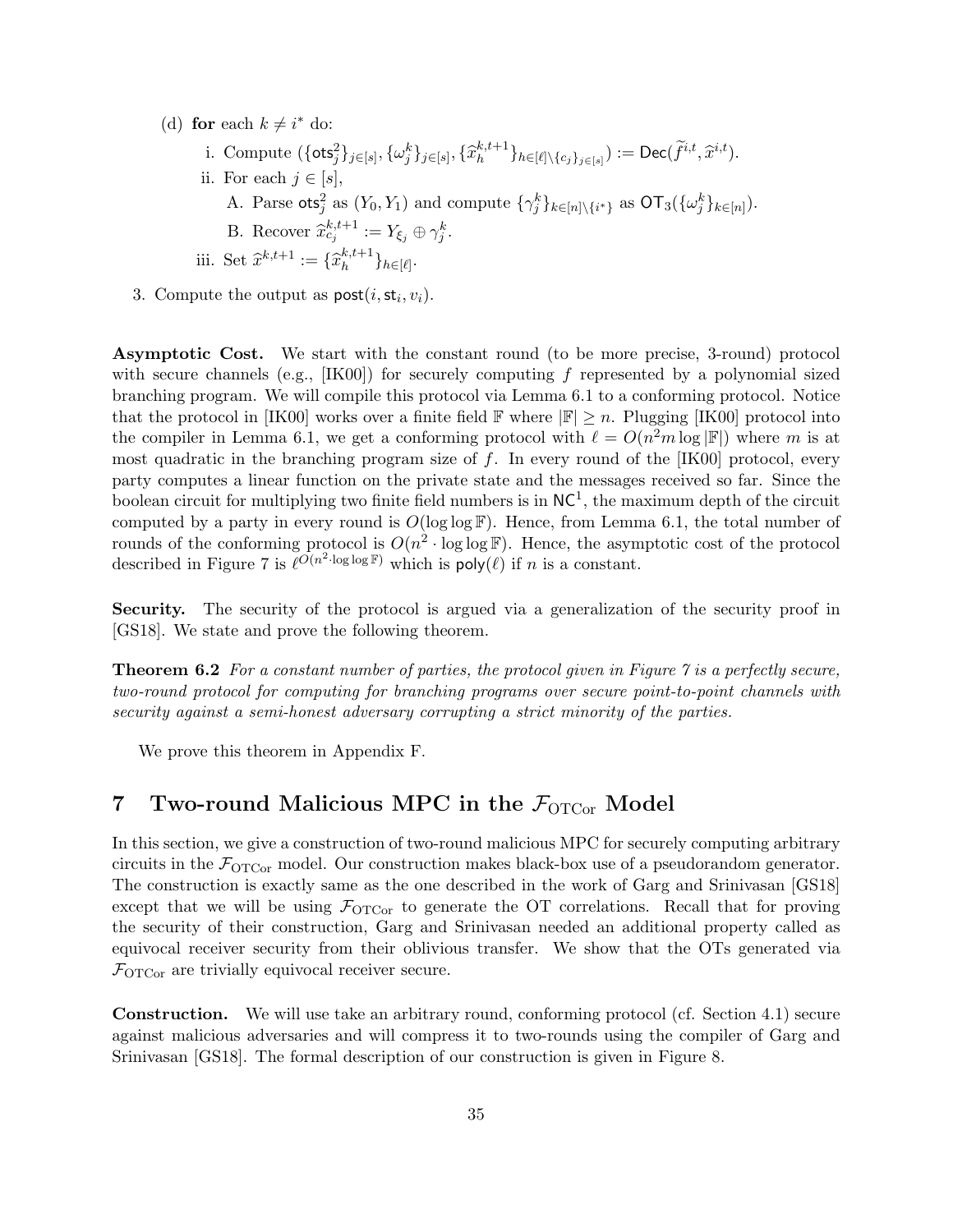Let  $\Phi$  be an *n*-party conforming semi-honest MPC protocol with an honest majority and  $\hat{f}$  be a DRE. Each pair of parties are connected via a secure channel.

**Round-1:** Each party  $P_i$  does the following:

- 1. Compute  $(z_i, v_i) \leftarrow \text{pre}(1^{\lambda}, i, x_i)$  where  $x_i$  is the augmented input that includes the randomness for the original protocol.
- 2. For every  $t \in [T]$ , parse the action  $\phi_t$  as  $(i^*, k, (a_1, b_1, c_1), \ldots, (a_s, b_s, c_s))$ . If  $i = i^*$  and  $k \neq \perp$ , then send  $v_{i,c_1}, v_{i,c_2}, \ldots, v_{i,c_s}$  to the party  $P_k$  via private channels. Party  $P_k$  updates  $v_{k,c_j} = v_{i,c_j}$  for every  $j \in [s]$ .
- 3. For each  $j \in [s]$  and  $\alpha, \beta \in \{0, 1\},\$ 
	- (a) For each  $t \in A_i$ ,
		- i. Choose  $r_{t,j,\alpha,\beta}$  randomly and compute  $\mathsf{OT}_1(r_{t,j,\alpha,\beta})$  and send the corresponding shares to each party via the private channel.
		- ii. Compute

$$
\mathsf{ots}^1_{t,j,\alpha,\beta} \leftarrow (v_{i,c_j} \oplus \mathsf{NAND}(v_{i,a_j} \oplus \alpha, v_{i,b_j} \oplus \beta)) \oplus r_{t,j,\alpha,\beta},
$$

where  $\phi_t = (i, k, (a_1, b_1, c_1), \ldots, (a_s, b_s, c_s)).$ 

- (b) For each  $t \notin A_i$ ,
	- i. Choose  $(\gamma_{t,j,\alpha,\beta}^0, \gamma_{t,j,\alpha,\beta}^1)$  randomly and compute  $\textsf{OT}_2$  on these messages and send the corresponding shares to each party via a private channel.
- 4. Send  $(z_i, {\text{ots}}_{t,j,\alpha,\beta}^1_{t \in A_i,j \in [s], \alpha,\beta \in \{0,1\}})$  to every other party.

**Round-2:** In the second round, each party  $P_i$  does the following:

1. Set 
$$
\mathsf{st}_i := (z_1 \| \dots \| z_i \| \dots \| z_n).
$$

2. Set 
$$
\mathbf{a}_{k,0}^{i,T+1} = \mathbf{a}_{k,1}^{i,T+1} = \perp
$$
 for all  $k \in [\ell]$ .

- 3. For each  $t \in [T], j \in [s]$  and  $\alpha, \beta \in \{0,1\}$ , let  $\omega_{t,j,\alpha,\beta}^{i,k}$  be the share corresponding to linear computation on the OT between  $i^*$  and k for every  $k \in [n] \setminus \{i^*\}$ . We will let  $\omega^i_{t,j,\alpha,\beta} = \{\omega^{i,k}_{t,j,\alpha,\beta}\}_{k \in [n] \setminus \{i^*\}}.$
- 4. for each t from T down to 1,
	- (a) Parse  $\phi_t$  as  $(i^*, k, (a_1, b_1, c_1), \ldots, (a_s, b_s, c_s)).$
	- (b) If  $i = i^*$  then
		- i. Let  $f^{i,t}$  be a NC<sup>0</sup> function that takes st as input, updates  $st_{c_j}$  as per the action and outputs  $\omega_{t,j,\mathbf{st}_{a_j},\mathbf{st}_{b_j}}^i$  for every  $j \in [s]$  along with  $\mathbf{a}_{k,\mathbf{st}_k}^{i,t+1}$  for every  $k \in [\ell]$ .
	- (c) If  $i \neq i^*$  then for every  $\alpha, \beta \in \{0, 1\},\$ 
		- i. Compute  $\text{ots}_{t,j,\alpha,\beta}^2 := (\mathbf{a}_{c_j,0}^{i,t+1} + X_0, \mathbf{a}_{c_j,1}^{i,t+1} + X_1)$  where  $X_b = \gamma_{t,j,\alpha,\beta}^{b \oplus \text{ots}_{t,j,\alpha,\beta}}$ .
		- ii. Let  $f^{i,t}$  be a NC<sup>0</sup> function that takes st as input and outputs  $\mathbf{a}_{k,\text{st}_k}^{i,t+1}$  for all  $k \in$  $[\ell] \setminus \{c_j\}_{j \in [s]}, \omega^i_{t,j, \mathsf{st}_{a_j}, \mathsf{st}_{b_j}} \text{ and } \mathsf{ots}^2_{t,j, \mathsf{st}_{a_j}, \mathsf{st}_{b_j}} \text{ for every } j \in [s].$

(d) Compute 
$$
(\widetilde{f}^{i,t}, \{(\mathbf{a}_{k,0}^{i,t}, \mathbf{a}_{k,1}^{i,t})\}_{k \in [\ell]}) \leftarrow \widehat{f}^{i,t}(:,r)
$$
.

5. Send  $(\{\hat{f}^{i,t}\}_{t\in[T]}, \{a^{i,1}_{k, \text{st}_k}\}_{k\in[\ell]})$  to every other party.

Figure 7: Two-round MPC for with an honest majority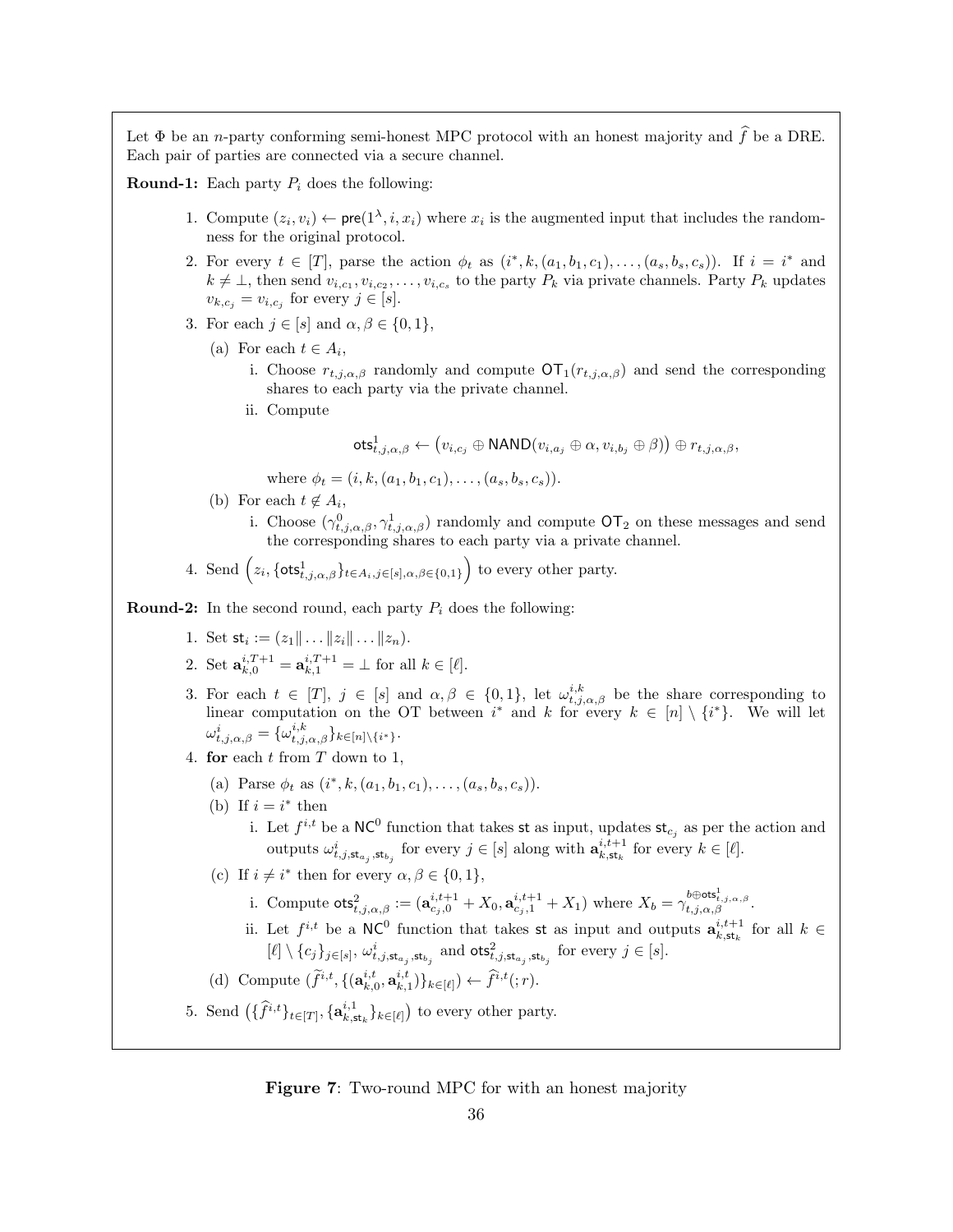Evaluation. The evaluation procedure is exactly same as the one described in Section 4.1.

Security. In order, to prove security, we show that the two-round, information theoretic OT, using OT correlations has equivocal receiver security. Once we prove this, we can directly use the result of Garg and Srinivasan [GS18] to argue security of our protocol. Below, we first recall the notion of equivocal receiver security.

Let  $(c, r_c)$  be the correlation with the receiver and  $(r_0, r_1)$  be the correlation with the sender. The two-round OT using these correlations can be abstractly defined as follows (where the receiver's input is a bit b and the sender's input is  $(m_0, m_1)$ : the receiver computes  $(\text{ots}_1, \omega) = \text{OT}_1(b, c)$  and sends ots<sub>1</sub> to the sender and the sender sends ots<sub>2</sub> =  $\overline{OT}_2(\overline{ots}_1, (m_0, m_1), (r_0, r_1))$  to the receiver. The receiver computes  $m_b = \text{OT}_3(\text{ots}_2, \omega)$ . In our actual construction,  $\text{ots}_1 = b \oplus c$ ,  $\omega = (b, r_c)$  and  ${\sf ots}_2=(m_0 \oplus r_{{\sf ots}_1},m_1 \oplus r_{1\oplus{\sf ots}_1}).$ 

Definition 7.1 (Equivocal Receiver Security) We say that a two-round oblivious transfer has equivocal receiver security if there exists a PPT simulator  $\textsf{Sim}_{Eq}$  such that the for any  $\beta \in \{0,1\}$ :

$$
\left\{\left((\text{ots}_1,\omega_\beta)\right): (\text{ots}_1,\omega_0,\omega_1)\leftarrow \text{Sim}_{Eq}(1^\lambda)\right\} \stackrel{s}{\approx} \left\{\left(\text{OT}_1(\beta,c)\right)\right\}.
$$

We now give the description of the  $\mathsf{Sim}_{Eq}$ . While generating the OT correlations,  $\mathsf{Sim}_{Eq}$  intercepts the message  $(r_0, r_1)$  that an adversarial sender sends to the  $\mathcal{F}_{\text{OTCor}}$  functionality. Sim<sub>Eq</sub> samples ots<sub>1</sub> randomly and outputs  $\omega_0$  as  $(0, r_{\text{ots}_1})$  and  $\omega_1$  as  $(1, r_{1\oplus \text{ots}_1})$ . It is easy to see that the distribution of (ots<sub>1</sub>,  $\omega_{\beta}$ ) generated by  $\mathsf{Sim}_{Eq}$  is identical to the real world distribution.

We now state our result which follows directly from [GS18].

Theorem 7.2 The protocol given in Figure 8 is computationally secure two-round protocol for circuits in the  $\mathcal{F}_{\text{OTCor}}$  model against a malicious adversary corrupting an arbitrary subset of parties, where the protocol makes a black-box use of a PRG.

## References

- [ABT18] Benny Applebaum, Zvika Brakerski, and Rotem Tsabary. Perfect secure computation in two rounds. To appear in TCC, 2018. https://eprint.iacr.org/2018/894.
- [ACGJ18] Prabhanjan Ananth, Arka Rai Choudhuri, Aarushi Goel, and Abhishek Jain. Roundoptimal secure multiparty computation with honest majority. LNCS, pages 395–424, Santa Barbara, CA, USA, 2018. Springer, Heidelberg, Germany.
- [ACJ17] Prabhanjan Ananth, Arka Rai Choudhuri, and Abhishek Jain. A new approach to round-optimal secure multiparty computation. In Jonathan Katz and Hovav Shacham, editors, CRYPTO 2017, Part I, volume 10401 of LNCS, pages 468–499, Santa Barbara, CA, USA, August 20–24, 2017. Springer, Heidelberg, Germany.
- [AIK04] Benny Applebaum, Yuval Ishai, and Eyal Kushilevitz. Cryptography in NC<sup>0</sup>. In  $45th$ FOCS, pages 166–175, Rome, Italy, October 17–19, 2004. IEEE Computer Society Press.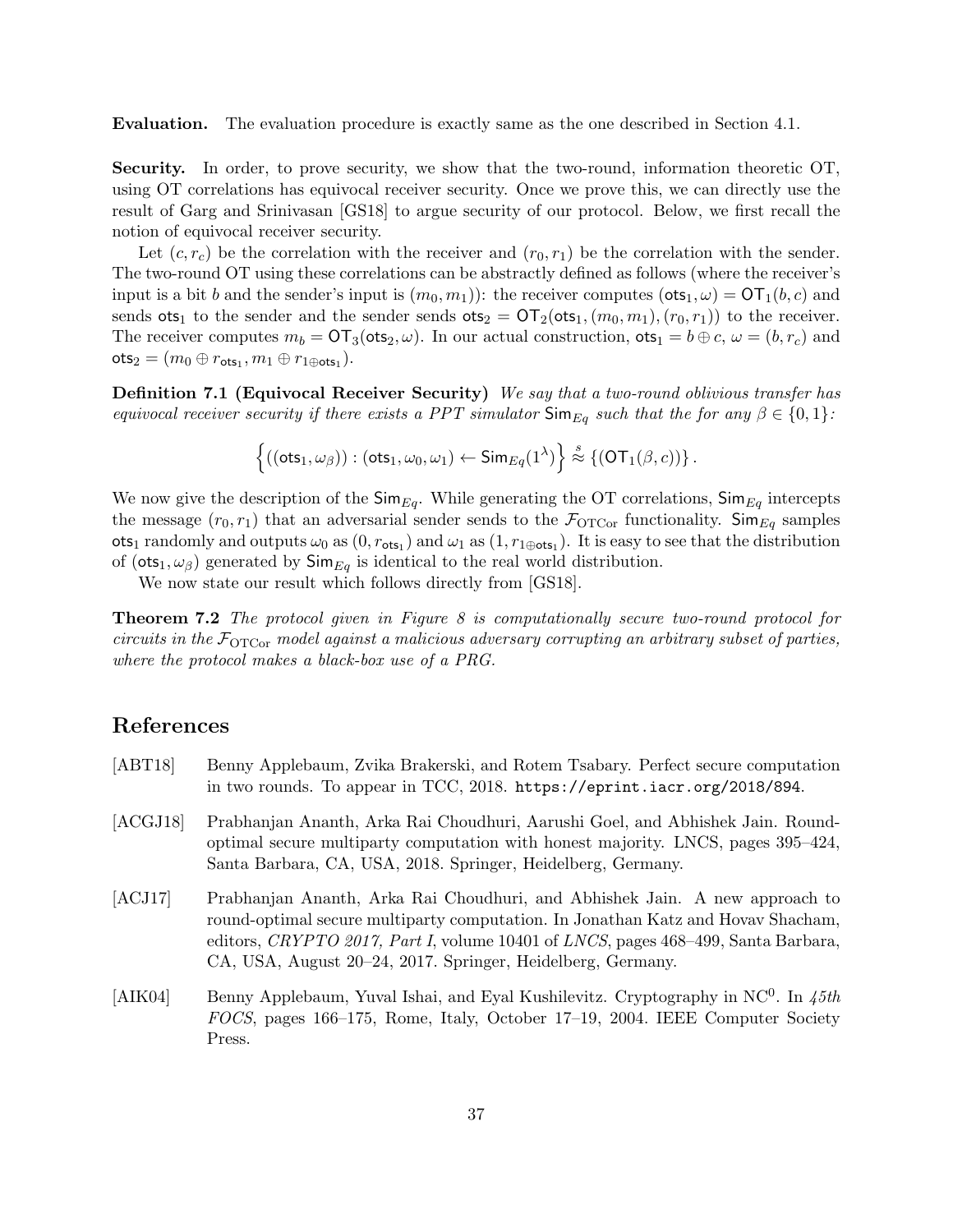Let  $\Phi$  be an *n*-party conforming semi-honest MPC protocol and (Garble, Eval) be a garbling scheme for circuits.

- **Pre-processing Phase:** On input the number of parties  $n$ , the number of functions  $s$ , the size of each of these functions and the size of each party's input m, the party  $P_i$  does the following:
	- 1. For each  $j \in [s]$  and  $\alpha, \beta \in \{0, 1\}$ :
		- (a) For each  $t \in A_i$ , send  $((t, j, \alpha, \beta)$ , **receiver**,  $i, r_{t, j, \alpha, \beta}$  (where  $r_{t, j, \alpha, \beta}$  is chosen randomly) and for each  $t \in [T] \setminus A_i$ , send  $((t, j, \alpha, \beta), \text{sender}, i)$  to  $\mathcal{F}_{\text{OTCor}}$  functionality.
		- (b) Receive  $\omega_{t,j,\alpha,\beta} = {\gamma_{t,j,\alpha,\beta}^k}_{k\in[n]\setminus\{i\}}$  for each  $t \in A_i$  and  $(\gamma_{t,j,\alpha,\beta}^0, \gamma_{t,j,\alpha,\beta}^1)$  if  $t \in [T] \setminus A_i$ from  $\mathcal{F}_{\text{OTCor}}$ .
	- 2. Execute the OT correlations generation phase for the underlying conforming protocol Φ.

**Round-1:** Each party  $P_i$  does the following:

- 1. Compute  $(z_i, v_i) \leftarrow \text{pre}(1^{\lambda}, i, x_i)$ .
- 2. For each  $t \in A_i$ , for each  $j \in [s]$  and  $\alpha, \beta \in \{0, 1\}$ , compute

$$
\mathsf{ots}^1_{t,j,\alpha,\beta} \leftarrow (v_{i,c_j} \oplus \mathsf{NAND}(v_{i,a_j} \oplus \alpha, v_{i,b_j} \oplus \beta)) \oplus r_{t,j,\alpha,\beta},
$$

where  $\phi_t = (i, (a_1, b_1, c_1), \ldots, (a_s, b_s, c_s)).$ 

3. Send  $(z_i, {\{\text{ots}\}}_{t,j,\alpha,\beta\}_{t\in A_i,j\in [s],\alpha,\beta\in\{0,1\}})$  to every other party.

**Round-2:** In the second round, each party  $P_i$  does the following:

- 1. Set  $\mathsf{st}_i := (z_1 \| \dots \| z_i \| \dots \| z_n).$
- 2. Set  $\mathsf{lab}^{i,T+1} := \{\mathsf{lab}_{k,0}^{i,T+1}, \mathsf{lab}_{k,1}^{i,T+1}\}_{k \in [\ell]}$  where for each  $k \in [\ell]$  and  $b \in \{0,1\}$ ,  $\mathsf{lab}_{k,b}^{i,T+1} := 0^\lambda$ .
- 3. for each  $t$  from  $T$  down to 1,
	- (a) Parse  $\phi_t$  as  $(i^*, (a_1, b_1, c_1), \ldots, (a_s, b_s, c_s)).$
	- (b) If  $i = i^*$  then

i. Let  $f^{i,t}$  be a NC<sup>0</sup> function that takes st as input, updates  $st_{c_j}$  as per the action and outputs  $\omega_{t,j,\mathsf{st}_{a_j},\mathsf{st}_{b_j}}$  for every  $j \in [s]$  along with  $\mathsf{lab}^{i,t+1}_{k,\mathsf{st}_k}$  for every  $k \in [\ell].$ 

- (c) If  $i \neq i^*$  then for every  $\alpha, \beta \in \{0, 1\},\$ 
	- i. Compute  $\text{ots}_{t,j,\alpha,\beta}^2 := (\textsf{lab}_{c_j,0}^{i,t+1} \oplus X_0, \textsf{lab}_{c_j,1}^{i,t+1} \oplus X_1)$  where  $X_b = \gamma_{t,j,\alpha,\beta}^{b \oplus \text{ots}_{t,j,\alpha,\beta}^1}$ .
	- ii. Let  $f^{i,t}$  be a NC<sup>0</sup> function that takes st as input and outputs lab<sub>k,stk</sub> for all  $k \in$  $[\ell] \setminus \{c_j\}$  and  $\text{ots}_{t,j,\text{st}_{a_j},\text{st}_{b_j}}^2$  for every  $j \in [s]$ .

(d) Compute 
$$
(\widetilde{f}^{i,t}, {\{\mathsf{lab}_k^{i,t}\}}_{k \in [\ell]}) \leftarrow \widehat{f}^{i,t}(:,r)
$$
.

4. Send  $\{\{\hat{f}^{i,t}\}_{t\in[T]}, \{\mathsf{lab}_{k,\mathsf{st}_{i,k}}^{i,1}\}_{k\in[\ell]}$  to every other party.

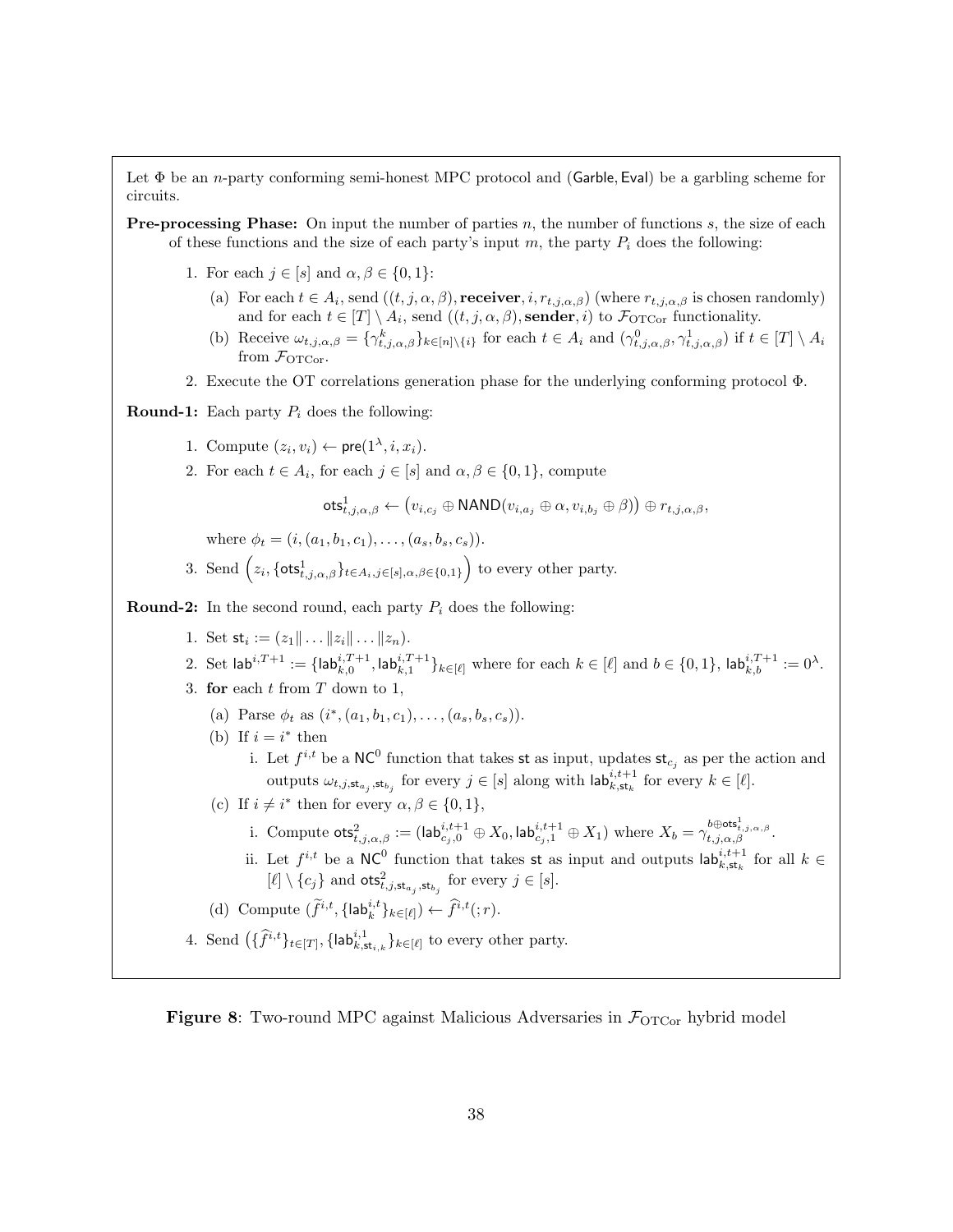- [Ajt99] Miklós Ajtai. Generating hard instances of the short basis problem. In Jirí Wiedermann, Peter van Emde Boas, and Mogens Nielsen, editors, ICALP 99, volume 1644 of LNCS, pages 1–9, Prague, Czech Republic, July 11–15, 1999. Springer, Heidelberg, Germany.
- [AJW11] Gilad Asharov, Abhishek Jain, and Daniel Wichs. Multiparty computation with low communication, computation and interaction via threshold FHE. IACR Cryptology ePrint Archive, 2011:613, 2011.
- [AL11] Gilad Asharov and Yehuda Lindell. Utility dependence in correct and fair rational secret sharing. *Journal of Cryptology*, 24(1):157–202, January 2011.
- [ALSZ13] Gilad Asharov, Yehuda Lindell, Thomas Schneider, and Michael Zohner. More efficient oblivious transfer and extensions for faster secure computation. In Ahmad-Reza Sadeghi, Virgil D. Gligor, and Moti Yung, editors, ACM CCS 13, pages 535–548, Berlin, Germany, November 4–8, 2013. ACM Press.
- [ALSZ15] Gilad Asharov, Yehuda Lindell, Thomas Schneider, and Michael Zohner. More efficient oblivious transfer extensions with security for malicious adversaries. In Elisabeth Oswald and Marc Fischlin, editors, EUROCRYPT 2015, Part I, volume 9056 of LNCS, pages 673–701, Sofia, Bulgaria, April 26–30, 2015. Springer, Heidelberg, Germany.
- [BB89] Judit Bar-Ilan and Donald Beaver. Non-cryptographic fault-tolerant computing in constant number of rounds of interaction. In Proceedings of the Eighth Annual ACM Symposium on Principles of Distributed Computing, Edmonton, Alberta, Canada, August 14-16, 1989, pages 201–209, 1989.
- $[BCG<sup>+</sup>17]$  Elette Boyle, Geoffroy Couteau, Niv Gilboa, Yuval Ishai, and Michele Orrù. Homomorphic secret sharing: Optimizations and applications. In Bhavani M. Thuraisingham, David Evans, Tal Malkin, and Dongyan Xu, editors, ACM CCS 17, pages 2105–2122, Dallas, TX, USA, October 31 – November 2, 2017. ACM Press.
- [BCL+05] Boaz Barak, Ran Canetti, Yehuda Lindell, Rafael Pass, and Tal Rabin. Secure computation without authentication. In Victor Shoup, editor, CRYPTO 2005, volume 3621 of LNCS, pages 361–377, Santa Barbara, CA, USA, August 14–18, 2005. Springer, Heidelberg, Germany.
- [BCS96] Gilles Brassard, Claude Crépeau, and Miklos Santha. Oblivious transfers and intersecting codes. IEEE Trans. Information Theory,  $42(6)$ :1769–1780, 1996.
- [BCW03] Gilles Brassard, Claude Crépeau, and Stefan Wolf. Oblivious transfers and privacy amplification. Journal of Cryptology, 16(4):219–237, September 2003.
- [Bea96] Donald Beaver. Correlated pseudorandomness and the complexity of private computations. In Proceedings of the Twenty-Eighth Annual ACM Symposium on the Theory of Computing, Philadelphia, Pennsylvania, USA, May 22-24, 1996, pages 479–488, 1996.
- [BGG+18] Dan Boneh, Rosario Gennaro, Steven Goldfeder, Aayush Jain, Sam Kim, Peter M. R. Rasmussen, and Amit Sahai. Threshold cryptosystems from threshold fully homomorphic encryption. To appear in Crypto, 2018. https://eprint.iacr.org/2017/956.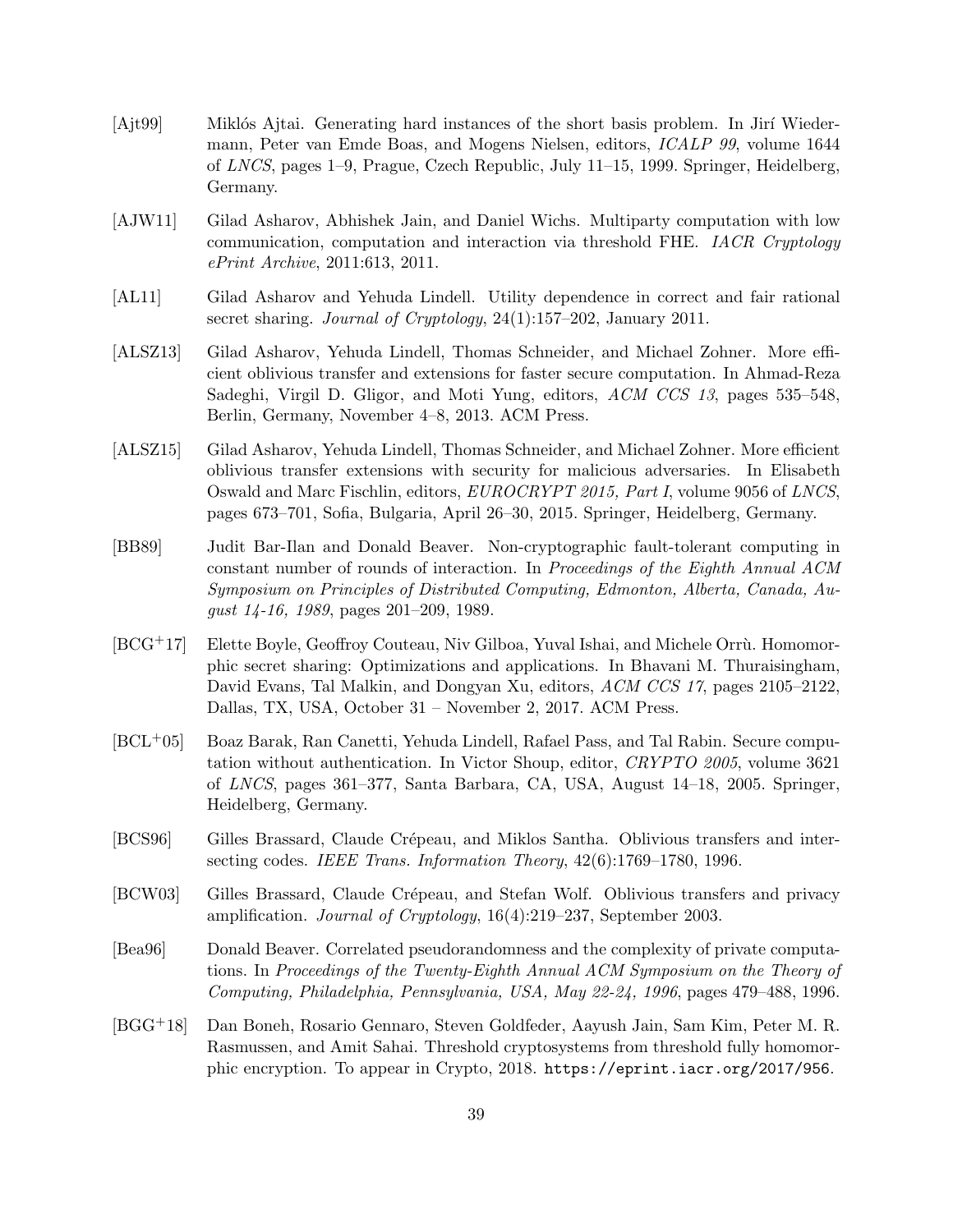- [BGH07] Dan Boneh, Craig Gentry, and Michael Hamburg. Space-efficient identity based encryption without pairings. In 48th FOCS, pages 647–657, Providence, RI, USA, October 20–23, 2007. IEEE Computer Society Press.
- [BGI16] Elette Boyle, Niv Gilboa, and Yuval Ishai. Breaking the circuit size barrier for secure computation under DDH. In Matthew Robshaw and Jonathan Katz, editors, CRYPTO 2016, Part I, volume 9814 of LNCS, pages 509–539, Santa Barbara, CA, USA, August 14–18, 2016. Springer, Heidelberg, Germany.
- [BGI17] Elette Boyle, Niv Gilboa, and Yuval Ishai. Group-based secure computation: Optimizing rounds, communication, and computation. In Jean-Sébastien Coron and Jesper Buus Nielsen, editors, EUROCRYPT 2017, Part II, volume 10211 of LNCS, pages 163–193, Paris, France, May 8–12, 2017. Springer, Heidelberg, Germany.
- [BGI+18] Elette Boyle, Niv Gilboa, Yuval Ishai, Huijia Lin, and Stefano Tessaro. Foundations of homomorphic secret sharing. In ITCS 2018, pages 21:1–21:21, January 2018.
- [BL18] Fabrice Benhamouda and Huijia Lin. k-round multiparty computation from k-round oblivious transfer via garbled interactive circuits. In Advances in Cryptology - EURO-CRYPT 2018 - 37th Annual International Conference on the Theory and Applications of Cryptographic Techniques, Tel Aviv, Israel, April 29 - May 3, 2018 Proceedings, Part II, pages 500–532, 2018.
- [BM90] Mihir Bellare and Silvio Micali. Non-interactive oblivious transfer and applications. In Gilles Brassard, editor, CRYPTO'89, volume 435 of LNCS, pages 547–557, Santa Barbara, CA, USA, August 20–24, 1990. Springer, Heidelberg, Germany.
- [BMR90] Donald Beaver, Silvio Micali, and Phillip Rogaway. The round complexity of secure protocols (extended abstract). In 22nd ACM STOC, pages 503–513, Baltimore, MD, USA, May 14–16, 1990. ACM Press.
- [BOGW88] Michael Ben-Or, Shafi Goldwasser, and Avi Wigderson. Completeness theorems for non-cryptographic fault-tolerant distributed computation (extended abstract). In 20th ACM STOC, pages 1–10, Chicago, IL, USA, May 2–4, 1988. ACM Press.
- [Can00] Ran Canetti. Security and composition of multiparty cryptographic protocols. Journal of Cryptology, 13(1):143–202, 2000.
- [Can01] Ran Canetti. Universally composable security: A new paradigm for cryptographic protocols. In 42nd FOCS, pages 136–145, Las Vegas, NV, USA, October 14–17, 2001. IEEE Computer Society Press.
- [CEMY09] Seung Geol Choi, Ariel Elbaz, Tal Malkin, and Moti Yung. Secure multi-party computation minimizing online rounds. In Advances in Cryptology - ASIACRYPT 2009, 15th International Conference on the Theory and Application of Cryptology and Information Security, Tokyo, Japan, December 6-10, 2009. Proceedings, pages 268–286, 2009.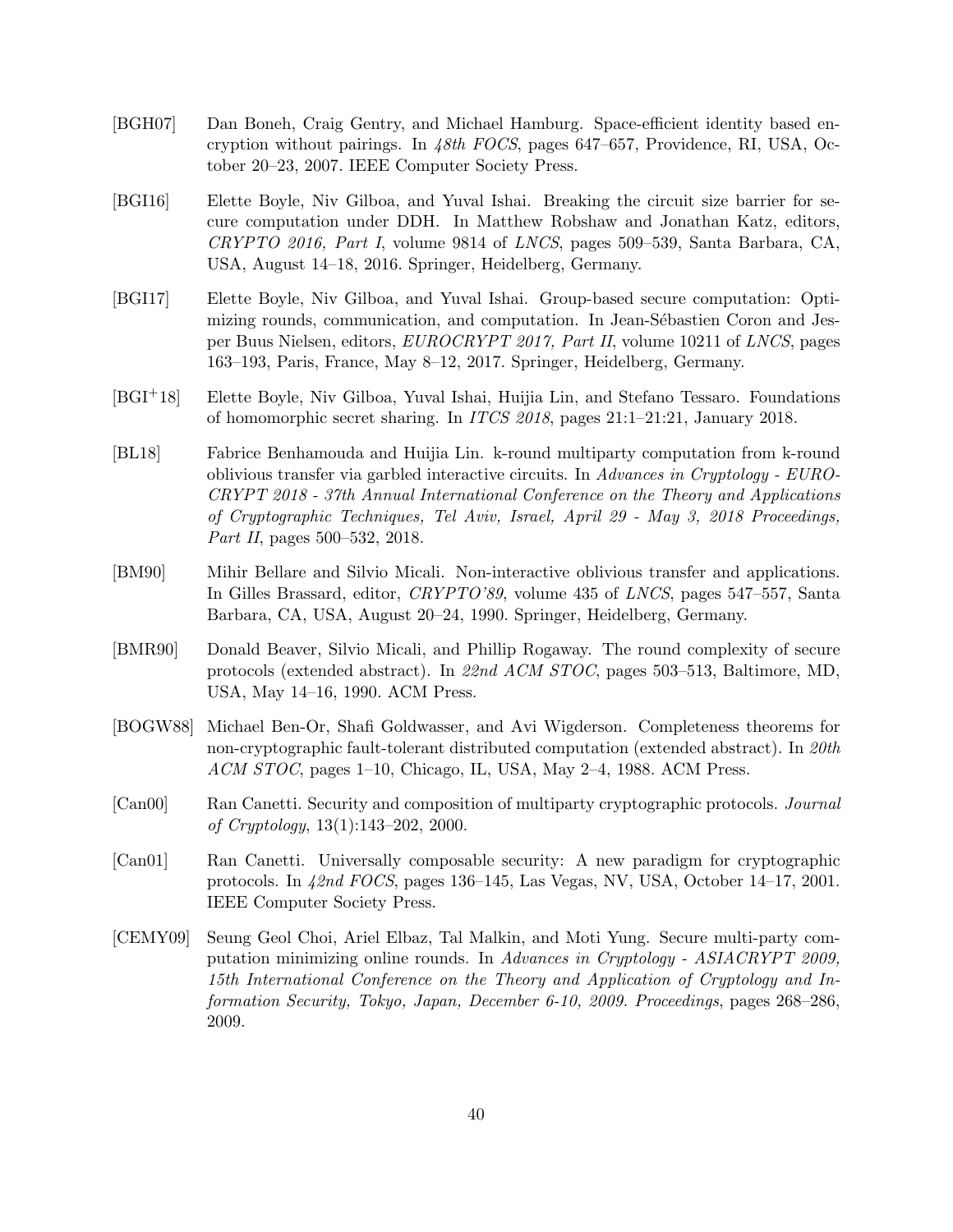- [CF01] Ran Canetti and Marc Fischlin. Universally composable commitments. In Joe Kilian, editor, CRYPTO 2001, volume 2139 of LNCS, pages 19–40, Santa Barbara, CA, USA, August 19–23, 2001. Springer, Heidelberg, Germany.
- [CLOS02] Ran Canetti, Yehuda Lindell, Rafail Ostrovsky, and Amit Sahai. Universally composable two-party and multi-party secure computation. In 34th ACM STOC, pages 494–503, Montréal, Québec, Canada, May 19–21, 2002. ACM Press.
- [CLP10] Ran Canetti, Huijia Lin, and Rafael Pass. Adaptive hardness and composable security in the plain model from standard assumptions. In  $51st$  FOCS, pages 541–550, Las Vegas, NV, USA, October 23–26, 2010. IEEE Computer Society Press.
- [DH76] Whitfield Diffie and Martin E. Hellman. New directions in cryptography. IEEE Transactions on Information Theory, 22(6):644–654, 1976.
- [DHRW16] Yevgeniy Dodis, Shai Halevi, Ron D. Rothblum, and Daniel Wichs. Spooky encryption and its applications. In Matthew Robshaw and Jonathan Katz, editors, CRYPTO 2016, Part III, volume 9816 of LNCS, pages 93–122, Santa Barbara, CA, USA, August 14–18, 2016. Springer, Heidelberg, Germany.
- [EGL85] Shimon Even, Oded Goldreich, and Abraham Lempel. A randomized protocol for signing contracts. Commun. ACM, 28(6):637–647, 1985.
- [FGJI17] Nelly Fazio, Rosario Gennaro, Tahereh Jafarikhah, and William E. Skeith III. Homomorphic secret sharing from paillier encryption. In *Provable Security - 11th Inter*national Conference, ProvSec 2017, Xi'an, China, October 23-25, 2017, Proceedings, pages 381–399, 2017.
- [GGHR14] Sanjam Garg, Craig Gentry, Shai Halevi, and Mariana Raykova. Two-round secure MPC from indistinguishability obfuscation. In Yehuda Lindell, editor, TCC 2014, volume 8349 of LNCS, pages 74–94, San Diego, CA, USA, February 24–26, 2014. Springer, Heidelberg, Germany.
- [GLS15] S. Dov Gordon, Feng-Hao Liu, and Elaine Shi. Constant-round MPC with fairness and guarantee of output delivery. In Rosario Gennaro and Matthew J. B. Robshaw, editors, CRYPTO 2015, Part II, volume 9216 of LNCS, pages 63–82, Santa Barbara, CA, USA, August 16–20, 2015. Springer, Heidelberg, Germany.
- [GM82] Shafi Goldwasser and Silvio Micali. Probabilistic encryption and how to play mental poker keeping secret all partial information. In 14th ACM STOC, pages 365–377, San Francisco, CA, USA, May 5–7, 1982. ACM Press.
- [GMMM18] Sanjam Garg, Mohammad Mahmoody, Daniel Masny, and Izaak Meckler. On the round complexity of OT extension. LNCS, pages 545–574, Santa Barbara, CA, USA, 2018. Springer, Heidelberg, Germany.
- [GMR88] Shafi Goldwasser, Silvio Micali, and Ronald L. Rivest. A digital signature scheme secure against adaptive chosen-message attacks.  $SIAM$  J. Comput.,  $17(2):281-308$ , 1988.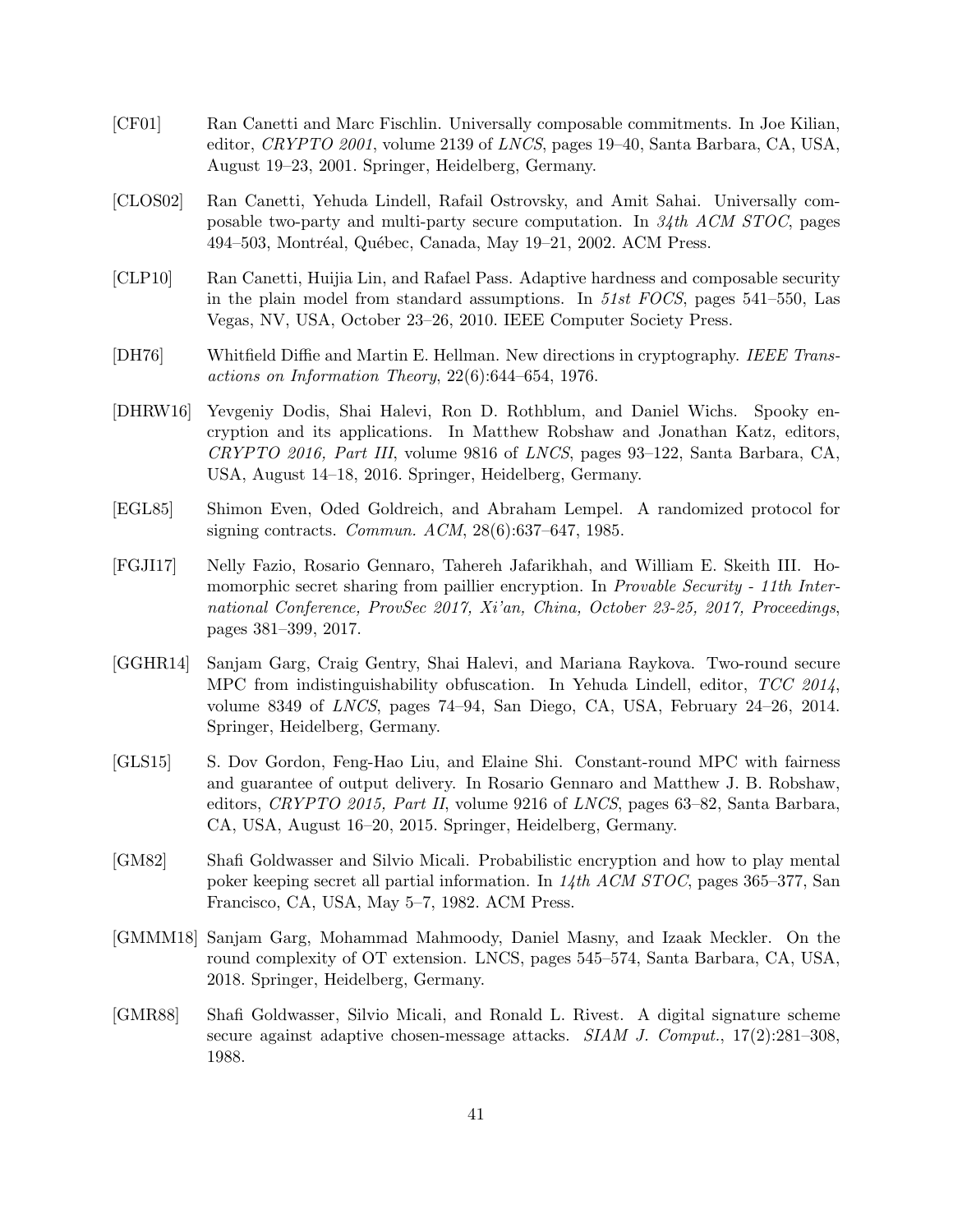- [GMW87] Oded Goldreich, Silvio Micali, and Avi Wigderson. How to play any mental game or A completeness theorem for protocols with honest majority. In Alfred Aho, editor, 19th ACM STOC, pages 218–229, New York City, NY, USA, May 25–27, 1987. ACM Press.
- [Gol01] Oded Goldreich. Foundations of Cryptography: Basic Tools, volume 1. Cambridge University Press, Cambridge, UK, 2001.
- [GPV08] Craig Gentry, Chris Peikert, and Vinod Vaikuntanathan. Trapdoors for hard lattices and new cryptographic constructions. In Richard E. Ladner and Cynthia Dwork, editors, 40th ACM STOC, pages 197–206, Victoria, British Columbia, Canada, May 17– 20, 2008. ACM Press.
- [GS08] Jens Groth and Amit Sahai. Efficient non-interactive proof systems for bilinear groups. In Nigel P. Smart, editor, EUROCRYPT 2008, volume 4965 of LNCS, pages 415–432, Istanbul, Turkey, April 13–17, 2008. Springer, Heidelberg, Germany.
- [GS17] Sanjam Garg and Akshayaram Srinivasan. Garbled protocols and two-round MPC from bilinear maps. In 58th FOCS, pages 588–599. IEEE Computer Society Press, 2017.
- [GS18] Sanjam Garg and Akshayaram Srinivasan. Two-round multiparty secure computation from minimal assumptions. In Advances in Cryptology - EUROCRYPT 2018 - 37th Annual International Conference on the Theory and Applications of Cryptographic Techniques, Tel Aviv, Israel, April 29 - May 3, 2018 Proceedings, Part II, pages 468– 499, 2018.
- [HIJ+16] Shai Halevi, Yuval Ishai, Abhishek Jain, Eyal Kushilevitz, and Tal Rabin. Secure multiparty computation with general interaction patterns. In Madhu Sudan, editor, ITCS 2016, pages 157–168, Cambridge, MA, USA, January 14–16, 2016. ACM.
- [IK00] Yuval Ishai and Eyal Kushilevitz. Randomizing polynomials: A new representation with applications to round-efficient secure computation. In  $41st FOCS$ , pages 294–304, Redondo Beach, CA, USA, November 12–14, 2000. IEEE Computer Society Press.
- [IKM+13] Yuval Ishai, Eyal Kushilevitz, Sigurd Meldgaard, Claudio Orlandi, and Anat Paskin-Cherniavsky. On the power of correlated randomness in secure computation. In Theory of Cryptography - 10th Theory of Cryptography Conference, TCC 2013, Tokyo, Japan, March 3-6, 2013. Proceedings, pages 600–620, 2013.
- [IKNP03] Yuval Ishai, Joe Kilian, Kobbi Nissim, and Erez Petrank. Extending oblivious transfers efficiently. In Dan Boneh, editor, CRYPTO 2003, volume 2729 of LNCS, pages 145– 161, Santa Barbara, CA, USA, August 17–21, 2003. Springer, Heidelberg, Germany.
- [IKO+11] Yuval Ishai, Eyal Kushilevitz, Rafail Ostrovsky, Manoj Prabhakaran, and Amit Sahai. Efficient non-interactive secure computation. In Kenneth G. Paterson, editor, Advances in Cryptology - EUROCRYPT 2011 - 30th Annual International Conference on the Theory and Applications of Cryptographic Techniques, Tallinn, Estonia, May 15-19, 2011. Proceedings, volume 6632 of Lecture Notes in Computer Science, pages 406–425. Springer, 2011.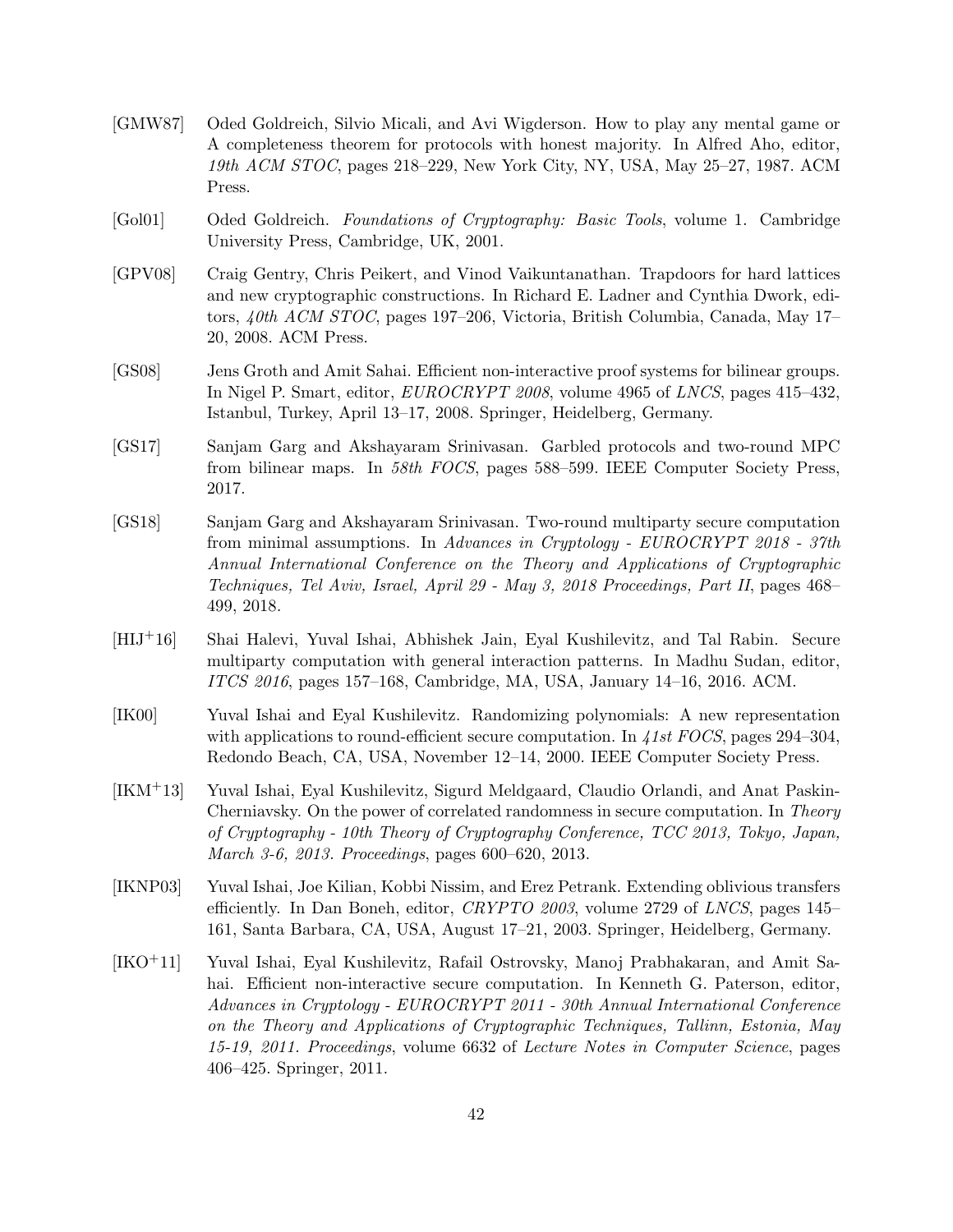- [IKP10] Yuval Ishai, Eyal Kushilevitz, and Anat Paskin. Secure multiparty computation with minimal interaction. In Tal Rabin, editor, CRYPTO 2010, volume 6223 of LNCS, pages 577–594, Santa Barbara, CA, USA, August 15–19, 2010. Springer, Heidelberg, Germany.
- [IMO18] Yuval Ishai, Manika Mittal, and Rafail Ostrovsky. On the message complexity of secure multiparty computation. In Public-Key Cryptography - PKC 2018 - 21st IACR International Conference on Practice and Theory of Public-Key Cryptography, Rio de Janeiro, Brazil, March 25-29, 2018, Proceedings, Part I, pages 698–711, 2018.
- [IPS08] Yuval Ishai, Manoj Prabhakaran, and Amit Sahai. Founding cryptography on oblivious transfer - efficiently. In David Wagner, editor, CRYPTO 2008, volume 5157 of LNCS, pages 572–591, Santa Barbara, CA, USA, August 17–21, 2008. Springer, Heidelberg, Germany.
- [IR89] Russell Impagliazzo and Steven Rudich. Limits on the provable consequences of oneway permutations. In Proceedings of the 21st Annual ACM Symposium on Theory of Computing, May 14-17, 1989, Seattle, Washigton, USA, pages 44–61, 1989.
- [Kil88] Joe Kilian. Founding cryptography on oblivious transfer. In 20th ACM STOC, pages 20–31, Chicago, IL, USA, May 2–4, 1988. ACM Press.
- [KOS15] Marcel Keller, Emmanuela Orsini, and Peter Scholl. Actively secure OT extension with optimal overhead. In Rosario Gennaro and Matthew J. B. Robshaw, editors, CRYPTO 2015, Part I, volume 9215 of LNCS, pages 724–741, Santa Barbara, CA, USA, August 16–20, 2015. Springer, Heidelberg, Germany.
- [MP12] Daniele Micciancio and Chris Peikert. Trapdoors for lattices: Simpler, tighter, faster, smaller. In David Pointcheval and Thomas Johansson, editors, *EUROCRYPT 2012*, volume 7237 of LNCS, pages 700–718, Cambridge, UK, April 15–19, 2012. Springer, Heidelberg, Germany.
- [MW16] Pratyay Mukherjee and Daniel Wichs. Two round multiparty computation via multikey FHE. In Marc Fischlin and Jean-Sébastien Coron, editors, EUROCRYPT 2016, Part II, volume 9666 of LNCS, pages 735–763, Vienna, Austria, May 8–12, 2016. Springer, Heidelberg, Germany.
- [Pei09] Chris Peikert. Public-key cryptosystems from the worst-case shortest vector problem: extended abstract. In Michael Mitzenmacher, editor, 41st ACM STOC, pages 333–342, Bethesda, MD, USA, May 31 – June 2, 2009. ACM Press.
- [PVW08] Chris Peikert, Vinod Vaikuntanathan, and Brent Waters. A framework for efficient and composable oblivious transfer. In David Wagner, editor, CRYPTO 2008, volume 5157 of LNCS, pages 554–571, Santa Barbara, CA, USA, August 17–21, 2008. Springer, Heidelberg, Germany.
- [PW00] Birgit Pfitzmann and Michael Waidner. Composition and integrity preservation of secure reactive systems. In S. Jajodia and P. Samarati, editors, ACM CCS 00, pages 245–254, Athens, Greece, November 1–4, 2000. ACM Press.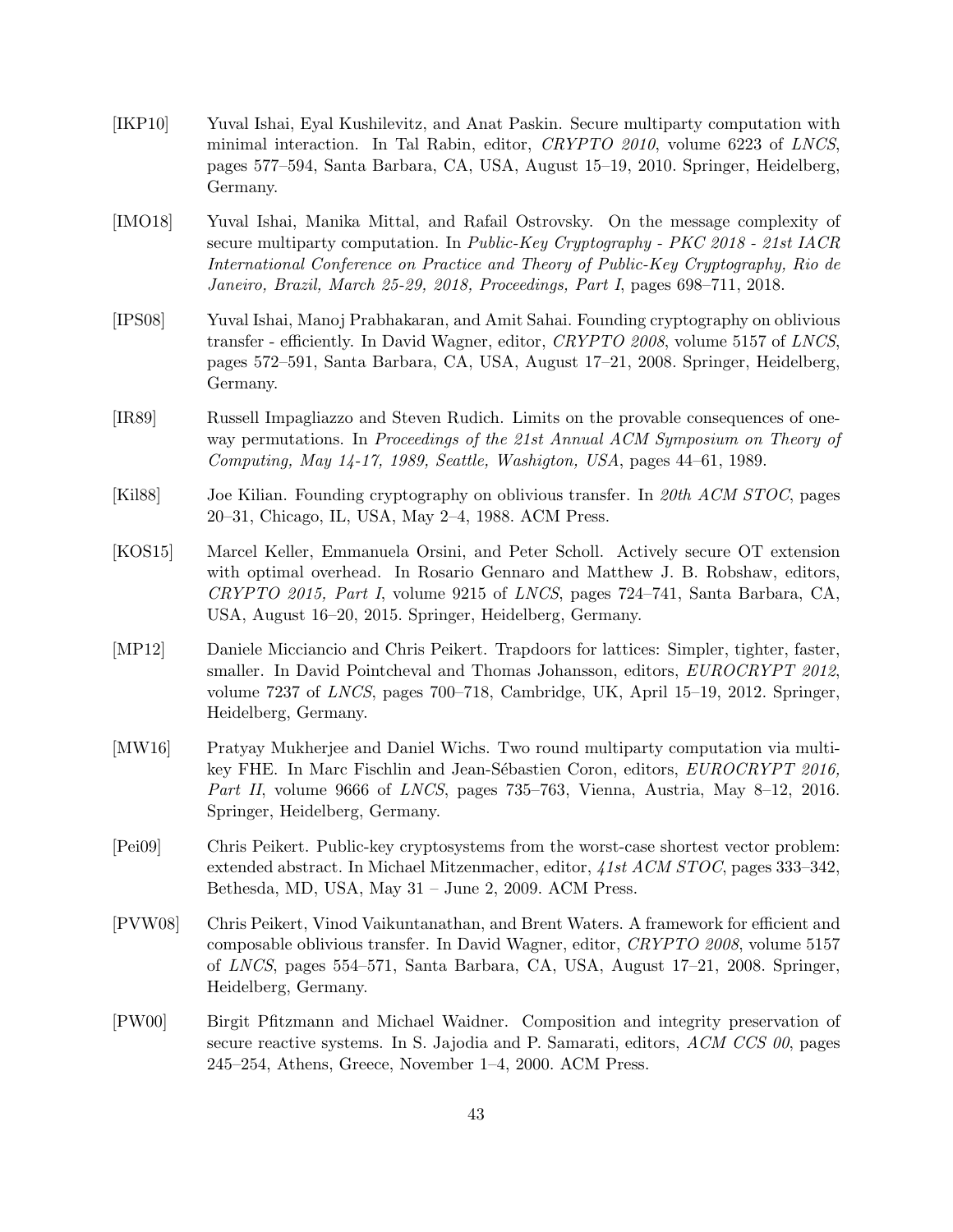| [Rab81] | M. Rabin. How to exchange secrets by oblivious transfer. Technical Report TR-81,<br>Harvard Aiken Computation Laboratory, 1981.                                                                                         |
|---------|-------------------------------------------------------------------------------------------------------------------------------------------------------------------------------------------------------------------------|
| [Reg05] | Oded Regev. On lattices, learning with errors, random linear codes, and cryptogra-<br>phy. In Harold N. Gabow and Ronald Fagin, editors, 37th ACM STOC, pages 84–93,<br>Baltimore, MA, USA, May 22-24, 2005. ACM Press. |
| [Ya086] | Andrew Chi-Chih Yao. How to generate and exchange secrets (extended abstract).<br>In 27th FOCS, pages 162-167, Toronto, Ontario, Canada, October 27-29, 1986. IEEE<br>Computer Society Press.                           |

## A UC Security

In this section we briefly review UC security. For full details see [Can01]. A large part of this introduction has been taken verbatim from [CLP10].

The basic model of execution. Following [GMR88, Gol01], a protocol is represented as an interactive Turing machine (ITM), which represents the program to be run within each participant. Specifically, an ITM has three tapes that can be written to by other ITMs: the input and subroutine output tapes model the inputs from and the outputs to other programs running within the same "entity" (say, the same physical computer), and the incoming communication tapes and outgoing communication tapes model messages received from and to be sent to the network. It also has an identity tape that cannot be written to by the ITM itself. The identity tape contains the program of the ITM (in some standard encoding) plus additional identifying information specified below. Adversarial entities are also modeled as ITMs.

We distinguish between ITMs (which represent static objects, or programs) and *instances of* ITMs, or ITIs, that represent interacting processes in a running system. Specifically, an ITI is an ITM along with an identifer that distinguishes it from other ITIs in the same system. The identifier consists of two parts: A session-identifier (SID) which identifies which protocol instance the ITM belongs to, and a party identifier (PID) that distinguishes among the parties in a protocol instance. Typically the PID is also used to associate ITIs with "parties", or clusters, that represent some administrative domains or physical computers.

The model of computation consists of a number of ITIs that can write on each other's tapes in certain ways (specified in the model). The pair (SID,PID) is a unique identifier of the ITI in the system.

With one exception (discussed within) we assume that all ITMs are probabilistic polynomial time (PPT). An ITM is PPT if there exists a constant  $c > 0$  such that, at any point during its run, the overall number of steps taken by M is at most  $n^c$ , where n is the overall number of bits written on the *input tape* of  $M$  in this run. (In fact, in order to guarantee that the overall protocol execution process is bounded by a polynomial, we define  $n$  as the total number of bits written to the input tape of  $M$ , minus the overall number of bits written by  $M$  to input tapes of other ITMs.; see [Can01].)

Security of protocols. Protocols that securely carry out a given task (or, protocol problem) are defined in three steps, as follows. First, the process of executing a protocol in an adversarial environment is formalized. Next, an "ideal process" for carrying out the task at hand is formalized. In the ideal process the parties do not communicate with each other. Instead they have access to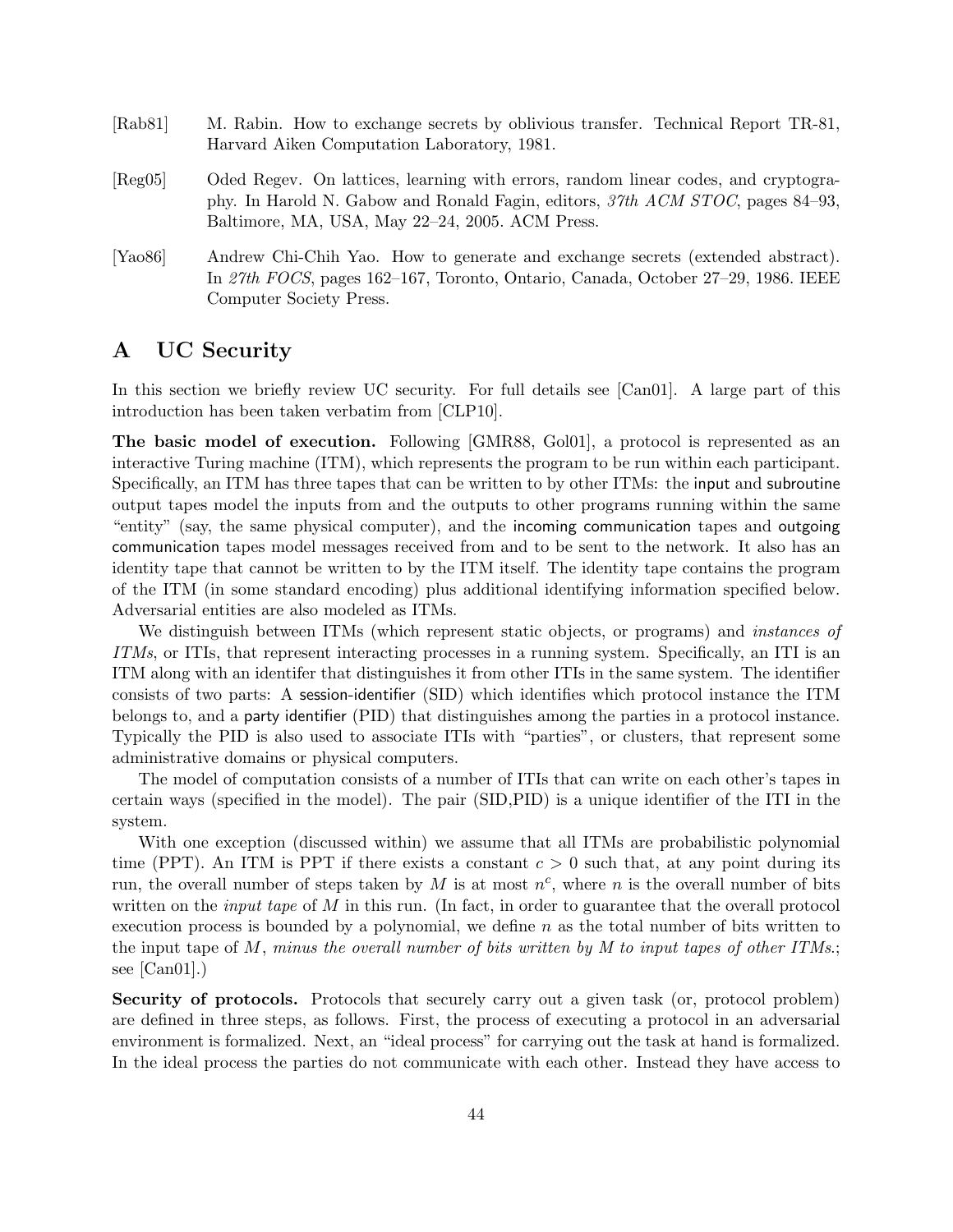an "ideal functionality," which is essentially an incorruptible "trusted party" that is programmed to capture the desired functionality of the task at hand. A protocol is said to securely realize an ideal functionality if the process of running the protocol amounts to "emulating" the ideal process for that ideal functionality. Below we overview the model of protocol execution (called the real-life model), the ideal process, and the notion of protocol emulation.

The model for protocol execution. The model of computation consists of the parties running an instance of a protocol  $\Pi$ , an adversary A that controls the communication among the parties, and an environment  $\mathcal Z$  that controls the inputs to the parties and sees their outputs. We assume that all parties have a security parameter  $n \in \mathbb{N}$ . (We remark that this is done merely for convenience and is not essential for the model to make sense). The execution consists of a sequence of activations, where in each activation a single participant (either  $\mathcal{Z}, \mathcal{A}$ , or some other ITM) is activated, and may write on a tape of at most *one* other participant, subject to the rules below. Once the activation of a participant is complete (i.e., once it enters a special waiting state), the participant whose tape was written on is activated next. (If no such party exists then the environment is activated next.)

The environment is given an external input  $z$  and is the first to be activated. In its first activation, the environment invokes the adversary  $A$ , providing it with some arbitrary input. In the context of UC security, the environment can from now on invoke (namely, provide input to) only ITMs that consist of a single instance of protocol Π. That is, all the ITMs invoked by the environment must have the same SID and the code of Π.

Once the adversary is activated, it may read its own tapes and the outgoing communication tapes of all parties. It may either deliver a message to some party by writing this message on the party's incoming communication tape or report information to  $Z$  by writing this information on the subroutine output tape of  $\mathcal Z$ . For simplicity of exposition, in the rest of this paper we assume authenticated communication; that is, the adversary may deliver only messages that were actually sent. (This is however not essential as shown in  $[BCL^+05]$ .)

Once a protocol party (i.e., an ITI running  $\Pi$ ) is activated, either due to an input given by the environment or due to a message delivered by the adversary, it follows its code and possibly writes a local output on the subroutine output tape of the environment, or an outgoing message on the adversary's incoming communication tape. Finally our adversary can decide to corrupt any honest party (in an adaptive fashion). In this case the input and the random coins used by this party are revealed to the adversary.

The protocol execution ends when the environment halts. The output of the protocol execution is the output of the environment. Without loss of generality we assume that this output consists of only a single bit.

Let  $\text{EXEC}_{\pi,\mathcal{A},\mathcal{Z}}(n,z,r)$  denote the output of the environment Z when interacting with parties running protocol  $\Pi$  on security parameter n, input z and random input  $r = r_{\mathcal{Z}}, r_{\mathcal{A}}, r_1, r_2, \ldots$  as described above (z and  $r_{\mathcal{Z}}$  for  $\mathcal{Z}; r_{\mathcal{A}}$  for  $\mathcal{A}, r_i$  for party  $P_i$ ). Let  $\text{EXEC}_{\pi,\mathcal{A},\mathcal{Z}}(n,z)$  random variable describing  $\text{EXEC}_{\pi,\mathcal{A},\mathcal{Z}}(n,z,r)$  where r is uniformly chosen. Let  $\text{EXEC}_{\pi,\mathcal{A},\mathcal{Z}}$  denote the ensemble  $\{\text{EXEC}_{\pi,\mathcal{A},\mathcal{Z}}(n,z)\}_{n\in\mathbb{N},z\in\{0,1\}^*}.$ 

Ideal functionalities and ideal protocols. Security of protocols is defined via comparing the protocol execution to an ideal protocol for carrying out the task at hand. A key ingredient in the ideal protocol is the ideal functionality that captures the desired functionality, or the specification, of that task. The ideal functionality is modeled as another ITM (representing a "trusted party") that interacts with the parties and the adversary. More specifically, in the ideal protocol for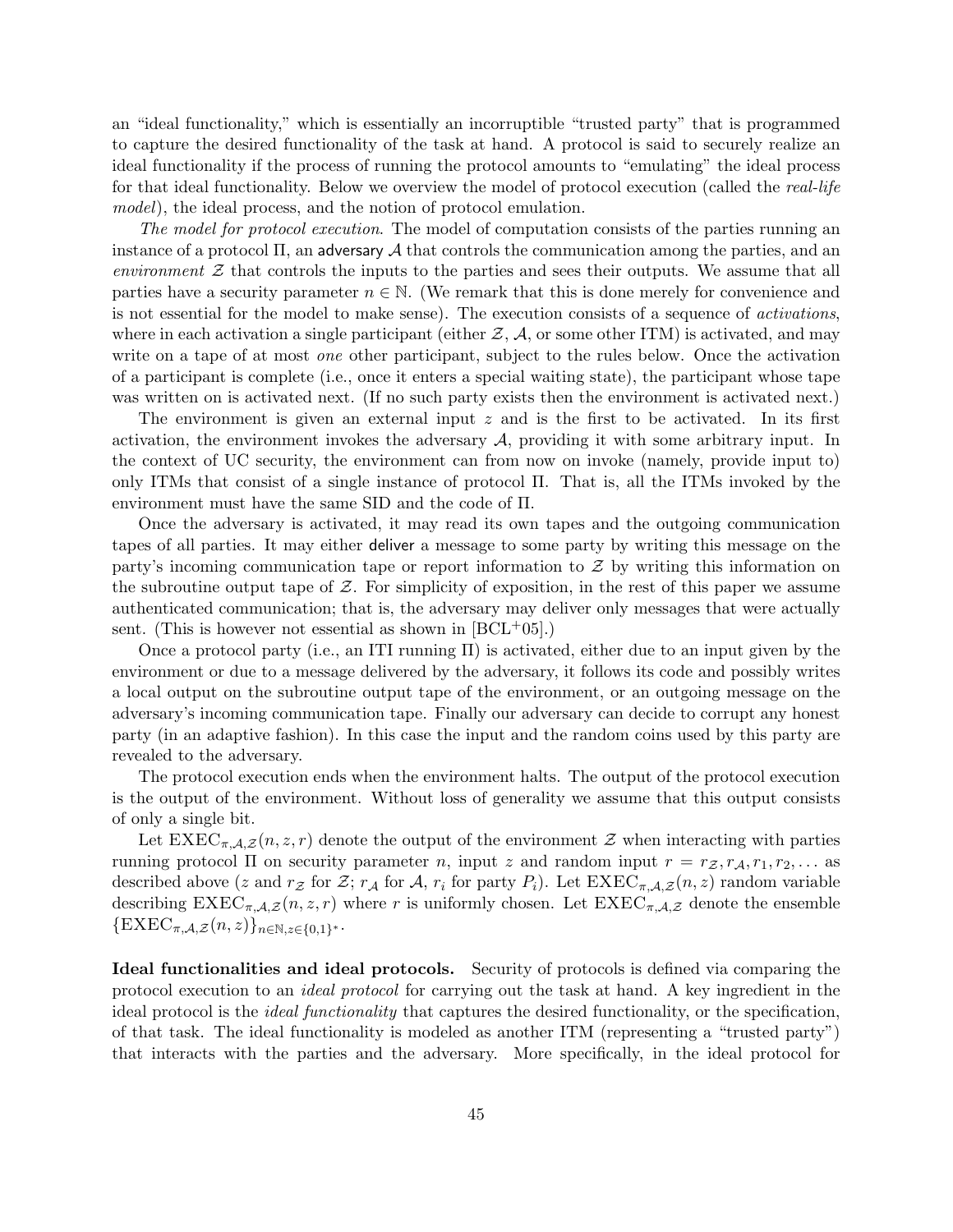functionality  $\mathcal F$  all parties simply hand their inputs to an ITI running  $\mathcal F$ . (We will simply call this ITI F. The SID of F is the same as the SID of the ITIs running the ideal protocol. (the PID of F is null.) In addition,  $\mathcal F$  can interact with the adversary according to its code. Whenever  $\mathcal F$  outputs a value to a party, the party immediately copies this value to its own output tape. We call the parties in the ideal protocol dummy parties. Let  $\Pi(\mathcal{F})$  denote the ideal protocol for functionality  $\mathcal{F}.$ 

Securely realizing an ideal functionality. We say that a protocol  $\Pi$  emulates protocol  $\phi$ if for any adversary A there exists an adversary S such that no environment  $\mathcal{Z}$ , on any input, can tell with non-negligible probability whether it is interacting with  $\mathcal A$  and parties running  $\Pi$ , or it is interacting with S and parties running  $\phi$ . This means that, from the point of view of the environment, running protocol  $\Pi$  is 'just as good' as interacting with  $\phi$ . We say that  $\Pi$  securely *realizes* an ideal functionality F if it emulates the ideal protocol  $\Pi(\mathcal{F})$ . More precise definitions follow. A distribution ensemble is called *binary* if it consists of distributions over  $\{0, 1\}$ .

**Definition A.1** Let  $\Pi$  and  $\phi$  be protocols. We say that  $\Pi$  UC-emulates  $\phi$  if for any adversary A there exists an adversary S such that for any environment  $\mathcal Z$  that obeys the rules of interaction for UC security we have  $\text{EXEC}_{\mathcal{F},\mathcal{S},\mathcal{Z}} \approx \text{EXEC}_{\pi,\mathcal{A},\mathcal{Z}}$ .

**Definition A.2** Let F be an ideal functionality and let  $\Pi$  be a protocol. We say that  $\Pi$  UC-realizes  $\mathcal F$  if  $\Pi$  UC-emulates the ideal process  $\Pi(\mathcal F)$ .

The Common Reference String Model. In the common reference string (CRS) model [CF01, CLOS02], all parties in the system obtain from a trusted party a reference string, which is sampled according to a pre-specified distribution  $D$ . The reference string is referred to as the CRS. In the UC framework, this is modeled by an ideal functionality  $\mathcal{F}_{CRS}^D$  that samples a string  $\rho$  from a pre-specified distribution D and sets  $\rho$  as the CRS.  $\mathcal{F}_{CRS}^D$  is described in Figure 9.

# Functionality  $\mathcal{F}_{\text{CRS}}^{\text{D}}$

- 1. Upon activation with session id *sid* proceed as follows. Sample  $\rho = D(r)$ , where r denotes uniform random coins, and send  $(crs, sid, \rho)$  to the adversary.
- 2. On receiving (crs, sid) from some party send (crs, sid,  $\rho$ ) to that party.

Figure 9: The Common Reference String Functionality.

**General Functionality.** We consider the general-UC functionality  $\mathcal{F}$ , which securely evaluates any polynomial-time (possibly randomize) function  $f: (\{0,1\}^{\ell_{in}})^n \to (\{0,1\}^{\ell_{out}})^n$ . The functionality  $\mathcal{F}_f$  is parameterized with a function f and is described in Figure 10.

We restrict the functions to be computed to any deterministic poly-time function with  $n$  inputs and single output. This functionality has been formally defined in Figure 11. As explained in Section ?? the same protocol can be used to obtain a protocol that UC-securely realizes the general functionality  $\mathcal{F}_f$  for any function  $f$ .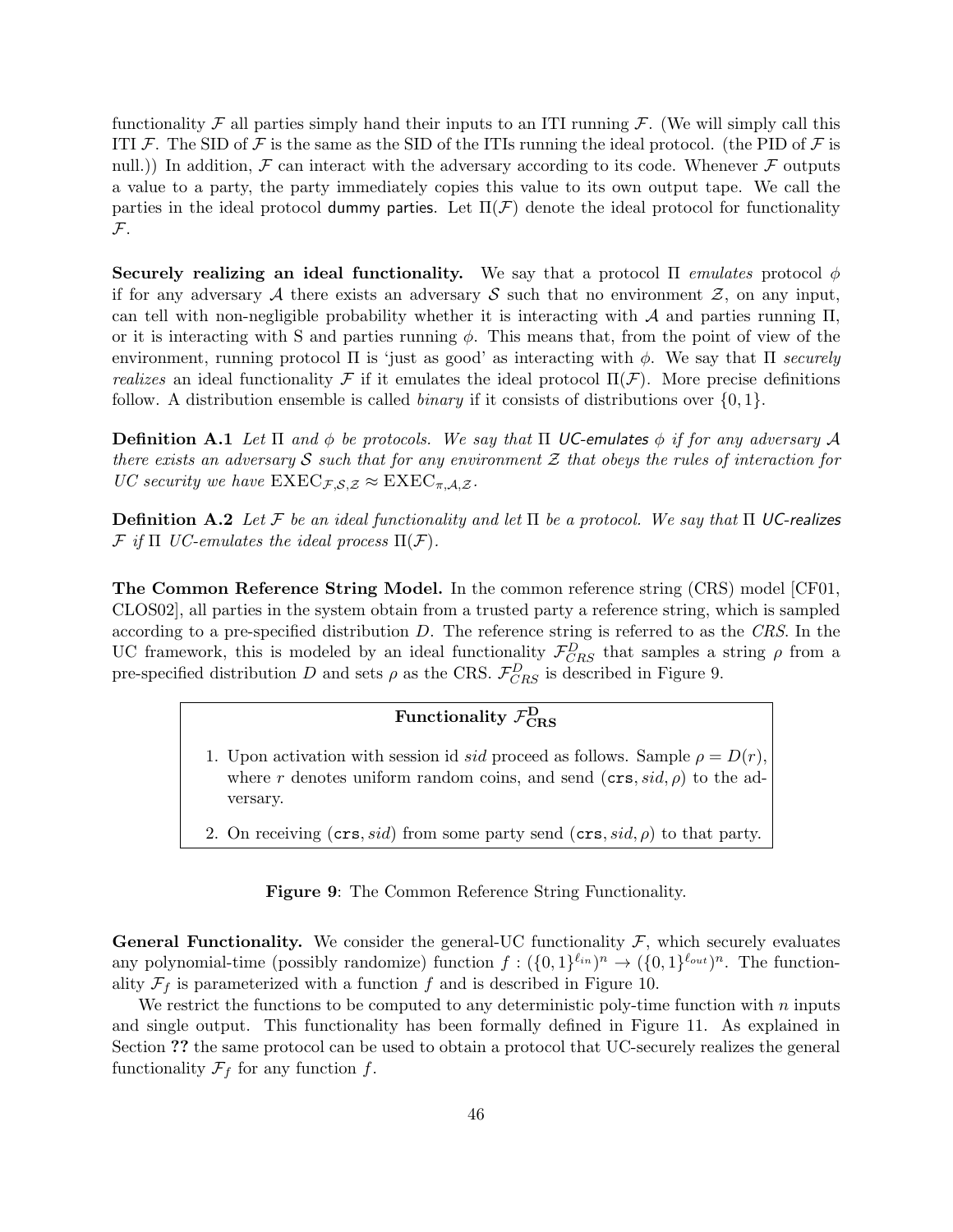### Functionality  $\mathcal{F}_f$

 $\mathcal{F}_f$  parameterized by an (possibly randomized) *n*-ary function f, running with parties  $\mathcal{P} = \{P_1, \ldots, P_n\}$  (of which some may be corrupted) and an adversary  $S$ , proceeds as follows:

- 1. Each party  $P_i$  (and S on behalf of  $P_i$  if  $P_i$  is corrupted) sends (input, sid,  $P$ ,  $P_i$ ,  $x_i$ ) to the functionality.
- 2. Upon receiving the inputs from all parties, evaluate  $(y_1, \ldots, y_n) \leftarrow$  $f(x_1, \ldots, x_n)$ . For every  $P_i$  that is corrupted send adversary S the message (output, sid,  $\mathcal{P}, P_i, y_i$ ).
- 3. On receiving (generateOutput, sid,  $P$ ,  $P_i$ ) from S the ideal functionality outputs (output, sid,  $P, P_i, y_i$ ) to  $P_i$ . (And ignores the message if inputs from all parties in  $P$  have not been received.)
- 4. If all the parties in  $\mathcal P$  are corrupted then the ideal functionality reveals the internals coins used in the computation of f.

Figure 10: General Functionality.

## B Proof of Theorem 3.14

In this section, we give a two-round protocol for realizing  $\mathcal{F}_{\text{OTCor}}$  in the client-server model where the majority of the servers are honest and the adversary is semi-honest. We start with an informal description of the model.

**Client-Server Model.** In the client-server model for computing  $\mathcal{F}_{\text{OTCor}}$ , there are two clients: the sender and the receiver of the  $\mathcal{F}_{\text{OTCor}}$  functionality. There are  $2t + 1$  servers and at most t of them are corrupted. In the two-round protocol, a single message is sent from both the sender and the receiver to the  $2t + 1$  servers (via a private channel) and a single message is sent from all the  $2t + 1$  servers to the receiver (again via a private channel) which enables the receiver to obtain the output of the function.

Construction. We give the formal description of the construction in Figure 12.

**Theorem B.1** The protocol given in Figure 12 securely realizes  $\mathcal{F}_{\text{OTCor}}$  in the client-server model against adversaries who can corrupt an arbitrary number of clients and a minority of the servers.

**Correctness.** Notice that from the linearity of Shamir's secret sharing scheme that  $\mu_i$  are polynomial shares of a degree 2t polynomial with the constant term being  $m_0(1 - b) + m_1b$ . The correctness of the protocol now follows directly from the reconstruction correctness of the Shamir's secret sharing scheme.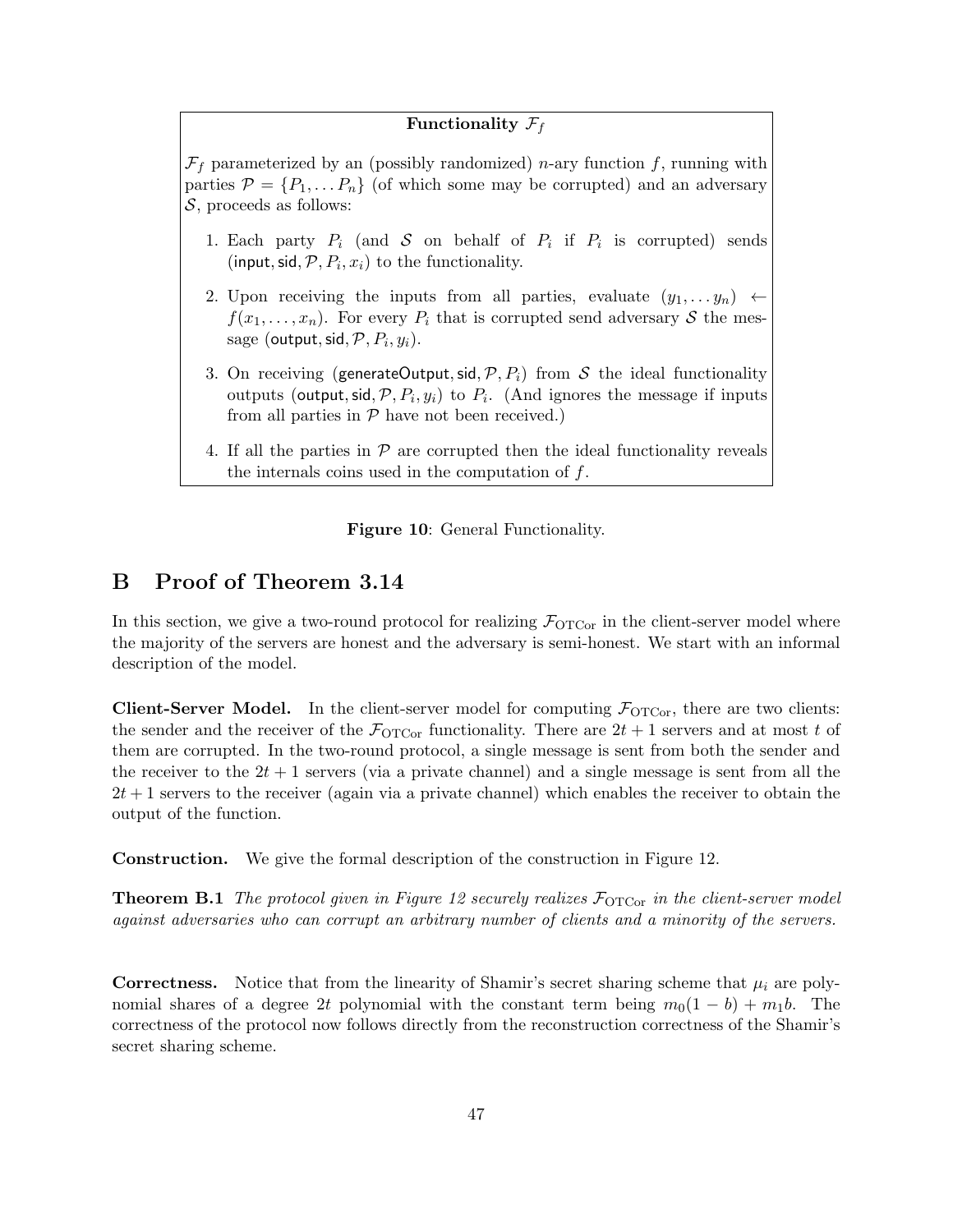### Functionality  $\mathcal{F}_f$

 $\mathcal{F}_f$  parameterized by an *n*-ary deterministic single output function f, running with parties  $\mathcal{P} = \{P_1, \ldots, P_n\}$  (of which some may be corrupted) and an adversary  $S$ , proceeds as follows:

- 1. Each party  $P_i$  (and S on behalf of  $P_i$  if  $P_i$  is corrupted) sends (input, sid,  $P$ ,  $P_i$ ,  $x_i$ ) to the functionality.
- 2. Upon receiving the inputs from all parties, evaluate  $y \leftarrow f(x_1, \ldots, x_n)$ . Send adversary S the message (output, sid,  $\mathcal{P}, y$ ).
- 3. On receiving (generateOutput, sid,  $P, P_i$ ) from S the ideal functionality outputs (output, sid,  $P, y$ ) to  $P_i$ . (And ignores the message if inputs from all parties in  $P$  have not been received.)

Figure 11: General Functionality for Deterministic Single Output Functionalities.

Let  $\mathbb F$  be a finite field with at least  $2t + 1$  elements and let **0** and **1** denote the additive and the multiplicative identity of F respectively. The sender samples two field elements  $m_0, m_1 \stackrel{\$}{\leftarrow} \{0,1\}$  and the receiver's input is  $b \in \{0, 1\}.$ 

Round-1: The sender and the receiver do the following:

- 1. The sender chooses two random degree t polynomials  $p_s, q_s$  such that the free coefficients in  $p_s$  and  $q_s$  are  $m_0$  and  $m_1$  respectively. It evaluates these polynomials on  $2t + 1$  distinct elements in the field F and sends each evaluation to a single server. In addition, it sends an additive secret sharing of 0 to the servers.
- 2. The receiver chooses two random degree t polynomials  $p_r, q_r$  such that the free coefficients in  $p_r$  and  $q_r$  are b and 1 respectively. It evaluates the polynomial on  $2t+1$  distinct elements in the field and sends each evaluation to a single server. In addition, it sends an additive secret sharing of  $\mathbf{0}$  to the servers.
- **Server's Computation:** Each server  $S_i$  would have obtained  $(\alpha_i, \beta_i)$  from the sender along with an additive sharing of **0**  $Z_{i,s}$  and  $(\gamma_i, \delta_i)$  from the receiver along with an additive sharing of **0**  $Z_{i,r}$  in round-1. It does the following:
	- 1. It computes  $\mu_i = \alpha_i(\delta_i \gamma_i) + \beta_i(\gamma_i)$ .
	- 2. It multiplies  $\mu_i$  with the Lagrange's reconstruction coefficient (for a degree 2t polynomial) given  $2t + 1$  evaluations) and adds it with  $Z_{i,s} + Z_{i,r}$  to obtain  $\zeta_i$ .
- **Round-2:** Each server  $S_i$  sends  $\zeta_i$  to the receiver and the receiver reconstructs the constant term from the polynomial shares  $\zeta_i$  and outputs it.

### Figure 12: Two-round Oblivious Transfer Protocol

Semi-honest Security. The security of our construction is argued in a similar way to [BOGW88, IK00, AL11. If the sender is corrupted along with a subset of at most  $t$  servers, then it follows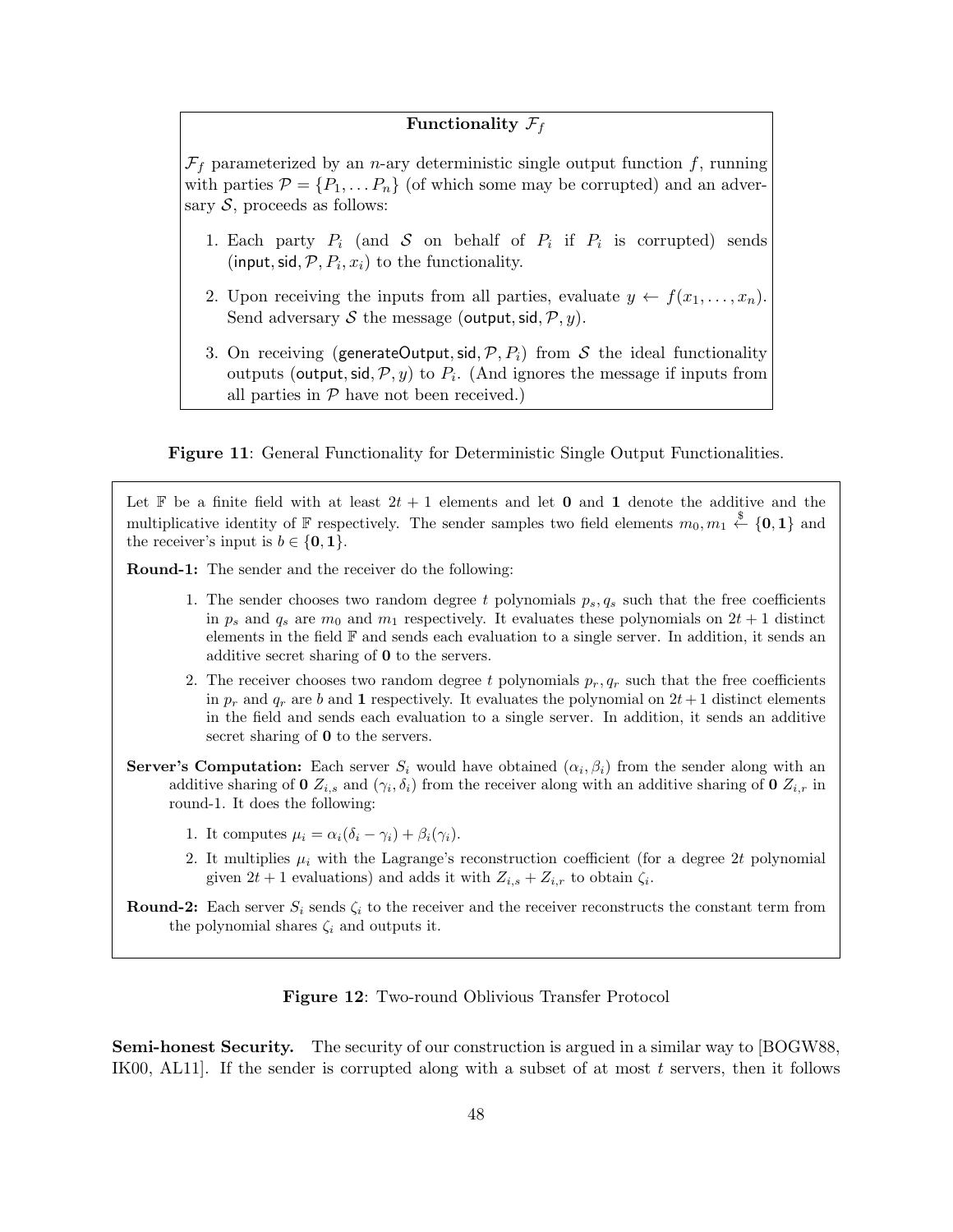directly from the security of Shamir's secret sharing scheme that the corrupted servers and the sender do not learn anything about the receiver's input b. Let us now assume that the receiver is corrupted along with a set of at most  $t$  servers. We describe a simulator that perfectly simulates the view of the corrupted parties.

**Simulating the interaction with Z.** For every input value for the set of corrupted parties that S receives from  $\mathcal{Z}$ , S writes that value to  $\mathcal{A}$ 's input tape. Similarly, the output of  $\mathcal{A}$  is written as the output on S's output tape. The simulator chooses uniform random tapes for the receiver and the corrupted servers and starts the adversary.

**Simulating the interaction with**  $\mathcal{A}$ **:** For every concurrent interaction with the session identifier sid that  $A$  may start, the simulator does the following:

- In round-1, the simulator samples at most 2t random field elements (instead of sharing  $m_0, m_1$ as in the honest protocol) and sends them to the corrupted servers on behalf of the sender. In addition, it samples random field elements and sends them to the corrupted servers as a secret sharing of 0.
- In round-2, the simulator learns  $\zeta_i$  computed by each corrupted  $S_i$  by virtue of setting the random tapes of the sender and the corrupted servers. For the rest of the uncorrupted servers, simulator samples  $\zeta_i$  randomly such that  $\{\zeta_i\}_{i\in[2t+1]}$  is a valid reconstruction of the field element  $m_b$ . It sends the  $\zeta_i$  on behalf of every honest server to the receiver in the second round.

It is easy to see that the view of the adversary in the real protocol is exactly distributed to the view of the adversary when interacting with the simulator.

## C Transformation to a Conforming Protocol

We recall the lemma from Section 4.1.

**Lemma C.1** For  $s = 1$ , any MPC protocol  $\Pi$  in the OT hybrid model can be transformed into a conforming protocol Φ while inheriting the correctness and the security of the original protocol. Furthermore, there exists a choice of s such that the number of rounds of the resulting conforming protocol is  $O(n \cdot d_{\text{max}} \cdot \text{rnd})$  where  $d_{\text{max}}$  is the maximum depth of the boolean circuit computing the next message function of any party and rnd is the number of rounds of the original protocol Π.

**Proof** Let  $\Pi$  be any given MPC protocol. For  $s = 1$ , the lemma follows directly from [GS18] where for every instance of the OT to be executed Π, we first generate the OT correlations in the offline phase and use the OT correlations to execute OT in the computation phase. We argue the special case.

We assume without loss of generality that in each round of  $\Pi$ , *one* party broadcasts an output of a circuit on its initial state and the messages it has received so far from other parties. Note that this restriction can be easily enforced by increasing the round complexity of the protocol by a factor of k. Let the round complexity of such a  $\Pi$  be p. In every round  $r \in [p]$  of  $\Pi$ , a party  $P_i$  computes a circuit  $C_p$  on its private state and the messages received so far and broadcasts the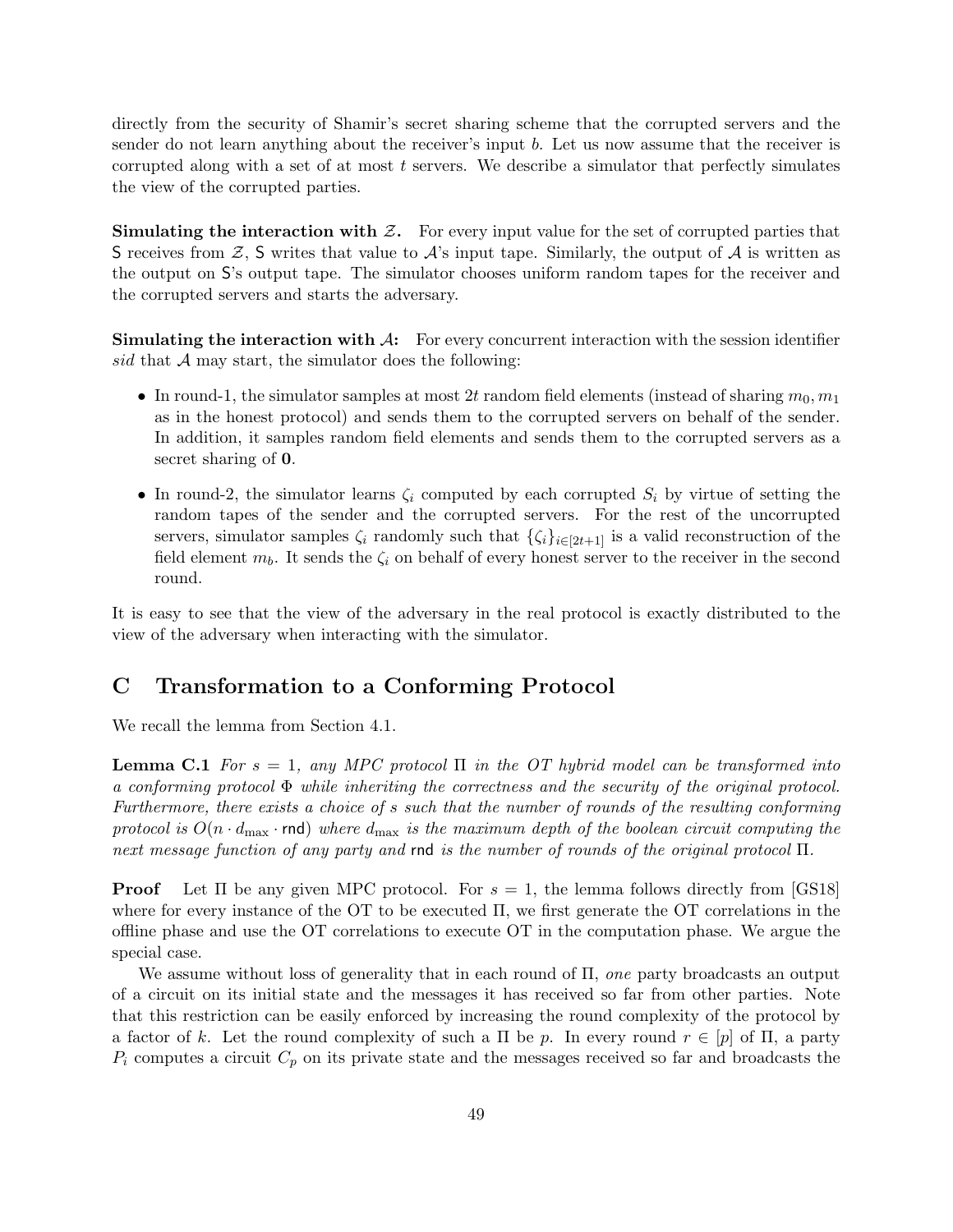output of the circuit to all parties. Without loss of generality, we will assume that (i) these exists q, d such that for each  $r \in [p]$ , width of the circuit  $C_p$  is q and the depth of the circuit is d (ii) each  $C_p$  is composed of just NAND gates with fan-in two, and (iii) each party broadcasts a message in the same number of rounds. All three of these conditions can be met by adding dummy gates and dummy round of interaction. Looking ahead, we will set s to be equal to q.

We are now ready to describe our transformed conforming protocol  $\Phi$ . The protocol  $\Phi$  will have  $T = pd$  rounds. We let  $\ell = mn + pqd$  and  $\ell' = pqd/n$  and depending on  $\ell$  the compiled protocol  $\Phi$ is as follows.

- OT Correlations Generator. For every instance of OT to be performed in the protocol  $\Phi$ , interact with  $\mathcal{F}_{\text{OTCor}}$  to generate OT correlations.
- pre $(i, x_i)$ : Sample  $r_i \leftarrow \{0, 1\}^m$  and  $s_i \leftarrow (\{0, 1\}^{q(d-1)} \|0^q)^{p/n}$ . (Observe that  $s_i$  is a  $pqd/n$ bit random string such that in every qd block, the last q bits are set to 0.) Output  $z_i :=$  $x_i \oplus r_i$  ||0<sup>e'</sup> (where the input  $x_i$  is augmented with the OT correlations in the previous round) and  $v_i := 0^{\ell/n} || \dots ||r_i|| s_i || \dots || 0^{\ell/n}$ .
- We are now ready to describe the actions  $\phi_1, \dots, \phi_T$ . For each  $r \in [p]$ , round r in  $\Pi$  party is expanded into d actions in  $\Phi$  — namely, actions  $\{\phi_k\}_k$  where  $k \in \{(r-1)d+1 \cdots rd\}$ . Let  $P_i$  be the party that computes the circuits  $C_p$  and broadcasts the q output bits in round r of Π. We now describe the  $\phi_k$  for  $k \in \{(r-1)d+1\cdots rd\}$ . For each j, we set  $\phi_k =$  $(i, (a_1, b_1, c_1), \ldots, (a_q, b_q, c_q))$  where  $a_j$  and  $b_j$  are the locations in  $st_i$  that the  $j^{th}$  gate in the k-th layer of  $C_p$  is computed on (recall that initially  $st_i$  is set to  $z_1 || z_2 || \dots || z_n$ ). Moreover, we assign  ${c_i}$  to be the first set of locations in  $s_i$  among the locations  $(i - 1)\ell/k + m + 1$  to  $i\ell/n$  that has previously not been assigned to an action.

Recall from before that on the execution of  $\phi_j$ , party  $P_i$  sets  $\mathsf{st}_{i,c_j} := \mathsf{NAND}(\mathsf{st}_{i,a_j} \oplus v_{i,a_j}, \mathsf{st}_{i,b_j} \oplus v_{i,a_j})$  $(v_{i,b_j}) \oplus v_{i,c_j}$  and broadcasts  $\mathsf{st}_{i,c_j}$  for every  $j \in [s]$  to all parties.

• post(*i*, st<sub>i</sub>,  $v_i$ ): Gather the masked local state of  $P_i$ , the mask  $v_i$  and the messages sent by the other parties in  $\Pi$  from  $st_i$ , compute the output of  $\Pi$ .

Now we need to argue that  $\Phi$  preserves the correctness and security properties of  $\Pi$ . Observe that  $\Phi$  is essentially the same as the protocol  $\Pi$  except that in  $\Phi$  some additional bits are sent. Specifically, in addition to the messages that were sent in  $\Pi$ , in  $\Phi$  parties send  $z_i$  in the preprocessing step and  $q(d-1)$  additional bits for every q bits sent in Π. Note that these additional bits sent are not used in the computation of Φ. Thus these bits do not affect the functionality of Π if dropped. This ensures that Φ inherits the correctness properties of Π. Next note that each of these bits is masked by a uniform independent bit. This ensures that  $\Phi$  achieves the same security properties as the underlying properties of Π.

Finally, note that by construction for all  $t, t' \in [T]$  such that  $t \neq t'$ , we have that if  $\phi_t =$  $(\cdot, (\cdot, \cdot, c_1), \ldots, (\cdot, \cdot, c_s))$  and  $\phi_{t'} = (\cdot, (\cdot, \cdot, c'_1), \ldots, (\cdot, \cdot, c'_s))$  then  $\{c_j\} \cap \{c'_j\} = \emptyset$  as required. Also, the number of rounds of the transformed protocol is  $O(p d)$ .

## D Proof of Theorem 4.3

We start with the description of the simulator.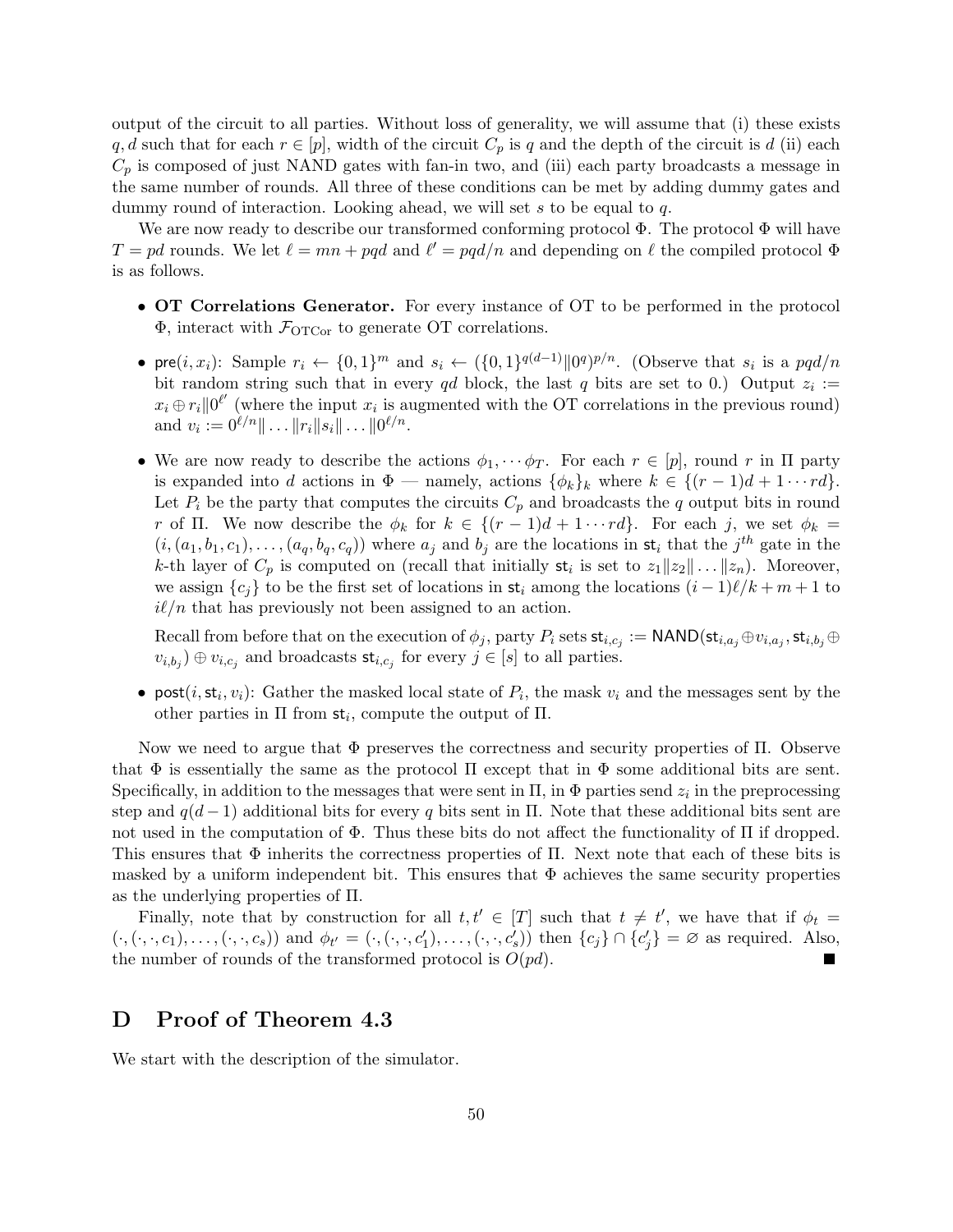Description of the Simulator. We give the description of the ideal world adversary S that simulates the view of the real world adversary  $A$ . S will internally use the semi-honest simulator  $\mathsf{Sim}_{\Phi}$  for  $\Phi$  and the simulator  $\mathsf{Sim}_{\mathsf{G}}$  for the randomized encoding. Recall that A is static and hence the set of honest parties  $H$  is known before the execution of the protocol.

**Simulating the interaction with**  $\mathcal{Z}$ **.** For every input value for the set of corrupted parties that S receives from  $\mathcal{Z}$ , S writes that value to  $\mathcal{A}$ 's input tape. Similarly, the output of  $\mathcal{A}$  is written as the output on S's output tape.

**Simulating the interaction with**  $\mathcal{A}$ **:** For every concurrent interaction with the session identifier sid that  $A$  may start, the simulator does the following:

• Initialization: S uses the inputs of the corrupted parties  $\{x_i\}_{i\in H}$  and output y of the functionality f to generate a simulated view of the adversary.<sup>16</sup> More formally, for each  $i \in [n] \setminus H$ , S sends (input, sid,  $\{P_1 \cdots P_n\}$ ,  $P_i$ ,  $x_i$ ) to the ideal functionality implementing f and obtains the output y. Next, it executes  $\textsf{Sim}_{\Phi}(1^{\lambda}, \{x_i\}_{i \notin H}, y)$  to obtain  $\{z_i\}_{i \in H}$ , the random tapes for the corrupted parties, the transcript of the computation phase denoted by  $\{Z_{t,j}\}_{t\in[T],j\in[s]}$  where  $Z_{t,j}$  is the j-th bit sent in the  $t^{th}$  round of the computation phase of  $\Phi$ . S starts the real-world adversary A with the inputs  $\{x_i\}_{i\in H}$  and random tape generated by SimΦ.

### Defining st<sup>\*</sup>.

- 1. Set  $\mathsf{st}^* := z_1 \| \dots \| z_n$ .
- 2. For  $t \in \{1 \cdots T\}$ 
	- (a) Parse  $\phi_t = (i^*, k, (a_1, b_1, c_1), \ldots, (a_s, b_s, c_s)).$
	- (b) Updates  $\mathsf{st}_{c_j}^* = \mathsf{Z}_{t,j}$ .
- Messages from S to  $\mathcal{F}_{\text{OTCor}}$ : S generates the OT messages sent to the  $\mathcal{F}_{\text{OTCor}}$  functionality on behalf of honest parties as follows.
	- 1. For each  $t \in A_i$ , let  $\phi_t = (i, (a_1, b_1, c_1), \ldots, (a_k, b_k, c_k))$ . For each  $j \in [s]$ , let  $\alpha_j^* = \mathsf{st}_{a_j}^*$ ,  $\beta_j^* = \mathsf{st}_{b_j}^*$ . For each  $t \in A_i$ ,  $j \in [s]$ , S chooses a random bit  $r_{t,j,\alpha_j^*,\beta_j^*}$  and sends it to  $\mathcal{F}_{\text{OTCor}}$  functionality. For all other  $\alpha \neq \alpha_j^*$  and  $\beta \neq \beta_j^*$ , it chooses a random bit  $r_{t,j,\alpha,\beta}$ but sends 0 (instead of  $r_{t,j,\alpha,\beta}$ ) to the  $\mathcal{F}_{\text{OTCor}}$  functionality. Receive for each  $\omega_{t,j,\alpha_j^*,\beta_j^*}$ from the  $\mathcal{F}_{\text{OTCor}}$  functionality.
	- 2. For each  $t \in A_i$ , let  $\phi_t = (i^*, (a_1, b_1, c_1), \dots, (a_k, b_k, c_k))$ . For each  $j \in [s]$ , let  $\alpha_j^* = \mathsf{st}_{a_j}^*$ ,  $\beta_j^* = \mathsf{st}_{b_j}^*$ . For each  $t \neq A_i$  and  $j \in [s]$ , S chooses random strings  $(\gamma_{t,j,\alpha_j^*,\beta_j^*}^0, \gamma_{t,j,\alpha_j^*,\beta_j^*}^1)$  and sends  $(\gamma_{t,j,\alpha_j^*,\beta_j^*}^{r_{t,j,\alpha_j^*,\beta_j^*}}$ ,  $\gamma_{t,j,\alpha_j^*,\beta_j^*}^{r_{t,j,\alpha_j^*,\beta_j^*}})$ . For all other  $\alpha \neq \alpha_j^*$  and  $\beta \neq \beta_j^*$ , it samples random strings  $(\gamma_{t,j,\alpha,\beta}^0, \gamma_{t,j,\alpha,\beta}^1)$  and sends it to the  $\mathcal{F}_{\text{OTCor}}$  functionality.

 $16$ For simplicity of exposition, we only consider the case where every party gets the same output. The proof in the more general case where parties get different outputs follows analogously.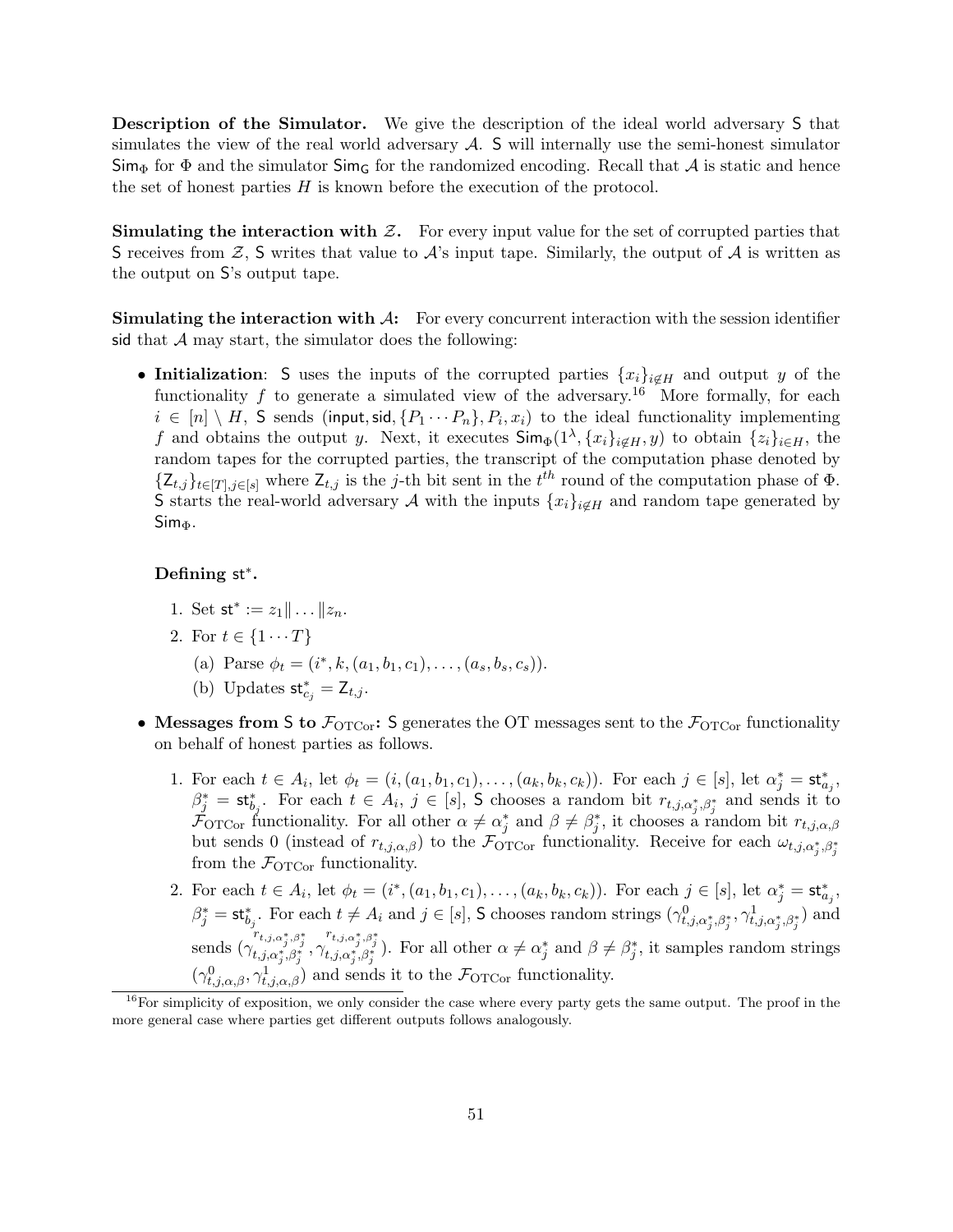- Round-1 messages from S to A: For each  $i \in H, t \in A_i, j \in [s], \alpha, \beta \in \{0,1\}$ , generate  $\textsf{ots}_{t,j,\alpha,\beta}^1 \leftarrow \mathsf{Z}_t \oplus r_{t,j,\alpha,\beta}.$  For each  $i \in H$ , S sends  $(z_i, \{\textsf{ots}_{t,j,\alpha,\beta}^1\}_{t \in A_i,j \in [s], \alpha,\beta \in \{0,1\}})$  to the adversary  $A$  on behalf of the honest party  $P_i$ .
- Round-1 messages from A to S: Corresponding to every  $i \in [n] \setminus H$ , S receives from the adversary A the value  $(z_i, {\{\text{ots}1\}}_{t,j,\alpha,\beta}\}_{t\in A_i,j\in [s]\alpha,\beta\in \{0,1\}})$  on behalf of the corrupted party  $P_i$ .
- Round-2 messages from S to A: For each  $i \in H$ , the simulator S generates the second round message on behalf of party  $P_i$  as follows:
	- 1. For each  $k \in [\ell]$  set  $\mathbf{a}_k^{i,T+1}$  $i^{T+1}_{k} := 0^{\lambda}.$
	- 2. for each  $t$  from  $T$  down to 1,
		- (a) Parse  $\phi_t$  as  $(i^*, (a_1, b_1, c_1), \ldots, (a_s, b_s, c_s)).$
		- (b) For each  $j \in [s]$ , set  $\alpha_j^* := \mathsf{st}_{a_j}^*, \ \beta_j^* := \mathsf{st}_{b_j}^*,$  and  $\gamma_j^* := \mathsf{st}_{c_j}^*$ .
		- (c) If  $i = i^*$  then compute

$$
(\widetilde{f}^{i,t}, \{a_k^{i,t}\}_{k\in[\ell]}) \leftarrow \text{Sim}_\mathsf{G}\left(\left\{\{\gamma_j^*\}_{j\in[s]}, \{\omega_{t,j,\alpha_j^*,\beta_j^*}\}_{j\in[s]}, \{\mathbf{a}_k^{i,t+1}\}_{k\in[\ell]}\right)\right).
$$

(d) If  $i \neq i^*$  then compute  $\text{ots} \text{ets}^2_{t,j,\alpha^*_j,\beta^*_j} := (\textbf{a}_{c_j,\gamma^*_j}^{i,t+1} + X_0, \textbf{a}_{c_j,\gamma^*_j}^{i,t+1} + X_1)$  where  $X_b = \gamma$  $b\oplus$ ots $\frac{1}{t,j,\alpha_j^*,\beta_j^*}$  $t,j,\alpha_j^*,\beta_j^*$ .  $(\widetilde{f}^{i,t},\{\mathbf{a}^{i,t}_k$  $\{k_i^{i,t}\}_{k\in[\ell]})\leftarrow \mathsf{Sim}_{\mathsf{G}}\left(\left(\mathsf{ots}^2_{t,j,\alpha_j^*,\beta_j^*}, \{\mathbf{a} l^{i,t+1}_k\}\right)$  $_{k}^{i,t+1}\}_{k\in\left[ \ell\right] \backslash\left\{ h\right\} }\Big)\Big).$ 

3. Send  $\left( \{ \widetilde{f}^{i,t} \}_{t \in [T]}, \{ \mathbf{a}_k^{i,1} \} \right)$  $\{k_k^{i,1}\}_{k\in[\ell]}$  to every other party.

• Round-2 messages from A to S: For every  $i \in [n] \backslash H$ , S obtains the second round message from A on behalf of the malicious parties. Subsequent to obtaining these messages, for each  $i \in H$ , S sends (generateOutput, sid,  $\{P_1 \cdots P_n\}$ ,  $P_i$ ) to the ideal functionality.

### D.1 Proof of Indistinguishability

We now show that no environment  $\mathcal Z$  can distinguish whether it is interacting with a real world adversary A or an ideal world adversary S. We prove this via an hybrid argument with  $T + 1$ hybrids.

- Hybrid<sub>Real</sub>: This hybrid is the same as the real world execution. Note that this hybrid is the same as hybrid  $Hybrid_t$  below with  $t = 0$ .
- Hybrid<sub>t</sub> (where  $t \in \{0, ..., T\}$ ): Hybrid Hybrid<sub>t</sub> (for  $t \in \{1...T\}$ ) is the same as hybrid Hybrid<sub>t−1</sub> except we change the distribution of the OT messages (from the sender and the receiver) and the randomized encoding (from the second round) that play a role in the execution of the  $t^{th}$  round of the protocol  $\Phi$ ; namely, the action  $\phi_t = (i^*, (a_1, b_1, c_1), \ldots, (a_s, b_s, c_s))$ . We describe the changes more formally below.

We start by executing the protocol  $\Phi$  on the inputs and the random coins of the honest and the corrupted parties. This yields a transcript  $\{Z_{t,j}\}_{t\in[T],j\in[s]}$  of the computation phase. Since the adversary is assumed to be semi-honest the execution of the protocol  $\Phi$  with  $\mathcal A$  will be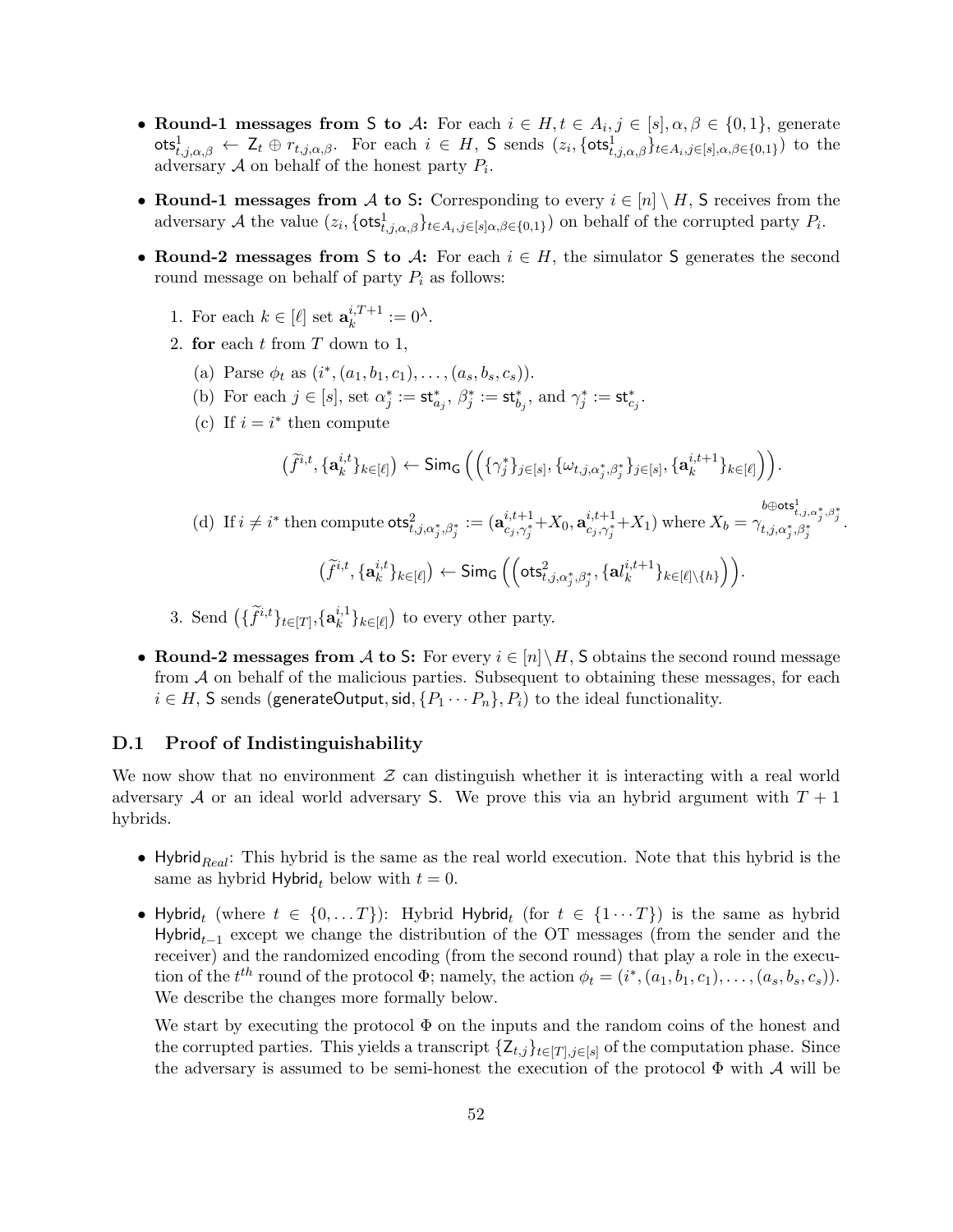consistent with  $Z_{t,j}$ . Let st<sup>\*</sup> be the local state of the end of execution of the protocol. Finally, let  $\alpha_j^* := \mathsf{st}_{a_j}^*$ ,  $\beta_j^* := \mathsf{st}_{b_j}^*$  and  $\gamma_j^* := \mathsf{st}_{c_j}^*$  for each  $j \in [s]$ . In hybrid Hybrid<sub>t</sub> we make the following changes with respect to hybrid  $\text{Hybrid}_{t-1}$ :

− If  $i^* \notin H$  then skip these changes. S makes two changes in how it generates messages to  $\mathcal{F}_{\text{OTCor}}$  functionality on behalf of  $P_{i^*}$ . First, for each  $j \in [s]$ , S chooses a random bit  $r_{t,j,\alpha_j^*,\beta_j^*}$  and sends it to the  $\mathcal{F}_{\text{OTCor}}$  functionality. For all other  $\alpha \neq \alpha_j^*$  and  $\beta \neq \beta_j^*$ , it chooses a random bit  $r_{t,j,\alpha,\beta}$  but sends 0 to the  $\mathcal{F}_{\text{OTCor}}$  functionality. S receives  $\omega_{t,j,\alpha_j^*,\beta_j^*}$ from the  $\mathcal{F}_{\text{OTCor}}$  functionality. Additionally, for each  $i \in H, t \in A_i, j \in [s], \alpha, \beta \in \{0, 1\},$ generate  $\textsf{ots}_{t,j,\alpha,\beta}^1 \leftarrow \mathsf{Z}_t \oplus r_{t,j,\alpha,\beta}.$ 

Second, it generates the garbled circuit

$$
(\widetilde{f}^{i^*,t}, \{a_k^{i^*,t}\}_{k\in[\ell]}) \leftarrow \text{Sim}_\text{G}\left( \left( \{\gamma_j^*\}_{j\in[s]}, \{\omega_{t,j,\alpha_j^*,\beta_j^*}\}_{j\in[s]}, \{a_{k,\text{st}_{i,k}}^{i^*,t+1}\}_{k\in[\ell]} \right) \right),
$$

where  $\{a_{k,st}^{i^*,t+1}\}$  $\{k, st_{i,k}\}_{k \in [\ell]}$  are the honestly generates input encodings for the randomized encoding  $\widetilde{\mathsf{P}}^{i^*,t+1}$ .

– S makes the following two changes in how it generates messages for other honest parties  $P_i$  (i.e.,  $i \in H \setminus \{i^*\}$ ). For each  $j \in [s]$ , S chooses random strings  $(\gamma_{t,j,\alpha_j^*,\beta_j^*}^0, \gamma_{t,j,\alpha_j^*,\beta_j^*}^1)$ and sends  $(\gamma_{t,j,\alpha_j^*,\beta_j^*}^{r_{t,j,\alpha_j^*,\beta_j^*}} , \gamma_{t,j,\alpha_j^*,\beta_j^*}^{r_{t,j,\alpha_j^*,\beta_j^*}})$ . For all other  $\alpha \neq \alpha_j^*$  and  $\beta \neq \beta_j^*$ , it samples random strings  $(\gamma_{t,j,\alpha,\beta}^0, \gamma_{t,j,\alpha,\beta}^1)$  and sends it to the  $\mathcal{F}_{\text{OTCor}}$  functionality.

S does not generate four  $\text{ots}_{t,j,\alpha,\beta}^2$  values but just one of them; namely, S generates  ${\sf ots}_{t,j,\alpha_j^*,\beta_j^*}^2:=(\mathbf{a}_{c_j,\gamma_j^*}^{i,t+1}+X_0,\mathbf{a}_{c_j,\gamma_j^*}^{i,t+1}+X_1) \text{ where } X_b=\gamma$  $b\oplus$ ots $^1_{t,j,\alpha_j^*,\beta_j^*}$  ,  $t,j,\alpha_j^*,\beta_j^*$  . Second it generates the garbled circuit

$$
\big(\widetilde{f}^{i,t}, \{\mathbf{a}^{i,t}_k\}_{k\in[\ell]}\big) \leftarrow \mathrm{Sim}_{\mathsf{G}}\left( \Big( \{\mathrm{ots}^2_{t,j,\alpha^*_j,\beta^*_j}\}_{j\in[s]}, \{\mathbf{a}^{i,t+1}_{k,\mathsf{st}_{i,k}}\}_{k\in[\ell]\backslash\{h\}} \Big) \right)\!,
$$

where  $\{a_k^{i,t+1}$  $\{k, t+1 \atop k, st_i, k}\}_{k \in [\ell]}$  are the honestly generated input encodings for the randomized encoding  $\tilde{f}^{i,t+1}$ .

Indistinguishability between  $\text{Hybrid}_{t-1}$  and  $\text{Hybrid}_{t}$  is proved in Lemma F.1.

• Hybrid<sub>T+1</sub>: In this hybrid we just change how the transcript Z,  $\{z_i\}_{i\in H}$ , random coins of malicious parties and value st<sup>∗</sup> are generated. Instead of generating these using honest party inputs we generate these values by executing the simulator  $\mathsf{Sim}_{\Phi}$  on input  $\{x_i\}_{i\in[n]\setminus H}$  and the output y obtained from the ideal functionality.

The indistinguishability between hybrids  $Hybrid_T$  and  $Hybrid_{T+1}$  follows directly from the semi-honest security of the protocol  $\Phi$ . Finally note that Hybrid $T_{+1}$  is same as the ideal execution (i.e., the simulator described in the previous subsection).

Lemma D.1 Assuming semi-honest security of the two-round OT protocol against a honest majority and the perfect security of the randomized encoding, for all  $t \in \{1...T\}$  hybrids Hybrid<sub>t−1</sub> and  $Hybrid<sub>t</sub>$  are identically distributed.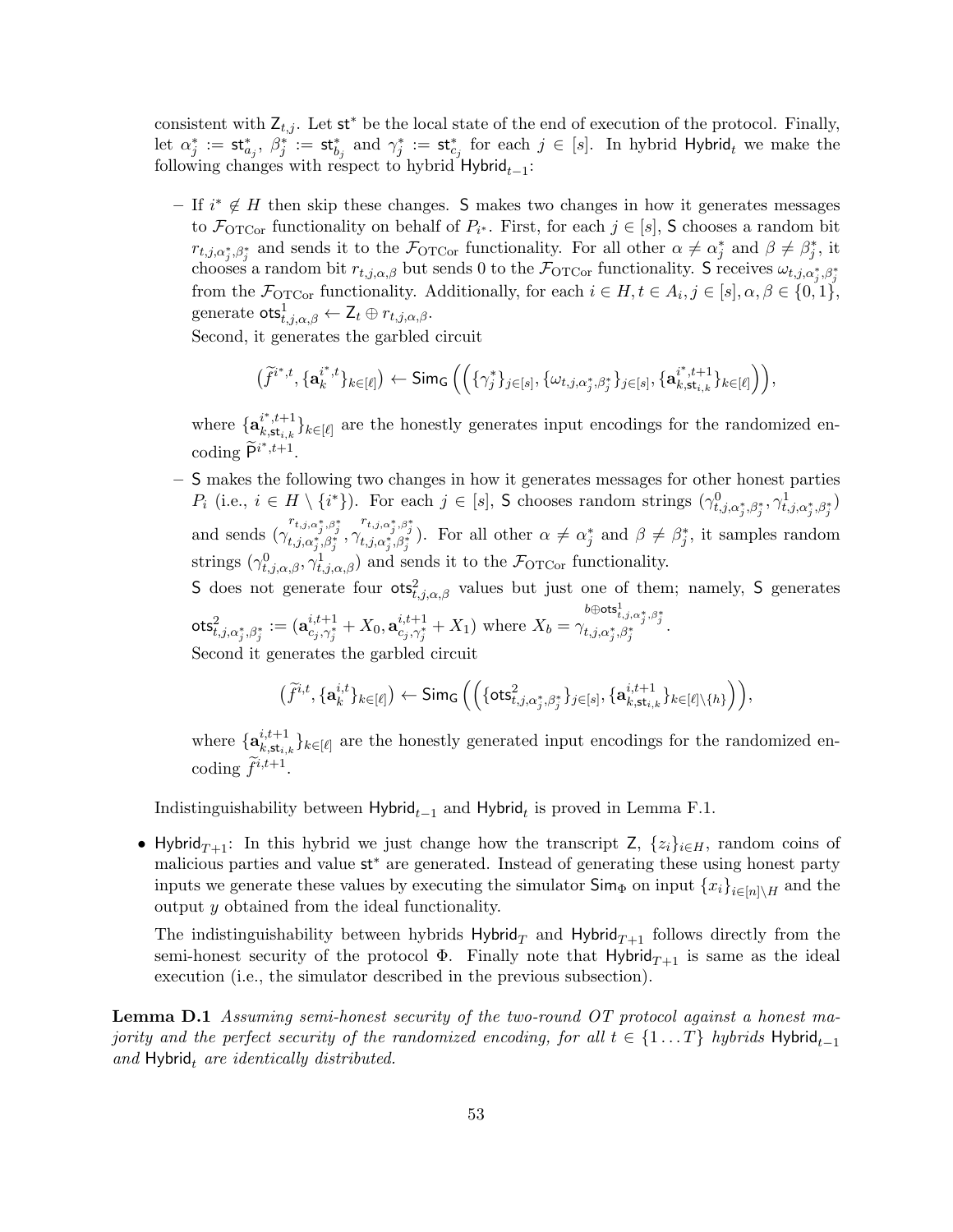#### Proof

The indistinguishability between hybrids  $\text{Hybrid}_{t-1}$  and  $\text{Hybrid}_{t}$  follows by a sequence of three  $\text{sub-hybrids}\; \mathsf{Hybrid}_{t,1}, \, \mathsf{Hybrid}_{t,2}, \, \text{and}\; \mathsf{Hybrid}_{t,3}.$ 

- Hybrid<sub>t,1</sub>: Hybrid Hybrid<sub>t,1</sub> is same as hybrid Hybrid<sub>t−1</sub> except that S now generates the randomized encoding  $f^{i,t}$  for each  $i \in H$  in a simulated manner (rather than generating them honestly). Specifically, S generates  $\tilde{f}^{i,t}$  as follows
	- $-$  If  $i = i^*$  then

$$
(\widetilde{f}^{i^*,t}, \{a_k^{i^*,t}\}_{k\in[\ell]}) \leftarrow \text{Sim}_{\textbf{G}}\left( \left( \{\gamma_j^*\}_{j\in[s]}, \{\omega_{t,j,\alpha_j^*,\beta_j^*}\}_{j\in[s]}, \{a_{k,\textbf{st}_{i,k}}^{i^*,t+1}\}_{k\in[\ell]} \right) \right),
$$

where  $\{a_{k,st}^{i^*,t+1}\}$  $\{k, st_{i,k}\}_{k \in [\ell]}$  are the honestly generates input encodings for the randomized encoding  $\widetilde{\mathsf{P}}^{i^*,t+1}$ .

 $-$  If  $i \neq i^*$  then

$$
\big(\widetilde{f}^{i,t}, \{\mathbf{a}^{i,t}_k\}_{k\in[\ell]}\big) \leftarrow \mathsf{Sim}_{\mathsf{G}}\left( \Big( \{\mathsf{ots}^2_{t,j,\alpha^*_j,\beta^*_j}\}_{j\in[s]}, \{\mathbf{a}^{i,t+1}_{k,\mathsf{st}_{i,k}}\}_{k\in[\ell]\backslash\{h\}} \Big) \right)\!,
$$

where  $\{a_k^{i,t+1}$  $\{k, t+1 \atop k, st_i, k}\}_{k \in [\ell]}$  are the honestly generated input encodings for the randomized encoding  $\tilde{f}^{i,t+1}$ .

The indistinguishability between hybrids  $\text{Hybrid}_{t,1}$  and  $\text{Hybrid}_{t-1}$  follows by |H| invocations of security of the randomized encoding.

• Hybrid<sub>t,2</sub>: Skip this hybrid, if  $i^* \notin H$ . First, for each  $j \in [s]$ , S chooses a random bit  $r_{t,j,\alpha_j^*,\beta_j^*}$ and sends it to the  $\mathcal{F}_{\text{OTCor}}$  functionality. For all other  $\alpha \neq \alpha_j^*$  and  $\beta \neq \beta_j^*$ , it chooses a random bit  $r_{t,j,\alpha,\beta}$  but sends 0 to the  $\mathcal{F}_{\text{OTCor}}$  functionality. S receives  $\omega_{t,j,\alpha_j^*,\beta_j^*}$  from the  $\mathcal{F}_{\text{OTCor}}$  functionality. Additionally, for each  $i \in H, t \in A_i, j \in [s], \alpha, \beta \in \{0,1\}$ , generate  $\mathsf{ots}^1_{t,j,\alpha,\beta} \leftarrow \mathsf{Z}_t \oplus r_{t,j,\alpha,\beta}.$ 

Indistinguishability between hybrids  $H$ ybrid $_{t,1}$  and  $H$ ybrid $_{t,2}$  follows statistically since only  $\omega_{t,j,\alpha_j^*,\beta_j^*}$  is needed in the protocol.

• Hybrid<sub>t,3</sub>: Skip this hybrid if there does not exist  $i \neq i^*$  such that  $i \in H$ . In this hybrid, we change how S generates the  $\text{ots}^2_{t,j,\alpha,\beta}$  on behalf of every honest party  $P_i$  such that  $i \in H \setminus \{i^*\}$ for all choices of  $\alpha, \beta \in \{0, 1\}$ . More specifically, for each  $j \in [s]$ , S chooses random strings  $(\gamma_{t,j,\alpha_j^*,\beta_j^*}^0, \gamma_{t,j,\alpha_j^*,\beta_j^*}^1)$  and sends  $(\gamma_{t,j,\alpha_j^*,\beta_j^*}^r, \gamma_{t,j,\alpha_j^*,\beta_j^*}^r)$ . For all other  $\alpha \neq \alpha_j^*$  and  $\beta \neq \beta_j^*$ , it samples random strings  $(\gamma_{t,j,\alpha,\beta}^0, \gamma_{t,j,\alpha,\beta}^1)$  and sends it to the  $\mathcal{F}_{\text{OTCor}}$  functionality.

S does not generate four  ${\sf ots}^2_{t,j,\alpha,\beta}$  values but just one of them; namely, S generates  ${\sf ots}^2_{t,j,\alpha_j^*,\beta_j^*}:=$  $(\mathbf{a}_{c_j,\gamma_j^*}^{i,t+1} + X_0, \mathbf{a}_{c_j,\gamma_j^*}^{i,t+1} + X_1)$  where  $X_b = \gamma$  $b\oplus$ ots $^{1}_{t,j,\alpha_{j}^{*},\beta_{j}^{*}} \ \ i,j,\alpha_{j}^{*},\beta_{j}^{*}$ .

Indistinguishability between hybrids  $\mathsf{Hybrid}_{t,2}$  and  $\mathsf{Hybrid}_{t,3}$  follows statistically since  $r_{t,j,\alpha_j^*,\beta_j^*}$ is the receiver's choice bit and  $\gamma_{t,j,\alpha_j^*,\beta_j^*}^{1\oplus r_{t,j,\alpha_j^*,\beta_j^*}}$  is statistically hidden. Finally, observe that  $\mathsf{Hybrid}_{t,3}$ is the same as hybrid  $Hybrid_t$ .

 $\blacksquare$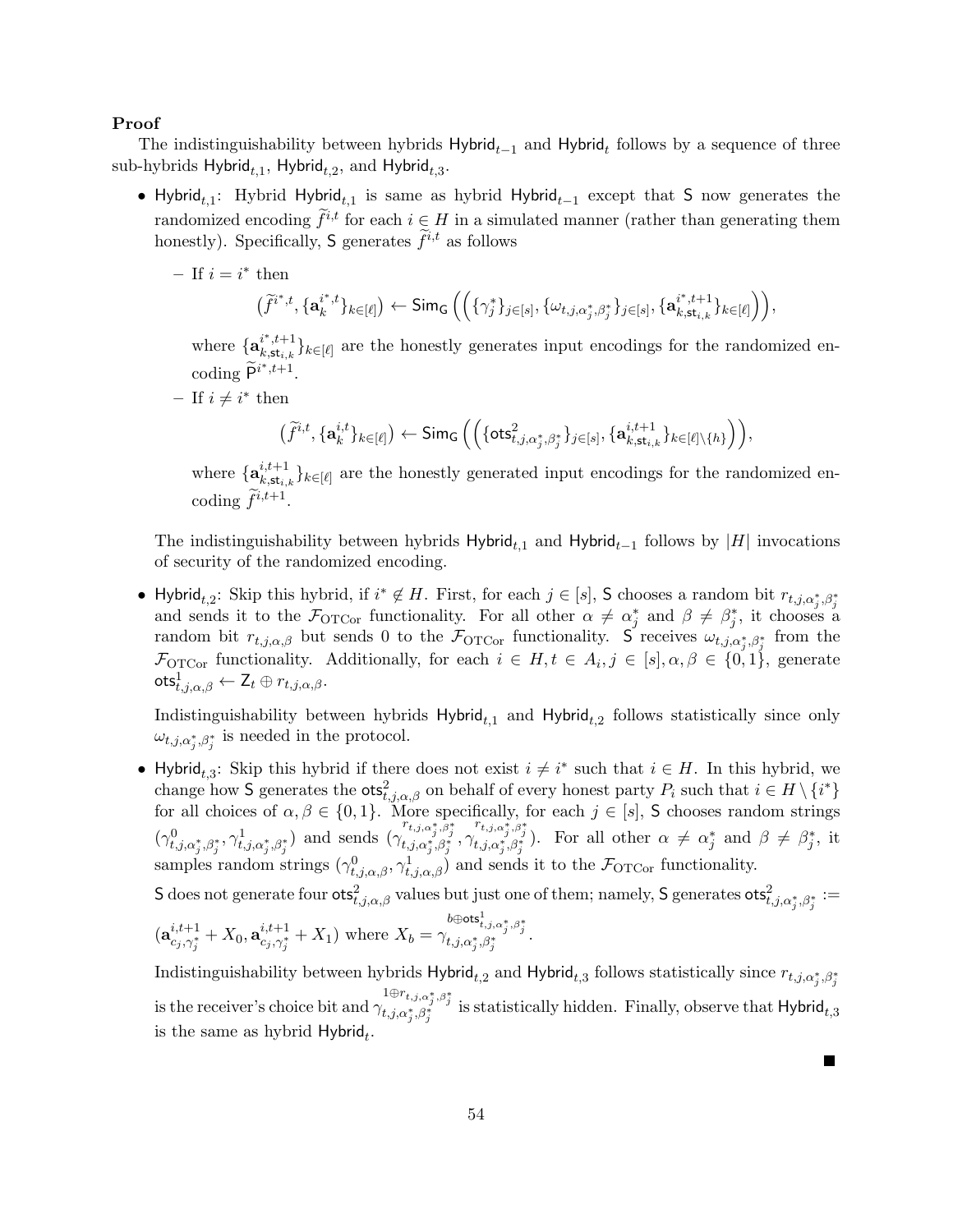## E Conforming Protocols with Secure Channels

We recall the lemma from Section 6.

**Lemma E.1** There exists a choice of s such that any protocol  $\Pi$  using secure channels can be transformed into a conforming protocol Φ inheriting the correctness and the security property as that of  $\Pi$  and the number of rounds of  $\Phi$  being  $O(n^2 \cdot d_{\max} \cdot \text{rnd})$  where  $d_{\max}$  is the maximum depth of the boolean circuit computing the next message function of any party and rnd is the number of rounds of the original protocol Π.

Proof Let Π be any given MPC protocol with secure channels. We assume without loss of generality that in each round of Π, one party sends a private message to an another party and this message is an output of a circuit on its initial state and the messages it has received so far from other parties. Note that this restriction can be easily enforced by increasing the round complexity of the protocol by a factor of  $n^2$  (because in a particular round of  $\Pi$ , every party might send a private message to every other party). Let the round complexity of such a  $\Pi$  be p. In every round  $r \in [p]$  of  $\Pi$ , a party  $P_i$  computes a circuit  $C_p$  on its private state and the messages received so far and sends the output of the circuit privately to a party  $P_\ell$ . Without loss of generality, we will assume that (i) these exists q, d such that for each  $r \in [p]$ , width of the circuit  $C_p$  is q and the depth of the circuit is d (ii) each  $C_p$  is composed of just NAND gates with fan-in two, and (iii) each party broadcasts a message in the same number of rounds. All three of these conditions can be met by adding dummy gates and dummy round of interaction. Looking ahead, we will set s to be equal to  $q$ .

We are now ready to describe our transformed conforming protocol  $\Phi$ . The protocol  $\Phi$  will have  $T = pd$  rounds. We let  $\ell = mn + pqd$  and  $\ell' = pqd/n$  and depending on  $\ell$  the compiled protocol  $\Phi$ is as follows.

- We first describe the actions  $\phi_1, \dots, \phi_T$ . For each  $r \in [p]$ , round r in  $\Pi$  party is expanded into d actions in  $\Phi$  — namely, actions  $\{\phi_k\}_k$  where  $k \in \{(r-1)d+1 \cdots rd\}$ . Let  $P_i$  be the party that computes the circuits  $C_p$  and sends the q output bits in round r as a private message to party  $P_{k'}$ . We now describe the  $\phi_k$  for  $k \in \{(r-1)d+1 \cdots rd\}$ . For each  $k \neq rd$ , we set  $\phi_k = (i, \perp, (a_1, b_1, c_1), \ldots, (a_q, b_q, c_q))$ , otherwise we set  $\phi_k = (i, k', (a_1, b_1, c_1), \ldots, (a_q, b_q, c_q))$ , where  $a_j$  and  $b_j$  are the locations in  $st_i$  that the  $j<sup>th</sup>$  gate in the k-th layer of  $C_p$  is computed on (recall that initially  $st_i$  is set to  $z_1||z_2|| \ldots ||z_k$ ). Moreover, we assign  $\{c_j\}$  to be the first set of locations in  $st_i$  among the locations  $(i - 1)\ell/k + m + 1$  to  $i\ell/n$  that has previously not been assigned to an action.
- pre $(i, x_i)$ :
	- 1. Sample  $r_i \leftarrow \{0,1\}^m$  and  $s_i \leftarrow (\{0,1\}^{qd})^{p/k}$ . The distribution from which  $s_i$  is sampled varies from the case of conforming protocols with a broadcast channel. Note that unlike the case here where  $s_i$  is chosen uniformly random,  $s_i$  in the case of broadcast channels has some bits fixed to 0 (refer Appendix C). Output  $z_i := x_i \oplus r_i ||0^{\ell'}$  and  $v_i := 0^{\ell/n} \| \dots \| r_i \| s_i \| \dots \| 0^{\ell/n}.$
	- 2. For every  $t \in [T]$ , parse the action  $\phi_t$  as  $(i^*, k, (a_1, b_1, c_1), \ldots, (a_s, b_s, c_s))$ . If  $i = i^*$  and  $k \neq \perp$ , then send  $v_{i,c_1}, v_{i,c_2}, \ldots, v_{i,c_s}$  to the party  $P_k$  via private channels. Party  $P_k$ updates  $v_{k,c_j} = v_{i,c_j}$  for every  $j \in [s]$ .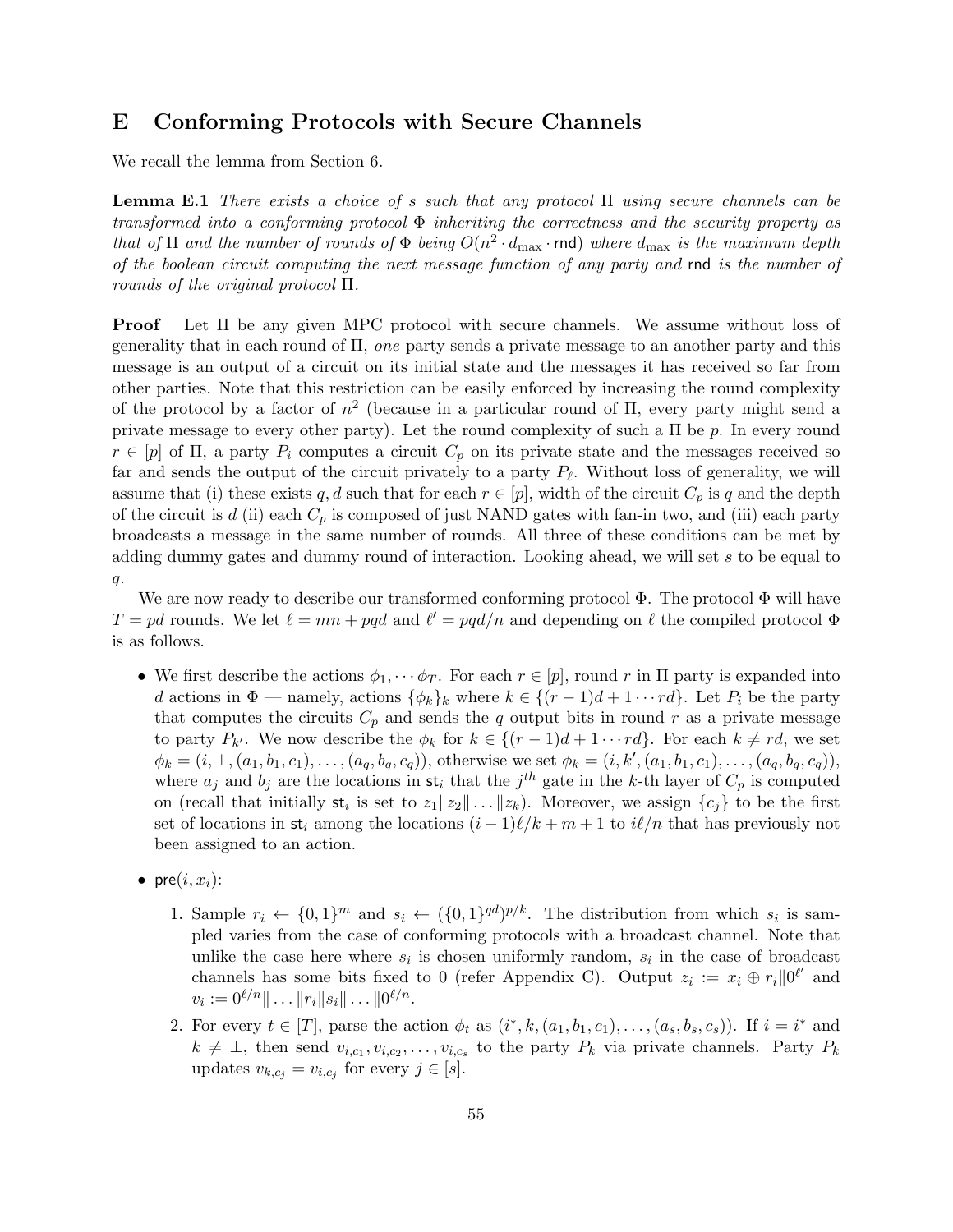- Computation Phase. Recall from before that on the execution of  $\phi_j$ , party  $P_i$  sets  $\mathsf{st}_{i,c_j} :=$  $\mathsf{NAND}(\mathsf{st}_{i,a_j} \oplus v_{i,a_j}, \mathsf{st}_{i,b_j} \oplus v_{i,b_j}) \oplus v_{i,c_j}$  and broadcasts  $\mathsf{st}_{i,c_j}$  for every  $j \in [s]$  to all parties.
- post(*i*, st<sub>i</sub>,  $v_i$ ): Gather the masked local state of  $P_i$ , the mask  $v_i$  and the messages sent by the other parties in  $\Pi$  from  $st_i$ , compute the output of  $\Pi$ .

Now we need to argue that  $\Phi$  preserves the correctness and security properties of  $\Pi$ . We first start with the correctness. For every round, where a party  $P_i$  sends a message to  $P_k$ , the conforming protocol  $\Phi$  sends the message masked with random bits. Furthermore, these random masking bits are sent to  $P_k$  via a private channel. So essentially,  $\Phi$  sends all the messages that  $\Pi$  sends and sends additional bits. Specifically, in addition to the masked private messages that were sent in Π, in  $\Phi$  parties send  $z_i$  in the preprocessing step and  $q(d-1)$  additional bits for every q bits sent in Π. Note that these additional bits sent are not used in the computation of Φ. Thus these bits do not affect the functionality of  $\Pi$  if dropped. This ensures that  $\Phi$  inherits the correctness properties of Π. Next, for each private message sent from  $P_i$  and  $P_k$ , the message is masked by an uniformly chosen random string. This random string is available only to  $P_i$  and  $P_k$  and thus, for an external observer these messages are indistinguishable to random strings. Further, the messages (apart from the private messages) sent by a party  $P_i$  are masked with an uniform random string known only to  $P_i$ . This ensures that  $\Phi$  achieves the same security properties as the underlying properties of  $\Pi$ .

Finally, note that by construction for all  $t, t' \in [T]$  such that  $t \neq t'$ , we have that if  $\phi_t =$  $(\cdot, (\cdot, \cdot, c_1), \ldots, (\cdot, \cdot, c_s))$  and  $\phi_{t'} = (\cdot, (\cdot, \cdot, c'_1), \ldots, (\cdot, \cdot, c'_s))$  then  $\{c_j\} \cap \{c'_j\} = \emptyset$  as required. Also, the number of rounds of the transformed protocol is  $O(p d)$ .  $\blacksquare$ 

### F Proof of Theorem 6.2

We start with the description of the simulator.

Description of the Simulator. We give the description of the ideal world adversary S that simulates the view of the real world adversary  $A$ . S will internally use the semi-honest simulator  $\mathsf{Sim}_{\Phi}$  for  $\Phi$  and the simulator  $\mathsf{Sim}_{\mathsf{G}}$  for the randomized encoding. Recall that A is static and hence the set of honest parties  $H$  is known before the execution of the protocol.

**Simulating the interaction with Z.** For every input value for the set of corrupted parties that S receives from  $\mathcal{Z}$ , S writes that value to  $\mathcal{A}$ 's input tape. Similarly, the output of  $\mathcal{A}$  is written as the output on S's output tape.

**Simulating the interaction with**  $\mathcal{A}$ **:** For every concurrent interaction with the session identifier sid that  $A$  may start, the simulator does the following:

• Initialization: S uses the inputs of the corrupted parties  $\{x_i\}_{i\in H}$  and output y of the functionality f to generate a simulated view of the adversary.<sup>17</sup> More formally, for each  $i \in [n] \setminus H$ , S sends (input, sid,  $\{P_1 \cdots P_n\}$ ,  $P_i$ ,  $x_i$ ) to the ideal functionality implementing f and obtains the output y. Next, it executes  $\textsf{Sim}_{\Phi}(1^{\lambda}, \{x_i\}_{i \notin H}, y)$  to obtain  $\{z_i\}_{i \in H}$ , the

 $17$  For simplicity of exposition, we only consider the case where every party gets the same output. The proof in the more general case where parties get different outputs follows analogously.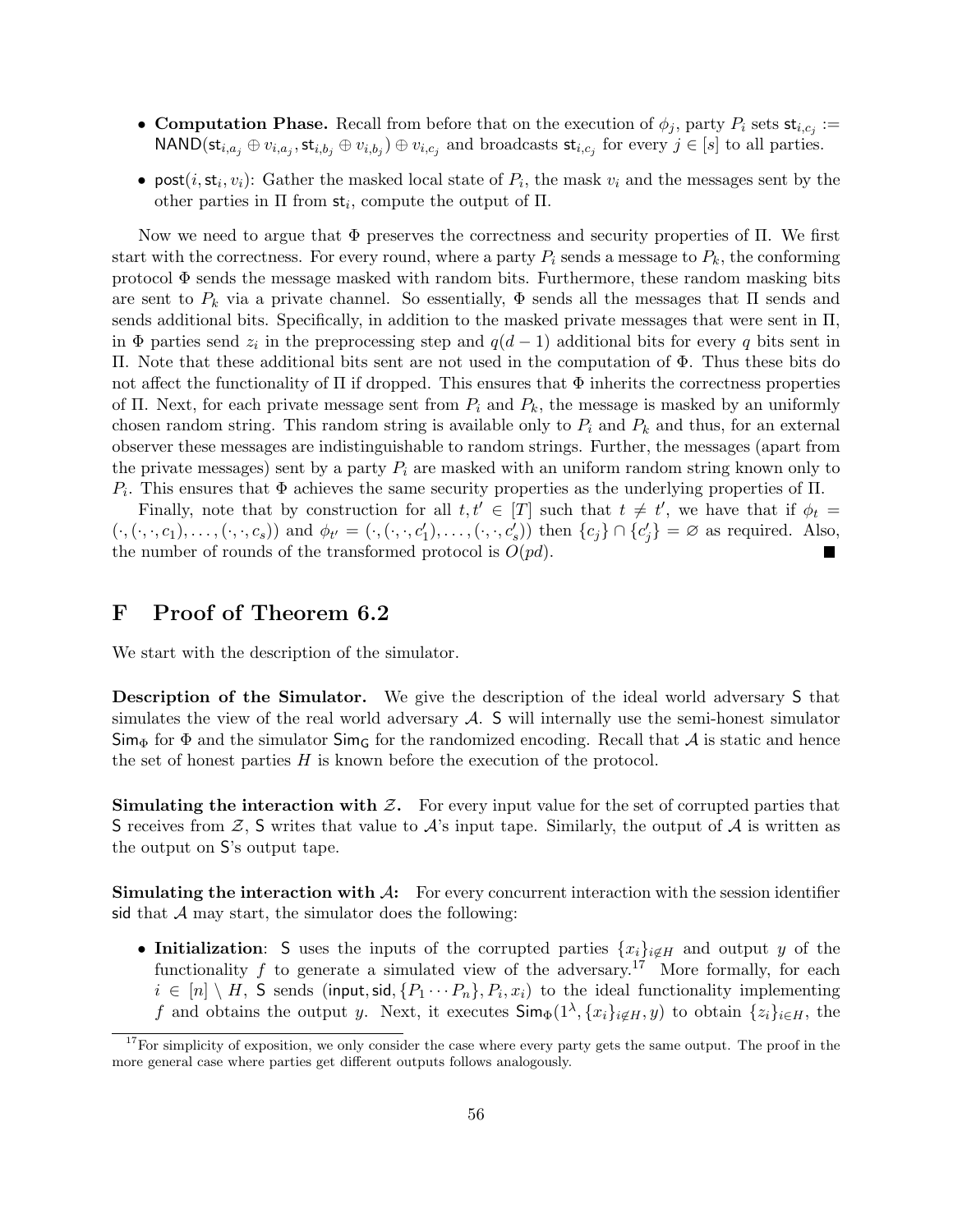random tapes for the corrupted parties, the transcript of the computation phase denoted by  $\{Z_{t,j}\}_{t\in[T],j\in[s]}$  where  $Z_{t,j}$  is the j-th bit sent in the  $t^{th}$  round of the computation phase of  $\Phi$ . S starts the real-world adversary A with the inputs  $\{z_i\}_{i\in H}$  and random tape generated by  $\mathsf{Sim}_{\Phi}$ .

### Defining st<sup>\*</sup>.

- 1. Set  $\mathsf{st}^* := z_1 \| \dots \| z_n$ .
- 2. For  $t \in \{1 \cdots T\}$ 
	- (a) Parse  $\phi_t = (i^*, k, (a_1, b_1, c_1), \dots, (a_s, b_s, c_s)).$
	- (b) Updates  $\mathsf{st}_{c_j}^* = \mathsf{Z}_{t,j}$ .
- Round-1 messages from S to A: Next S generates the OT messages on behalf of honest parties as follows.
	- 1. For each  $t \in A_i$ , let  $\phi_t = (i, k, (a_1, b_1, c_1), \ldots, (a_k, b_k, c_k))$ . For each  $j \in [s]$ , let  $\alpha_j^* = \mathsf{st}_{a_j}^*$ ,  $\beta_j^* = \mathsf{st}_{b_j}^*$ . For each  $t \in A_i$ ,  $j \in [s]$ , S chooses a random bit  $r_{t,j,\alpha_j^*,\beta_j^*}$  and generates  $\overline{\text{OT}}_1(r_{t,j,\alpha_j^*,\beta_j^*})$ . For all other  $\alpha \neq \alpha_j^*$  and  $\beta \neq \beta_j^*$ , it chooses a random bit  $r_{t,j,\alpha,\beta}$  but samples some random shares and sends them to the corrupted parties. In particular, it does not generate secret sharing of the random bit  $r_{t,i,\alpha,\beta}$ .
	- 2. For each  $t \in A_i$ , let  $\phi_t = (i^*, k, (a_1, b_1, c_1), \ldots, (a_k, b_k, c_k))$ . For each  $j \in [s]$ , let  $\alpha_j^* = \mathsf{st}_{a_j}^*$ ,  $\beta_j^* = \mathsf{st}_{b_j}^*$ . For each  $t \neq A_i$  and  $j \in [s]$ , S chooses random strings  $(\gamma_{t,j,\alpha_j^*,\beta_j^*}^0, \gamma_{t,j,\alpha_j^*,\beta_j^*}^1)$  and generates  $\text{OT}_2((\gamma_{t,j,\alpha_j^*,\beta_j^*}^{\text{st}_{c_j^*}}, \gamma_{t,j,\alpha_j^*,\beta_j^*}^{\text{st}_{c_j^*}}))$ . For all other  $\alpha \neq \alpha_j^*$  and  $\beta \neq \beta_j^*$ , it samples some random shares and sends them to the corrupted parties.

For each  $i \in H, t \in A_i, j \in [s], \alpha, \beta \in \{0,1\}$ , generate  $\text{ots}_{t,j,\alpha,\beta}^1 \leftarrow \mathsf{Z}_t \oplus r_{t,j,\alpha,\beta}$ . For each  $i \in H$ , S sends  $(z_i, {\{\text{ots}\n\}}_{t,j,\alpha,\beta}\}_{t\in A_i,j\in [s],\alpha,\beta\in \{0,1\}})$  to the adversary  $\mathcal A$  on behalf of the honest party  $P_i$ .

- Round-1 messages from A to S: Corresponding to every  $i \in [n] \setminus H$ , S receives from the adversary A the value  $(z_i, {\{\text{ots}1\}}_{t,j,\alpha,\beta}\}_{t\in A_i,j\in [s]\alpha,\beta\in \{0,1\}})$  on behalf of the corrupted party  $P_i$ .
- Round-2 messages from S to A: For each  $i \in H$ , the simulator S generates the second round message on behalf of party  $P_i$  as follows:
	- 1. For each  $k \in [\ell]$  set  $\mathbf{a}_k^{i,T+1}$  $i^{T+1}_{k} := 0^{\lambda}.$
	- 2. for each  $t$  from  $T$  down to 1.
		- (a) Parse  $\phi_t$  as  $(i^*, k, (a_1, b_1, c_1), \ldots, (a_s, b_s, c_s)).$
		- (b) For each  $j \in [s]$ , set  $\alpha_j^* := \mathsf{st}_{a_j}^*, \ \beta_j^* := \mathsf{st}_{b_j}^*,$  and  $\gamma_j^* := \mathsf{st}_{c_j}^*$ .
		- (c) For each  $t \in [T], j \in [s],$  let  $\omega_{t,j,\alpha_j^*,\beta_j^*}^{i,k}$  be the share corresponding to linear computation on the OT between  $i^*$  and  $k$  for every  $k \in [n] \setminus \{i^*\}$ . We will let  $\omega_{t,j,\alpha_j^*,\beta_j^*}^* =$  $\{\omega^{i,k}_{t,j,\alpha_j^*,\beta_j^*}\}_{k\in[n]\backslash\{i^*\}}.$
		- (d) If  $i = i^*$  then compute

$$
(\widetilde{f}^{i,t}, \{a_k^{i,t}\}_{k\in[\ell]}) \leftarrow \text{Sim}_\text{G}\left( \left( \{\gamma_j^*\}_{j\in[s]}, \{\omega_{t,j,\alpha_j^*,\beta_j^*}^{i^*}\}_{j\in[s]}, \{a_k^{i,t+1}\}_{k\in[\ell]} \right) \right).
$$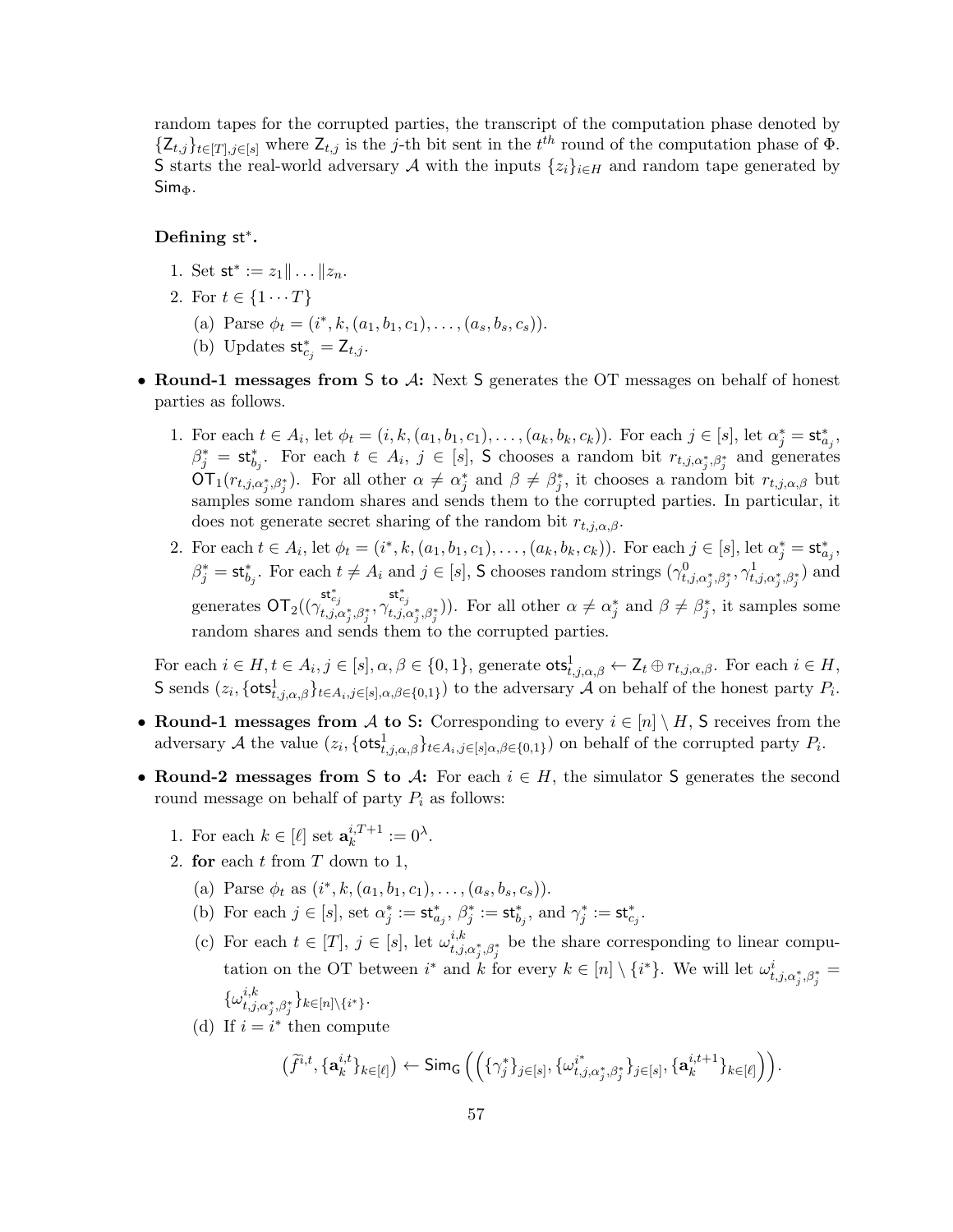(e) If  $i \neq i^*$  then compute  $\text{ots}_{t,j,\alpha_j^*,\beta_j^*}^* := (\textbf{a}_{c_j,\gamma_j^*}^{i,t+1} + X_0, \textbf{a}_{c_j,\gamma_j^*}^{i,t+1} + X_1)$  where  $X_b = \gamma$  $b\oplus$ ots $^1_{t,j,\alpha_j^*,\beta_j^*}$ <br> $t,j,\alpha_j^*,\beta_j^*$ 

$$
(\tilde{f}^{i,t}, \{a_k^{i,t}\}_{k\in[\ell]}) \leftarrow \textsf{Sim}_{\textsf{G}}\left( \left( \{ \omega_{t,j,\alpha_j^*,\beta_j^*}^{i^*}\}_{j\in[s]}, \textsf{ots}_{t,j,\alpha_j^*,\beta_j^*}^{2}, \{a l_k^{i,t+1}\}_{k\in[\ell]\setminus\{h\}} \right) \right).
$$

3. Send  $\left\{\{\widetilde{f}^{i,t}\}_{t\in[T]},\{\mathbf{a}_k^{i,1}\}\right\}$  $\{k+1\}_{k\in[\ell]}$  to every other party.

• Round-2 messages from A to S: For every  $i \in [n] \backslash H$ , S obtains the second round message from  $A$  on behalf of the malicious parties. Subsequent to obtaining these messages, for each  $i \in H$ , S sends (generateOutput, sid,  $\{P_1 \cdots P_n\}$ ,  $P_i$ ) to the ideal functionality.

### F.1 Proof of Indistinguishability

We now show that no environment  $\mathcal Z$  can distinguish whether it is interacting with a real world adversary A or an ideal world adversary S. We prove this via an hybrid argument with  $T + 1$ hybrids.

• Hybrid $_{Real}$ : This hybrid is the same as the real world execution.

Note that this hybrid is the same as hybrid  $H$ ybrid, below with  $t = 0$ .

• Hybrid<sub>t</sub> (where  $t \in \{0, \ldots T\}$ ): Hybrid Hybrid<sub>t</sub> (for  $t \in \{1 \cdots T\}$ ) is the same as hybrid Hybrid<sub>t−1</sub> except we change the distribution of the OT messages (from the sender and the receiver) and the randomized encoding (from the second round) that play a role in the execution of the  $t^{th}$  round of the protocol  $\Phi$ ; namely, the action  $\phi_t = (i^*, j, (a_1, b_1, c_1), \ldots, (a_s, b_s, c_s)).$ We describe the changes more formally below.

We start by executing the protocol  $\Phi$  on the inputs and the random coins of the honest and the corrupted parties. This yields a transcript  $\{Z_{t,j}\}_{t\in[T],j\in[s]}$  of the computation phase. Since the adversary is assumed to be semi-honest the execution of the protocol  $\Phi$  with  $\mathcal A$  will be consistent with  $Z_{t,j}$ . Let st<sup>\*</sup> be the local state of the end of execution of the protocol. Finally, let  $\alpha_j^* := \mathsf{st}_{a_j}^*$ ,  $\beta_j^* := \mathsf{st}_{b_j}^*$  and  $\gamma_j^* := \mathsf{st}_{c_j}^*$  for each  $j \in [s]$ . In hybrid Hybrid<sub>t</sub> we make the following changes with respect to hybrid  $\text{Hybrid}_{t-1}$ :

− If  $i^* \notin H$  then skip these changes. S makes two changes in how it generates messages on behalf of  $P_{i^*}$ . First, for each  $j \in [s]$ , S chooses a random bit  $r_{t,j,\alpha_j^*,\beta_j^*}$  and generates  $\text{OT}_1(r_{t,j,\alpha_j^*,\beta_j^*})$ . For all other  $\alpha \neq \alpha_j^*$  and  $\beta \neq \beta_j^*$ , it chooses a random bit  $r_{t,j,\alpha,\beta}$  but samples some random shares and sends them to the corrupted parties. In particular, it does not generate secret sharing of the random bit  $r_{t,i,\alpha,\beta}$ . Additionally, for each  $i \in H, t \in A_i, j \in [s], \alpha, \beta \in \{0, 1\}$ , generate  $\text{ots}_{t,j,\alpha,\beta}^1 \leftarrow \mathsf{Z}_t \oplus r_{t,j,\alpha,\beta}.$ 

Second, it generates the garbled circuit

$$
(\widetilde{f}^{i^*,t}, \{a_k^{i^*,t}\}_{k\in[\ell]}) \leftarrow \text{Sim}_\text{G}\left(\left(\{\gamma_j^*\}_{j\in[s]}, \{\omega_{t,j,\alpha_j^*,\beta_j^*}^{i^*}\}_{j\in[s]}, \{a_{k,\text{st}_{i,k}}^{i^*,t+1}\}_{k\in[\ell]}\right)\right),
$$

where  $\{a_{k,st}^{i^*,t+1}\}$  $\{k, st_{i,k}\}_{k \in [\ell]}$  are the honestly generates input encodings for the randomized encoding  $\widetilde{\mathsf{P}}^{i^*,t+1}$ .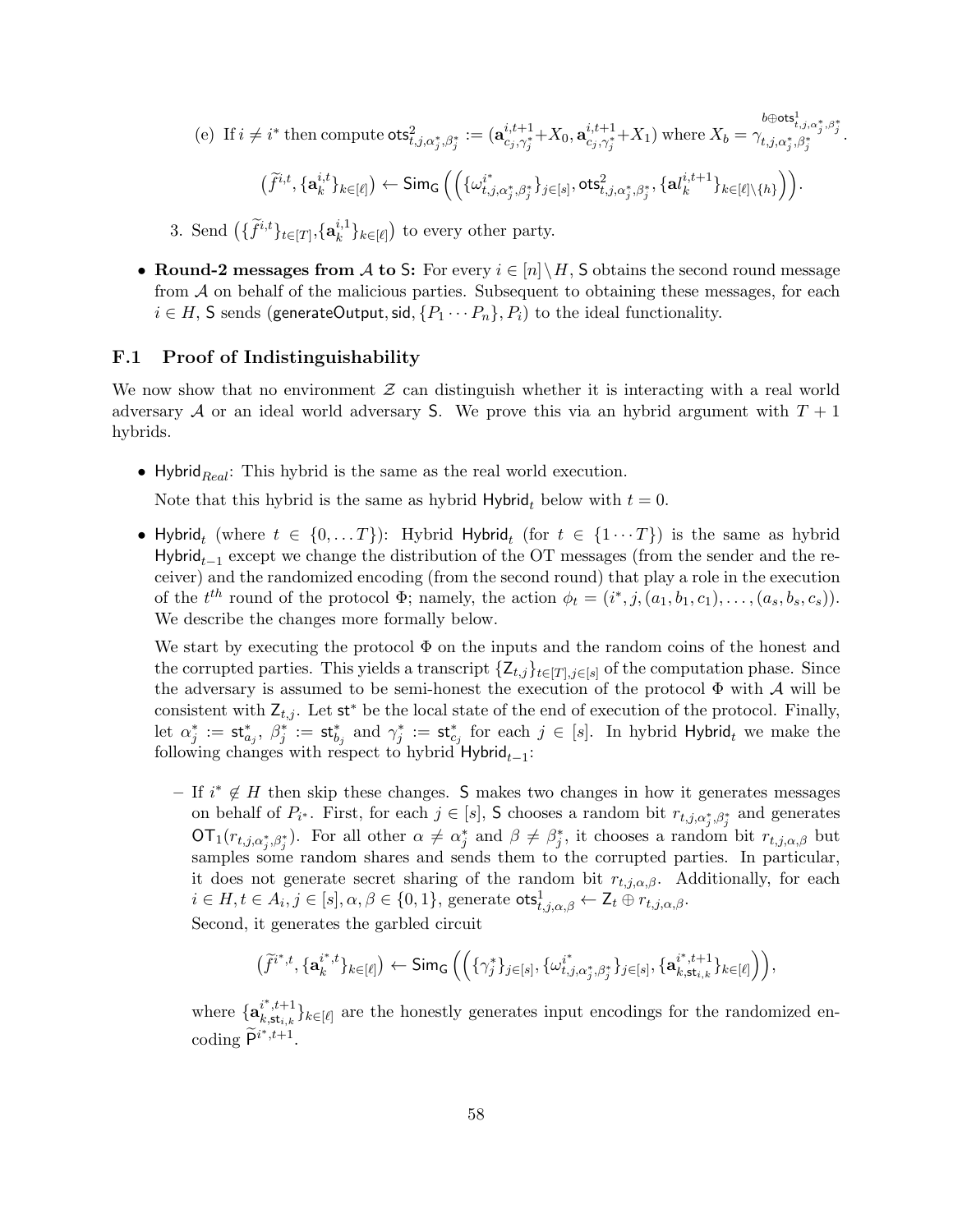– S makes the following two changes in how it generates messages for other honest parties  $P_i$  (i.e.,  $i \in H \setminus \{i^*\}$ ). For each  $j \in [s]$ , S chooses random strings  $(\gamma_{t,j,\alpha_j^*,\beta_j^*}^0, \gamma_{t,j,\alpha_j^*,\beta_j^*}^1)$ and generates  $\text{OT}_2((\gamma_{t,j,\alpha_j^*,\beta_j^*}^{\text{st}_{c_j^*}}, \gamma_{t,j,\alpha_j^*,\beta_j^*}^{\text{st}_{c_j^*}}))$ . For all other  $\alpha \neq \alpha_j^*$  and  $\beta \neq \beta_j^*$ , it samples some random shares and sends them to the corrupted parties.

S does not generate four  $\mathsf{ots}^2_{t,j,\alpha,\beta}$  values but just one of them; namely, S generates  ${\sf ots}_{t,j,\alpha_j^*,\beta_j^*}^2:=(\mathbf{a}_{c_j,\gamma_j^*}^{i,t+1}+X_0,\mathbf{a}_{c_j,\gamma_j^*}^{i,t+1}+X_1) \text{ where } X_b=\gamma$  $b\oplus$ ots $^1_{t,j,\alpha_j^*,\beta_j^*}$ <br> $t,j,\alpha_j^*,\beta_j^*$ Second it generates the garbled circuit

$$
\big(\widetilde{f}^{i,t}, \{\mathbf{a}_k^{i,t}\}_{k\in[\ell]}\big) \leftarrow \mathsf{Sim}_{\mathsf{G}}\left( \Big( \{\omega_{t,j,\alpha_j^*,\beta_j^*}^{i^*}\}_{j\in[s]},\mathsf{ots}_{t,j,\alpha_j^*,\beta_j^*}^{2}, \{\mathbf{a}_{k,\mathsf{st}_{i,k}}^{i,t+1}\}_{k\in[\ell]\setminus\{h\}} \Big) \right),
$$

where  $\{a_k^{i,t+1}$  $\{k, t+1 \atop k, st_{i,k}\}_{k \in [\ell]}$  are the honestly generated input encodings for the randomized encoding  $\widetilde{f}^{i,t+1}$ .

Indistinguishability between  $\mathsf{Hybrid}_{t-1}$  and  $\mathsf{Hybrid}_{t}$  is proved in Lemma F.1.

• Hybrid<sub>T+1</sub>: In this hybrid we just change how the transcript Z,  $\{z_i\}_{i\in H}$ , random coins of malicious parties and value st<sup>∗</sup> are generated. Instead of generating these using honest party inputs we generate these values by executing the simulator  $\mathsf{Sim}_{\Phi}$  on input  $\{x_i\}_{i\in[n]\setminus H}$  and the output y obtained from the ideal functionality.

The indistinguishability between hybrids  $Hybrid_T$  and  $Hybrid_{T+1}$  follows directly from the semi-honest security of the protocol  $\Phi$ . Finally note that Hybrid<sub>T+1</sub> is same as the ideal execution (i.e., the simulator described in the previous subsection).

**Lemma F.1** Assuming semi-honest security of the two-round OT protocol against a honest majority and the perfect security of the randomized encoding, for all  $t \in \{1...T\}$  hybrids  $\text{Hybrid}_{t-1}$ and  $Hybrid_t$  are identically distributed.

### Proof

The indistinguishability between hybrids  $\text{Hybrid}_{t-1}$  and  $\text{Hybrid}_{t}$  follows by a sequence of three  $\text{sub-hybrids}\; \mathsf{Hybrid}_{t,1}, \; \mathsf{Hybrid}_{t,2}, \; \text{and}\; \mathsf{Hybrid}_{t,3}.$ 

• Hybrid<sub>t,1</sub>: Hybrid Hybrid<sub>t,1</sub> is same as hybrid Hybrid<sub>t-1</sub> except that S now generates the randomized encoding  $\tilde{f}^{i,t}$  for each  $i \in H$  in a simulated manner (rather than generating them honestly). Specifically, S generates  $\tilde{f}^{i,t}$  as follows

$$
- \hbox{ If } i = i^* \hbox{ then }
$$

$$
(\widetilde{f}^{i^*,t}, \{a_k^{i^*,t}\}_{k\in[\ell]}) \leftarrow \text{Sim}_{\textbf{G}}\left( \left( \{\gamma_j^*\}_{j\in[s]}, \{\omega_{t,j,\alpha_j^*,\beta_j^*}^{i^*}\}_{j\in[s]}, \{a_{k,\mathbf{st}_{i,k}}^{i^*,t+1}\}_{k\in[\ell]} \right) \right),
$$

where  $\{a_{k,st}^{i^*,t+1}\}$  $\{k, st_{i,k}\}_{k \in [\ell]}$  are the honestly generates input encodings for the randomized encoding  $\widetilde{\mathsf{P}}^{i^*,t+1}$ .

 $-$  If  $i \neq i^*$  then

$$
(\widetilde{f}^{i,t}, \{ \mathbf{a}^{i,t}_k \}_{k \in [\ell]} ) \leftarrow \mathsf{Sim}_{\mathsf{G}} \left( \left( \{ \omega^{i^*}_{t,j,\alpha^*_j,\beta^*_j} \}_{j \in [s]}, \mathsf{ots}^2_{t,j,\alpha^*_j,\beta^*_j}, \{ \mathbf{a}^{i,t+1}_{k,\mathsf{st}_{i,k}} \}_{k \in [\ell] \setminus \{h\}} \right) \right),
$$